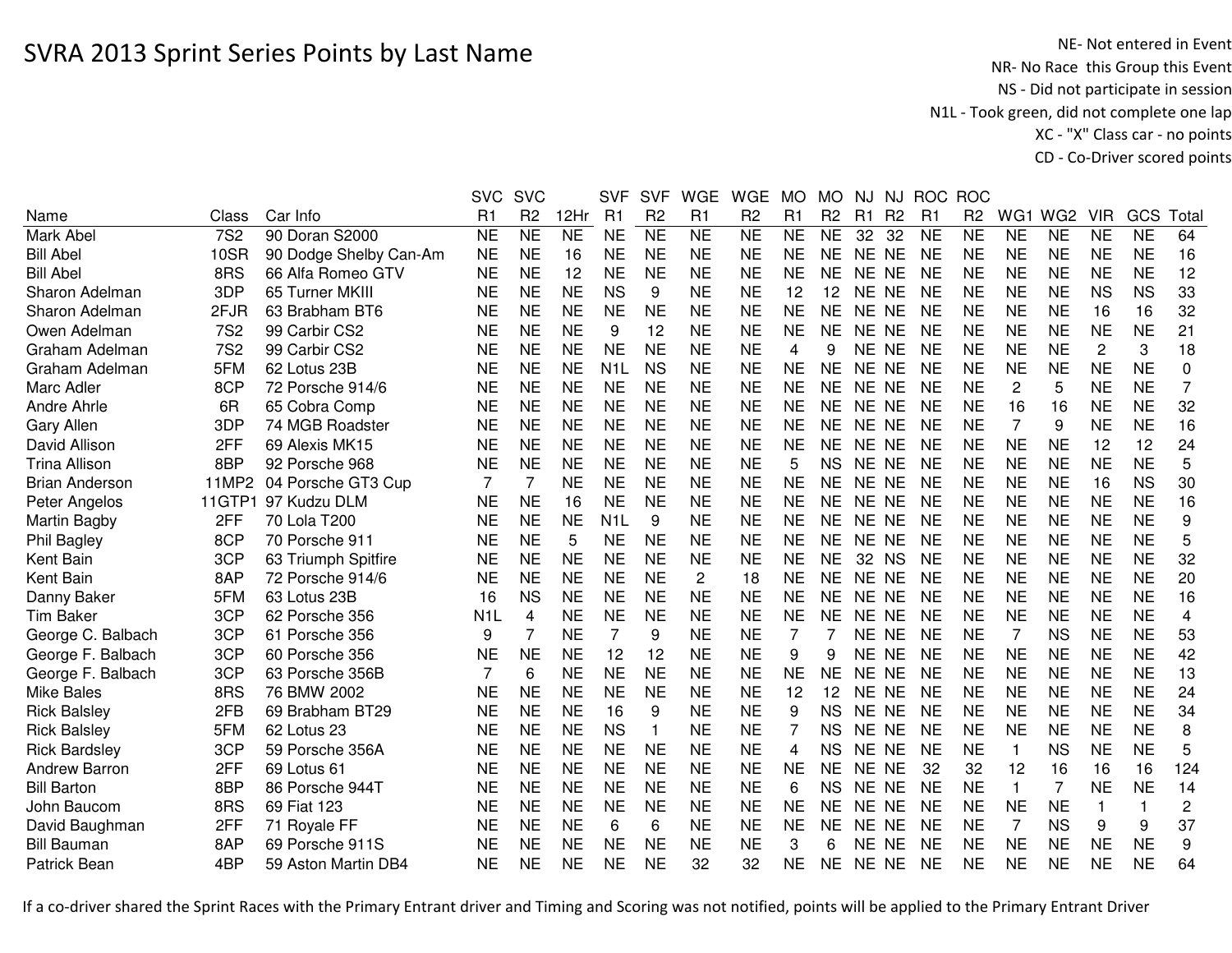NE- Not entered in Event<br>NR- No Race this Group this Event NS - Did not participate in session N1L - Took green, did not complete one lap XC - "X" Class car - no pointsCD - Co-Driver scored points

|                        |                  |                              | <b>SVC</b>     | <b>SVC</b>     |           | <b>SVF</b>     | <b>SVF</b>       | <b>WGE</b>     | <b>WGE</b>     | <b>MO</b> | MO             | NJ.       | NJ             | <b>ROC</b>     | <b>ROC</b>     |                  |                  |                |           |                  |
|------------------------|------------------|------------------------------|----------------|----------------|-----------|----------------|------------------|----------------|----------------|-----------|----------------|-----------|----------------|----------------|----------------|------------------|------------------|----------------|-----------|------------------|
| Name                   | <b>Class</b>     | Car Info                     | R <sub>1</sub> | R <sub>2</sub> | 12Hr      | R <sub>1</sub> | R <sub>2</sub>   | R1             | R <sub>2</sub> | R1        | R <sub>2</sub> | R1        | R <sub>2</sub> | R <sub>1</sub> | R <sub>2</sub> | WG1              | WG <sub>2</sub>  | <b>VIR</b>     | GCS       | Total            |
| <b>Toby Bean</b>       |                  | 11GTP2 90 Chevrolet Intrepid | 16             | 16             | <b>NE</b> | <b>NE</b>      | <b>NE</b>        | <b>NS</b>      | <b>NR</b>      | <b>NE</b> | <b>NE</b>      | NE NE     |                | <b>NE</b>      | <b>NE</b>      | <b>NE</b>        | <b>NE</b>        | <b>NE</b>      | <b>NE</b> | 32               |
| <b>Toby Bean</b>       | 10GT1            | 75 Chevrolet Dekon Monza     | $\mathbf{1}$   | 16             | <b>NE</b> | <b>NE</b>      | <b>NE</b>        | <b>NE</b>      | <b>NE</b>      | <b>NE</b> | <b>NE</b>      | NE NE     |                | <b>NE</b>      | <b>NE</b>      | <b>NE</b>        | <b>NE</b>        | <b>NE</b>      | <b>NE</b> | 17               |
| Theo Bean              |                  | 11GTP2 90 Chevrolet Intrepid | <b>NE</b>      | <b>NE</b>      | <b>NE</b> | <b>NE</b>      | <b>NE</b>        | $\overline{2}$ | <b>NR</b>      | <b>NE</b> | <b>NE</b>      | NE NE     |                | <b>NE</b>      | <b>NE</b>      | <b>NE</b>        | <b>NE</b>        | <b>NE</b>      | <b>NE</b> | $\overline{c}$   |
| David Bearden          | 8AP              | 72 Porsche 911 RS            | <b>NE</b>      | <b>NE</b>      | <b>NE</b> | <b>NE</b>      | <b>NE</b>        | <b>NE</b>      | <b>NE</b>      | 2         | 5              | NE NE     |                | <b>NE</b>      | <b>NE</b>      | <b>NE</b>        | <b>NE</b>        | $\overline{c}$ | 5         | 14               |
| Robert Beauchemin      | 1CS              | 65 Austin Mini Cooper S      | <b>NE</b>      | <b>NE</b>      | <b>NE</b> | <b>NE</b>      | <b>NE</b>        | <b>NE</b>      | <b>NE</b>      | CD        | 9              | NE NE     |                | <b>NE</b>      | <b>NE</b>      | <b>NE</b>        | <b>NE</b>        | <b>NE</b>      | <b>NE</b> | 9                |
| Marty Beaulieu         | 6TA              | 68 Mercury Cougar            | 9              | 9              | <b>NE</b> | 6              | <b>NS</b>        | <b>NE</b>      | <b>NE</b>      | <b>NE</b> | <b>NE</b>      | NE NE     |                | <b>NE</b>      | <b>NE</b>      | 9                | 9                | <b>NE</b>      | <b>NE</b> | 42               |
| <b>Frank Beck</b>      | 6GTU             | 72 Porsche 914/6             | <b>NE</b>      | <b>NE</b>      | <b>NE</b> | 16             | 16               | 32             | 32             | 16        | 16             | NE NE     |                | <b>NE</b>      | <b>NE</b>      | 16               | N <sub>1</sub> L | 16             | 16        | 176              |
| Frank Beck             | 8AP              | 92 Porsche 911 RS            | 12             | <b>NS</b>      | <b>NE</b> | <b>NE</b>      | <b>NE</b>        | <b>NE</b>      | <b>NE</b>      | <b>NE</b> | <b>NE</b>      | NE NE     |                | <b>NE</b>      | <b>NE</b>      | <b>NE</b>        | <b>NE</b>        | <b>NE</b>      | <b>NE</b> | 12               |
| <b>Frank Beck</b>      | 8AP              | 67 Porsche 911S              | <b>NE</b>      | <b>NE</b>      | <b>NE</b> | 5              | 3                | <b>NE</b>      | <b>NE</b>      | <b>NE</b> | <b>NE</b>      | NE NE     |                | <b>NE</b>      | <b>NE</b>      | <b>NE</b>        | <b>NE</b>        | <b>NE</b>      | <b>NE</b> | 8                |
| Tom Benjamin           | 8BS              | 69 Alfa Romeo GTV            | 12             | <b>NS</b>      | <b>NE</b> | <b>NE</b>      | <b>NE</b>        | <b>NE</b>      | <b>NE</b>      | 1         | 12             | NE NE     |                | <b>NE</b>      | <b>NE</b>      | <b>NE</b>        | <b>NE</b>        | <b>NE</b>      | <b>NE</b> | 25               |
| <b>Chuck Bentley</b>   | 6TA              | 67 Chevrolet Camaro Z28      | <b>NE</b>      | <b>NE</b>      | <b>NE</b> | <b>NE</b>      | <b>NE</b>        | <b>NE</b>      | <b>NE</b>      | <b>NE</b> | <b>NE</b>      | NE NE     |                | <b>NE</b>      | <b>NE</b>      | 16               | 16               | <b>NE</b>      | <b>NE</b> | 32               |
| Norman Berke           | 3EP              | 59 Elva Courier              | <b>NE</b>      | <b>NE</b>      | <b>NE</b> | <b>NE</b>      | <b>NE</b>        | <b>NE</b>      | <b>NE</b>      | <b>NE</b> | <b>NE</b>      | NE NE     |                | <b>NE</b>      | <b>NE</b>      | N <sub>1</sub> L | 9                | <b>NE</b>      | <b>NE</b> | 9                |
| Jeff Bernatovich       | 10GT1            | 90 Chevrolet Corvette GT1    | 16             | 12             | 12        | <b>NE</b>      | <b>NE</b>        | 32             | 32             | <b>NE</b> | <b>NE</b>      | NE NE     |                | <b>NE</b>      | <b>NE</b>      | 16               | <b>NS</b>        | 16             | 16        | 152              |
| <b>Cliff Berry</b>     | 5BSR             | 75 Royale RP4                | <b>NE</b>      | <b>NE</b>      | <b>NE</b> | <b>NE</b>      | <b>NE</b>        | 32             | 32             | <b>NE</b> | <b>NE</b>      | NE.       | <b>NE</b>      | <b>NE</b>      | <b>NE</b>      | <b>NE</b>        | <b>NE</b>        | <b>NE</b>      | <b>NE</b> | 64               |
| <b>Cliff Berry</b>     | 8BP              | 72 Porsche 914/6             | <b>NE</b>      | <b>NE</b>      | 16        | <b>NE</b>      | <b>NE</b>        | <b>NE</b>      | <b>NE</b>      | <b>NE</b> | <b>NE</b>      | <b>NE</b> | <b>NE</b>      | <b>NE</b>      | <b>NE</b>      | <b>NE</b>        | <b>NE</b>        | <b>NE</b>      | <b>NE</b> | 16               |
| <b>William Binnie</b>  | 11MP2            | 08 Ferrari F430 GTC          | 16             | 6              | <b>NE</b> | <b>NE</b>      | <b>NE</b>        | <b>NE</b>      | <b>NE</b>      | <b>NE</b> | NE             | NE.       | <b>NE</b>      | <b>NE</b>      | <b>NE</b>      | <b>NE</b>        | <b>NE</b>        | <b>NE</b>      | <b>NE</b> | 22               |
| Paul Bissonnette       | 6AS              | 67 Ford Mustang              | <b>NE</b>      | <b>NE</b>      | <b>NE</b> | <b>NE</b>      | <b>NE</b>        | <b>NE</b>      | <b>NE</b>      | <b>NE</b> | <b>NE</b>      | NE NE     |                | <b>NE</b>      | <b>NE</b>      | 12               | 12               | <b>NE</b>      | <b>NE</b> | 24               |
| <b>Scott Blackett</b>  | 6TA              | 67 Chevrolet Camaro          | 16             | 16             | <b>NE</b> | 12             | 16               | <b>NE</b>      | <b>NE</b>      | 16        | 16             | NE NE     |                | <b>NE</b>      | <b>NE</b>      | $\mathbf{1}$     | $\overline{7}$   | <b>NE</b>      | <b>NE</b> | 100              |
| Kirk Blaha             | 8AP              | 70 Datsun 240Z               | <b>NE</b>      | <b>NE</b>      | <b>NE</b> | 9              | 9                | <b>NE</b>      | <b>NE</b>      | <b>NE</b> | <b>NE</b>      | NE NE     |                | <b>NE</b>      | <b>NE</b>      | <b>NE</b>        | <b>NE</b>        | <b>NE</b>      | <b>NE</b> | 18               |
| Robert Blain           | 7ASR             | 67 Lola T70 Spyder           | <b>NS</b>      | 16             | <b>NE</b> | 16             | 16               | <b>NE</b>      | <b>NE</b>      | <b>NE</b> | <b>NE</b>      | NE NE     |                | <b>NE</b>      | <b>NE</b>      | <b>NE</b>        | <b>NE</b>        | <b>NE</b>      | <b>NE</b> | 48               |
| Robert Blain           | 9F <sub>2</sub>  | 76 March F2                  | <b>NE</b>      | <b>NE</b>      | <b>NE</b> | 16             | $\mathbf{1}$     | <b>NE</b>      | <b>NE</b>      | <b>NE</b> | <b>NE</b>      | NE NE     |                | <b>NE</b>      | <b>NE</b>      | <b>NE</b>        | <b>NE</b>        | <b>NE</b>      | <b>NE</b> | 17               |
| <b>Robert Blain</b>    | 11TA2            | 04 Chevrolet Corvette        | 12             | <b>NS</b>      | <b>NE</b> | <b>NE</b>      | <b>NE</b>        | <b>NE</b>      | ΝE             | <b>NE</b> | <b>NE</b>      | NE NE     |                | <b>NE</b>      | NE             | <b>NE</b>        | <b>NE</b>        | <b>NE</b>      | <b>NE</b> | 12               |
| David Bland            | 8BP              | 69 Porsche 911               | 1              | 9              | <b>NE</b> | 16             | <b>NS</b>        | <b>NE</b>      | <b>NE</b>      | <b>NE</b> | <b>NE</b>      | NE NE     |                | <b>NE</b>      | <b>NE</b>      | <b>NE</b>        | <b>NE</b>        | <b>NE</b>      | <b>NE</b> | 26               |
| <b>Brad Blum</b>       | 11MP2            | 06 Porsche 997 GT3           | <b>NE</b>      | <b>NE</b>      | <b>NE</b> | <b>NE</b>      | <b>NE</b>        | <b>NE</b>      | <b>NE</b>      | <b>NR</b> | 32             | NE NE     |                | <b>NE</b>      | <b>NE</b>      | -1               | <b>NS</b>        | <b>NE</b>      | <b>NE</b> | 33               |
| <b>Robert Bodin</b>    | 4CM              | 54 Devin Jaguar              | <b>NE</b>      | <b>NE</b>      | <b>NE</b> | <b>NE</b>      | <b>NE</b>        | <b>NE</b>      | <b>NE</b>      | <b>NE</b> | <b>NE</b>      | NE NE     |                | <b>NE</b>      | <b>NE</b>      | 16               | <b>NS</b>        | <b>NE</b>      | <b>NE</b> | 16               |
| <b>Bill Bogner</b>     | 6BP              | 66 Chevrolet Corvette        | <b>NE</b>      | <b>NE</b>      | <b>NE</b> | <b>NE</b>      | <b>NE</b>        | 8              | 12             | <b>NE</b> | <b>NE</b>      | NE NE     |                | <b>NE</b>      | <b>NE</b>      | $\mathbf{1}$     | $\mathbf{1}$     | <b>NE</b>      | <b>NE</b> | 22               |
| Josh Boller            | 7HS <sub>2</sub> | 81 Tiga S2000                | 16             | 16             | <b>NE</b> | 9              | 9                | <b>NE</b>      | <b>NE</b>      | <b>NE</b> | <b>NE</b>      | NE NE     |                | <b>NE</b>      | <b>NE</b>      | <b>NE</b>        | <b>NE</b>        | <b>NE</b>      | <b>NE</b> | 50               |
| <b>Robert Boller</b>   | 9FA              | 76 Ralt RT1                  | 16             | 16             | <b>NE</b> | <b>NE</b>      | <b>NE</b>        | <b>NE</b>      | <b>NE</b>      | <b>NE</b> | <b>NE</b>      | NE NE     |                | <b>NE</b>      | <b>NE</b>      | <b>NE</b>        | <b>NE</b>        | <b>NE</b>      | <b>NE</b> | 32               |
| <b>Patrick Bolling</b> | <b>7S2</b>       | 89 Lola T88/90               | <b>NE</b>      | <b>NE</b>      | <b>NE</b> | CD             | N <sub>1</sub> L | <b>NE</b>      | <b>NE</b>      | <b>NE</b> | <b>NE</b>      | NE.       | <b>NE</b>      | <b>NE</b>      | <b>NE</b>      | <b>NE</b>        | <b>NE</b>        | <b>NE</b>      | <b>NE</b> | $\boldsymbol{0}$ |
| Craig Bolton           | 1GP              | 60 Austin Healey Sprite      | <b>NE</b>      | <b>NE</b>      | <b>NE</b> | <b>NE</b>      | <b>NE</b>        | <b>NE</b>      | <b>NE</b>      | <b>NE</b> | <b>NE</b>      | <b>NE</b> | <b>NE</b>      | <b>NE</b>      | <b>NE</b>      | <b>NE</b>        | <b>NE</b>        | 16             | 12        | 28               |
| Dave Bondon            | 1FP              | 61 Lotus Elite               | <b>NE</b>      | <b>NE</b>      | <b>NE</b> | <b>NE</b>      | <b>NE</b>        | <b>NE</b>      | <b>NE</b>      | <b>NE</b> | <b>NE</b>      | NE.       | <b>NE</b>      | <b>NE</b>      | <b>NE</b>      | <b>NE</b>        | <b>NE</b>        | 4              | 4         | $\,8\,$          |
| <b>Bob Borden</b>      | 8AP              | 71 Porsche 911               | <b>NE</b>      | <b>NE</b>      | <b>NE</b> | <b>NE</b>      | <b>NE</b>        | <b>NE</b>      | <b>NE</b>      | <b>NE</b> | <b>NE</b>      | NE NE     |                | <b>NE</b>      | <b>NE</b>      | $\mathbf{1}$     | <b>NS</b>        | <b>NE</b>      | <b>NE</b> | $\mathbf{1}$     |
| Jeff Borghesi          |                  | 11GTP3 00 Lola B2K40         | <b>NE</b>      | <b>NE</b>      | <b>NE</b> | <b>NE</b>      | <b>NE</b>        | 18             | <b>NR</b>      | <b>NE</b> | <b>NE</b>      | <b>NE</b> | <b>NE</b>      | <b>NE</b>      | <b>NE</b>      | <b>NE</b>        | <b>NE</b>        | <b>NE</b>      | <b>NE</b> | 18               |
| <b>Tom Bork</b>        | 8BP              | 70 Datsun 240Z               | <b>NE</b>      | <b>NE</b>      | <b>NE</b> | <b>NE</b>      | <b>NE</b>        | 24             | 32             | 9         |                | N1L NE NE |                | <b>NE</b>      | <b>NE</b>      |                  | <b>NS</b>        | <b>NE</b>      | <b>NE</b> | 72               |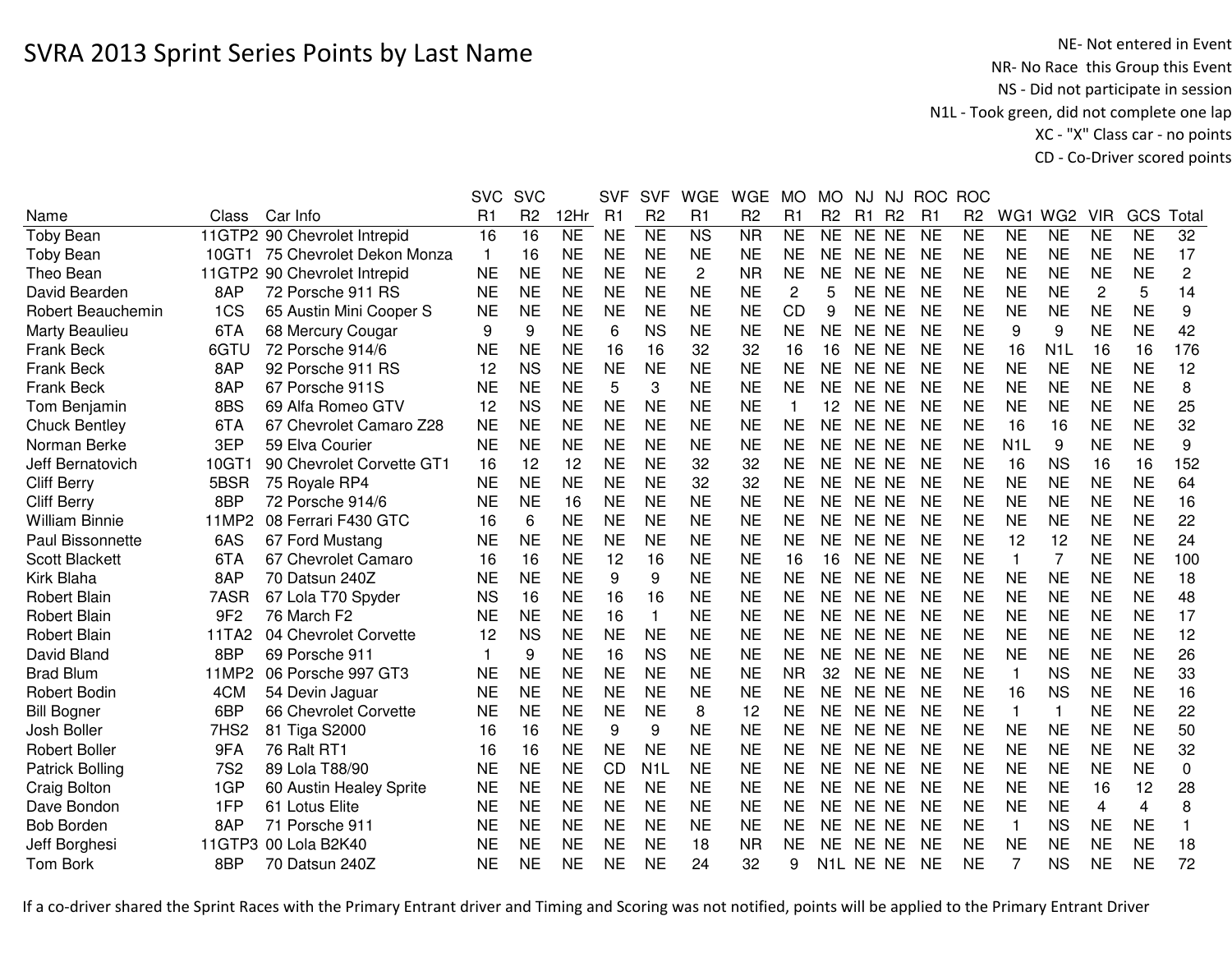|                          |            |                             | <b>SVC</b>     | <b>SVC</b>     |                     | <b>SVF</b>       | <b>SVF</b>     | <b>WGE</b>     | <b>WGE</b>     | <b>MO</b> | <b>MO</b>      | NJ.       | NJ             |                | ROC ROC        |                |                 |            |                |                |
|--------------------------|------------|-----------------------------|----------------|----------------|---------------------|------------------|----------------|----------------|----------------|-----------|----------------|-----------|----------------|----------------|----------------|----------------|-----------------|------------|----------------|----------------|
| Name                     | Class      | Car Info                    | R <sub>1</sub> | R <sub>2</sub> | 12Hr                | R <sub>1</sub>   | R <sub>2</sub> | R <sub>1</sub> | R <sub>2</sub> | R1        | R <sub>2</sub> | R1        | R <sub>2</sub> | R <sub>1</sub> | R <sub>2</sub> | WG1            | WG <sub>2</sub> | <b>VIR</b> | GCS            | Total          |
| Jeff Boston              | <b>7S2</b> | 90 Lola S2000               | 9              | 9              | $\overline{\sf NE}$ | N <sub>1</sub> L | CD             | <b>NE</b>      | <b>NE</b>      | <b>NE</b> | <b>NE</b>      | NE NE     |                | <b>NE</b>      | <b>NE</b>      | <b>NE</b>      | <b>NE</b>       | <b>NE</b>  | <b>NE</b>      | 18             |
| <b>Frank Boucher</b>     | 8BP        | 69 Porsche 911S             | 4              | 3              | <b>NE</b>           | 1                | 4              | <b>NE</b>      | <b>NE</b>      | <b>NE</b> | NE.            | NE NE     |                | <b>NE</b>      | <b>NE</b>      | <b>NE</b>      | <b>NE</b>       | <b>NE</b>  | <b>NE</b>      | 12             |
| <b>Bill Bovenizer</b>    | 2FB        | 68 Titan MK III             | NE             | <b>NE</b>      | NE                  | <b>NE</b>        | NE             | <b>NE</b>      | <b>NE</b>      | NE        | NE.            | NE NE     |                | <b>NE</b>      | NE             | 3              | <b>NS</b>       | <b>NE</b>  | <b>NE</b>      | 3              |
| John Boxhorn             | 7HS2       | 84 Tiga SC84                | <b>NE</b>      | <b>NE</b>      | <b>NE</b>           | 16               | 16             | <b>NE</b>      | <b>NE</b>      | <b>NE</b> | <b>NE</b>      | NE NE     |                | <b>NE</b>      | <b>NE</b>      | <b>NE</b>      | <b>NE</b>       | <b>NE</b>  | <b>NE</b>      | 32             |
| Robert Boyce             | 5GT        | 65 Cheetah Coupe            | <b>NE</b>      | <b>NE</b>      | <b>NE</b>           | 16               | $\mathbf{1}$   | <b>NE</b>      | <b>NE</b>      | <b>NE</b> | <b>NE</b>      | NE NE     |                | <b>NE</b>      | <b>NE</b>      | <b>NE</b>      | <b>NE</b>       | <b>NE</b>  | <b>NE</b>      | 17             |
| Cecil Boyd               | 2CF        | 80 Crossle 40/45F           | <b>NE</b>      | <b>NE</b>      | <b>NE</b>           | 9                | 12             | <b>NE</b>      | <b>NE</b>      | <b>NE</b> | <b>NE</b>      | NE NE     |                | <b>NE</b>      | <b>NE</b>      | <b>NE</b>      | <b>NE</b>       | <b>NE</b>  | <b>NE</b>      | 21             |
| <b>Charlie Boyer</b>     | 10GT2      | 92 Porsche 964 Cup          | <b>NE</b>      | <b>NE</b>      | <b>NE</b>           | <b>NE</b>        | <b>NE</b>      | <b>NE</b>      | <b>NE</b>      | <b>NE</b> | <b>NE</b>      | NE NE     |                | <b>NE</b>      | <b>NE</b>      | $\overline{4}$ | <b>NS</b>       | <b>NE</b>  | <b>NE</b>      | 4              |
| <b>Bernard Bradpiece</b> | 2FF        | 72 Crossle 20F              | <b>NE</b>      | <b>NE</b>      | <b>NE</b>           | <b>NE</b>        | <b>NE</b>      | <b>NE</b>      | <b>NE</b>      | <b>NE</b> | <b>NE</b>      | NE NE     |                | <b>NE</b>      | <b>NE</b>      | 9              | <b>NS</b>       | <b>NE</b>  | <b>NE</b>      | 9              |
| Lee Brahin               | 7BSR       | 96 Ralt RT41 SR             | <b>NE</b>      | <b>NE</b>      | <b>NE</b>           | <b>NE</b>        | <b>NE</b>      | <b>NE</b>      | <b>NE</b>      | <b>NE</b> | <b>NE</b>      | 32        | 32             | <b>NE</b>      | <b>NE</b>      | <b>NE</b>      | <b>NE</b>       | <b>NS</b>  | <b>NS</b>      | 64             |
| Lee Brahin               | 2FB        | 71 Brabham BT 35            | <b>NE</b>      | <b>NE</b>      | <b>NE</b>           | <b>NE</b>        | <b>NE</b>      | <b>NE</b>      | <b>NE</b>      | <b>NE</b> | <b>NE</b>      | 24        | 24             | <b>NE</b>      | <b>NE</b>      | <b>NE</b>      | <b>NE</b>       | 5          | $\overline{7}$ | 60             |
| Lee Brahin               | 9F1        | 06 Swift 016a               | <b>NE</b>      | <b>NE</b>      | <b>NE</b>           | <b>NE</b>        | <b>NE</b>      | <b>NE</b>      | <b>NE</b>      | <b>NE</b> | NE             | <b>NE</b> | <b>NE</b>      | <b>NE</b>      | <b>NE</b>      | <b>NE</b>      | <b>NE</b>       | 7          | 6              | 13             |
| Mark Brannon             | 9F1        | 97 Lola 97/20               | NE             | <b>NE</b>      | <b>NE</b>           | 16               | 16             | <b>NE</b>      | <b>NE</b>      | 16        | 16             | NE NE     |                | <b>NE</b>      | NE             | 6              | 9               | <b>NE</b>  | <b>NE</b>      | 79             |
| Mark Brannon             | 5BSR       | 64 Lotus 23                 | <b>NE</b>      | <b>NE</b>      | <b>NE</b>           | 12               | 16             | <b>NE</b>      | <b>NE</b>      | <b>NE</b> | <b>NE</b>      | NE NE     |                | <b>NE</b>      | <b>NE</b>      | <b>NE</b>      | <b>NE</b>       | <b>NE</b>  | <b>NE</b>      | 28             |
| Ron Branom               | 10AP       | 95 Porsche 993              | 16             | 16             | 16                  | <b>NE</b>        | <b>NE</b>      | <b>NE</b>      | <b>NE</b>      | 16        | 16             | NE NE     |                | <b>NE</b>      | <b>NE</b>      | 12             | <b>NS</b>       | <b>NE</b>  | <b>NE</b>      | 92             |
| <b>Bill Branson</b>      | 2FF        | 72 Elden FF                 | <b>NE</b>      | <b>NE</b>      | <b>NE</b>           | <b>NE</b>        | <b>NE</b>      | <b>NE</b>      | <b>NE</b>      | <b>NE</b> | <b>NE</b>      | NE NE     |                | <b>NE</b>      | <b>NE</b>      | 3              | <b>NS</b>       | <b>NE</b>  | <b>NE</b>      | 3              |
| <b>Bill Branson</b>      | 8BP        | 69 Porsche 911S             | <b>NE</b>      | <b>NE</b>      | <b>NE</b>           | <b>NE</b>        | <b>NE</b>      | <b>NE</b>      | <b>NE</b>      | <b>NE</b> | <b>NE</b>      | NE NE     |                | <b>NE</b>      | <b>NE</b>      | $\mathbf{1}$   | <b>NS</b>       | <b>NE</b>  | <b>NE</b>      | $\overline{1}$ |
| <b>Bill Branson</b>      | 2X         | 72 Elden FF                 | <b>NE</b>      | <b>NE</b>      | <b>NE</b>           | <b>NE</b>        | <b>NE</b>      | <b>XC</b>      | <b>XC</b>      | <b>NE</b> | <b>NE</b>      | NE NE     |                | <b>NE</b>      | <b>NE</b>      | <b>XC</b>      | <b>NS</b>       | <b>NE</b>  | <b>NE</b>      | $\mathbf 0$    |
| <b>Ross Bremer</b>       | 8BS        | 72 Euro.Ford Escort MKI     | 16             | 16             | <b>NE</b>           | <b>NE</b>        | <b>NE</b>      | <b>NE</b>      | <b>NE</b>      | 16        | <b>NS</b>      | 32        | 24             | <b>NE</b>      | <b>NE</b>      | 16             | <b>NS</b>       | <b>NE</b>  | <b>NE</b>      | 120            |
| Ross Bremer              | 1CS        | 66 Ford Anglia 105 Super    | 16             | 16             | <b>NE</b>           | <b>NE</b>        | <b>NE</b>      | <b>NE</b>      | <b>NE</b>      | <b>NE</b> | <b>NE</b>      | NE NE     |                | 32             | N <sub>1</sub> | <b>NE</b>      | <b>NE</b>       | <b>NE</b>  | <b>NE</b>      | 64             |
| Ross Bremer              | 3BS        | 68 Euro.Ford Escort MKI     | <b>NE</b>      | <b>NE</b>      | <b>NE</b>           | <b>NE</b>        | <b>NE</b>      | <b>NE</b>      | <b>NE</b>      | <b>NE</b> | NE             | NE NE     |                | <b>NE</b>      | <b>NE</b>      | <b>NE</b>      | <b>NE</b>       | 12         | 16             | 28             |
| Jonathan Brett           | 11TA2      | 99 Chevrolet Corvette       | <b>NE</b>      | <b>NE</b>      | <b>NE</b>           | <b>NE</b>        | <b>NE</b>      | <b>NE</b>      | <b>NE</b>      | <b>NE</b> | <b>NE</b>      | NE NE     |                | <b>NE</b>      | NE             | 12             | 16              | <b>NE</b>  | <b>NE</b>      | 28             |
| <b>Tom Briest</b>        | 8AP        | 70 Porsche 914/6            | <b>NE</b>      | <b>NE</b>      | <b>NE</b>           | <b>NE</b>        | <b>NE</b>      | <b>NE</b>      | <b>NE</b>      | <b>NE</b> | <b>NE</b>      | NE NE     |                | <b>NE</b>      | <b>NE</b>      | $\overline{4}$ | <b>NS</b>       | 9          | <b>NS</b>      | 13             |
| Kenne Bristol            | 7BSR       | 74 Lola T294                | 9              | <b>NS</b>      | <b>NE</b>           | 6                | <b>NS</b>      | <b>NE</b>      | <b>NE</b>      | 5         | <b>NS</b>      | NE NE     |                | <b>NE</b>      | <b>NE</b>      | <b>NE</b>      | <b>NE</b>       | <b>NE</b>  | <b>NE</b>      | 20             |
| Jamie Britnell           | 2FF        | 70 Hawke FF                 | <b>NE</b>      | <b>NE</b>      | <b>NE</b>           | <b>NE</b>        | <b>NE</b>      | <b>NE</b>      | <b>NE</b>      | 16        | 16             | NE NE     |                | <b>NE</b>      | <b>NE</b>      | <b>NE</b>      | <b>NE</b>       | <b>NE</b>  | <b>NE</b>      | 32             |
| Shea Brown               | 1FP        | 74 Fiat 128                 | <b>NE</b>      | <b>NE</b>      | <b>NE</b>           | <b>NE</b>        | <b>NE</b>      | 32             | 32             | 3         | 9              | NE NE     |                | <b>NE</b>      | <b>NE</b>      | <b>NE</b>      | <b>NE</b>       | 5          | 6              | 87             |
| <b>Bobby Brown</b>       | 2FB        | 71 Brabham BT35             | <b>NE</b>      | <b>NE</b>      | <b>NE</b>           | 12               | 7              | <b>NE</b>      | <b>NE</b>      | <b>NE</b> | <b>NE</b>      | NE NE     |                | <b>NE</b>      | <b>NE</b>      | <b>NE</b>      | <b>NE</b>       | 16         | 16             | 51             |
| Shea Brown               | 1BS        | 74 Fiat                     | 16             | 16             | <b>NE</b>           | <b>NE</b>        | <b>NE</b>      | <b>NE</b>      | <b>NE</b>      | <b>NE</b> | <b>NE</b>      | NE NE     |                | <b>NE</b>      | <b>NE</b>      | <b>NE</b>      | <b>NE</b>       | <b>NE</b>  | <b>NE</b>      | 32             |
| <b>Richard Brown</b>     | 1CS        | 65 Mini Cooper              | <b>NE</b>      | <b>NE</b>      | <b>NE</b>           | <b>NE</b>        | <b>NE</b>      | <b>NE</b>      | <b>NE</b>      | <b>NE</b> | <b>NE</b>      | NE NE     |                | <b>NE</b>      | <b>NE</b>      | 5              | 9               | <b>NE</b>  | <b>NE</b>      | 14             |
| Del Bruce                | 6AP        | 71 Chevrolet Corvette Rdstr | <b>NE</b>      | <b>NE</b>      | <b>NE</b>           | <b>NE</b>        | <b>NE</b>      | <b>NE</b>      | <b>NE</b>      | <b>NE</b> | <b>NE</b>      | NE NE     |                | <b>NE</b>      | <b>NE</b>      | 9              | $\overline{7}$  | <b>NE</b>  | <b>NE</b>      | 16             |
| <b>Blakeley Bruce</b>    | 6GTO       | 72 MGB GT                   | 6              | 5              | <b>NE</b>           | <b>NE</b>        | <b>NE</b>      | <b>NE</b>      | <b>NE</b>      | <b>NE</b> | <b>NE</b>      | NE NE     |                | <b>NE</b>      | <b>NE</b>      | <b>NE</b>      | <b>NE</b>       | <b>NE</b>  | <b>NE</b>      | 11             |
| Skip Bryan               | 8BS        | 72 BMW 2002                 | 6              | <b>NS</b>      | <b>NE</b>           | <b>NE</b>        | <b>NE</b>      | <b>NE</b>      | <b>NE</b>      | 6         |                | NE NE     |                | <b>NE</b>      | <b>NE</b>      | <b>NE</b>      | <b>NE</b>       | 12         | 9              | 40             |
| Doc Bundy                | 5FM        | 64 Lotus 23B                | <b>NE</b>      | <b>NE</b>      | <b>NE</b>           | <b>NE</b>        | <b>NE</b>      | <b>NE</b>      | <b>NE</b>      | 16        | 16             | <b>NE</b> | <b>NE</b>      | <b>NE</b>      | <b>NE</b>      | 16             | 16              | <b>NE</b>  | <b>NE</b>      | 64             |
| Hobie Buppert            | 5ASR       | 69 Lola T70 MKIII           | 16             | 16             | <b>NE</b>           | <b>NE</b>        | <b>NE</b>      | 32             | 32             | <b>NE</b> | <b>NE</b>      | NE        | <b>NE</b>      | <b>NE</b>      | <b>NE</b>      | 12             | <b>NS</b>       | 16         | 12             | 136            |
| <b>Fred Burke</b>        | 4FM        | 57 Elva Climax              | NE             | <b>NE</b>      | <b>NE</b>           | <b>NE</b>        | <b>NE</b>      | <b>NE</b>      | <b>NE</b>      | <b>NE</b> | <b>NE</b>      | NE NE     |                | <b>NE</b>      | <b>NE</b>      | <b>NE</b>      | <b>NE</b>       | 9          | 7              | 16             |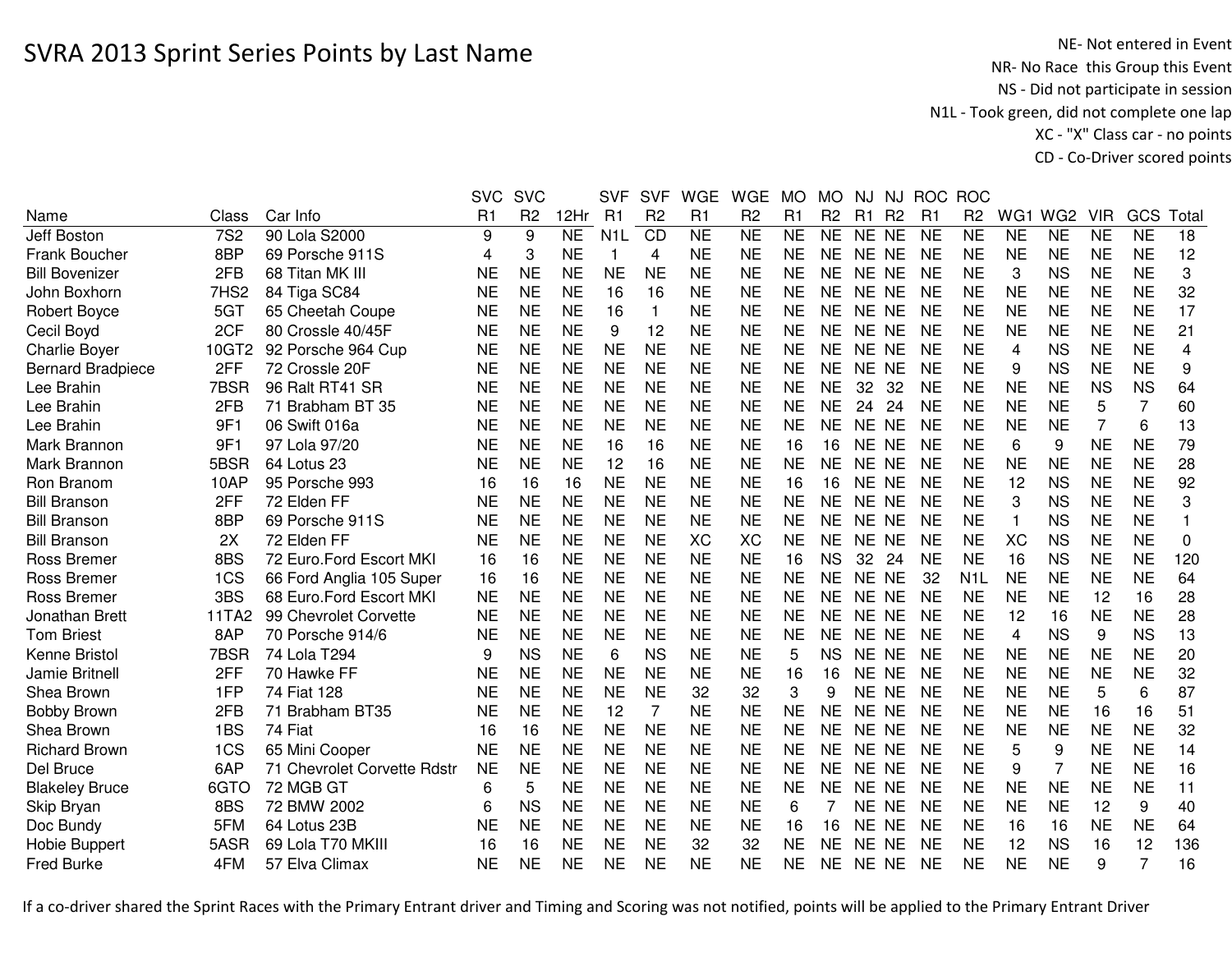NE- Not entered in Event<br>NR- No Race this Group this Event NS - Did not participate in session N1L - Took green, did not complete one lap XC - "X" Class car - no pointsCD - Co-Driver scored points

|                          |                 |                             | <b>SVC</b>     | <b>SVC</b>      |                 | <b>SVF</b>     | <b>SVF</b>     | <b>WGE</b>          | <b>WGE</b>     | <b>MO</b>      | <b>MO</b>      | NJ        | <b>NJ</b>      | <b>ROC</b> | <b>ROC</b>     |                |                 |            |                |                         |
|--------------------------|-----------------|-----------------------------|----------------|-----------------|-----------------|----------------|----------------|---------------------|----------------|----------------|----------------|-----------|----------------|------------|----------------|----------------|-----------------|------------|----------------|-------------------------|
| Name                     | Class           | Car Info                    | R <sub>1</sub> | R <sub>2</sub>  | 12Hr            | R1             | R <sub>2</sub> | R1                  | R <sub>2</sub> | R <sub>1</sub> | R <sub>2</sub> | R1        | R <sub>2</sub> | R1         | R <sub>2</sub> | WG1            | WG <sub>2</sub> | <b>VIR</b> | GCS            | Total                   |
| Andrew Burke             | 8 <sub>BP</sub> | 70 Porsche 914/6            | <b>NE</b>      | $\overline{NE}$ | $\overline{NE}$ | <b>NE</b>      | N <sub>E</sub> | $\overline{\sf NE}$ | N <sub>E</sub> | <b>NE</b>      | <b>NE</b>      | NE NE     |                | <b>NE</b>  | <b>NE</b>      | 6              | <b>NS</b>       | <b>NE</b>  | <b>NE</b>      | 6                       |
| <b>Skott Burkland</b>    | 8BP             | 69 Porsche 911              | <b>NE</b>      | <b>NE</b>       | <b>NE</b>       | <b>NE</b>      | <b>NE</b>      | 12                  | 10             | 7              | <b>NS</b>      | 32        | 32             | <b>NE</b>  | <b>NE</b>      | 2              | <b>NS</b>       | 12         | 12             | 119                     |
| <b>Robert Burnside</b>   | 2CF             | 79 Crossle 35F              | <b>NE</b>      | <b>NE</b>       | <b>NE</b>       | 7              | 7              | <b>NE</b>           | <b>NE</b>      | <b>NE</b>      | <b>NE</b>      | NE NE     |                | <b>NE</b>  | <b>NE</b>      | <b>NE</b>      | <b>NE</b>       | <b>NE</b>  | <b>NE</b>      | 14                      |
| <b>Paul Buttrose</b>     | 1F              | 68 Zink FV                  | <b>NE</b>      | <b>NE</b>       | <b>NE</b>       | <b>NE</b>      | <b>NE</b>      | <b>NE</b>           | <b>NE</b>      | <b>NE</b>      | <b>NE</b>      | NE NE     |                | <b>NE</b>  | <b>NE</b>      | 16             | <b>NS</b>       | <b>NE</b>  | <b>NE</b>      | 16                      |
| James Byers              | 1FP             | 68 MG Midget                | <b>NE</b>      | <b>NE</b>       | <b>NE</b>       | <b>NE</b>      | <b>NE</b>      | <b>NE</b>           | <b>NE</b>      | 5              | <b>NS</b>      | NE NE     |                | NE         | <b>NE</b>      | <b>NE</b>      | <b>NE</b>       | <b>NE</b>  | <b>NE</b>      | 5                       |
| <b>Andrew Byrnes</b>     | 3CP             | 63 Elva Courier             | <b>NE</b>      | <b>NE</b>       | <b>NE</b>       | <b>NE</b>      | <b>NE</b>      | <b>NE</b>           | <b>NE</b>      | 1              |                | NE NE     |                | <b>NE</b>  | <b>NE</b>      | <b>NE</b>      | <b>NE</b>       | <b>NE</b>  | <b>NE</b>      | 2                       |
| George Calfo             | 8BP             | 70 Porsche 911S             | 6              | 5               | <b>NE</b>       | <b>NE</b>      | <b>NE</b>      | <b>NE</b>           | <b>NE</b>      | <b>NE</b>      | <b>NE</b>      | NE NE     |                | <b>NE</b>  | <b>NE</b>      | <b>NE</b>      | <b>NE</b>       | <b>NE</b>  | <b>NE</b>      | 11                      |
| Dave Cannon              | 11MP2           | 06 Ferrari 430 Challenge    | <b>NE</b>      | <b>NE</b>       | <b>NE</b>       | <b>NE</b>      | <b>NE</b>      | 32                  | <b>NE</b>      | <b>NR</b>      | 24             | NE NE     |                | <b>NE</b>  | <b>NE</b>      | <b>NE</b>      | <b>NE</b>       | <b>NE</b>  | <b>NE</b>      | 56                      |
| Dave Cannon              | 10MP1           | 06 Ferrari 430 Challenge    | <b>NE</b>      | <b>NE</b>       | <b>NE</b>       | <b>NE</b>      | <b>NE</b>      | <b>NE</b>           | <b>NE</b>      | <b>NE</b>      | <b>NE</b>      | NE NE     |                | <b>NE</b>  | <b>NE</b>      | 16             | 16              | <b>NE</b>  | <b>NE</b>      | 32                      |
| Russ Cappa               | 8BS             | 68 Datsun 510               | <b>NE</b>      | <b>NE</b>       | <b>NE</b>       | <b>NE</b>      | <b>NE</b>      | <b>NE</b>           | <b>NE</b>      | <b>NE</b>      | <b>NE</b>      | NE NE     |                | <b>NE</b>  | <b>NE</b>      | $\overline{2}$ | 9               | <b>NE</b>  | <b>NE</b>      | 11                      |
| <b>Tim Carey</b>         | 8CP             | 73 Datsun 240Z              | <b>NE</b>      | <b>NE</b>       | 6               | <b>NE</b>      | <b>NE</b>      | <b>NE</b>           | <b>NE</b>      | <b>NE</b>      | <b>NE</b>      | NE NE     |                | <b>NE</b>  | <b>NE</b>      | <b>NE</b>      | <b>NE</b>       | <b>NE</b>  | <b>NE</b>      | 6                       |
| <b>Rick Carlino</b>      | 9FA             | 81 March 811                | <b>NE</b>      | <b>NE</b>       | <b>NE</b>       | <b>NE</b>      | <b>NE</b>      | 32                  | 32             | <b>NE</b>      | <b>NE</b>      | NE NE     |                | <b>NE</b>  | <b>NE</b>      | <b>NE</b>      | <b>NE</b>       | <b>NE</b>  | <b>NE</b>      | 64                      |
| <b>Rick Carlino</b>      | 7BSR            | 77 Chevron B36              | 1              |                 | <b>NE</b>       | <b>NE</b>      | <b>NE</b>      | N <sub>1</sub> L    | 10             | <b>NE</b>      | <b>NE</b>      | NE NE     |                | <b>NE</b>  | <b>NE</b>      | <b>NE</b>      | <b>NE</b>       | <b>NE</b>  | <b>NE</b>      | 12                      |
| Tony Carpanzano          | 9F <sub>2</sub> | 93 Reynard 93H FA           | <b>NE</b>      | <b>NE</b>       | <b>NE</b>       | <b>NE</b>      | <b>NE</b>      | 32                  | 32             | <b>NE</b>      | <b>NE</b>      | NE NE     |                | <b>NE</b>  | <b>NE</b>      | 16             | <b>NS</b>       | <b>NE</b>  | <b>NE</b>      | 80                      |
| <b>Gregory Carpenter</b> | 2FB             | 67 Lotus 41C                | <b>NE</b>      | <b>NE</b>       | <b>NE</b>       | <b>NE</b>      | <b>NE</b>      | <b>NE</b>           | <b>NE</b>      | <b>NE</b>      | <b>NE</b>      | NE NE     |                | <b>NE</b>  | <b>NE</b>      | $\overline{4}$ | <b>NS</b>       | <b>NE</b>  | <b>NE</b>      | $\overline{\mathbf{4}}$ |
| Jim Caudle               | 6BP             | 69 Chevrolet Corvette       | <b>NE</b>      | <b>NE</b>       | <b>NE</b>       | <b>NE</b>      | <b>NE</b>      | <b>NE</b>           | <b>NE</b>      | <b>NE</b>      | <b>NE</b>      | NE NE     |                | NE         | <b>NE</b>      | 9              | 9               | <b>NE</b>  | <b>NE</b>      | 18                      |
| Nick Chamberlain         | 1FP             | 65 Austin Healey Sprite     | <b>NE</b>      | <b>NE</b>       | <b>NE</b>       | <b>NE</b>      | <b>NE</b>      | <b>NE</b>           | <b>NE</b>      | <b>NE</b>      | <b>NE</b>      | NE NE     |                | <b>NE</b>  | <b>NE</b>      | <b>NE</b>      | <b>NE</b>       | 3          | 5              | 8                       |
| <b>Pickslay Cheek</b>    | 8CP             | 72 Datsun 240Z              | <b>NE</b>      | <b>NE</b>       | <b>NE</b>       | <b>NE</b>      | <b>NE</b>      | <b>NE</b>           | <b>NE</b>      | <b>NE</b>      | <b>NE</b>      | NE NE     |                | <b>NE</b>  | <b>NE</b>      | <b>NE</b>      | <b>NE</b>       | 5          | <b>NS</b>      | 5                       |
| Craig Chima              | 8CP             | 62 Lotus 7                  | <b>NE</b>      | <b>NE</b>       | <b>NE</b>       | <b>NE</b>      | <b>NE</b>      | <b>NE</b>           | <b>NE</b>      |                | <b>NS</b>      | NE NE     |                | <b>NE</b>  | <b>NE</b>      | <b>NE</b>      | <b>NE</b>       | 16         | 16             | 33                      |
| Derek Chima              | 1FP             | 66 MG Midget                | NE             | <b>NE</b>       | <b>NE</b>       | <b>NE</b>      | <b>NE</b>      | <b>NE</b>           | <b>NE</b>      | 12             | 16             | NE NE     |                | <b>NE</b>  | <b>NE</b>      | <b>NE</b>      | <b>NE</b>       | <b>NE</b>  | <b>NE</b>      | 28                      |
| Pat Clare                | 9FC             | 88 Ralt RT-5                | <b>NE</b>      | <b>NE</b>       | <b>NE</b>       | <b>NE</b>      | <b>NE</b>      | <b>NE</b>           | <b>NE</b>      | <b>NE</b>      | <b>NE</b>      | NE NE     |                | <b>NS</b>  | 32             | <b>NE</b>      | <b>NE</b>       | 12         | <b>NS</b>      | 44                      |
| <b>Eddie Claridge</b>    | 9FA5            | 82 Theodore TY02            | <b>NE</b>      | <b>NE</b>       | <b>NE</b>       | <b>NE</b>      | <b>NE</b>      | 32                  | 32             | <b>NE</b>      | <b>NE</b>      | NE NE     |                | <b>NE</b>  | <b>NE</b>      | <b>NE</b>      | <b>NE</b>       | <b>NE</b>  | <b>NE</b>      | 64                      |
| Nicolas Clemence         | 8CP             | 67 Porsche 911S             | <b>NE</b>      | <b>NE</b>       | <b>NE</b>       | <b>NE</b>      | <b>NE</b>      | 10                  | 8              | <b>NE</b>      | <b>NE</b>      | NE NE     |                | <b>NE</b>  | <b>NE</b>      | <b>NE</b>      | <b>NE</b>       | <b>NE</b>  | <b>NE</b>      | 18                      |
| <b>Michael Clifford</b>  | 8AP             | 65 Ginetta G4               | 6              | $\overline{7}$  | <b>NE</b>       | <b>NE</b>      | <b>NE</b>      | <b>NE</b>           | <b>NE</b>      | <b>NE</b>      | <b>NE</b>      | NE NE     |                | <b>NE</b>  | <b>NE</b>      | <b>NE</b>      | <b>NE</b>       | <b>NE</b>  | <b>NE</b>      | 13                      |
| John Cloud               | 11TA2           | 00 Ford Mustang TA          | <b>NE</b>      | <b>NE</b>       | <b>NE</b>       | 12             | 16             | <b>NE</b>           | <b>NE</b>      | <b>NR</b>      | 32             | NE NE     |                | <b>NE</b>  | <b>NE</b>      | <b>NE</b>      | <b>NE</b>       | 12         | 16             | 88                      |
| John Cloud               | 10SC3           | 06 Ford Fusion SC           | 12             | 9               | <b>NE</b>       | 9              | 12             | <b>NE</b>           | <b>NE</b>      | 16             |                | NE NE     |                | <b>NE</b>  | <b>NE</b>      | <b>NE</b>      | <b>NE</b>       | 5          | $\overline{7}$ | 71                      |
| Debbie Cloud             | 10SC3           | 06 Ford Fusion SC           |                |                 | <b>NE</b>       | 6              | <b>NS</b>      | <b>NE</b>           | <b>NE</b>      | 12             | <b>NS</b>      | NE NE     |                | <b>NE</b>  | <b>NE</b>      | <b>NE</b>      | <b>NE</b>       | 6          | 5              | 43                      |
| John Cloud               | 8AP             | 98 Ford Mustang Cobra       | 4              | 6               | <b>NE</b>       | $\overline{4}$ | 6              | <b>NE</b>           | <b>NE</b>      | 6              | <b>NS</b>      | <b>NE</b> | <b>NE</b>      | <b>NE</b>  | <b>NE</b>      | <b>NE</b>      | <b>NE</b>       | 5          | 9              | 40                      |
| Debbie Cloud             | 8AP             | 95 Ford Mustang Cobra       | 5              | 9               | <b>NE</b>       | <b>NE</b>      | <b>NE</b>      | <b>NE</b>           | <b>NE</b>      | 9              | <b>NS</b>      | NE NE     |                | <b>NE</b>  | <b>NE</b>      | <b>NE</b>      | <b>NE</b>       | 3          | <b>NS</b>      | 26                      |
| John Cloud               | 11TA2           | 02 Chevrolet Monte Carlo TA | 9              | 12              | <b>NE</b>       | <b>NE</b>      | <b>NE</b>      | <b>NE</b>           | <b>NE</b>      | <b>NE</b>      | <b>NE</b>      | NE NE     |                | <b>NE</b>  | <b>NE</b>      | <b>NE</b>      | <b>NE</b>       | <b>NE</b>  | <b>NE</b>      | 21                      |
| Debbie Cloud             | 11TA2           | 00 Mustang Cobra TA         | 5              | <b>NS</b>       | <b>NE</b>       | 2              | <b>NS</b>      | <b>NE</b>           | <b>NE</b>      | <b>NR</b>      | <b>NS</b>      | NE NE     |                | <b>NE</b>  | <b>NE</b>      | <b>NE</b>      | <b>NE</b>       | <b>NS</b>  | <b>NS</b>      | 7                       |
| <b>Richard Cloutier</b>  | 10GT2           | 65 Ford Mustang             | <b>NE</b>      | <b>NE</b>       | <b>NE</b>       | <b>NE</b>      | <b>NE</b>      | N <sub>1</sub> L    | <b>NS</b>      | <b>NE</b>      | <b>NE</b>      | NE NE     |                | <b>NE</b>  | <b>NE</b>      | <b>NE</b>      | <b>NE</b>       | <b>NE</b>  | <b>NE</b>      | 0                       |
| Steve Cohen              | 11TA2           | 92 Oldsmobile Aurora        | <b>NE</b>      | <b>NE</b>       | <b>NE</b>       | <b>NE</b>      | <b>NE</b>      | 24                  | <b>NR</b>      | <b>NE</b>      | <b>NE</b>      | NE.       | <b>NE</b>      | <b>NE</b>  | <b>NE</b>      | <b>NE</b>      | <b>NE</b>       | <b>NE</b>  | <b>NE</b>      | 24                      |
| <b>Colin Comer</b>       |                 | 11TA2 95 Ford Mustang       | <b>NE</b>      | <b>NE</b>       | <b>NE</b>       | 16             | 16             | <b>NE</b>           | <b>NE</b>      | <b>NE</b>      | <b>NE</b>      | NE NE     |                | NE         | <b>NE</b>      | <b>NE</b>      | <b>NE</b>       | <b>NE</b>  | <b>NE</b>      | 32                      |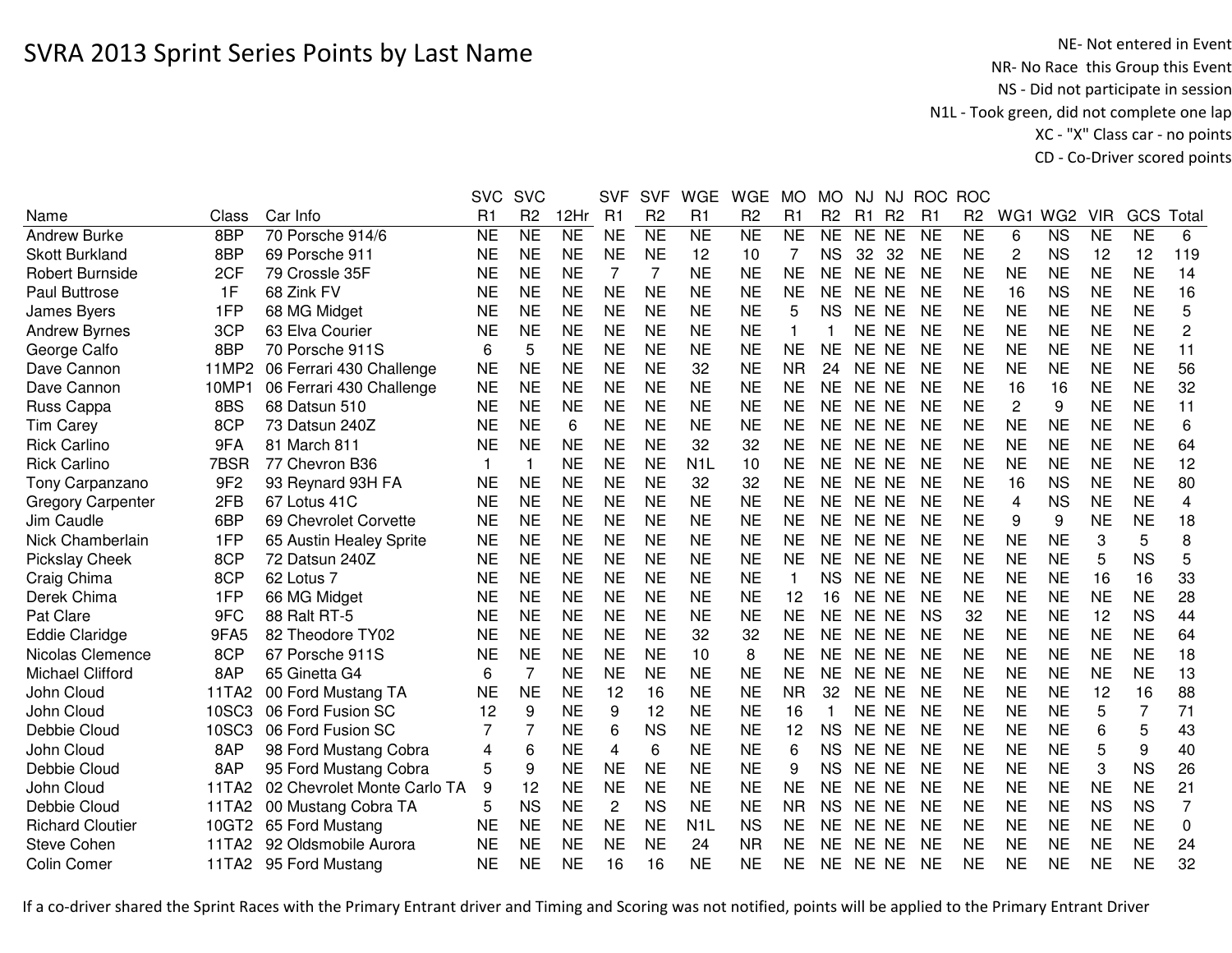NE- Not entered in Event<br>NR- No Race this Group this Event NS - Did not participate in session N1L - Took green, did not complete one lap XC - "X" Class car - no pointsCD - Co-Driver scored points

|                          |                  |                         | <b>SVC</b> | <b>SVC</b>             |                | <b>SVF</b> | <b>SVF</b>     | <b>WGE</b>             | WGE            | <b>MO</b>      | <b>MO</b>        | <b>NJ</b> | NJ             |           | ROC ROC        |                         |                  |                |           |                |
|--------------------------|------------------|-------------------------|------------|------------------------|----------------|------------|----------------|------------------------|----------------|----------------|------------------|-----------|----------------|-----------|----------------|-------------------------|------------------|----------------|-----------|----------------|
| Name                     | Class            | Car Info                | R1         | R <sub>2</sub>         | 12Hr           | R1         | R <sub>2</sub> | R1                     | R <sub>2</sub> | R <sub>1</sub> | R <sub>2</sub>   | R1        | R <sub>2</sub> | R1        | R <sub>2</sub> | WG1                     | WG <sub>2</sub>  | <b>VIR</b>     | GCS       | Total          |
| Ceasar Cone              | 3CP              | 67 Alfa Romeo Duetto    | <b>NE</b>  | $\overline{\text{NE}}$ | N <sub>E</sub> | <b>NE</b>  | N <sub>E</sub> | $\overline{\text{NE}}$ | N <sub>E</sub> | 6              | 6                | NE NE     |                | <b>NE</b> | N <sub>E</sub> | <b>NE</b>               | <b>NE</b>        | $\overline{7}$ | 7         | 26             |
| Mark Congleton           | 11MP2            | 94 Porsche 993RSR       | 9          | 12                     | <b>NE</b>      | <b>NE</b>  | <b>NE</b>      | <b>NE</b>              | <b>NE</b>      | <b>NE</b>      | <b>NE</b>        | NE NE     |                | <b>NE</b> | <b>NE</b>      | <b>NE</b>               | <b>NE</b>        | <b>NE</b>      | <b>NE</b> | 21             |
| Mark Congleton           | <b>7S2</b>       | 85 Lola T598            | <b>NE</b>  | <b>NE</b>              | <b>NE</b>      | <b>NE</b>  | <b>NE</b>      | <b>NE</b>              | <b>NE</b>      | 1              | 2                | NE NE     |                | <b>NE</b> | <b>NE</b>      | <b>NE</b>               | <b>NE</b>        | <b>NE</b>      | <b>NE</b> | 3              |
| David Conrad             | 3EP              | <b>59 MGA</b>           | <b>NE</b>  | <b>NE</b>              | <b>NE</b>      | <b>NE</b>  | <b>NE</b>      | <b>NE</b>              | <b>NE</b>      | <b>NE</b>      | <b>NE</b>        | NE NE     |                | <b>NE</b> | <b>NE</b>      | <b>NE</b>               | <b>NE</b>        | 16             | 16        | 32             |
| Mark Coombs              | <b>7S2</b>       | 90 Lola T9090           | <b>NE</b>  | <b>NE</b>              | <b>NE</b>      | 12         | 1              | <b>NE</b>              | <b>NE</b>      | 7              | <b>NS</b>        | NE NE     |                | <b>NE</b> | <b>NE</b>      | <b>NE</b>               | <b>NE</b>        | 9              | <b>NS</b> | 29             |
| Seb Coppola              | 9F <sub>2</sub>  | 88 Alfa Romeo F3        | <b>NE</b>  | <b>NE</b>              | <b>NE</b>      | <b>NE</b>  | <b>NE</b>      | <b>NE</b>              | <b>NE</b>      | <b>NE</b>      | <b>NE</b>        | NE NE     |                | <b>NE</b> | <b>NE</b>      | 9                       | 12               | <b>NE</b>      | <b>NE</b> | 21             |
| Kevin Corrigan           | 8BS              | 73 Alfa Romeo GTV       | <b>NE</b>  | <b>NE</b>              | <b>NE</b>      | <b>NE</b>  | <b>NE</b>      | <b>NE</b>              | <b>NE</b>      | 1              | N1L NE NE        |           |                | <b>NE</b> | <b>NE</b>      | <b>NE</b>               | <b>NE</b>        | <b>NE</b>      | <b>NE</b> | 1              |
| <b>Tim Covert</b>        | 5BSR             | 65 Moodini Sports Racer | <b>NE</b>  | <b>NE</b>              | <b>NE</b>      | <b>NE</b>  | <b>NE</b>      | <b>NE</b>              | <b>NE</b>      | 16             | N <sub>1</sub> L | NE NE     |                | <b>NE</b> | <b>NE</b>      | <b>NE</b>               | <b>NE</b>        | <b>NE</b>      | <b>NE</b> | 16             |
| <b>Harry Covington</b>   | 10MP1            | 97 Porsche RSR          | <b>NE</b>  | <b>NE</b>              | <b>NE</b>      | <b>NE</b>  | <b>NE</b>      | <b>NE</b>              | <b>NE</b>      | 16             | <b>NS</b>        | <b>NE</b> | <b>NE</b>      | <b>NE</b> | <b>NE</b>      | <b>NE</b>               | <b>NE</b>        | <b>NE</b>      | <b>NE</b> | 16             |
| Mark Craig               | 1FP              | 72 Triumph Spitfire     | <b>NE</b>  | <b>NE</b>              | <b>NE</b>      | <b>NE</b>  | <b>NE</b>      | <b>NE</b>              | <b>NE</b>      | $\overline{c}$ | <b>NS</b>        | <b>NE</b> | <b>NE</b>      | <b>NE</b> | <b>NE</b>      | <b>NE</b>               | <b>NE</b>        | <b>NE</b>      | <b>NE</b> | $\overline{c}$ |
| Roy Crowninshield        | 3CP              | 68 Alfa Romeo Duetto    | <b>NE</b>  | <b>NE</b>              | <b>NE</b>      | <b>NE</b>  | <b>NE</b>      | <b>NE</b>              | <b>NE</b>      | $\mathbf{1}$   |                  | <b>NE</b> | <b>NE</b>      | <b>NE</b> | <b>NE</b>      | <b>NE</b>               | <b>NE</b>        | 4              | 6         | 12             |
| John Crusoe              | 6GTU             | 70 Porsche 914/6        | <b>NE</b>  | <b>NE</b>              | <b>NE</b>      | <b>NE</b>  | <b>NE</b>      | <b>NE</b>              | <b>NE</b>      | <b>NE</b>      | <b>NE</b>        | <b>NE</b> | <b>NE</b>      | <b>NE</b> | <b>NE</b>      | <b>NE</b>               | <b>NE</b>        | 9              | 12        | 21             |
| James Cullen             | 5GTR             | 68 Ford SPF GT40 MK 1   | 16         | 16                     | <b>NE</b>      | 16         | 16             | 32                     | 32             | 16             |                  | NE.       | <b>NE</b>      | <b>NE</b> | <b>NE</b>      | 12                      | 16               | <b>NS</b>      | <b>NS</b> | 173            |
| James Cullen             | 8BP              | 72 Porsche 914/6        | 7          | $\overline{7}$         | <b>NE</b>      | 9          | $\overline{7}$ | 32                     | 24             | 4              | <b>NS</b>        | <b>NE</b> | <b>NE</b>      | <b>NE</b> | <b>NE</b>      | $\overline{\mathbf{4}}$ | 16               | 16             | 16        | 142            |
| <b>Dudley Cunningham</b> | 9F5A             | 73 Lola T332            | <b>NE</b>  | <b>NE</b>              | <b>NE</b>      | <b>NE</b>  | <b>NE</b>      | 32                     | 32             | 16             | 16               | <b>NE</b> | <b>NE</b>      | <b>NE</b> | <b>NE</b>      | <b>NE</b>               | <b>NE</b>        | <b>NE</b>      | <b>NE</b> | 96             |
| Wade Cunningham          | 2FF              | 72 Titan F/F            | <b>NE</b>  | <b>NE</b>              | <b>NE</b>      | 3          | 16             | <b>NE</b>              | <b>NE</b>      | <b>NE</b>      | <b>NE</b>        | <b>NE</b> | <b>NE</b>      | <b>NE</b> | <b>NE</b>      | <b>NE</b>               | <b>NE</b>        | <b>NE</b>      | <b>NE</b> | 19             |
| Dan Curry                | <b>11GTP1</b>    | 85 Porsche 962          | <b>NE</b>  | <b>NE</b>              | <b>NE</b>      | <b>NE</b>  | <b>NE</b>      | 18                     | <b>NE</b>      | <b>NE</b>      | <b>NE</b>        | NE NE     |                | <b>NE</b> | <b>NE</b>      | <b>NE</b>               | <b>NE</b>        | <b>NE</b>      | <b>NE</b> | 18             |
| Dan Curry                | 10GT2            | 92 Porsche 964 Cup      | <b>NE</b>  | <b>NE</b>              | <b>NE</b>      | <b>NE</b>  | <b>NE</b>      | <b>NE</b>              | <b>NE</b>      | <b>NE</b>      | <b>NE</b>        | NE NE     |                | <b>NE</b> | <b>NE</b>      | 6                       | <b>NS</b>        | <b>NE</b>      | <b>NE</b> | 6              |
| Karman Cusack            | 6TA              | 68 Chevrolet Camaro     | 7          |                        | <b>NE</b>      | <b>NE</b>  | <b>NE</b>      | <b>NE</b>              | <b>NE</b>      | <b>NE</b>      | <b>NE</b>        | NE NE     |                | <b>NE</b> | <b>NE</b>      | <b>NE</b>               | <b>NE</b>        | <b>NE</b>      | <b>NE</b> | 14             |
| <b>Mark Daniels</b>      | 7HS <sub>2</sub> | 80 Tiga SC80            | <b>NE</b>  | <b>NE</b>              | <b>NE</b>      | 12         | 12             | <b>NE</b>              | <b>NE</b>      | <b>NE</b>      | <b>NE</b>        | NE NE     |                | <b>NE</b> | <b>NE</b>      | <b>NE</b>               | <b>NE</b>        | <b>NE</b>      | <b>NE</b> | 24             |
| <b>Charles Darrow</b>    | 1FP              | 65 Triumph Spitfire     | <b>NE</b>  | <b>NE</b>              | <b>NE</b>      | <b>NE</b>  | <b>NE</b>      | <b>NE</b>              | <b>NE</b>      | <b>NE</b>      | <b>NE</b>        | NE NE     |                | <b>NE</b> | <b>NE</b>      | 12                      | 16               | <b>NS</b>      | 7         | 35             |
| Jesse Darrow             | 1FP              | 65 Triumph Spitfire     | <b>NE</b>  | <b>NE</b>              | <b>NE</b>      | <b>NE</b>  | <b>NE</b>      | <b>NE</b>              | <b>NE</b>      | <b>NE</b>      | <b>NE</b>        | NE NE     |                | <b>NE</b> | <b>NE</b>      | <b>NS</b>               | N <sub>1</sub> L | <b>NE</b>      | <b>NE</b> | $\mathbf 0$    |
| David Dartt              | 1CS              | 69 Austin Cooper        | <b>NE</b>  | <b>NE</b>              | <b>NE</b>      | <b>NE</b>  | <b>NE</b>      | <b>NE</b>              | <b>NE</b>      | <b>NE</b>      | <b>NE</b>        | NE NE     |                | <b>NE</b> | <b>NE</b>      | 12                      | <b>NS</b>        | <b>NE</b>      | <b>NE</b> | 12             |
| A.C. D'Augustine         | 5ASR             | 65 Genie MK 10B         | <b>NE</b>  | <b>NE</b>              | <b>NE</b>      | <b>NE</b>  | <b>NE</b>      | <b>NE</b>              | <b>NE</b>      | <b>NE</b>      | <b>NE</b>        | NE NE     |                | <b>NE</b> | <b>NE</b>      | <b>NE</b>               | <b>NE</b>        | 9              | 9         | 18             |
| Robert Davenport         | 8BS              | 72 Alfa Romeo GTV       | <b>NE</b>  | <b>NE</b>              | <b>NE</b>      | <b>NE</b>  | <b>NE</b>      | <b>NE</b>              | <b>NE</b>      | <b>NS</b>      | 16               | <b>NE</b> | <b>NE</b>      | <b>NE</b> | <b>NE</b>      | <b>NE</b>               | <b>NE</b>        | <b>NE</b>      | <b>NE</b> | 16             |
| <b>Tom Davis</b>         | 3CP              | 64 Elva Courier         | <b>NE</b>  | <b>NE</b>              | <b>NE</b>      | <b>NE</b>  | <b>NE</b>      | <b>NE</b>              | <b>NE</b>      | $\mathbf{1}$   | 12               | <b>NE</b> | <b>NE</b>      | <b>NE</b> | <b>NE</b>      | <b>NE</b>               | <b>NE</b>        | <b>NE</b>      | <b>NE</b> | 13             |
| <b>William Deary</b>     | 6BP              | 65 Shelby GT350         | 7          | 5                      | <b>NE</b>      | <b>NE</b>  | <b>NE</b>      | <b>NE</b>              | <b>NE</b>      | <b>NE</b>      | <b>NE</b>        | <b>NE</b> | <b>NE</b>      | <b>NE</b> | <b>NE</b>      | <b>NE</b>               | <b>NE</b>        | <b>NE</b>      | <b>NE</b> | 12             |
| Mike Defenbau            | 6GTU             | 73 Porsche 911 RSR      | <b>NE</b>  | <b>NE</b>              | <b>NE</b>      | <b>NE</b>  | <b>NE</b>      | 24                     | 24             | <b>NE</b>      | <b>NE</b>        | <b>NE</b> | <b>NE</b>      | <b>NE</b> | <b>NE</b>      | <b>NE</b>               | <b>NE</b>        | <b>NE</b>      | <b>NE</b> | 48             |
| <b>Byron DeFoor</b>      | 6GTO             | 73 Porsche 911          | 16         | <b>NS</b>              | <b>NE</b>      | <b>NE</b>  | <b>NE</b>      | <b>NE</b>              | <b>NE</b>      | <b>NE</b>      | <b>NE</b>        | <b>NE</b> | <b>NE</b>      | <b>NE</b> | <b>NE</b>      | <b>NE</b>               | <b>NE</b>        | <b>NE</b>      | <b>NE</b> | 16             |
| John Deford              | 8BP              | 73 Porsche 914/6        | 16         | 16                     | <b>NE</b>      | <b>NE</b>  | <b>NE</b>      | <b>NE</b>              | <b>NE</b>      | <b>NE</b>      | <b>NE</b>        | <b>NE</b> | <b>NE</b>      | <b>NE</b> | <b>NE</b>      | 9                       | <b>NS</b>        | <b>NE</b>      | <b>NE</b> | 41             |
| C.H. Dehaan              | 6GTO             | 73 BMW 3.0 CSL          | 7          | 9                      | <b>NE</b>      | <b>NE</b>  | <b>NE</b>      | <b>NE</b>              | <b>NE</b>      | <b>NE</b>      | <b>NE</b>        | <b>NE</b> | <b>NE</b>      | NE        | <b>NE</b>      | <b>NE</b>               | <b>NE</b>        | <b>NE</b>      | <b>NE</b> | 16             |
| John Delane              | 2FB              | 65 Brabham BT18         | 16         | 16                     | <b>NE</b>      | <b>NE</b>  | <b>NE</b>      | <b>NE</b>              | <b>NE</b>      | <b>NE</b>      | <b>NE</b>        | <b>NE</b> | <b>NE</b>      | <b>NE</b> | <b>NE</b>      | <b>NE</b>               | <b>NE</b>        | <b>NE</b>      | <b>NE</b> | 32             |
| Chris DeMinco            | 8CP              | 79 Mazda RX7            | <b>NE</b>  | <b>NE</b>              | <b>NE</b>      | <b>NE</b>  | <b>NE</b>      | 14                     | 10             | <b>NE</b>      | <b>NE</b>        | <b>NE</b> | <b>NE</b>      | <b>NE</b> | <b>NE</b>      | 5                       | 12               | <b>NE</b>      | <b>NE</b> | 41             |
| <b>Richard DePetro</b>   | 6BP              | 71 Chevrolet Corvette   | <b>NE</b>  | <b>NE</b>              | <b>NE</b>      | <b>NE</b>  | <b>NE</b>      | <b>NE</b>              | <b>NE</b>      | <b>NE</b>      | <b>NE</b>        | 24        | 32             | <b>NE</b> | <b>NE</b>      | <b>NE</b>               | <b>NE</b>        | <b>NE</b>      | <b>NE</b> | 56             |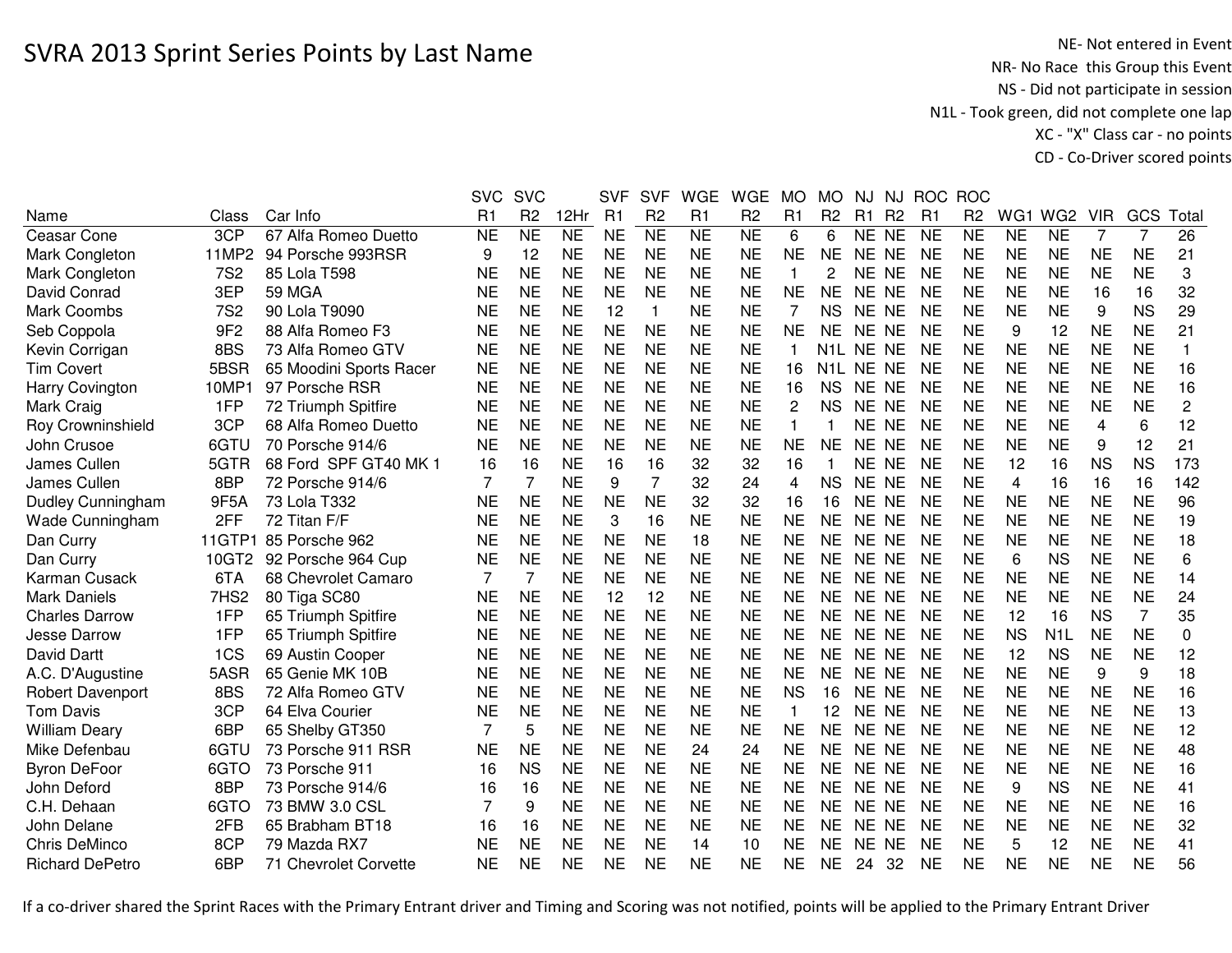|                         |            |                         | <b>SVC</b> | <b>SVC</b>     |           | <b>SVF</b>              | <b>SVF</b>     | <b>WGE</b> | <b>WGE</b>     | <b>MO</b> | <b>MO</b>              | NJ        | NJ             | <b>ROC</b> | <b>ROC</b>     |           |                 |              |           |             |
|-------------------------|------------|-------------------------|------------|----------------|-----------|-------------------------|----------------|------------|----------------|-----------|------------------------|-----------|----------------|------------|----------------|-----------|-----------------|--------------|-----------|-------------|
| Name                    | Class      | Car Info                | R1         | R <sub>2</sub> | 12Hr      | R1                      | R <sub>2</sub> | R1         | R <sub>2</sub> | R1        | R <sub>2</sub>         | R1        | R <sub>2</sub> | R1         | R <sub>2</sub> | WG1       | WG <sub>2</sub> | <b>VIR</b>   | GCS       | Total       |
| <b>John DeSantis</b>    | 6AS        | 65 Ford Mustang         | <b>NE</b>  | <b>NE</b>      | <b>NE</b> | <b>NE</b>               | <b>NE</b>      | <b>NE</b>  | <b>NE</b>      | <b>NE</b> | <b>NE</b>              | NE NE     |                | <b>NE</b>  | <b>NE</b>      | 9         | <b>NS</b>       | <b>NE</b>    | <b>NE</b> | 9           |
| <b>Bob Desloge</b>      | 8CP        | 72 Lotus Europa         | <b>NE</b>  | <b>NE</b>      | <b>NE</b> | <b>NE</b>               | <b>NE</b>      | <b>NE</b>  | <b>NE</b>      | <b>NE</b> | <b>NE</b>              | NE NE     |                | <b>NE</b>  | <b>NE</b>      | <b>NE</b> | <b>NE</b>       | 9            | 12        | 21          |
| Jim Devine              | 10MP1      | 96 Panoz GTRA           | <b>NE</b>  | <b>NE</b>      | <b>NE</b> | <b>NE</b>               | <b>NE</b>      | 32         | 32             | <b>NE</b> | <b>NE</b>              | NE NE     |                | <b>NE</b>  | <b>NE</b>      | <b>NE</b> | <b>NE</b>       | <b>NE</b>    | <b>NE</b> | 64          |
| Jeff Devine             | 3DP        | 67 MGB Rdstr            | <b>NE</b>  | <b>NE</b>      | <b>NE</b> | <b>NE</b>               | <b>NE</b>      | <b>NE</b>  | <b>NE</b>      | <b>NE</b> | <b>NE</b>              | NE NE     |                | <b>NE</b>  | <b>NE</b>      | 9         | 16              | <b>NE</b>    | <b>NE</b> | 25          |
| <b>Scott Dick</b>       | 9F1        | 97 Lola T97/20          | <b>NE</b>  | <b>NE</b>      | <b>NE</b> | 5                       | 6              | <b>NE</b>  | <b>NE</b>      | 12        | 12                     | NE NE     |                | <b>NE</b>  | <b>NE</b>      | 4         | <b>NS</b>       | <b>NE</b>    | <b>NE</b> | 39          |
| <b>Jack Dinehart</b>    | 9FC        | 95 Van Diemen F2000     | <b>NE</b>  | <b>NE</b>      | <b>NE</b> | <b>NE</b>               | <b>NE</b>      | <b>NE</b>  | <b>NE</b>      | <b>NE</b> | <b>NE</b>              | NE NE     |                | <b>NE</b>  | <b>NE</b>      | -1        | 16              | <b>NE</b>    | <b>NE</b> | 17          |
| Dennis Dobkin           | <b>7S2</b> | 86 Swift DB2            | <b>NE</b>  | <b>NE</b>      | 12        | <b>NE</b>               | <b>NE</b>      | <b>NE</b>  | <b>NE</b>      | <b>NE</b> | <b>NE</b>              | NE NE     |                | <b>NE</b>  | <b>NE</b>      | <b>NE</b> | <b>NE</b>       | <b>NE</b>    | <b>NE</b> | 12          |
| <b>Richard Dobush</b>   | 8AP        | 72 Porsche 911 RS       | <b>NE</b>  | <b>NE</b>      | <b>NE</b> | <b>NE</b>               | <b>NE</b>      | <b>NE</b>  | <b>NE</b>      | <b>NE</b> | <b>NE</b>              | NE NE     |                | <b>NE</b>  | <b>NE</b>      | 1         | 4               | <b>NE</b>    | <b>NE</b> | 5           |
| John Dohrwardt          | 8CP        | 76 Porsche 914          | NE         | <b>NE</b>      | <b>NE</b> | 12                      | 9              | <b>NE</b>  | <b>NE</b>      | <b>NE</b> | <b>NE</b>              | NE NE     |                | <b>NE</b>  | <b>NE</b>      | NE        | <b>NE</b>       | NE           | <b>NE</b> | 21          |
| <b>Brian Dolan</b>      | 6BP        | 64 Sunbeam Tiger        | <b>NE</b>  | <b>NE</b>      | <b>NE</b> | <b>NE</b>               | <b>NE</b>      | <b>NE</b>  | <b>NE</b>      | <b>NE</b> | <b>NE</b>              | NE NE     |                | <b>NE</b>  | <b>NE</b>      | <b>NE</b> | <b>NE</b>       | 16           | <b>NS</b> | 16          |
| James Dolan             | 6BP        | 66 Mustang GT350        | <b>NE</b>  | <b>NE</b>      | <b>NE</b> | <b>NE</b>               | <b>NE</b>      | <b>NE</b>  | <b>NE</b>      | <b>NE</b> | <b>NE</b>              | NE NE     |                | <b>NE</b>  | <b>NE</b>      | <b>NE</b> | <b>NE</b>       | 12           | <b>NS</b> | 12          |
| <b>Charles Dolan</b>    | 1FP        | 57 MGA Roadster         | <b>NE</b>  | <b>NE</b>      | <b>NE</b> | <b>NE</b>               | <b>NE</b>      | <b>NE</b>  | <b>NE</b>      | <b>NE</b> | <b>NE</b>              | NE NE     |                | <b>NE</b>  | <b>NE</b>      | <b>NE</b> | <b>NE</b>       | $\mathbf{1}$ | <b>NS</b> | 1           |
| James Dolan             | 5X/7M      | 67 Ford GT40            | <b>NE</b>  | <b>NE</b>      | <b>NE</b> | <b>NE</b>               | <b>NE</b>      | <b>NE</b>  | <b>NE</b>      | <b>NE</b> | <b>NE</b>              | NE NE     |                | <b>NE</b>  | <b>NE</b>      | <b>NE</b> | <b>NE</b>       | XC           | <b>XC</b> | 0           |
| <b>Andrew Doll</b>      | 8CP        | 70 Datsun 240Z          | <b>NE</b>  | <b>NE</b>      | <b>NE</b> | <b>NE</b>               | <b>NE</b>      | <b>NE</b>  | <b>NE</b>      | 4         | 7                      | NE NE     |                | <b>NE</b>  | <b>NE</b>      | 4         | 6               | <b>NE</b>    | <b>NE</b> | 21          |
| <b>Bruce Domeck</b>     | 2CF        | 75 Lola T342            | <b>NE</b>  | <b>NE</b>      | <b>NE</b> | 16                      | 16             | <b>NE</b>  | <b>NE</b>      | <b>NE</b> | <b>NE</b>              | NE NE     |                | <b>NE</b>  | <b>NE</b>      | <b>NE</b> | <b>NE</b>       | 7            | 12        | 51          |
| <b>Patrick Donnelly</b> | <b>7S2</b> | 90 Swift DB5            | <b>NE</b>  | <b>NE</b>      | <b>NE</b> | $\overline{\mathbf{4}}$ | 5              | <b>NE</b>  | <b>NE</b>      | <b>NE</b> | <b>NE</b>              | NE NE     |                | <b>NE</b>  | <b>NE</b>      | <b>NE</b> | <b>NE</b>       | <b>NE</b>    | <b>NE</b> | 9           |
| Mike Donohue            | 6BP        | 63 Chevrolet Corvette   | <b>NE</b>  | <b>NE</b>      | <b>NE</b> | <b>NE</b>               | <b>NE</b>      | <b>NE</b>  | <b>NE</b>      | <b>NE</b> | <b>NE</b>              | NE NE     |                | <b>NE</b>  | <b>NE</b>      | 16        | 16              | <b>NE</b>    | <b>NE</b> | 32          |
| <b>Tom Dooley</b>       | 11GTP1     | 88 Porsche 962          | <b>NE</b>  | <b>NE</b>      | <b>NE</b> | <b>NE</b>               | <b>NE</b>      | <b>NE</b>  | <b>NE</b>      | <b>NE</b> | <b>NE</b>              | NE NE     |                | <b>NE</b>  | <b>NE</b>      | 16        | 16              | <b>NE</b>    | <b>NE</b> | 32          |
| <b>Tom Downey</b>       | 8BS        | 69 Datsun PL510         | <b>NE</b>  | <b>NE</b>      | <b>NE</b> | <b>NE</b>               | <b>NE</b>      | <b>NE</b>  | <b>NE</b>      | <b>NS</b> | N <sub>1</sub> L NE NE |           |                | <b>NE</b>  | <b>NE</b>      | 1         | <b>NS</b>       | <b>NE</b>    | <b>NE</b> | 1           |
| <b>Tony Drews</b>       | 3CP        | 63 Triumph TR4          | <b>NE</b>  | <b>NE</b>      | <b>NE</b> | 5                       | 6              | <b>NE</b>  | <b>NE</b>      | <b>NE</b> | <b>NE</b>              | NE NE     |                | <b>NE</b>  | <b>NE</b>      | <b>NE</b> | <b>NE</b>       | <b>NE</b>    | <b>NE</b> | 11          |
| Michael Dube            | 10SC3      | 99 Ford Taurus          | <b>NE</b>  | <b>NE</b>      | <b>NE</b> | <b>NE</b>               | <b>NE</b>      | 24         | <b>NS</b>      | <b>NE</b> | <b>NE</b>              | NE NE     |                | <b>NE</b>  | <b>NE</b>      | <b>NE</b> | <b>NE</b>       | <b>NE</b>    | <b>NE</b> | 24          |
| <b>Richard Duffey</b>   | 9F1        | 97 Lola T9720           | NE         | <b>NE</b>      | <b>NE</b> | 4                       | <b>NS</b>      | <b>NE</b>  | ΝE             | <b>NE</b> | <b>NE</b>              | NE NE     |                | <b>NE</b>  | NE             | <b>NE</b> | <b>NE</b>       | NE           | <b>NE</b> | 4           |
| Keith Dunbar            | 8CP        | 67 Lotus Elan           | <b>NE</b>  | <b>NE</b>      | <b>NE</b> | <b>NE</b>               | <b>NE</b>      | 32         | 32             | 16        | N1L NE NE              |           |                | <b>NE</b>  | <b>NE</b>      | 16        | <b>NS</b>       | <b>NE</b>    | <b>NE</b> | 96          |
| Keith Dunbar            | 6AP        | 62 Jaguar E Type        | <b>NE</b>  | <b>NE</b>      | <b>NE</b> | <b>NE</b>               | <b>NE</b>      | 32         | 32             | 16        | <b>NS</b>              | NE NE     |                | <b>NE</b>  | <b>NE</b>      | 12        | <b>NS</b>       | <b>NE</b>    | <b>NE</b> | 92          |
| Mike Dunkel             | 10GT2      | 74 Porsche 911 RSR      | 9          | <b>NS</b>      | <b>NE</b> | <b>NE</b>               | <b>NE</b>      | <b>NE</b>  | <b>NE</b>      | <b>NE</b> | <b>NE</b>              | NE NE     |                | <b>NE</b>  | <b>NE</b>      | <b>NE</b> | <b>NE</b>       | <b>NE</b>    | <b>NE</b> | 9           |
| Peter Dunn              | 3EP        | 63 Morgan 4/4           | <b>NE</b>  | <b>NE</b>      | <b>NE</b> | <b>NE</b>               | <b>NE</b>      | <b>NE</b>  | <b>NE</b>      | <b>NE</b> | <b>NE</b>              | 32        | 32             | <b>NE</b>  | <b>NE</b>      | <b>NE</b> | <b>NE</b>       | <b>NE</b>    | <b>NE</b> | 64          |
| <b>Steve Durst</b>      | 7ASR       | 06 Mazda Sports Racer   | 9          | 9              | <b>NE</b> | <b>NE</b>               | <b>NE</b>      | <b>NE</b>  | <b>NE</b>      | 16        | 16                     | 32        | 32             | <b>NE</b>  | <b>NE</b>      | 16        | 16              | <b>NE</b>    | <b>NE</b> | 146         |
| Liam Dwyer              | 1X/3EP     | 62 Austin Healey Sprite | <b>NE</b>  | <b>NE</b>      | <b>NE</b> | <b>NE</b>               | <b>NE</b>      | <b>NE</b>  | <b>NE</b>      | <b>NE</b> | <b>NE</b>              | NE NE     |                | <b>NE</b>  | <b>NE</b>      | <b>NE</b> | <b>NE</b>       | <b>XC</b>    | <b>XC</b> | $\mathbf 0$ |
| <b>Bob Eagleson</b>     | 3EP        | 67 MGB GT               | <b>NE</b>  | <b>NE</b>      | <b>NE</b> | <b>NE</b>               | <b>NE</b>      | <b>NE</b>  | <b>NE</b>      | <b>NE</b> | <b>NE</b>              | NE NE     |                | <b>NE</b>  | <b>NE</b>      | 12        | 16              | <b>NE</b>    | <b>NE</b> | 28          |
| <b>Mitchell Eitel</b>   | 9FC        | 79 Argo JM4             |            | 16             | <b>NE</b> | <b>NE</b>               | <b>NE</b>      | <b>NE</b>  | <b>NE</b>      | <b>NE</b> | <b>NE</b>              | NE NE     |                | <b>NE</b>  | <b>NE</b>      | <b>NE</b> | <b>NE</b>       | <b>NE</b>    | <b>NE</b> | 17          |
| <b>Mitchell Eitel</b>   | 1F         | 59 OSCA 187 H           |            | <b>NS</b>      | <b>NE</b> | <b>NE</b>               | <b>NE</b>      | <b>NE</b>  | <b>NE</b>      | <b>NE</b> | <b>NE</b>              | NE NE     |                | <b>NE</b>  | <b>NE</b>      | <b>NE</b> | <b>NE</b>       | <b>NE</b>    | <b>NE</b> |             |
| Doug Elcomb             | 2FJ        | 61 Dreossi Canada Class | <b>NE</b>  | <b>NE</b>      | <b>NE</b> | <b>NE</b>               | <b>NE</b>      | <b>NE</b>  | <b>NE</b>      | <b>NE</b> | <b>NE</b>              | NE NE     |                | <b>NE</b>  | <b>NE</b>      | 12        | <b>NS</b>       | <b>NE</b>    | <b>NE</b> | 12          |
| <b>Bruce Ellsworth</b>  | 6GTO       | 71 Porsche 911 RSR      | <b>NE</b>  | <b>NE</b>      | 16        | <b>NE</b>               | <b>NE</b>      | <b>NE</b>  | <b>NE</b>      | <b>NE</b> | <b>NE</b>              | <b>NE</b> | <b>NE</b>      | <b>NE</b>  | <b>NE</b>      | <b>NE</b> | <b>NE</b>       | <b>NE</b>    | <b>NE</b> | 16          |
| <b>Travis Engen</b>     |            | 11GTP3 05 Audi R8 LMP   | <b>NE</b>  | <b>NE</b>      | <b>NE</b> | 9                       | 16             | 14         | <b>NR</b>      | <b>NR</b> | 32                     | NE NE     |                | <b>NE</b>  | <b>NE</b>      | 16        | 16              | 16           | 16        | 135         |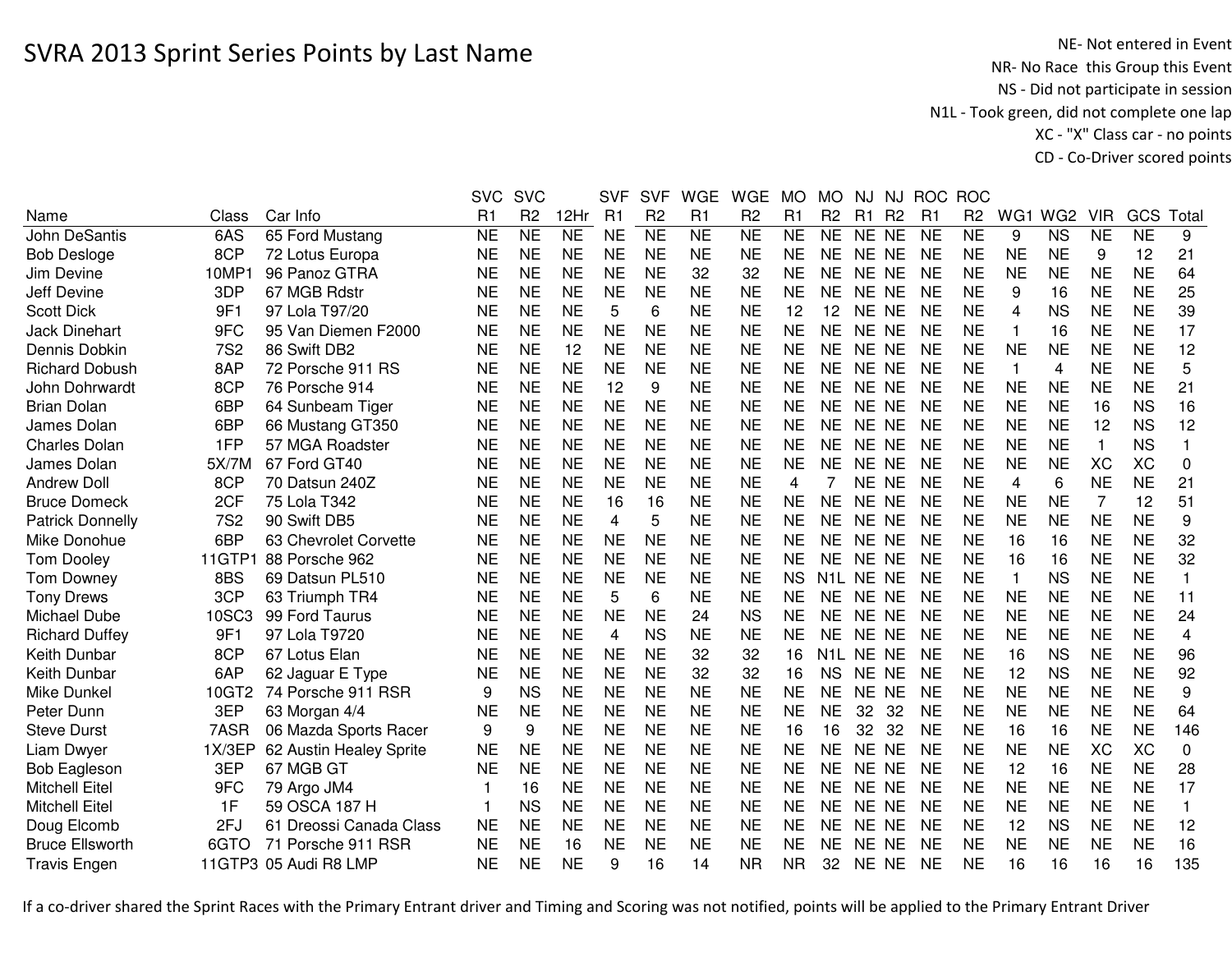|                        |                 |                       | <b>SVC</b>     | <b>SVC</b>     |           | <b>SVF</b>     | <b>SVF</b>     | <b>WGE</b>       | <b>WGE</b>     | <b>MO</b> | MO.            | <b>NJ</b> | <b>NJ</b>      |           | ROC ROC        |                         |                  |            |           |                |
|------------------------|-----------------|-----------------------|----------------|----------------|-----------|----------------|----------------|------------------|----------------|-----------|----------------|-----------|----------------|-----------|----------------|-------------------------|------------------|------------|-----------|----------------|
| Name                   | Class           | Car Info              | R <sub>1</sub> | R <sub>2</sub> | 12Hr      | R <sub>1</sub> | R <sub>2</sub> | R <sub>1</sub>   | R <sub>2</sub> | R1        | R <sub>2</sub> | R1        | R <sub>2</sub> | R1        | R <sub>2</sub> |                         | WG1 WG2          | <b>VIR</b> | GCS       | Total          |
| <b>Travis Engen</b>    | 9F1             | 01 Lola T9720         | <b>NE</b>      | <b>NE</b>      | <b>NE</b> | 9              | 9              | 24               | 32             | 9         | $\overline{7}$ | NE NE     |                | <b>NE</b> | <b>NE</b>      | 5                       | $\overline{7}$   | 6          | 9         | 117            |
| <b>Travis Engen</b>    | 5FM             | 62 Lotus 23B          | <b>NE</b>      | <b>NE</b>      | <b>NE</b> | 16             | 16             | <b>NE</b>        | <b>NE</b>      | 12        | <b>NS</b>      | NE NE     |                | <b>NE</b> | <b>NE</b>      | <b>NS</b>               | <b>NS</b>        | 16         | 16        | 76             |
| <b>Travis Engen</b>    | 2FB             | 70 Chevron B17b       | <b>NE</b>      | <b>NE</b>      | <b>NE</b> | 1              | 12             | <b>NE</b>        | <b>NE</b>      | 12        | <b>NS</b>      | NE NE     |                | NE        | <b>NE</b>      | $\mathbf 1$             | <b>NS</b>        | 7          | 9         | 42             |
| <b>Bill Engle Sr</b>   | 3M              | 96 Ford Spec Racer    | <b>NE</b>      | <b>NE</b>      | <b>NE</b> | <b>NE</b>      | <b>NE</b>      | <b>NE</b>        | <b>NE</b>      | 16        | 16             | NE NE     |                | <b>NE</b> | <b>NE</b>      | 16                      | <b>NS</b>        | <b>NE</b>  | <b>NE</b> | 48             |
| <b>Tom Entsminger</b>  | 6GTU            | 74 Datsun 260Z        | <b>NE</b>      | <b>NE</b>      | 16        | <b>NE</b>      | <b>NE</b>      | <b>NE</b>        | <b>NE</b>      | <b>NE</b> | <b>NE</b>      | NE NE     |                | <b>NE</b> | <b>NE</b>      | <b>NE</b>               | <b>NE</b>        | <b>NE</b>  | <b>NE</b> | 16             |
| <b>Bill Erdman</b>     | 10GT3           | 83 Nissan 280ZX       | <b>NE</b>      | <b>NE</b>      | <b>NE</b> | <b>NE</b>      | <b>NE</b>      | 32               | 32             | <b>NE</b> | <b>NE</b>      | NE NE     |                | <b>NE</b> | <b>NE</b>      | <b>NE</b>               | <b>NE</b>        | <b>NE</b>  | <b>NE</b> | 64             |
| <b>Bill Erdman</b>     | 10GT2           | 85 Nissan 300ZX       | <b>NE</b>      | <b>NE</b>      | <b>NE</b> | <b>NE</b>      | <b>NE</b>      | <b>NE</b>        | <b>NE</b>      | <b>NE</b> | <b>NE</b>      | NE NE     |                | <b>NE</b> | <b>NE</b>      | 5                       | $\overline{7}$   | <b>NE</b>  | <b>NE</b> | 12             |
| Dale Erwin             | 3CP             | 58 Porsche 356        | 1              | 3              | <b>NE</b> | <b>NE</b>      | <b>NE</b>      | <b>NE</b>        | <b>NE</b>      | <b>NE</b> | <b>NE</b>      | NE NE     |                | <b>NE</b> | <b>NE</b>      | <b>NE</b>               | <b>NE</b>        | <b>NE</b>  | <b>NE</b> | 4              |
| Chris Fahan            | 9F1             | 06 Swift '016         | <b>NE</b>      | <b>NE</b>      | <b>NE</b> | <b>NE</b>      | <b>NE</b>      | <b>NE</b>        | <b>NE</b>      | <b>NE</b> | <b>NE</b>      | NE NE     |                | <b>NE</b> | <b>NE</b>      | 12                      | <b>NS</b>        | <b>NE</b>  | <b>NE</b> | 12             |
| Jim Fahey              | 3EP             | 63 Turner MKIII       | <b>NE</b>      | <b>NE</b>      | <b>NE</b> | <b>NE</b>      | <b>NE</b>      | <b>NE</b>        | <b>NE</b>      | 4         | N1L.           | NE NE     |                | <b>NE</b> | <b>NE</b>      | <b>NE</b>               | <b>NE</b>        | <b>NE</b>  | <b>NE</b> | 4              |
| <b>Bob Fairbanks</b>   | 1DS             | 62 Austin Cooper      | <b>NE</b>      | <b>NE</b>      | <b>NE</b> | <b>NE</b>      | <b>NE</b>      | <b>NE</b>        | <b>NE</b>      | <b>NE</b> | <b>NE</b>      | NE NE     |                | <b>NE</b> | <b>NE</b>      | 16                      | <b>NS</b>        | <b>NE</b>  | <b>NE</b> | 16             |
| Dave Fairchild         | 2CF             | 79 Zink Z10           | <b>NE</b>      | <b>NE</b>      | <b>NE</b> | <b>NE</b>      | <b>NE</b>      | <b>NE</b>        | <b>NE</b>      | <b>NE</b> | <b>NE</b>      | NE NE     |                | <b>NE</b> | <b>NE</b>      | <b>NE</b>               | <b>NE</b>        | 9          | 16        | 25             |
| <b>Scott Fairchild</b> | 2CF             | 78 Zink Z10           | <b>NE</b>      | <b>NE</b>      | <b>NE</b> | <b>NE</b>      | <b>NE</b>      | <b>NE</b>        | <b>NE</b>      | <b>NE</b> | <b>NE</b>      | NE NE     |                | <b>NE</b> | <b>NE</b>      | <b>NE</b>               | <b>NE</b>        | 12         | 9         | 21             |
| James Farley           | 7BSR            | 78 Lola T298          | <b>NE</b>      | <b>NE</b>      | <b>NE</b> | <b>NE</b>      | <b>NE</b>      | <b>NE</b>        | <b>NE</b>      | 12        | 2              | NE NE     |                | <b>NE</b> | <b>NE</b>      | <b>NE</b>               | <b>NE</b>        | <b>NE</b>  | <b>NE</b> | 14             |
| <b>Frank Farrell</b>   | 3BS             | 72 Alfa Romeo Berlina | 16             | <b>NS</b>      | 16        | <b>NE</b>      | <b>NE</b>      | <b>NE</b>        | <b>NE</b>      | <b>NE</b> | <b>NE</b>      | NE NE     |                | <b>NE</b> | <b>NE</b>      | <b>NE</b>               | <b>NE</b>        | <b>NE</b>  | <b>NE</b> | 32             |
| <b>Chris Fennell</b>   | 6BP             | 65 Chevrolet Corvette | <b>NE</b>      | <b>NE</b>      | <b>NE</b> | <b>NE</b>      | <b>NE</b>      | <b>NE</b>        | <b>NE</b>      | <b>NE</b> | ΝE             | NE NE     |                | <b>NE</b> | <b>NE</b>      | 1                       | -1               | <b>NE</b>  | <b>NE</b> | $\overline{c}$ |
| Al Fergusson           | 6BP             | 62 Jaguar E Type      | <b>NE</b>      | <b>NE</b>      | <b>NE</b> | <b>NE</b>      | <b>NE</b>      | <b>NE</b>        | <b>NE</b>      | <b>NE</b> | <b>NE</b>      | NE NE     |                | <b>NE</b> | <b>NE</b>      | 1                       | $\mathbf{1}$     | <b>NE</b>  | <b>NE</b> | $\overline{c}$ |
| Mark Ferrara           | 6BP             | 70 Chevrolet Corvette | <b>NE</b>      | <b>NE</b>      | <b>NE</b> | <b>NE</b>      | <b>NE</b>      | 32               | <b>NS</b>      | <b>NE</b> | <b>NE</b>      | NE NE     |                | <b>NE</b> | <b>NE</b>      | 7                       | $\overline{7}$   | <b>NE</b>  | <b>NE</b> | 46             |
| <b>Storm Field</b>     | 1FP             | 60 MGA Roadster       | <b>NE</b>      | <b>NE</b>      | <b>NE</b> | <b>NE</b>      | <b>NE</b>      | <b>NE</b>        | <b>NE</b>      | <b>NE</b> | <b>NE</b>      | 24        | 18             | <b>NE</b> | <b>NE</b>      | <b>NE</b>               | <b>NE</b>        | <b>NE</b>  | <b>NE</b> | 42             |
| <b>Jack Finch</b>      | 10SC3           | 06 Dodge Charger      | <b>NE</b>      | <b>NE</b>      | <b>NE</b> | <b>NE</b>      | <b>NE</b>      | <b>NE</b>        | <b>NE</b>      | <b>NE</b> | <b>NE</b>      | NE NE     |                | <b>NE</b> | <b>NE</b>      | <b>NE</b>               | <b>NE</b>        | 9          | 12        | 21             |
| Kurt Fischer           | 2FF             | 70 Lola T200          | <b>NE</b>      | <b>NE</b>      | <b>NE</b> | <b>NE</b>      | <b>NE</b>      | 32               | 32             | <b>NE</b> | <b>NE</b>      | NE NE     |                | <b>NE</b> | <b>NE</b>      | <b>NE</b>               | <b>NE</b>        | <b>NE</b>  | <b>NE</b> | 64             |
| Mike Fisher            | 10MP1           | 00 Audi S4            | 16             | 16             | <b>NE</b> | 16             | <b>NS</b>      | <b>NE</b>        | <b>NE</b>      | <b>NE</b> | <b>NE</b>      | NE NE     |                | <b>NE</b> | <b>NE</b>      | <b>NE</b>               | <b>NE</b>        | <b>CD</b>  | <b>NS</b> | 48             |
| Jeff Fisher            | 10MP1           | 00 Audi S4            | <b>NE</b>      | <b>NE</b>      | <b>NE</b> | <b>NE</b>      | <b>NE</b>      | <b>NE</b>        | <b>NE</b>      | <b>NE</b> | <b>NE</b>      | NE NE     |                | <b>NE</b> | <b>NE</b>      | <b>NE</b>               | <b>NE</b>        | 16         | <b>NS</b> | 16             |
| <b>Jeff Fisher</b>     | 8BP             | 64 Lotus Elan 26R     | <b>NE</b>      | <b>NE</b>      | <b>NE</b> | <b>NE</b>      | <b>NE</b>      | <b>NE</b>        | <b>NE</b>      | <b>NE</b> | <b>NE</b>      | NE NE     |                | <b>NE</b> | <b>NE</b>      | 3                       | 12               | <b>NE</b>  | <b>NE</b> | 15             |
| <b>Mike Fisher</b>     | 3DP             | 60 Austin Healey 3000 | <b>NE</b>      | <b>NE</b>      | <b>NE</b> | 9              | <b>NS</b>      | <b>NE</b>        | <b>NE</b>      | <b>NE</b> | <b>NE</b>      | NE NE     |                | <b>NE</b> | <b>NE</b>      | <b>NE</b>               | <b>NE</b>        | <b>NE</b>  | <b>NE</b> | 9              |
| Dawn Fisher            | 3CP             | 72 Lotus Super 7      | 1              | <b>NS</b>      | <b>NE</b> | <b>NE</b>      | <b>NE</b>      | <b>NE</b>        | <b>NE</b>      | <b>NE</b> | <b>NE</b>      | NE NE     |                | <b>NE</b> | <b>NE</b>      | $\overline{\mathbf{1}}$ | 3                | <b>NE</b>  | <b>NE</b> | 5              |
| Ken Fitzgerald         | 10BP            | 90 Lotus Esprit       | <b>NE</b>      | <b>NE</b>      | <b>NE</b> | <b>NE</b>      | <b>NE</b>      | <b>NE</b>        | <b>NE</b>      | <b>NE</b> | <b>NE</b>      | NE NE     |                | <b>NE</b> | <b>NE</b>      | <b>NE</b>               | <b>NE</b>        | 12         | <b>NS</b> | 12             |
| Paul Fix               | 11TA2           | 91 Ford Mustang       | <b>NE</b>      | <b>NE</b>      | <b>NE</b> | 6              | $\overline{7}$ | <b>NE</b>        | <b>NE</b>      | <b>NR</b> | 24             | NE NE     |                | <b>NE</b> | <b>NE</b>      | <b>NE</b>               | <b>NE</b>        | <b>NE</b>  | <b>NE</b> | 37             |
| Lauren Fix             | 11TA2           | 91 Ford Mustang       | <b>NE</b>      | <b>NE</b>      | <b>NE</b> | <b>NE</b>      | <b>NE</b>      | 18               | <b>NR</b>      | <b>NE</b> | <b>NE</b>      | NE NE     |                | <b>NE</b> | <b>NE</b>      | <b>NE</b>               | <b>NE</b>        | <b>NE</b>  | <b>NE</b> | 18             |
| Paul Fix               | 11TA2           | 00 Jaguar XKR         | <b>NE</b>      | <b>NE</b>      | <b>NE</b> | <b>NE</b>      | <b>NE</b>      | <b>NE</b>        | <b>NE</b>      | <b>NE</b> | <b>NE</b>      | NE NE     |                | <b>NE</b> | <b>NE</b>      | 16                      | N <sub>1</sub> L | <b>NE</b>  | <b>NE</b> | 16             |
| <b>Manley Ford</b>     | 3CP             | 63 Lotus Super 7      | <b>NE</b>      | <b>NE</b>      | <b>NE</b> | <b>NE</b>      | <b>NE</b>      | <b>NE</b>        | <b>NE</b>      |           | 2              | NE NE     |                | <b>NE</b> | <b>NE</b>      | <b>NE</b>               | <b>NE</b>        | <b>NE</b>  | <b>NE</b> | 3              |
| Tom Forgione           | 10SC2           | 89 Chevrolet Nascar   | <b>NE</b>      | <b>NE</b>      | <b>NE</b> | <b>NE</b>      | <b>NE</b>      | <b>NE</b>        | <b>NE</b>      | <b>NE</b> | <b>NE</b>      | NE NE     |                | <b>NE</b> | <b>NE</b>      | $\mathbf{1}$            | CD               | <b>NE</b>  | <b>NE</b> | 1              |
| Tom Forgione           | 10SC3           | 02 Ford Taurus        | <b>NE</b>      | <b>NE</b>      | <b>NE</b> | <b>NE</b>      | <b>NE</b>      | N <sub>1</sub> L | <b>CD</b>      | <b>NE</b> | <b>NE</b>      | NE NE     |                | <b>NE</b> | <b>NE</b>      | <b>NE</b>               | <b>NE</b>        | <b>NE</b>  | <b>NE</b> | 0              |
| <b>Chris Forrer</b>    | 9F <sub>2</sub> | 91 Swift DB4 FA       | <b>NE</b>      | <b>NE</b>      | <b>NE</b> | <b>NE</b>      | <b>NE</b>      | <b>NE</b>        | <b>NE</b>      | <b>NE</b> | <b>NE</b>      | NE NE     |                | <b>NE</b> | <b>NE</b>      | <b>NE</b>               | <b>NE</b>        | 12         | 16        | 28             |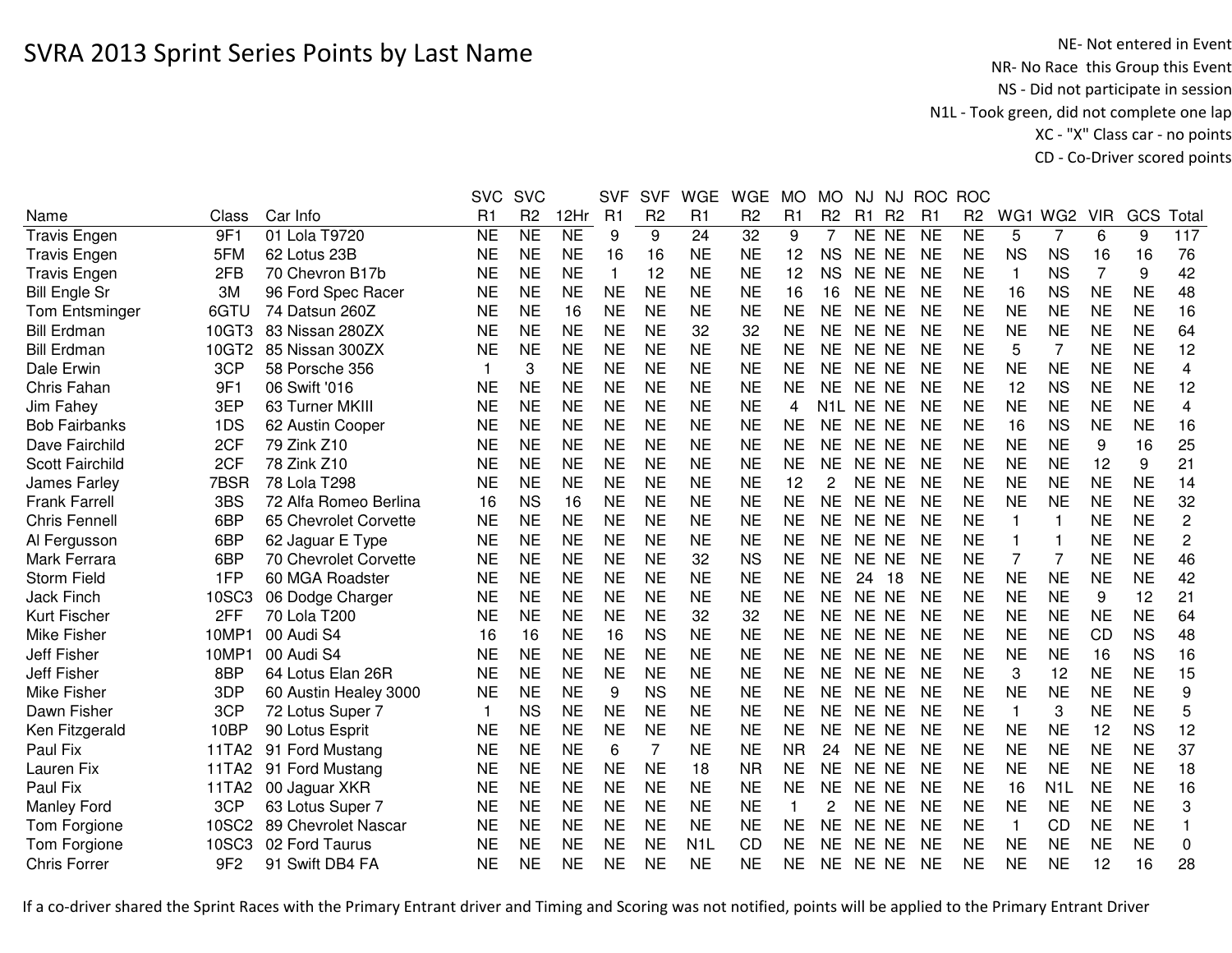NE- Not entered in Event<br>NR- No Race this Group this Event NS - Did not participate in session N1L - Took green, did not complete one lap XC - "X" Class car - no pointsCD - Co-Driver scored points

|                      |                  |                          | <b>SVC</b> | <b>SVC</b>     |           | <b>SVF</b>       | <b>SVF</b>          | <b>WGE</b>     | <b>WGE</b>      | <b>MO</b>               | <b>MO</b>                       | <b>NJ</b> |           | NJ ROC         | <b>ROC</b>          |           |                 |            |           |                |
|----------------------|------------------|--------------------------|------------|----------------|-----------|------------------|---------------------|----------------|-----------------|-------------------------|---------------------------------|-----------|-----------|----------------|---------------------|-----------|-----------------|------------|-----------|----------------|
| Name                 | Class            | Car Info                 | R1         | R <sub>2</sub> | 12Hr      | R <sub>1</sub>   | R <sub>2</sub>      | R <sub>1</sub> | R <sub>2</sub>  | R1                      | R <sub>2</sub>                  | R1 R2     |           | R <sub>1</sub> | R <sub>2</sub>      | WG1       | WG <sub>2</sub> | <b>VIR</b> | GCS       | Total          |
| <b>Bill Foster</b>   | 8AP              | 95 Ford Mustang          | <b>NE</b>  | N <sub>E</sub> | NE        | <b>NE</b>        | $\overline{\sf NE}$ | N <sub>E</sub> | $\overline{NE}$ | $\overline{\mathbf{1}}$ | 4                               | NE NE     |           | <b>NE</b>      | $\overline{\sf NE}$ | <b>NE</b> | <b>NE</b>       | 4          | 7         | 16             |
| Christopher Fountas  | 11MP2            | 08 Ferrari 430           | NE         | <b>NE</b>      | 7         | <b>NE</b>        | <b>NE</b>           | <b>NE</b>      | <b>NE</b>       | <b>NE</b>               | <b>NE</b>                       | NE.       | <b>NE</b> | <b>NE</b>      | <b>NE</b>           | <b>NE</b> | <b>NE</b>       | <b>NE</b>  | <b>NE</b> | 7              |
| <b>Steve Fox</b>     | 10SC3            | 00 Chevrolet Monte Carlo | 9          | 12             | <b>NE</b> | <b>NE</b>        | <b>NE</b>           | <b>NE</b>      | <b>NE</b>       | <b>NE</b>               | <b>NE</b>                       | NE.       | <b>NE</b> | <b>NE</b>      | <b>NE</b>           | 9         | 16              | <b>NE</b>  | <b>NE</b> | 46             |
| <b>Tom Fraelich</b>  | 9FC              | 79 March Super Vee       | <b>NE</b>  | <b>NE</b>      | <b>NE</b> | <b>NE</b>        | <b>NE</b>           | 32             | 32              | 16                      | 16                              | NE NE     |           | <b>NE</b>      | <b>NE</b>           | 16        | 12              | 16         | 16        | 156            |
| Tom Frankowski       | 4BM              | 60 Chevrolet Corvette    | NE         | <b>NE</b>      | <b>NE</b> | 12               | 9                   | <b>NE</b>      | <b>NE</b>       | <b>NE</b>               | <b>NE</b>                       | NE NE     |           | NE             | <b>NE</b>           | <b>NE</b> | <b>NE</b>       | <b>NE</b>  | <b>NE</b> | 21             |
| <b>Vic Frazzell</b>  | 1CS              | 68 Volkswagon Beetle     | NE         | <b>NE</b>      | <b>NE</b> | 12               | 12                  | <b>NE</b>      | <b>NE</b>       | <b>NE</b>               | <b>NE</b>                       | NE NE     |           | <b>NE</b>      | <b>NE</b>           | <b>NE</b> | <b>NE</b>       | <b>NE</b>  | <b>NE</b> | 24             |
| Jim Freeman          | 7ASR             | 68 Matich SR3            | <b>NE</b>  | <b>NE</b>      | <b>NE</b> | <b>NE</b>        | <b>NE</b>           | 32             | 32              | <b>NE</b>               | <b>NE</b>                       | <b>NE</b> | <b>NE</b> | <b>NE</b>      | <b>NE</b>           | <b>NE</b> | <b>NE</b>       | <b>NE</b>  | <b>NE</b> | 64             |
| Ray Freiwald         | 3DP              | 61 Volvo P1800           | <b>NE</b>  | <b>NE</b>      | <b>NE</b> | 6                | $\overline{7}$      | <b>NE</b>      | <b>NE</b>       | <b>NE</b>               | <b>NE</b>                       | <b>NE</b> | <b>NE</b> | <b>NE</b>      | <b>NE</b>           | <b>NE</b> | <b>NE</b>       | <b>NE</b>  | <b>NE</b> | 13             |
| James French         | 9F1              | 97 Jordan 197            | <b>NE</b>  | <b>NE</b>      | <b>NE</b> | 6                | 5                   | <b>NE</b>      | <b>NE</b>       | <b>NE</b>               | <b>NE</b>                       | <b>NE</b> | <b>NE</b> | <b>NE</b>      | <b>NE</b>           | <b>NE</b> | <b>NE</b>       | <b>NE</b>  | <b>NE</b> | 11             |
| Sharon Frey          | 2FF              | 70 Caldwell D-9          | <b>NE</b>  | <b>NE</b>      | <b>NE</b> | N <sub>1</sub> L | 4                   | <b>NE</b>      | <b>NE</b>       | <b>NE</b>               | <b>NE</b>                       | NE.       | <b>NE</b> | <b>NE</b>      | <b>NE</b>           | <b>NE</b> | <b>NE</b>       | <b>NE</b>  | <b>NE</b> | 4              |
| <b>Justin Frick</b>  | 7BSR             | 79 Cicale/Ralt RT1 CanAm | <b>NE</b>  | <b>NE</b>      | <b>NE</b> | <b>NE</b>        | <b>NE</b>           | <b>NE</b>      | <b>NE</b>       | <b>NE</b>               | <b>NE</b>                       | NE.       | <b>NE</b> | <b>NE</b>      | <b>NE</b>           | 16        | <b>NS</b>       | <b>NE</b>  | <b>NE</b> | 16             |
| Alan Friedman        | 6GTO             | 73 Porsche 911 RSR       |            | $\overline{7}$ | <b>NE</b> | <b>NE</b>        | <b>NE</b>           | <b>NE</b>      | <b>NE</b>       | <b>NE</b>               | <b>NE</b>                       | <b>NE</b> | <b>NE</b> | NE             | <b>NE</b>           | <b>NE</b> | <b>NE</b>       | <b>NS</b>  | <b>NS</b> | 8              |
| Jim Fuerstenberg     | 1CS              | 67 Morris Mini Cooper    | NE         | <b>NE</b>      | <b>NE</b> | <b>NE</b>        | <b>NE</b>           | <b>NE</b>      | <b>NE</b>       | 6                       |                                 | NE.       | <b>NE</b> | <b>NE</b>      | <b>NE</b>           | <b>NE</b> | <b>NE</b>       | <b>NE</b>  | <b>NE</b> | 13             |
| Mark Furcini         | 10SC3            | 05 Dodge Charger         | NE         | <b>NE</b>      | <b>NE</b> | <b>NE</b>        | <b>NE</b>           | <b>NE</b>      | <b>NE</b>       | <b>NE</b>               | <b>NE</b>                       | NE.       | <b>NE</b> | <b>NE</b>      | <b>NE</b>           | <b>NE</b> | <b>NE</b>       | 16         | 9         | 25             |
| Dan Furey            | 10GT1            | 74 Chevrolet Vega        | <b>NE</b>  | <b>NE</b>      | <b>NE</b> | <b>NE</b>        | <b>NE</b>           | <b>NE</b>      | <b>NE</b>       | 16                      | N <sub>1</sub> L N <sub>E</sub> |           | <b>NE</b> | NE             | <b>NE</b>           | <b>NE</b> | <b>NE</b>       | <b>NE</b>  | <b>NE</b> | 16             |
| Andre Gagne          | 5FM              | 63 Lotus 23B             | <b>NE</b>  | <b>NE</b>      | <b>NE</b> | <b>NE</b>        | <b>NE</b>           | <b>NE</b>      | <b>NE</b>       | <b>NE</b>               | <b>NE</b>                       | <b>NE</b> | <b>NE</b> | NE             | <b>NE</b>           | 7         | <b>NS</b>       | <b>NE</b>  | <b>NE</b> | $\overline{7}$ |
| Greg Galdi           | 9FA              | 78 Chevron B42           | <b>NE</b>  | <b>NE</b>      | <b>NE</b> | <b>NE</b>        | <b>NE</b>           | <b>NE</b>      | <b>NE</b>       | 16                      | <b>NS</b>                       | <b>NE</b> | <b>NE</b> | <b>NE</b>      | <b>NE</b>           | <b>NE</b> | <b>NE</b>       | <b>NE</b>  | <b>NE</b> | 16             |
| Tom Gallagher        | 6BP              | 63 Chevrolet Corvette    | <b>NE</b>  | <b>NE</b>      | <b>NE</b> | <b>NE</b>        | <b>NE</b>           | <b>NE</b>      | <b>NE</b>       | <b>NE</b>               | <b>NE</b>                       | <b>NE</b> | <b>NE</b> | <b>NE</b>      | <b>NE</b>           | <b>NS</b> | $\mathbf{1}$    | <b>NE</b>  | <b>NE</b> | 1              |
| John Galson          | 7HS <sub>2</sub> | 83 March 83S             | <b>NE</b>  | <b>NE</b>      | <b>NE</b> | <b>NE</b>        | <b>NE</b>           | <b>NE</b>      | <b>NE</b>       | <b>NE</b>               | <b>NE</b>                       | 32        | 24        | <b>NE</b>      | <b>NE</b>           | <b>NE</b> | <b>NE</b>       | <b>NE</b>  | <b>NE</b> | 56             |
| <b>Russell Gee</b>   | 8BS              | 69 BMW 2002              | <b>NE</b>  | <b>NE</b>      | <b>NE</b> | <b>NE</b>        | <b>NE</b>           | 18             | 2               | <b>NE</b>               | <b>NE</b>                       | <b>NE</b> | <b>NE</b> | <b>NE</b>      | <b>NE</b>           | <b>NE</b> | <b>NE</b>       | <b>NE</b>  | <b>NE</b> | 20             |
| <b>Bill Gelles</b>   | 7BSR             | 75 Chevron B31           | <b>NE</b>  | <b>NE</b>      | <b>NE</b> | <b>NE</b>        | <b>NE</b>           | 6              | <b>NS</b>       | <b>NE</b>               | <b>NE</b>                       | <b>NE</b> | <b>NE</b> | <b>NE</b>      | <b>NE</b>           | <b>NE</b> | <b>NE</b>       | <b>NE</b>  | <b>NE</b> | 6              |
| Paul Gelpi           | 5BSR             | 62 Bobsy SR23            |            | <b>NS</b>      | <b>NE</b> | <b>NE</b>        | <b>NE</b>           | <b>NE</b>      | <b>NE</b>       | 12                      | 16                              | NE.       | <b>NE</b> | <b>NE</b>      | <b>NE</b>           | 16        | <b>NS</b>       | <b>NE</b>  | <b>NE</b> | 45             |
| Paul Gelpi           | 3EP              | 67 MGB                   |            | <b>NS</b>      | <b>NE</b> | <b>NE</b>        | <b>NE</b>           | <b>NE</b>      | <b>NE</b>       | 7                       | 9                               | NE NE     |           | <b>NE</b>      | <b>NE</b>           | 9         | <b>NS</b>       | <b>NE</b>  | <b>NE</b> | 26             |
| Michel Gensini       | 9F1              | 91 Dallara F1 BMS-191    | NE         | <b>NE</b>      | <b>NE</b> | <b>NE</b>        | <b>NE</b>           | <b>NE</b>      | <b>NE</b>       | <b>NE</b>               | <b>NE</b>                       | NE.       | <b>NE</b> | <b>NE</b>      | <b>NE</b>           | <b>NE</b> | <b>NE</b>       | 16         | 16        | 32             |
| <b>Harry Gentry</b>  | 3CP              | 64 Ginetta G4            | <b>NE</b>  | <b>NE</b>      | <b>NE</b> | 16               | 16                  | <b>NE</b>      | <b>NE</b>       | <b>NE</b>               | <b>NE</b>                       | <b>NE</b> | <b>NE</b> | <b>NE</b>      | <b>NE</b>           | 16        | $\mathbf{1}$    | 9          | 12        | 70             |
| <b>Harry Gentry</b>  | 1HP              | 62 MG Midget             | <b>NE</b>  | <b>NE</b>      | <b>NE</b> | <b>NE</b>        | <b>NE</b>           | <b>NE</b>      | <b>NE</b>       | 12                      | -1                              | <b>NE</b> | <b>NE</b> | <b>NE</b>      | <b>NE</b>           | <b>NE</b> | <b>NE</b>       | <b>NE</b>  | <b>NE</b> | 13             |
| V.Carl George        | 1FP              | <b>59 MGA</b>            | <b>NE</b>  | <b>NE</b>      | <b>NE</b> | <b>NE</b>        | <b>NE</b>           | <b>NE</b>      | <b>NE</b>       | <b>NE</b>               | <b>NE</b>                       | 32        | 24        | 24             | 24                  | <b>NE</b> | <b>NE</b>       | 7          | 3         | 114            |
| <b>Brent Gernert</b> | <b>7S2</b>       | 86 Swift DB2             | <b>NE</b>  | <b>NE</b>      | <b>NE</b> | <b>NE</b>        | <b>NE</b>           | <b>NE</b>      | <b>NE</b>       | <b>NE</b>               | <b>NE</b>                       | 12        | 18        | <b>NE</b>      | <b>NE</b>           | <b>NE</b> | <b>NE</b>       | <b>NE</b>  | <b>NE</b> | 30             |
| <b>Steve Gesse</b>   | 3BS              | 66 BMW 1600-2            | <b>NE</b>  | <b>NE</b>      | <b>NE</b> | 16               | 16                  | <b>NE</b>      | <b>NE</b>       | <b>NE</b>               | <b>NE</b>                       | <b>NE</b> | <b>NE</b> | <b>NE</b>      | <b>NE</b>           | <b>NE</b> | <b>NE</b>       | <b>NE</b>  | <b>NE</b> | 32             |
| Michelle Gesse       | 8BP              | 67 Lotus Elan Cpe        | <b>NE</b>  | <b>NE</b>      | <b>NE</b> | $\mathbf{1}$     | 6                   | <b>NE</b>      | <b>NE</b>       | <b>NE</b>               | <b>NE</b>                       | <b>NE</b> | <b>NE</b> | <b>NE</b>      | <b>NE</b>           | <b>NE</b> | <b>NE</b>       | <b>NE</b>  | <b>NE</b> | $\overline{7}$ |
| Lee Giannone         | 8BP              | 66 Porsche 911           | 9          | 12             | <b>NE</b> | <b>NE</b>        | <b>NE</b>           | <b>NE</b>      | <b>NE</b>       | <b>NE</b>               | <b>NE</b>                       | NE.       | <b>NE</b> | <b>NE</b>      | <b>NE</b>           | 12        | <b>NS</b>       | <b>NE</b>  | <b>NE</b> | 33             |
| Lee Giannone         | 11GTP1           | 84 Porsche 962           | <b>NE</b>  | <b>NE</b>      | <b>NE</b> | <b>NE</b>        | <b>NE</b>           | 24             | <b>NR</b>       | <b>NE</b>               | <b>NE</b>                       | <b>NE</b> | <b>NE</b> | <b>NE</b>      | <b>NE</b>           | <b>NE</b> | <b>NE</b>       | <b>NE</b>  | <b>NE</b> | 24             |
| <b>Henry Gilbert</b> | 11GTP3           | 04 Riley & Scott DP      | NE         | <b>NE</b>      | 16        | <b>NE</b>        | <b>NE</b>           | <b>NE</b>      | <b>NE</b>       | <b>NE</b>               | <b>NE</b>                       | <b>NE</b> | <b>NE</b> | <b>NE</b>      | <b>NE</b>           | <b>NE</b> | <b>NE</b>       | <b>NE</b>  | <b>NE</b> | 16             |
| Roger Gillispie      |                  | 10GT2 95 BMW M3          | NE         | <b>NE</b>      | <b>NE</b> | <b>NE</b>        | <b>NE</b>           | <b>NE</b>      | <b>NE</b>       | <b>NE</b>               | <b>NE</b>                       | NE NE     |           | NE             | <b>NE</b>           | <b>NE</b> | <b>NE</b>       | 16         | 16        | 32             |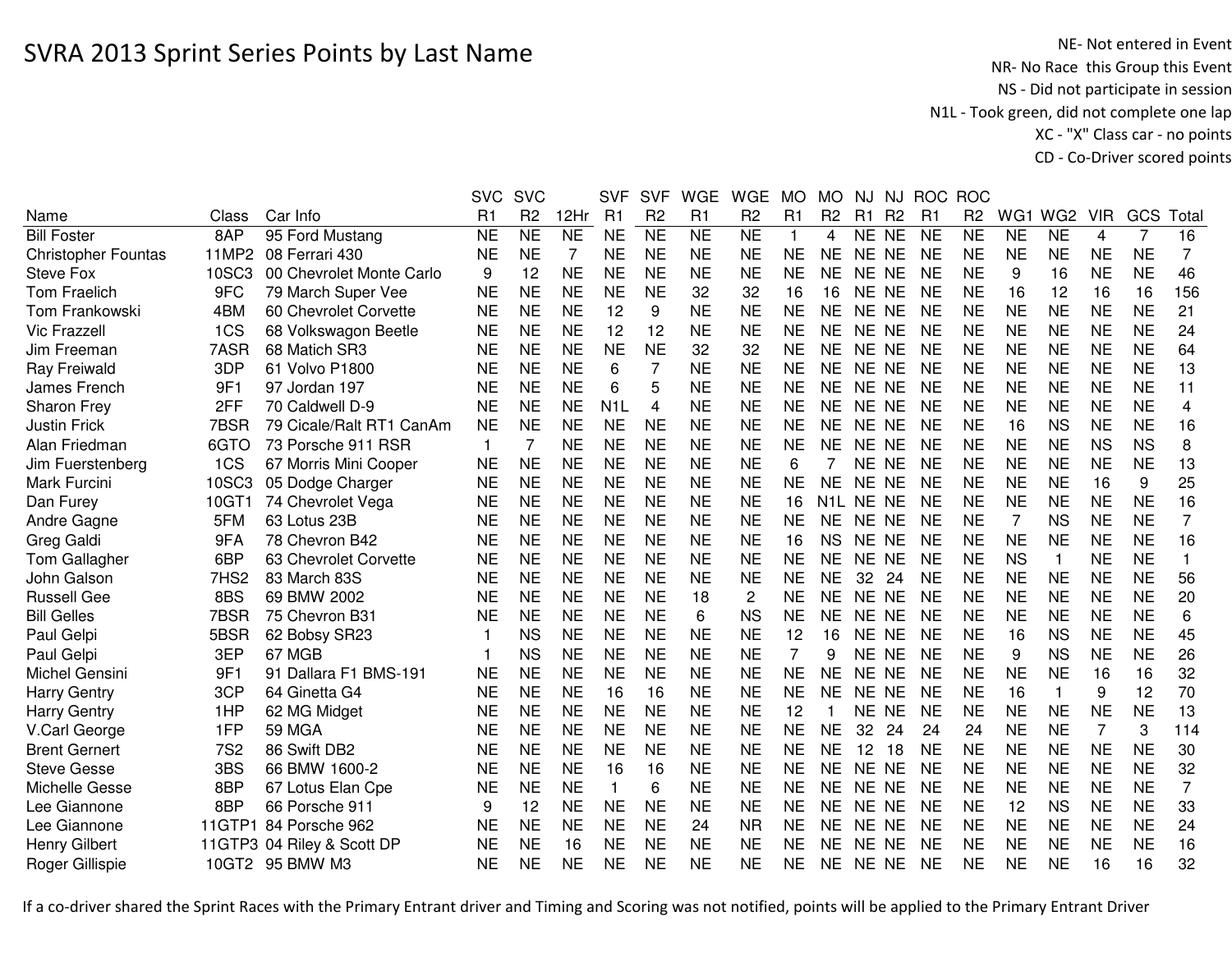NE- Not entered in Event<br>NR- No Race this Group this Event NS - Did not participate in session N1L - Took green, did not complete one lap XC - "X" Class car - no pointsCD - Co-Driver scored points

|                          |                  |                             | <b>SVC</b> | <b>SVC</b>          |                | <b>SVF</b>     | <b>SVF</b>     | <b>WGE</b> | <b>WGE</b>     | <b>MO</b> | <b>MO</b>      | NJ.       |                | NJ ROC         | <b>ROC</b>     |                         |                 |              |                  |                |
|--------------------------|------------------|-----------------------------|------------|---------------------|----------------|----------------|----------------|------------|----------------|-----------|----------------|-----------|----------------|----------------|----------------|-------------------------|-----------------|--------------|------------------|----------------|
| Name                     | Class            | Car Info                    | R1         | R <sub>2</sub>      | 12Hr           | R <sub>1</sub> | R <sub>2</sub> | R1         | R <sub>2</sub> | R1        | R <sub>2</sub> | R1        | R <sub>2</sub> | R <sub>1</sub> | R <sub>2</sub> | WG1                     | WG <sub>2</sub> | <b>VIR</b>   | GCS              | Total          |
| Marc Giroux              | 9F1              | 97 Lola T9720               | NE         | $\overline{\sf NE}$ | N <sub>E</sub> | 12             | 12             | 32         | 24             | <b>NE</b> | <b>NE</b>      | NE NE     |                | <b>NE</b>      | <b>NE</b>      | 9                       | 6               | 12           | 12               | 119            |
| <b>Marc Giroux</b>       | 2FB              | 69 Brabham BT29             | <b>NE</b>  | <b>NE</b>           | <b>NE</b>      | <b>NE</b>      | <b>NE</b>      | 32         | 32             | <b>NE</b> | <b>NE</b>      | NE NE     |                | <b>NE</b>      | <b>NE</b>      | 9                       | 16              | 9            | N <sub>1</sub> L | 98             |
| <b>Charles Gladle</b>    | 6GTO             | 70 Porsche 914/6            | <b>NE</b>  | <b>NE</b>           | <b>NE</b>      | <b>NE</b>      | <b>NE</b>      | 24         | 24             | <b>NE</b> | <b>NE</b>      | NE NE     |                | <b>NE</b>      | <b>NE</b>      | 12                      | 16              | <b>NE</b>    | <b>NE</b>        | 76             |
| <b>Tom Glanville</b>     | 1FP              | 62 MG Midget                | <b>NE</b>  | <b>NE</b>           | <b>NE</b>      | <b>NE</b>      | <b>NE</b>      | <b>NE</b>  | <b>NE</b>      | <b>NE</b> | <b>NE</b>      | NE NE     |                | <b>NE</b>      | <b>NE</b>      | 1                       | <b>NS</b>       | <b>NE</b>    | <b>NE</b>        | 1              |
| Charles Glapinski        | 8AP              | 66 Sunbeam Tiger            | NE         | <b>NE</b>           | <b>NE</b>      | $\overline{2}$ | 1              | <b>NE</b>  | <b>NE</b>      | <b>NE</b> | <b>NE</b>      | NE NE     |                | <b>NE</b>      | <b>NE</b>      | <b>NE</b>               | <b>NE</b>       | <b>NE</b>    | <b>NE</b>        | 3              |
| Markus Glarner           | 10GT2            | 80 BMW M1                   | 7          | <b>NS</b>           | <b>NE</b>      | <b>NE</b>      | <b>NE</b>      | <b>NE</b>  | <b>NE</b>      | <b>NE</b> | <b>NE</b>      | NE NE     |                | <b>NE</b>      | <b>NE</b>      | 9                       | 9               | <b>NE</b>    | <b>NE</b>        | 25             |
| <b>Jim Glass</b>         | 6BP              | 65 Chevrolet Corvette       | <b>NE</b>  | <b>NE</b>           | <b>NE</b>      | <b>NE</b>      | <b>NE</b>      | 24         | 24             | <b>NE</b> | <b>NE</b>      | NE NE     |                | NE             | <b>NE</b>      | <b>NE</b>               | <b>NE</b>       | <b>NE</b>    | <b>NE</b>        | 48             |
| <b>Bill Glavin</b>       | 6GTO             | 72 BMW 3.0 CSL              | <b>NE</b>  | <b>NE</b>           | <b>NE</b>      | <b>NE</b>      | <b>NE</b>      | <b>NE</b>  | <b>NE</b>      | <b>NE</b> | <b>NE</b>      | <b>NE</b> | <b>NE</b>      | <b>NE</b>      | <b>NE</b>      | 16                      | <b>NS</b>       | <b>NE</b>    | <b>NE</b>        | 16             |
| Mark Gobble              | 3CP              | 59 Elva Courier             | <b>NE</b>  | <b>NE</b>           | <b>NE</b>      | <b>NE</b>      | <b>NE</b>      | <b>NE</b>  | <b>NE</b>      | <b>NE</b> | <b>NE</b>      | <b>NE</b> | <b>NE</b>      | <b>NE</b>      | <b>NE</b>      | <b>NE</b>               | <b>NE</b>       | 6            | 5                | 11             |
| Les Gonda                | 6GTU             | 73 MGB GT V-8               | <b>NE</b>  | <b>NE</b>           | <b>NE</b>      | <b>NE</b>      | <b>NE</b>      | <b>NE</b>  | <b>NE</b>      | <b>NE</b> | <b>NE</b>      | <b>NE</b> | <b>NE</b>      | <b>NE</b>      | <b>NE</b>      | <b>NE</b>               | <b>NE</b>       | 12           | <b>NS</b>        | 12             |
| Dennis Gonzalez          | 1FP              | 66 MG Midget                | <b>NE</b>  | <b>NE</b>           | <b>NE</b>      | <b>NE</b>      | <b>NE</b>      | <b>NE</b>  | <b>NE</b>      | <b>NE</b> | <b>NE</b>      | <b>NE</b> | <b>NE</b>      | <b>NE</b>      | <b>NE</b>      | 9                       | 6               | <b>NE</b>    | <b>NE</b>        | 15             |
| Dave Good                | 1FP              | 59 MGA Roadster             | <b>NE</b>  | <b>NE</b>           | <b>NE</b>      | <b>NE</b>      | <b>NE</b>      | <b>NE</b>  | <b>NE</b>      | <b>NE</b> | <b>NE</b>      | NE.       | <b>NE</b>      | <b>NE</b>      | <b>NE</b>      | 7                       | 12              | <b>NE</b>    | <b>NE</b>        | 19             |
| Allen Goode              | 3DP              | 67 Triumph TR4A             | <b>NE</b>  | <b>NE</b>           | <b>NE</b>      | <b>NE</b>      | <b>NE</b>      | <b>NE</b>  | <b>NE</b>      | <b>NE</b> | <b>NE</b>      | <b>NE</b> | <b>NE</b>      | <b>NE</b>      | <b>NE</b>      | $\overline{\mathbf{4}}$ | <b>NS</b>       | 9            | 9                | 22             |
| Ron Goodman              | 3CP              | 61 Porsche 356B Rdstr       | NE         | <b>NE</b>           | <b>NE</b>      | <b>NE</b>      | <b>NE</b>      | <b>NE</b>  | <b>NE</b>      | <b>NE</b> | <b>NE</b>      | NE.       | <b>NE</b>      | <b>NE</b>      | <b>NE</b>      | 9                       | 16              | <b>NE</b>    | <b>NE</b>        | 25             |
| John Gorsline            | 1CS              | 64 Morris Cooper S          | NE         | <b>NE</b>           | <b>NE</b>      | <b>NE</b>      | <b>NE</b>      | <b>NE</b>  | <b>NE</b>      | <b>NE</b> | <b>NE</b>      | NE.       | <b>NE</b>      | <b>NE</b>      | <b>NE</b>      | 4                       | $\overline{7}$  | <b>NE</b>    | <b>NE</b>        | 11             |
| Steve Grabski            | 8BS              | 67 Volvo 122                | <b>NE</b>  | <b>NE</b>           | <b>NE</b>      | <b>NE</b>      | <b>NE</b>      | <b>NE</b>  | <b>NE</b>      | <b>NE</b> | <b>NE</b>      | <b>NE</b> | <b>NE</b>      | <b>NE</b>      | <b>NE</b>      | 5                       | 16              | <b>NE</b>    | <b>NE</b>        | 21             |
| <b>Anders Graff</b>      | <b>7S2</b>       | 86 Lola T86/90              | NE         | <b>NE</b>           | <b>NE</b>      | 3              | 4              | <b>NE</b>  | <b>NE</b>      | <b>NE</b> | <b>NE</b>      | <b>NE</b> | <b>NE</b>      | NE             | <b>NE</b>      | <b>NE</b>               | <b>NE</b>       | <b>NE</b>    | <b>NE</b>        | $\overline{7}$ |
| Scott Graham             | 6TA              | 69 Pontiac Firebird         | <b>NE</b>  | <b>NE</b>           | <b>NE</b>      | 6              | 9              | <b>NE</b>  | <b>NE</b>      | <b>NE</b> | <b>NE</b>      | NE NE     |                | <b>NE</b>      | <b>NE</b>      | <b>NE</b>               | <b>NE</b>       | <b>NE</b>    | <b>NE</b>        | 15             |
| <b>Bob Graham</b>        | 2FF              | 67 Lotus 51A                | <b>NE</b>  | <b>NE</b>           | <b>NE</b>      | <b>NE</b>      | <b>NE</b>      | <b>NE</b>  | <b>NE</b>      | <b>NE</b> | <b>NE</b>      | NE NE     |                | <b>NE</b>      | <b>NE</b>      | <b>NE</b>               | <b>NE</b>       |              | <b>NS</b>        | 1              |
| <b>Richard Granofsky</b> | 10GT2            | 74 Porsche 911 RSR          | <b>NE</b>  | <b>NE</b>           | <b>NE</b>      | <b>NE</b>      | <b>NE</b>      | <b>NE</b>  | <b>NE</b>      | 16        | <b>NS</b>      | <b>NE</b> | <b>NE</b>      | <b>NE</b>      | <b>NE</b>      | <b>NE</b>               | <b>NE</b>       | <b>NE</b>    | <b>NE</b>        | 16             |
| Simon Green              | 7S <sub>2</sub>  | 85 Shrike P15               | <b>NE</b>  | <b>NE</b>           | <b>NE</b>      | <b>NE</b>      | <b>NE</b>      | <b>NE</b>  | <b>NE</b>      | <b>NE</b> | <b>NE</b>      | 18        | -14            | <b>NE</b>      | <b>NE</b>      | <b>NE</b>               | <b>NE</b>       | <b>NE</b>    | <b>NE</b>        | 32             |
| Mark Greenberg           | 11MP1            | 06 Pontiac GTO R            | <b>NE</b>  | <b>NE</b>           | <b>NE</b>      | <b>NE</b>      | <b>NE</b>      | 32         | <b>NR</b>      | <b>NE</b> | <b>NE</b>      | NE NE     |                | <b>NE</b>      | <b>NE</b>      | 16                      | 16              | <b>NE</b>    | <b>NE</b>        | 64             |
| <b>Chris Gross</b>       | 1HP              | 60 Austin Healey Sprite MKI | <b>NE</b>  | <b>NE</b>           | <b>NE</b>      | <b>NE</b>      | <b>NE</b>      | <b>NE</b>  | <b>NE</b>      | <b>NE</b> | <b>NE</b>      | NE NE     |                | <b>NE</b>      | <b>NE</b>      | <b>NE</b>               | <b>NE</b>       | 12           | 12               | 24             |
| George Grote             | 10GT1            | 93 Chevrolet Camaro GT1     | <b>NE</b>  | <b>NE</b>           | <b>NE</b>      | <b>NE</b>      | <b>NE</b>      | <b>NE</b>  | <b>NE</b>      | <b>NE</b> | <b>NE</b>      | 32        | 2              | <b>NE</b>      | <b>NE</b>      | <b>NE</b>               | <b>NE</b>       | <b>NE</b>    | <b>NE</b>        | 34             |
| Tom Grudovich            | 4FM              | 60 Lola MKI                 | NE         | <b>NE</b>           | <b>NE</b>      | <b>NE</b>      | <b>NE</b>      | <b>NE</b>  | <b>NE</b>      | 16        | <b>NS</b>      | <b>NE</b> | <b>NE</b>      | <b>NE</b>      | <b>NE</b>      | 16                      | 16              | $\mathbf{1}$ | 16               | 65             |
| Tom Grudovich            | 8AP              | 66 Ginetta G4               | 9          | <b>NS</b>           | <b>NE</b>      | <b>NE</b>      | <b>NE</b>      | <b>NE</b>  | <b>NE</b>      | <b>NE</b> | <b>NE</b>      | <b>NE</b> | <b>NE</b>      | <b>NE</b>      | <b>NE</b>      | 12                      | <b>NS</b>       | 16           | 1                | 38             |
| Steve Grundahl           | 8AP              | 72 Porsche 911              | <b>NE</b>  | <b>NE</b>           | <b>NE</b>      | 12             | 12             | <b>NE</b>  | <b>NE</b>      | <b>NE</b> | <b>NE</b>      | <b>NE</b> | <b>NE</b>      | <b>NE</b>      | <b>NE</b>      | <b>NE</b>               | <b>NE</b>       | <b>NE</b>    | <b>NE</b>        | 24             |
| Steve Grundahl           | 2FF              | 70 Titan MKVII              | <b>NE</b>  | <b>NE</b>           | <b>NE</b>      | 9              | 12             | <b>NE</b>  | <b>NE</b>      | <b>NE</b> | <b>NE</b>      | NE.       | <b>NE</b>      | <b>NE</b>      | <b>NE</b>      | <b>NE</b>               | <b>NE</b>       | <b>NE</b>    | <b>NE</b>        | 21             |
| <b>Charles Guest</b>     | 8CP              | 81 Mazda RX7                | <b>NE</b>  | <b>NE</b>           | <b>NE</b>      | <b>NE</b>      | <b>NE</b>      | <b>NE</b>  | <b>NE</b>      | 12        | <b>NS</b>      | <b>NE</b> | <b>NE</b>      | <b>NE</b>      | <b>NE</b>      | <b>NE</b>               | <b>NE</b>       | $\mathbf{1}$ | 9                | 22             |
| <b>Charles Guest</b>     | 1FP              | 67 MG Midget                | 16         | <b>NS</b>           | <b>NE</b>      | <b>NE</b>      | <b>NE</b>      | <b>NE</b>  | <b>NE</b>      | <b>NE</b> | <b>NE</b>      | NE.       | <b>NE</b>      | <b>NE</b>      | <b>NE</b>      | <b>NE</b>               | <b>NE</b>       | <b>NE</b>    | <b>NE</b>        | 16             |
| <b>Rick Gurolnick</b>    | 3CP              | 60 Porsche 356              | NΕ         | <b>NE</b>           | <b>NE</b>      | <b>NE</b>      | <b>NE</b>      | <b>NE</b>  | <b>NE</b>      | 5         | 5              | <b>NE</b> | <b>NE</b>      | <b>NE</b>      | <b>NE</b>      | <b>NE</b>               | <b>NE</b>       | <b>NE</b>    | <b>NE</b>        | 10             |
| Steven Haessly           | 7HS <sub>2</sub> | 78 Lola T492                | <b>NE</b>  | <b>NE</b>           | <b>NE</b>      | <b>NE</b>      | <b>NE</b>      | <b>NE</b>  | <b>NE</b>      | <b>NE</b> | <b>NE</b>      | 24        | 18             | <b>NE</b>      | <b>NE</b>      | <b>NE</b>               | <b>NE</b>       | <b>NE</b>    | <b>NE</b>        | 42             |
| Jeff Hailand             | 2FB              | 71 Lotus 69 FF              | ΝE         | <b>NE</b>           | <b>NE</b>      | 9              | 6              | <b>NE</b>  | <b>NE</b>      | <b>NE</b> | <b>NE</b>      | <b>NE</b> | <b>NE</b>      | <b>NE</b>      | <b>NE</b>      | <b>NE</b>               | <b>NE</b>       | <b>NE</b>    | <b>NE</b>        | 15             |
| Chip Halverson           | 7BSR             | 76 Chevron B36              | 7          | 12                  | <b>NE</b>      | 5              | 1              | <b>NE</b>  | <b>NE</b>      | <b>NE</b> | <b>NE</b>      | NE NE     |                | NE             | <b>NE</b>      | <b>NE</b>               | <b>NE</b>       | <b>NE</b>    | <b>NE</b>        | 25             |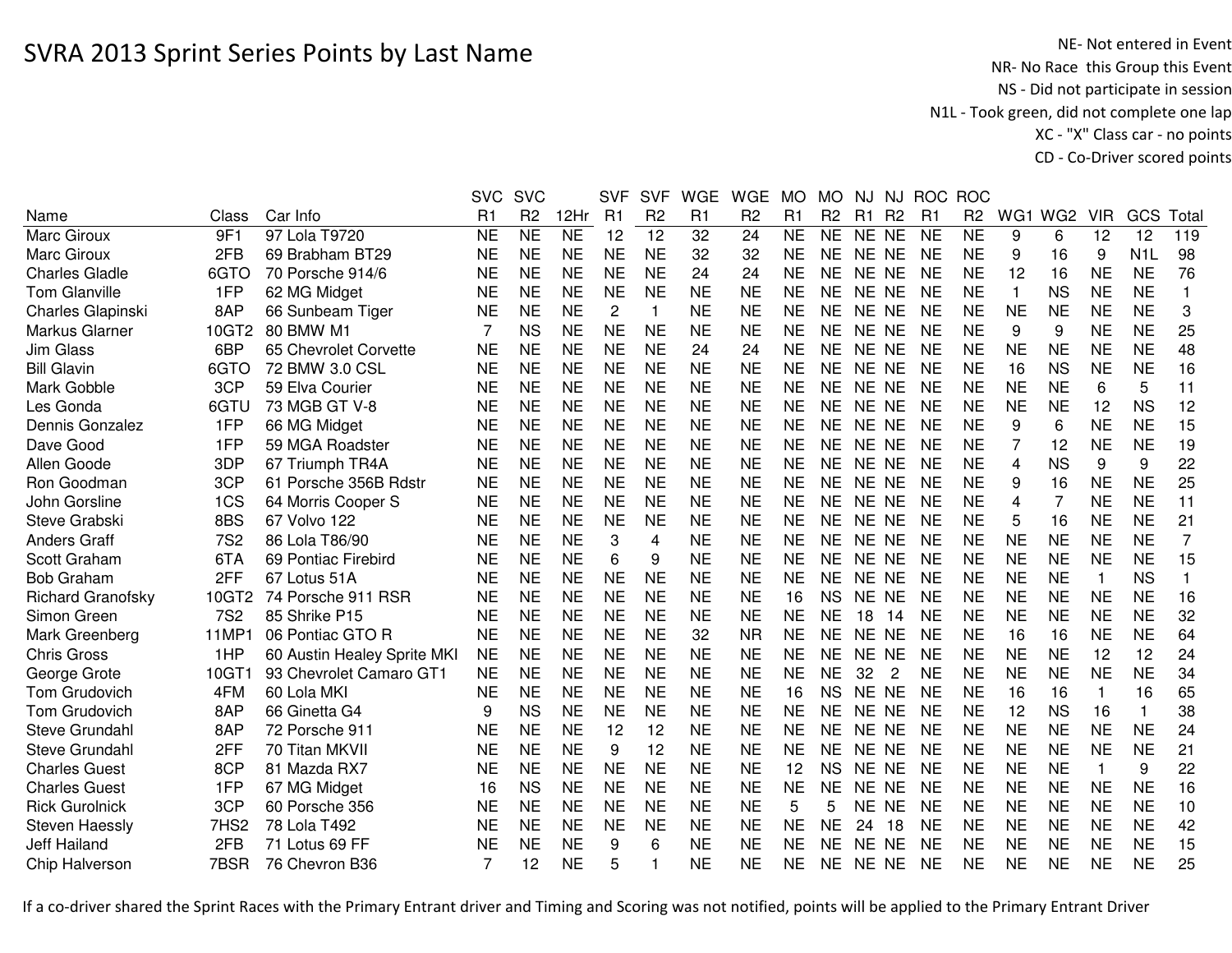NE- Not entered in Event<br>NR- No Race this Group this Event NS - Did not participate in session N1L - Took green, did not complete one lap XC - "X" Class car - no pointsCD - Co-Driver scored points

|                                                          | <b>SVC</b>       | <b>SVC</b>     |              | <b>SVF</b> | <b>SVF</b>     | <b>WGE</b> | <b>WGE</b>     | <b>MO</b> | <b>MO</b>      | NJ             | NJ             | <b>ROC</b>     | <b>ROC</b>     |              |                 |            |           |                  |
|----------------------------------------------------------|------------------|----------------|--------------|------------|----------------|------------|----------------|-----------|----------------|----------------|----------------|----------------|----------------|--------------|-----------------|------------|-----------|------------------|
| Car Info<br>Name<br>Class                                | R1               | R <sub>2</sub> | 12Hr         | R1         | R <sub>2</sub> | R1         | R <sub>2</sub> | R1        | R <sub>2</sub> | R <sub>1</sub> | R <sub>2</sub> | R <sub>1</sub> | R <sub>2</sub> | WG1          | WG <sub>2</sub> | <b>VIR</b> | GCS       | Total            |
| 68 Porsche 911<br>Jim Hamblin<br>8BP                     | 12               | <b>NS</b>      | <b>NE</b>    | <b>NE</b>  | <b>NE</b>      | <b>NE</b>  | <b>NE</b>      | <b>NE</b> | <b>NE</b>      | NE NE          |                | <b>NE</b>      | <b>NE</b>      | 16           | <b>NS</b>       | <b>NE</b>  | <b>NE</b> | 28               |
| 9F1<br>06 Swift 016a<br><b>Bruce Hamilton</b>            | <b>NE</b>        | <b>NE</b>      | <b>NE</b>    | <b>NE</b>  | <b>NE</b>      | <b>NE</b>  | <b>NE</b>      | <b>NE</b> | <b>NE</b>      | 32             | 32             | <b>NE</b>      | <b>NE</b>      | 16           | 16              | 9          | 7         | 112              |
| 2FB<br><b>Bruce Hamilton</b><br>70 Brabham BT 36         | <b>NE</b>        | <b>NE</b>      | <b>NE</b>    | <b>NE</b>  | <b>NE</b>      | <b>NE</b>  | <b>NE</b>      | <b>NE</b> | <b>NE</b>      | $\overline{2}$ | 18             | <b>NE</b>      | <b>NE</b>      | 16           | <b>NS</b>       | <b>NS</b>  | <b>NS</b> | 36               |
| <b>Martin Hancock</b><br><b>7S2</b><br>89 Lola T88/90    | <b>NE</b>        | <b>NE</b>      | <b>NE</b>    | 1          | CD             | <b>NE</b>  | <b>NE</b>      |           | 4              | NE NE          |                | <b>NE</b>      | <b>NE</b>      | <b>NE</b>    | <b>NE</b>       | <b>NE</b>  | <b>NE</b> | 6                |
| <b>7S2</b><br>Dave Handy<br>85 Swift DB2                 | 12               | <b>CD</b>      | <b>NE</b>    | <b>NE</b>  | <b>NE</b>      | <b>NE</b>  | <b>NE</b>      | <b>NE</b> | <b>NE</b>      | NE NE          |                | <b>NE</b>      | <b>NE</b>      | <b>NE</b>    | <b>NE</b>       | <b>NE</b>  | <b>NE</b> | 12               |
| <b>7S2</b><br>88 Swift DB2<br>Dave Handy                 | <b>NE</b>        | <b>NE</b>      | <b>NE</b>    | <b>NE</b>  | <b>NE</b>      | <b>NE</b>  | <b>NE</b>      | <b>NE</b> | NE             | NE NE          |                | <b>NE</b>      | <b>NE</b>      | <b>NE</b>    | <b>NE</b>       | 3          | <b>NS</b> | 3                |
| <b>7S2</b><br>87 Tiga SL87<br>James Hanna                | <b>NE</b>        | <b>NE</b>      | <b>NE</b>    | <b>NE</b>  | <b>NE</b>      | <b>NE</b>  | <b>NE</b>      | 1         |                | 10             | -10            | <b>NE</b>      | <b>NE</b>      | <b>NE</b>    | <b>NE</b>       | <b>NE</b>  | <b>NE</b> | 22               |
| 11GTP1<br>Jim Hanrahan<br>85 Tiga 285                    | <b>NE</b>        | <b>NE</b>      | $\mathbf{1}$ | <b>NE</b>  | <b>NE</b>      | <b>NE</b>  | <b>NE</b>      | <b>NE</b> | <b>NE</b>      | NE NE          |                | <b>NE</b>      | <b>NE</b>      | <b>NE</b>    | <b>NE</b>       | <b>NE</b>  | <b>NE</b> | $\mathbf{1}$     |
| Lisa Hansen<br>8BP<br>69 Porsche 911S                    | <b>NE</b>        | <b>NE</b>      | <b>NE</b>    | 12         | 16             | <b>NE</b>  | <b>NE</b>      | <b>NE</b> | <b>NE</b>      | NE NE          |                | <b>NE</b>      | <b>NE</b>      | <b>NE</b>    | <b>NE</b>       | <b>NE</b>  | <b>NE</b> | 28               |
| Derek Harling<br>11GTP2 91 Lola T9150                    | <b>NE</b>        | <b>NE</b>      | <b>NE</b>    | <b>NE</b>  | <b>NE</b>      | 32         | <b>NE</b>      | <b>NE</b> | <b>NE</b>      | NE NE          |                | <b>NE</b>      | <b>NE</b>      | 16           | <b>NS</b>       | <b>NE</b>  | <b>NE</b> | 48               |
| 73 Porsche 911 RSR<br>6GTO<br><b>Charles Harris</b>      | 12               | 16             | <b>NE</b>    | <b>NE</b>  | <b>NE</b>      | <b>NE</b>  | <b>NE</b>      | <b>NE</b> | <b>NE</b>      | NE NE          |                | <b>NE</b>      | <b>NE</b>      | <b>NE</b>    | <b>NE</b>       | <b>NE</b>  | <b>NE</b> | 28               |
| 8CP<br>Ryan Harrold<br>73 Porsche 914/6                  | <b>NE</b>        | <b>NE</b>      | <b>NE</b>    | <b>NE</b>  | <b>NE</b>      | 12         | 24             | <b>NE</b> | NE.            | NE NE          |                | <b>NE</b>      | <b>NE</b>      | <b>NE</b>    | <b>NE</b>       | <b>NE</b>  | <b>NE</b> | 36               |
| 7BSR<br>78 Chevron B36<br>John Harrold                   | <b>NE</b>        | <b>NE</b>      | $\mathbf{1}$ | <b>NE</b>  | <b>NE</b>      | 18         | 12             | <b>NE</b> | <b>NE</b>      | NE NE          |                | <b>NE</b>      | <b>NE</b>      | <b>NE</b>    | <b>NE</b>       | <b>NE</b>  | <b>NE</b> | 31               |
| 8BP<br>73 Porsche 914/6<br>Ryan Harrold                  | NE               | <b>NE</b>      | 12           | <b>NE</b>  | <b>NE</b>      | <b>NE</b>  | <b>NE</b>      | <b>NE</b> | <b>NE</b>      | <b>NE</b>      | <b>NE</b>      | <b>NE</b>      | <b>NE</b>      | <b>NE</b>    | <b>NE</b>       | <b>NE</b>  | <b>NE</b> | 12               |
| 4BP<br><b>Bob Harvey</b><br>57 Chevrolet Corvette        | <b>NE</b>        | <b>NE</b>      | <b>NE</b>    | <b>NE</b>  | <b>NE</b>      | <b>NE</b>  | <b>NE</b>      | <b>NE</b> | <b>NE</b>      | 24             | 24             | <b>NE</b>      | <b>NE</b>      | $\mathbf{1}$ | <b>NS</b>       | 12         | <b>NS</b> | 61               |
| 3EP<br>John Hasty<br>59 Triumph TR3A                     | <b>NE</b>        | <b>NE</b>      | <b>NE</b>    | <b>NE</b>  | <b>NE</b>      | 32         | 32             | 6         |                | NE NE          |                | <b>NE</b>      | <b>NE</b>      | <b>NE</b>    | <b>NE</b>       | 12         | 12        | 101              |
| <b>Bill Hawe</b><br>11GTP1<br>85 Porsche 962             | <b>NE</b>        | <b>NE</b>      | <b>NE</b>    | <b>NE</b>  | <b>NE</b>      | 32         | <b>NR</b>      | <b>NE</b> | <b>NE</b>      | NE NE          |                | <b>NE</b>      | <b>NE</b>      | <b>NE</b>    | <b>NE</b>       | <b>NE</b>  | <b>NE</b> | 32               |
| David Hay<br>10GT1<br>90 Oldsmobile Cutlass TA           | 12               | 9              | <b>NE</b>    | <b>NE</b>  | <b>NE</b>      | <b>NE</b>  | <b>NE</b>      | <b>NE</b> | <b>NE</b>      | NE NE          |                | <b>NE</b>      | <b>NE</b>      | 7            | <b>NS</b>       | <b>NE</b>  | <b>NE</b> | 28               |
| 2CF<br>77 Titan MK VIB<br>Dan Hayes                      | <b>NE</b>        | <b>NE</b>      | <b>NE</b>    | 12         | 9              | <b>NE</b>  | <b>NE</b>      | <b>NE</b> | <b>NE</b>      | NE NE          |                | <b>NE</b>      | <b>NE</b>      | <b>NE</b>    | <b>NE</b>       | <b>NE</b>  | <b>NE</b> | 21               |
| Ken Hazelton<br>6AP<br>63 Chevrolet Corvette             | <b>NE</b>        | <b>NE</b>      | 12           | <b>NE</b>  | <b>NE</b>      | <b>NE</b>  | <b>NE</b>      | <b>NE</b> | NE             | NE NE          |                | <b>NE</b>      | <b>NE</b>      | <b>NE</b>    | <b>NE</b>       | <b>NE</b>  | <b>NE</b> | 12               |
| Kevin Head<br>11TA1<br>87 Ford Mustang Cobra             | NE               | <b>NE</b>      | <b>NE</b>    | 16         | <b>NS</b>      | <b>NE</b>  | <b>NE</b>      | <b>NE</b> | <b>NE</b>      | NE NE          |                | <b>NE</b>      | NE             | <b>NE</b>    | <b>NE</b>       | <b>NE</b>  | <b>NE</b> | 16               |
| 02 Ford Taurus<br>Chuck Hebing<br>10SC3                  | <b>NE</b>        | <b>NE</b>      | <b>NE</b>    | <b>NE</b>  | <b>NE</b>      | <b>CD</b>  | 24             | <b>NE</b> | <b>NE</b>      | NE NE          |                | <b>NE</b>      | <b>NE</b>      | <b>NE</b>    | <b>NE</b>       | <b>NE</b>  | <b>NE</b> | 24               |
| 10SC2<br>89 Chevrolet Nascar<br>Chuck Hebing             | <b>NE</b>        | <b>NE</b>      | <b>NE</b>    | <b>NE</b>  | <b>NE</b>      | <b>NE</b>  | <b>NE</b>      | <b>NE</b> | <b>NE</b>      | NE NE          |                | <b>NE</b>      | <b>NE</b>      | CD           | 12              | <b>NE</b>  | <b>NE</b> | 12               |
| 6BP<br>64 Chevrolet Corvette<br>Jim Heck                 | <b>NE</b>        | <b>NE</b>      | <b>NE</b>    | <b>NE</b>  | <b>NE</b>      | <b>NE</b>  | <b>NE</b>      | <b>NE</b> | <b>NE</b>      | NE NE          |                | <b>NE</b>      | <b>NE</b>      | 6            | 3               | <b>NE</b>  | <b>NE</b> | $\boldsymbol{9}$ |
| 6BP<br>Alex Heckert<br>66 Chevrolet Corvette             | N <sub>1</sub> L | $\overline{7}$ | <b>NE</b>    | <b>NE</b>  | <b>NE</b>      | <b>NE</b>  | <b>NE</b>      | <b>NE</b> | <b>NE</b>      | 32             | 24             | <b>NE</b>      | <b>NE</b>      | $\mathbf{1}$ | 1               | <b>NE</b>  | <b>NE</b> | 65               |
| Scott Heider<br>10BP<br>70 Ford Mustang                  | <b>NE</b>        | <b>NE</b>      | <b>NE</b>    | 16         | <b>NE</b>      | <b>NE</b>  | <b>NE</b>      | <b>NE</b> | <b>NE</b>      | NE NE          |                | <b>NE</b>      | <b>NE</b>      | <b>NE</b>    | <b>NE</b>       | <b>NE</b>  | <b>NE</b> | 16               |
| <b>Bill Heifner</b><br>93 Chevrolet Camaro IMSA<br>11TA2 | <b>NE</b>        | <b>NE</b>      | <b>NE</b>    | 4          | <b>NE</b>      | <b>NE</b>  | <b>NE</b>      | <b>NR</b> | 18             | <b>NE</b>      | <b>NE</b>      | <b>NE</b>      | <b>NE</b>      | <b>NE</b>    | <b>NE</b>       | <b>NE</b>  | <b>NE</b> | 22               |
| <b>Bill Heifner</b><br>93 Chevrolet Camaro IMSA<br>11TA2 | <b>NE</b>        | <b>NE</b>      | <b>NE</b>    | <b>NE</b>  | <b>NE</b>      | <b>NE</b>  | <b>NE</b>      | <b>NE</b> | <b>NE</b>      | NE.            | NE.            | <b>NE</b>      | NE             | 9            | 12              | <b>NE</b>  | <b>NE</b> | 21               |
| Max Heilman<br>4AP<br>58 Jaguar XK150                    | <b>NE</b>        | <b>NE</b>      | <b>NE</b>    | <b>NE</b>  | <b>NE</b>      | <b>NE</b>  | <b>NE</b>      | 16        | 16             | <b>NE</b>      | <b>NE</b>      | <b>NE</b>      | <b>NE</b>      | 16           | 16              | <b>NE</b>  | <b>NE</b> | 64               |
| Max Heilman<br>6AP<br>71 Jaguar XKE                      | 6                | $\overline{7}$ | <b>NE</b>    | <b>NE</b>  | <b>NE</b>      | <b>NE</b>  | <b>NE</b>      | 7         | 16             | NE NE          |                | <b>NE</b>      | <b>NE</b>      | <b>NE</b>    | <b>NE</b>       | <b>NE</b>  | <b>NE</b> | 36               |
| Mark Heinzelman<br>3DP<br>73 Porsche 914                 | <b>NE</b>        | <b>NE</b>      | <b>NE</b>    | <b>NE</b>  | <b>NE</b>      | 18         | 14             | <b>NE</b> | <b>NE</b>      | NE NE          |                | <b>NE</b>      | <b>NE</b>      | $\mathbf{1}$ | <b>NS</b>       | <b>NE</b>  | <b>NE</b> | 33               |
| 6AP<br>69 Chevrolet Corvette<br>Don Henry                | <b>NE</b>        | <b>NE</b>      | <b>NE</b>    | <b>NE</b>  | <b>NE</b>      | <b>NE</b>  | <b>NE</b>      | 12        | <b>NS</b>      | NE NE          |                | <b>NE</b>      | <b>NE</b>      |              | 16              | <b>NE</b>  | <b>NE</b> | 35               |
| 6AP<br>67 Chevrolet Corvette<br>Merle Henry              | <b>NE</b>        | <b>NE</b>      | <b>NE</b>    | <b>NE</b>  | <b>NE</b>      | <b>NE</b>  | <b>NE</b>      | 9         | <b>NS</b>      | NE NE          |                | <b>NE</b>      | <b>NE</b>      | 5            | 9               | <b>NE</b>  | <b>NE</b> | 23               |
| 2FB<br>Michael Henry<br>71 Lotus Type 69                 | <b>NE</b>        | <b>NE</b>      | <b>NE</b>    | <b>NE</b>  | <b>NE</b>      | <b>NE</b>  | <b>NE</b>      | <b>NE</b> | NE             | NE NE          |                | <b>NE</b>      | <b>NE</b>      |              | <b>NS</b>       | <b>NE</b>  | <b>NE</b> | 7                |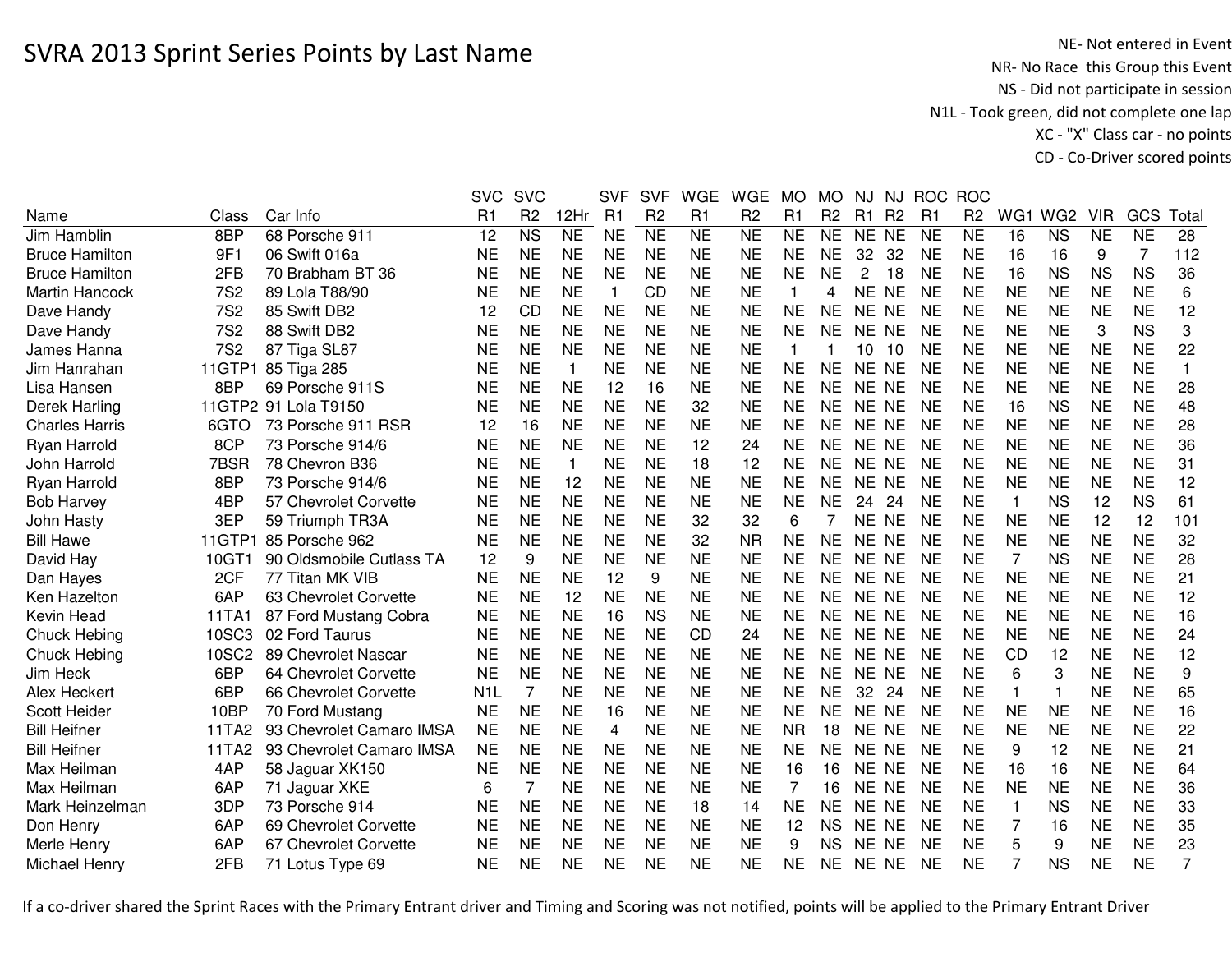NE- Not entered in Event<br>NR- No Race this Group this Event NS - Did not participate in session N1L - Took green, did not complete one lap XC - "X" Class car - no pointsCD - Co-Driver scored points

|                      |                 |                              | <b>SVC</b> | <b>SVC</b>     |           | <b>SVF</b> | <b>SVF</b>       | <b>WGE</b> | <b>WGE</b>     | MO.       | MO             | NJ             | NJ.            | <b>ROC</b>     | <b>ROC</b>     |              |                 |            |           |                |
|----------------------|-----------------|------------------------------|------------|----------------|-----------|------------|------------------|------------|----------------|-----------|----------------|----------------|----------------|----------------|----------------|--------------|-----------------|------------|-----------|----------------|
| Name                 | Class           | Car Info                     | R1         | R <sub>2</sub> | 12Hr      | R1         | R <sub>2</sub>   | R1         | R <sub>2</sub> | R1        | R <sub>2</sub> | R <sub>1</sub> | R <sub>2</sub> | R <sub>1</sub> | R <sub>2</sub> | WG1          | WG <sub>2</sub> | <b>VIR</b> | GCS       | Total          |
| Andre Herke          | 3CP             | 61 Porsche 356               | 6          | 12             | <b>NE</b> | <b>NE</b>  | <b>NE</b>        | <b>NE</b>  | <b>NE</b>      | <b>NE</b> | <b>NE</b>      | NE.            | <b>NE</b>      | <b>NE</b>      | <b>NE</b>      | <b>NE</b>    | <b>NE</b>       | <b>NE</b>  | <b>NE</b> | 18             |
| Andre Herke Jr.      | 8BS             | 68 BMW 2002                  | NE         | <b>NE</b>      | 1         | <b>NE</b>  | <b>NE</b>        | <b>NE</b>  | <b>NE</b>      | <b>NE</b> | <b>NE</b>      | NE NE          |                | <b>NE</b>      | <b>NE</b>      | <b>NE</b>    | <b>NE</b>       | <b>NE</b>  | <b>NE</b> | 1              |
| Don Herman           | 3CP             | 69 Datsun 2000               | NE         | <b>NE</b>      | <b>NE</b> | 6          | N <sub>1</sub> L | 32         | 32             | <b>NE</b> | <b>NE</b>      | NE.            | <b>NE</b>      | <b>NE</b>      | <b>NE</b>      | <b>NE</b>    | <b>NE</b>       | <b>NE</b>  | <b>NE</b> | 70             |
| <b>Gregory Herr</b>  | 8DP             | 72 Porsche 914               | <b>NE</b>  | <b>NE</b>      | <b>NE</b> | <b>NE</b>  | <b>NE</b>        | <b>NE</b>  | <b>NE</b>      | 16        | 16             | <b>NE</b>      | <b>NE</b>      | <b>NE</b>      | <b>NE</b>      | <b>NE</b>    | <b>NE</b>       | <b>NE</b>  | <b>NE</b> | 32             |
| <b>Ted Hershey</b>   | 1FP             | 72 MG Midget                 | <b>NE</b>  | <b>NE</b>      | <b>NE</b> | <b>NE</b>  | <b>NE</b>        | <b>NE</b>  | <b>NE</b>      | <b>NE</b> | <b>NE</b>      | <b>NE</b>      | <b>NE</b>      | <b>NE</b>      | <b>NE</b>      | 1            | <b>NS</b>       | <b>NE</b>  | <b>NE</b> | 1              |
| <b>Anthony Hess</b>  | 3DP             | 73 MG B                      | <b>NE</b>  | <b>NE</b>      | <b>NE</b> | <b>NE</b>  | <b>NE</b>        | <b>NE</b>  | <b>NE</b>      | <b>NE</b> | <b>NE</b>      | NE NE          |                | <b>NE</b>      | <b>NE</b>      | 1            | 7               | <b>NE</b>  | <b>NE</b> | 8              |
| <b>Bob Hibdon</b>    | <b>7S2</b>      | 86 Swift S2000               | <b>NE</b>  | <b>NE</b>      | <b>NE</b> | <b>NE</b>  | <b>NE</b>        | <b>NE</b>  | <b>NE</b>      | <b>NE</b> | <b>NE</b>      | NE NE          |                | <b>NE</b>      | <b>NE</b>      | <b>NE</b>    | <b>NE</b>       |            | <b>NS</b> |                |
| <b>Robert Hieb</b>   | 3CP             | 64 Porsche 356C Coupe        | <b>NE</b>  | <b>NE</b>      | <b>NE</b> | <b>NE</b>  | <b>NE</b>        | <b>NE</b>  | <b>NE</b>      | 1         | 3              | NE NE          |                | <b>NE</b>      | <b>NE</b>      | 4            | $\overline{7}$  | <b>NE</b>  | <b>NE</b> | 15             |
| John Higgins         | 4DM             | 59 Porsche 718RSK            | NE         | <b>NE</b>      | <b>NE</b> | <b>NE</b>  | <b>NE</b>        | <b>NE</b>  | <b>NE</b>      | 16        | <b>NS</b>      | NE NE          |                | <b>NE</b>      | <b>NE</b>      | <b>NE</b>    | <b>NE</b>       | <b>NE</b>  | <b>NE</b> | 16             |
| John Higgins         | 5ASR            | 69 Porsche 910               | NE         | <b>NE</b>      | <b>NE</b> | <b>NE</b>  | <b>NE</b>        | <b>NE</b>  | <b>NE</b>      | 12        | <b>NS</b>      | NE.            | <b>NE</b>      | <b>NE</b>      | <b>NE</b>      | <b>NE</b>    | <b>NE</b>       | <b>NE</b>  | <b>NE</b> | 12             |
| John Higgins         | 7X              | 85 Porsche Fabcar            | XC         | <b>NS</b>      | <b>NE</b> | <b>NE</b>  | <b>NE</b>        | <b>NE</b>  | <b>NE</b>      | <b>NE</b> | <b>NE</b>      | <b>NE</b>      | <b>NE</b>      | <b>NE</b>      | <b>NE</b>      | <b>NE</b>    | <b>NE</b>       | <b>NE</b>  | <b>NE</b> | 0              |
| Gary Holcomb         | <b>7S2</b>      | 85 Swift DB2                 | <b>NE</b>  | <b>NE</b>      | <b>NE</b> | <b>NE</b>  | <b>NE</b>        | <b>NE</b>  | <b>NE</b>      | <b>NE</b> | <b>NE</b>      | NE.            | <b>NE</b>      | <b>NE</b>      | <b>NE</b>      | <b>NE</b>    | <b>NE</b>       | 1          | 5         | 6              |
| David Holmes         | 1FP             | 57 MGA                       | <b>NE</b>  | <b>NE</b>      | <b>NE</b> | <b>NE</b>  | <b>NE</b>        | <b>NE</b>  | <b>NE</b>      | <b>NE</b> | <b>NE</b>      | <b>NE</b>      | <b>NE</b>      | <b>NE</b>      | <b>NE</b>      | 4            | <b>NS</b>       | <b>NE</b>  | <b>NE</b> | 4              |
| Jim Holody           | 1FP             | 59 MGA Roadster              | <b>NE</b>  | <b>NE</b>      | <b>NE</b> | <b>NE</b>  | <b>NE</b>        | <b>NE</b>  | <b>NE</b>      | <b>NE</b> | <b>NE</b>      | NE.            | <b>NE</b>      | <b>NE</b>      | <b>NE</b>      | 6            | $\overline{7}$  | <b>NE</b>  | <b>NE</b> | 13             |
| Joe Hoover           | 8AP             | 75 Porsche 914/6             | <b>NE</b>  | <b>NE</b>      | <b>NE</b> | <b>NE</b>  | <b>NE</b>        | <b>NE</b>  | <b>NE</b>      | <b>NE</b> | <b>NE</b>      | NE.            | <b>NE</b>      | <b>NE</b>      | <b>NE</b>      | $\mathbf{1}$ | 6               |            | <b>NS</b> | 8              |
| Joe Hoover           | 8X              | 75 Porsche 914/6             | XC         | <b>XC</b>      | XC        | <b>NE</b>  | <b>NE</b>        | <b>NE</b>  | <b>NE</b>      | <b>NE</b> | <b>NE</b>      | NE.            | <b>NE</b>      | <b>NE</b>      | <b>NE</b>      | <b>NE</b>    | <b>NE</b>       | <b>NE</b>  | <b>NE</b> | 0              |
| Peter Hopwood        | 6GTO            | 73 Porsche 911 RSR           | 9          | <b>NS</b>      | <b>NE</b> | <b>NE</b>  | <b>NE</b>        | <b>NE</b>  | <b>NE</b>      | 16        | <b>NS</b>      | NE.            | <b>NE</b>      | <b>NE</b>      | <b>NE</b>      | <b>NE</b>    | <b>NE</b>       | <b>NE</b>  | <b>NE</b> | 25             |
| Udo Horn             | 10BP            | 84 Chevrolet Corvette        | <b>NE</b>  | <b>NE</b>      | <b>NE</b> | <b>NE</b>  | <b>NE</b>        | <b>NE</b>  | <b>NE</b>      | <b>NE</b> | <b>NE</b>      | <b>NE</b>      | <b>NE</b>      | NE             | <b>NE</b>      | 3            | <b>NS</b>       | <b>NE</b>  | <b>NE</b> | 3              |
| Ron Hornig           | 2FB             | 71 Brabham BT35              | <b>NE</b>  | <b>NE</b>      | <b>NE</b> | 7          | <b>NE</b>        | <b>NE</b>  | <b>NE</b>      | <b>NE</b> | <b>NE</b>      | <b>NE</b>      | <b>NE</b>      | <b>NE</b>      | <b>NE</b>      | <b>NE</b>    | <b>NE</b>       | <b>NE</b>  | <b>NE</b> | 7              |
| Dick Howe            | 11TA2           | 89 Ford Mustang              |            | 9              | <b>NE</b> | <b>NE</b>  | <b>NE</b>        | 32         | <b>NR</b>      | <b>NE</b> | <b>NE</b>      | NE NE          |                | <b>NE</b>      | <b>NE</b>      | <b>NE</b>    | <b>NE</b>       | <b>NE</b>  | <b>NE</b> | 48             |
| <b>Clark Howey</b>   | 10GT2           | 66 Chevrolet Corvette        | <b>NE</b>  | <b>NE</b>      | 12        | <b>NE</b>  | <b>NE</b>        | <b>NE</b>  | <b>NE</b>      | <b>NE</b> | <b>NE</b>      | NE NE          |                | <b>NE</b>      | <b>NE</b>      | <b>NE</b>    | <b>NE</b>       | <b>NE</b>  | <b>NE</b> | 12             |
| <b>Clark Howey</b>   | 6AP             | 66 Chevrolet Corvette        | <b>NS</b>  | 6              | <b>NE</b> | <b>NE</b>  | <b>NE</b>        | <b>NE</b>  | <b>NE</b>      | <b>NE</b> | <b>NE</b>      | NE NE          |                | <b>NE</b>      | <b>NE</b>      | <b>NE</b>    | <b>NE</b>       | <b>NE</b>  | <b>NE</b> | 6              |
| Lawrence Huang       | <b>7S2</b>      | 02 Van Diemen S2000          | <b>NE</b>  | <b>NE</b>      | <b>NE</b> | <b>NE</b>  | <b>NE</b>        | <b>NE</b>  | <b>NE</b>      | 1         | <b>NS</b>      | NE NE          |                | <b>NE</b>      | <b>NE</b>      | <b>NE</b>    | <b>NE</b>       | <b>NE</b>  | <b>NE</b> |                |
| David Huber          | 3BS             | 69 Datsun 510                | <b>NE</b>  | <b>NE</b>      | <b>NE</b> | <b>NE</b>  | <b>NE</b>        | <b>NE</b>  | <b>NE</b>      | 16        | 16             | NE NE          |                | <b>NE</b>      | <b>NE</b>      | 12           | <b>NS</b>       | <b>NE</b>  | <b>NE</b> | 44             |
| Jim Hudson           | 6BP             | 69 Chevrolet Corvette Rdstr. | <b>NE</b>  | <b>NE</b>      | 12        | <b>NE</b>  | <b>NE</b>        | <b>NE</b>  | <b>NE</b>      | <b>NE</b> | <b>NE</b>      | NE NE          |                | <b>NE</b>      | <b>NE</b>      | <b>NE</b>    | <b>NE</b>       | <b>NE</b>  | <b>NE</b> | 12             |
| Steve Hughes         | 6BP             | 65 Shelby GT350              | NE         | <b>NE</b>      | <b>NE</b> | 9          | <b>NE</b>        | <b>NE</b>  | <b>NE</b>      | <b>NE</b> | <b>NE</b>      | NE.            | <b>NE</b>      | <b>NE</b>      | <b>NE</b>      | <b>NE</b>    | <b>NE</b>       | <b>NE</b>  | <b>NE</b> | 9              |
| <b>Rick Hughey</b>   | 1F              | 63 Formcar FV                | <b>NE</b>  | <b>NE</b>      | <b>NE</b> | <b>NE</b>  | <b>NE</b>        | <b>NE</b>  | <b>NE</b>      | <b>NE</b> | <b>NE</b>      | <b>NE</b>      | <b>NE</b>      | <b>NE</b>      | <b>NE</b>      | 7            | 9               | <b>NE</b>  | <b>NE</b> | 16             |
| <b>Maurice Hull</b>  | 10SC3           | 06 Dodge Charger             | <b>NE</b>  | <b>NE</b>      | <b>NE</b> | <b>NE</b>  | <b>NE</b>        | <b>NE</b>  | <b>NE</b>      | <b>NE</b> | <b>NE</b>      | <b>NE</b>      | <b>NE</b>      | <b>NE</b>      | <b>NE</b>      | <b>NE</b>    | <b>NE</b>       | 12         | 16        | 28             |
| Stephen Hunter       | 3EP             | 59 Porsche 356A              | <b>NE</b>  | <b>NE</b>      | <b>NE</b> | <b>NE</b>  | <b>NE</b>        | <b>NE</b>  | <b>NE</b>      | <b>NE</b> | <b>NE</b>      | <b>NE</b>      | <b>NE</b>      | <b>NE</b>      | <b>NE</b>      | 7            | 12              | <b>NE</b>  | <b>NE</b> | 19             |
| <b>Robert Hurley</b> | 8CP             | 66 Porsche 911               | <b>NE</b>  | <b>NE</b>      | <b>NE</b> | <b>NE</b>  | <b>NE</b>        | <b>NE</b>  | <b>NE</b>      | <b>NE</b> | <b>NE</b>      | NE             | <b>NE</b>      | <b>NE</b>      | <b>NE</b>      | 6            | $\overline{7}$  | <b>NE</b>  | <b>NE</b> | 13             |
| David Hutchings      | 8AP             | 72 Porsche 911               | NE         | <b>NE</b>      | <b>NE</b> | <b>NE</b>  | <b>NE</b>        | <b>NE</b>  | <b>NE</b>      | 4         |                | <b>NE</b>      | <b>NE</b>      | <b>NE</b>      | <b>NE</b>      | <b>NE</b>    | <b>NE</b>       | <b>NE</b>  | <b>NE</b> | 11             |
| <b>Stevie Hynes</b>  | 7S <sub>2</sub> | 82 Swift DB2                 | NE         | <b>NE</b>      | <b>NE</b> | <b>NE</b>  | <b>NE</b>        | <b>NE</b>  | <b>NE</b>      | 1         |                | <b>NE</b>      | <b>NE</b>      | <b>NE</b>      | <b>NE</b>      | <b>NE</b>    | <b>NE</b>       | <b>NE</b>  | <b>NE</b> | $\overline{c}$ |
| Jay Iliohan          | 8BS             | 66 Alfa Romeo GTA            | <b>NE</b>  | <b>NE</b>      | <b>NE</b> | <b>NE</b>  | <b>NE</b>        | 12         | 10             | <b>NE</b> | <b>NE</b>      | <b>NE</b>      | <b>NE</b>      | <b>NE</b>      | <b>NE</b>      | <b>NE</b>    | <b>NE</b>       | <b>NE</b>  | <b>NE</b> | 22             |
| Nick Incantalupo     | 7BSR            | 73 Chevron B23               | NE         | <b>NE</b>      | <b>NE</b> | 4          | <b>NS</b>        | <b>NE</b>  | <b>NE</b>      | <b>NE</b> | <b>NE</b>      | NE NE          |                | NE             | <b>NE</b>      | 9            | 12              | <b>NE</b>  | <b>NE</b> | 25             |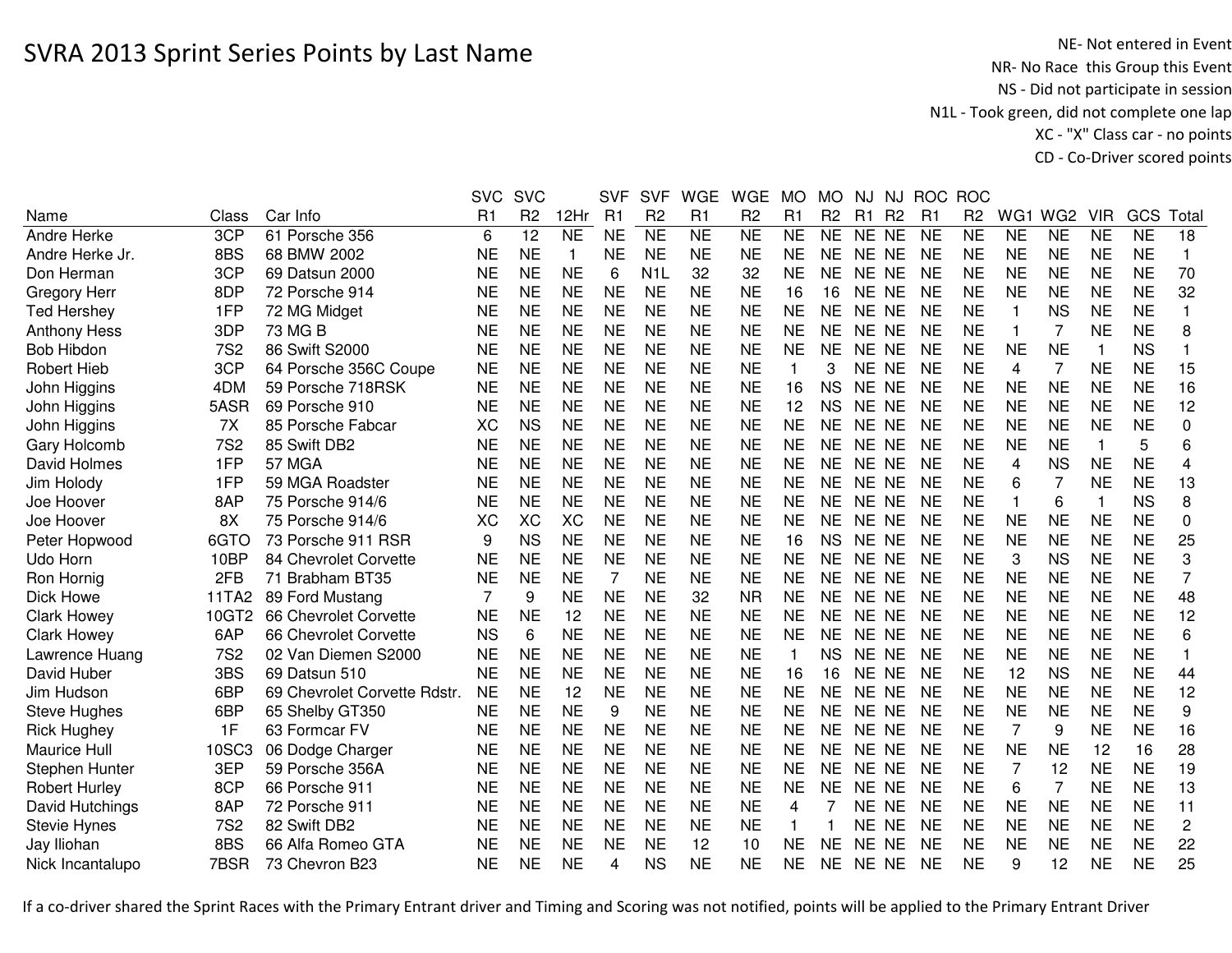NE- Not entered in Event<br>NR- No Race this Group this Event NS - Did not participate in session N1L - Took green, did not complete one lap XC - "X" Class car - no pointsCD - Co-Driver scored points

|                        |                  |                         | <b>SVC</b> | <b>SVC</b>      |                | <b>SVF</b>       | <b>SVF</b>      | <b>WGE</b> | <b>WGE</b>     | <b>MO</b> | MO             | NJ    | NJ        | <b>ROC</b> | <b>ROC</b>     |                 |                 |                |                 |                |
|------------------------|------------------|-------------------------|------------|-----------------|----------------|------------------|-----------------|------------|----------------|-----------|----------------|-------|-----------|------------|----------------|-----------------|-----------------|----------------|-----------------|----------------|
| Name                   | Class            | Car Info                | R1         | R <sub>2</sub>  | 12Hr           | R <sub>1</sub>   | R <sub>2</sub>  | R1         | R <sub>2</sub> | R1        | R <sub>2</sub> | R1    | <b>R2</b> | R1         | R <sub>2</sub> | WG <sub>1</sub> | WG <sub>2</sub> | <b>VIR</b>     | GCS             | Total          |
| Nick Incantalupo       | 7BSR             | 77 Osella PA 5/7/8-054  | <b>NE</b>  | $\overline{NE}$ | N <sub>E</sub> | <b>NE</b>        | $\overline{NE}$ | 10         | $\mathbf{2}$   | <b>NE</b> | <b>NE</b>      | NE NE |           | <b>NE</b>  | <b>NE</b>      | N <sub>E</sub>  | NE              | <b>NE</b>      | $\overline{NE}$ | 12             |
| <b>Bill Ironside</b>   | 10AP             | 92 Porsche 968          | NE         | <b>NE</b>       | <b>NE</b>      | <b>NE</b>        | <b>NE</b>       | <b>NE</b>  | <b>NE</b>      | <b>NE</b> | <b>NE</b>      | NE NE |           | <b>NE</b>  | <b>NE</b>      | <b>NE</b>       | <b>NE</b>       | 12             | 12              | 24             |
| <b>Bill Ironside</b>   | 3EP              | 67 Porsche 912          | <b>NE</b>  | <b>NE</b>       | <b>NE</b>      | <b>NE</b>        | <b>NE</b>       | <b>NE</b>  | <b>NE</b>      | 0         | <b>NS</b>      | NE NE |           | <b>NE</b>  | <b>NE</b>      | <b>NE</b>       | <b>NE</b>       | <b>NE</b>      | <b>NE</b>       | 0              |
| David Irwin            | 2FB              | 69 Brabham BT29         | <b>NE</b>  | <b>NE</b>       | <b>NE</b>      | <b>NE</b>        | <b>NE</b>       | <b>NE</b>  | <b>NE</b>      | <b>NE</b> | <b>NE</b>      | NE NE |           | <b>NE</b>  | <b>NE</b>      | 5               | <b>NS</b>       | <b>NE</b>      | <b>NE</b>       | 5              |
| Shannon Ivey           | 6TA              | 67 Chevrolet Camaro SS  | <b>NE</b>  | <b>NE</b>       | <b>NE</b>      | 7                | 7               | <b>NE</b>  | <b>NE</b>      | <b>NE</b> | <b>NE</b>      | NE NE |           | <b>NE</b>  | <b>NE</b>      | <b>NE</b>       | <b>NE</b>       | <b>NE</b>      | <b>NE</b>       | 14             |
| Jeff Jagusch           | 8AP              | 70 Datsun 240Z          | <b>NE</b>  | <b>NE</b>       | <b>NE</b>      | 3                | <b>CD</b>       | <b>NE</b>  | <b>NE</b>      | <b>NE</b> | <b>NE</b>      | NE NE |           | <b>NE</b>  | <b>NE</b>      | <b>NE</b>       | <b>NE</b>       | <b>NE</b>      | <b>NE</b>       | 3              |
| Jeff Jagusch Jr        | 1CS              | 70 Datsun 1200          | NE         | <b>NE</b>       | <b>NE</b>      | 16               | 16              | <b>NE</b>  | <b>NE</b>      | <b>NE</b> | <b>NE</b>      | NE NE |           | <b>NE</b>  | NE             | <b>NE</b>       | <b>NE</b>       | NE             | <b>NE</b>       | 32             |
| <b>Brent Jarvis</b>    | 6AP              | 65 Chevrolet Corvette   | <b>NE</b>  | <b>NE</b>       | <b>NE</b>      | N <sub>1</sub> L | 16              | <b>NE</b>  | <b>NE</b>      | <b>NE</b> | <b>NE</b>      | NE NE |           | NE         | <b>NE</b>      | <b>NE</b>       | <b>NE</b>       | <b>NE</b>      | <b>NE</b>       | 16             |
| Gary Jebsen            | 3DP              | 62 Volvo P1800          | <b>NE</b>  | <b>NE</b>       | <b>NE</b>      | <b>NE</b>        | <b>NE</b>       | <b>NE</b>  | <b>NE</b>      | <b>NE</b> | <b>NE</b>      | NE NE |           | <b>NE</b>  | <b>NE</b>      | <b>NE</b>       | <b>NE</b>       | 12             | 12              | 24             |
| <b>Richard Jemison</b> | 8CP              | 67 Alfa Romeo Duetto    | <b>NE</b>  | <b>NE</b>       | 4              | <b>NE</b>        | <b>NE</b>       | <b>NE</b>  | <b>NE</b>      | <b>NE</b> | <b>NE</b>      | NE NE |           | <b>NE</b>  | <b>NE</b>      | <b>NE</b>       | <b>NE</b>       | <b>NE</b>      | <b>NE</b>       | 4              |
| Andy Jenks             | 8BP              | 69 Porsche 911          | <b>NE</b>  | <b>NE</b>       | <b>NE</b>      | <b>NE</b>        | <b>NE</b>       | <b>NE</b>  | <b>NE</b>      | <b>NE</b> | <b>NE</b>      | NE NE |           | <b>NE</b>  | <b>NE</b>      | $\mathbf{1}$    | <b>NS</b>       | <b>NE</b>      | <b>NE</b>       |                |
| Matt Jensen            | 6BP              | 69 Chevrolet Corvette   | <b>NE</b>  | <b>NE</b>       | <b>NE</b>      | 12               | 16              | <b>NE</b>  | <b>NE</b>      | <b>NE</b> | <b>NE</b>      | NE NE |           | <b>NE</b>  | <b>NE</b>      | <b>NE</b>       | <b>NE</b>       | <b>NE</b>      | <b>NE</b>       | 28             |
| Mark Jensen            | 8AP              | 71 Porsche 911T         | NE         | <b>NE</b>       | 9              | <b>NE</b>        | <b>NE</b>       | <b>NE</b>  | <b>NE</b>      | <b>NE</b> | <b>NE</b>      | NE NE |           | <b>NE</b>  | <b>NE</b>      | <b>NE</b>       | <b>NE</b>       | <b>NE</b>      | <b>NE</b>       | 9              |
| Glenn Jividen Jr       | <b>7S2</b>       | 00 Carbir S2000         | <b>NE</b>  | <b>NE</b>       | <b>NE</b>      | <b>NE</b>        | <b>NE</b>       | <b>NE</b>  | <b>NE</b>      | 3         | <b>NS</b>      | NE NE |           | <b>NE</b>  | <b>NE</b>      | <b>NE</b>       | <b>NE</b>       | 1              | 6               | 10             |
| Randy Johnson          | 7BSR             | 75 Lola T296            | NE         | <b>NE</b>       | <b>NE</b>      | <b>NE</b>        | <b>NE</b>       | 14         | 14             | <b>NE</b> | <b>NE</b>      | NE NE |           | NE         | <b>NE</b>      | <b>NE</b>       | <b>NE</b>       | <b>NE</b>      | <b>NE</b>       | 28             |
| Eric Johnson           | 10GT2            | 97 Porsche 993 RSR      | <b>NE</b>  | <b>NE</b>       | 16             | <b>NE</b>        | <b>NE</b>       | <b>NE</b>  | <b>NE</b>      | <b>NE</b> | <b>NE</b>      | NE NE |           | <b>NE</b>  | <b>NE</b>      | <b>NE</b>       | <b>NE</b>       | <b>NE</b>      | <b>NE</b>       | 16             |
| Brian Johnson          | 5ASR             | 65 Lola T70             | 12         | <b>NS</b>       | <b>NE</b>      | <b>NE</b>        | <b>NE</b>       | <b>NE</b>  | <b>NE</b>      | <b>NE</b> | <b>NE</b>      | NE NE |           | <b>NE</b>  | <b>NE</b>      | <b>NE</b>       | <b>NE</b>       | <b>NE</b>      | <b>NE</b>       | 12             |
| Brenda Johnson         | 8BP              | 71 Porsche 914/6        | 5          | 4               | <b>NE</b>      | <b>NE</b>        | <b>NE</b>       | <b>NE</b>  | <b>NE</b>      | <b>NE</b> | <b>NE</b>      | NE NE |           | <b>NE</b>  | <b>NE</b>      | <b>NE</b>       | <b>NE</b>       | <b>NE</b>      | <b>NE</b>       | 9              |
| Marcus Jones           | 1FV              | 66 Zink FV              | <b>NE</b>  | <b>NE</b>       | <b>NE</b>      | <b>NE</b>        | <b>NE</b>       | <b>NE</b>  | <b>NE</b>      | <b>NE</b> | <b>NE</b>      | NE NE |           | <b>NE</b>  | <b>NE</b>      | <b>NE</b>       | <b>NE</b>       | 16             | 12              | 28             |
| <b>Charles Jones</b>   | 1FV              | 66 Zink C5              | NE         | <b>NE</b>       | <b>NE</b>      | <b>NE</b>        | <b>NE</b>       | <b>NE</b>  | <b>NE</b>      | <b>NE</b> | <b>NE</b>      | NE NE |           | NE         | NE             | <b>NE</b>       | <b>NE</b>       | 12             | 16              | 28             |
| Chris Jones            | 7BSR             | 79 March SR             | <b>NE</b>  | <b>NE</b>       | <b>NE</b>      | <b>NE</b>        | <b>NE</b>       | <b>CD</b>  | 24             | <b>NE</b> | <b>NE</b>      | NE NE |           | <b>NE</b>  | <b>NE</b>      | <b>NE</b>       | <b>NE</b>       | <b>NE</b>      | <b>NE</b>       | 24             |
| Tom Jones              | 10GT3            | 78 Datsun 280Z          | <b>NE</b>  | <b>NE</b>       | <b>NE</b>      | <b>NE</b>        | <b>NE</b>       | <b>NE</b>  | <b>NE</b>      | 16        | <b>NS</b>      | NE NE |           | <b>NE</b>  | <b>NE</b>      | <b>NE</b>       | <b>NE</b>       | <b>NE</b>      | <b>NE</b>       | 16             |
| Gary Jones             | 8AP              | 95 Ford Mustang         | <b>NE</b>  | <b>NE</b>       | 12             | <b>NE</b>        | <b>NE</b>       | <b>NE</b>  | <b>NE</b>      | <b>NE</b> | <b>NE</b>      | NE NE |           | <b>NE</b>  | <b>NE</b>      | <b>NE</b>       | <b>NE</b>       | <b>NE</b>      | <b>NE</b>       | 12             |
| John Jones             | 1FP              | 67 Austin Healey Sprite | <b>NE</b>  | <b>NE</b>       | <b>NE</b>      | <b>NE</b>        | <b>NE</b>       | <b>NE</b>  | <b>NE</b>      | <b>NE</b> | <b>NE</b>      | NE NE |           | <b>NE</b>  | <b>NE</b>      | <b>NE</b>       | <b>NE</b>       | $\overline{c}$ | <b>NS</b>       | $\overline{c}$ |
| Chad Jorgensen         | 10GT1            | 93 Oldsmobile Cutlass   | <b>NE</b>  | <b>NE</b>       | 16             | <b>NE</b>        | <b>NE</b>       | <b>NE</b>  | <b>NE</b>      | <b>NE</b> | <b>NE</b>      | NE NE |           | NE         | <b>NE</b>      | <b>NE</b>       | <b>NE</b>       | <b>NE</b>      | <b>NE</b>       | 16             |
| Michael Kaleel         | 5FM              | 64 Lotus 23B            | <b>NE</b>  | <b>NE</b>       | <b>NE</b>      | <b>NE</b>        | <b>NE</b>       | <b>NE</b>  | <b>NE</b>      | 6         | <b>NS</b>      | NE NE |           | <b>NE</b>  | <b>NE</b>      | 9               | 9               | <b>NE</b>      | <b>NE</b>       | 24             |
| Tom Kane               | 7HS <sub>2</sub> | 83 Tiga SC83            | <b>NE</b>  | <b>NE</b>       | <b>NE</b>      | <b>NE</b>        | <b>NE</b>       | <b>NE</b>  | <b>NE</b>      | <b>NE</b> | <b>NE</b>      | NE NE |           | <b>NE</b>  | <b>NE</b>      | <b>NE</b>       | <b>NE</b>       | 16             | 16              | 32             |
| Mike Kaske             | 5BSR             | 65 Causey Special       | <b>NE</b>  | <b>NE</b>       | <b>NE</b>      | 16               | 12              | <b>NE</b>  | <b>NE</b>      | <b>NE</b> | <b>NE</b>      | NE NE |           | <b>NE</b>  | <b>NE</b>      | <b>NE</b>       | <b>NE</b>       | <b>NE</b>      | <b>NE</b>       | 28             |
| Charles Kates Jr       | 3CP              | 61 Lotus Super 7        | <b>NE</b>  | <b>NE</b>       | <b>NE</b>      | <b>NE</b>        | <b>NE</b>       | <b>NE</b>  | <b>NE</b>      | <b>NE</b> | <b>NE</b>      | 24    | 18        | 32         | 32             | <b>NE</b>       | <b>NE</b>       | 5              | $\overline{4}$  | 115            |
| <b>Howard Katz</b>     | 7BSR             | 75 Toj 205C             | <b>NE</b>  | <b>NE</b>       | <b>NE</b>      | <b>NE</b>        | <b>NE</b>       | 32         | 32             | <b>NE</b> | <b>NE</b>      | NE NE |           | <b>NE</b>  | <b>NE</b>      | <b>NE</b>       | <b>NE</b>       | <b>NE</b>      | <b>NE</b>       | 64             |
| <b>Howard Katz</b>     | 9FA              | 73 March 732            | <b>NE</b>  | <b>NE</b>       | <b>NE</b>      | 16               | <b>NS</b>       | <b>NE</b>  | <b>NE</b>      | <b>NE</b> | <b>NE</b>      | NE NE |           | <b>NE</b>  | <b>NE</b>      | <b>NE</b>       | <b>NE</b>       | <b>NE</b>      | <b>NE</b>       | 16             |
| Kyle Kaulback          | 2FF              | 70 Lotus 61MX FF        | <b>NE</b>  | <b>NE</b>       | <b>NE</b>      | <b>NE</b>        | <b>NE</b>       | <b>NE</b>  | <b>NE</b>      | <b>NE</b> | <b>NE</b>      | 32    | 32        | <b>NE</b>  | <b>NE</b>      | <b>NE</b>       | <b>NE</b>       | <b>NE</b>      | <b>NE</b>       | 64             |
| Gaston Kearby          | 9F1              | 06 Swift '016a          | NE         | <b>NE</b>       | <b>NE</b>      | <b>NE</b>        | <b>NE</b>       | <b>NE</b>  | <b>NE</b>      | <b>NE</b> | <b>NE</b>      | NE NE |           | <b>NE</b>  | NE             | 7               | 12              | NE             | NE              | 19             |
| <b>Isaac Keeler</b>    | 6TA              | 67 Mercury Cougar       | 5          | 6               | <b>NE</b>      | 4                | 6               | <b>NE</b>  | <b>NE</b>      | <b>NE</b> | <b>NE</b>      | NE NE |           | <b>NE</b>  | <b>NE</b>      | <b>NE</b>       | <b>NE</b>       | <b>NE</b>      | <b>NE</b>       | 21             |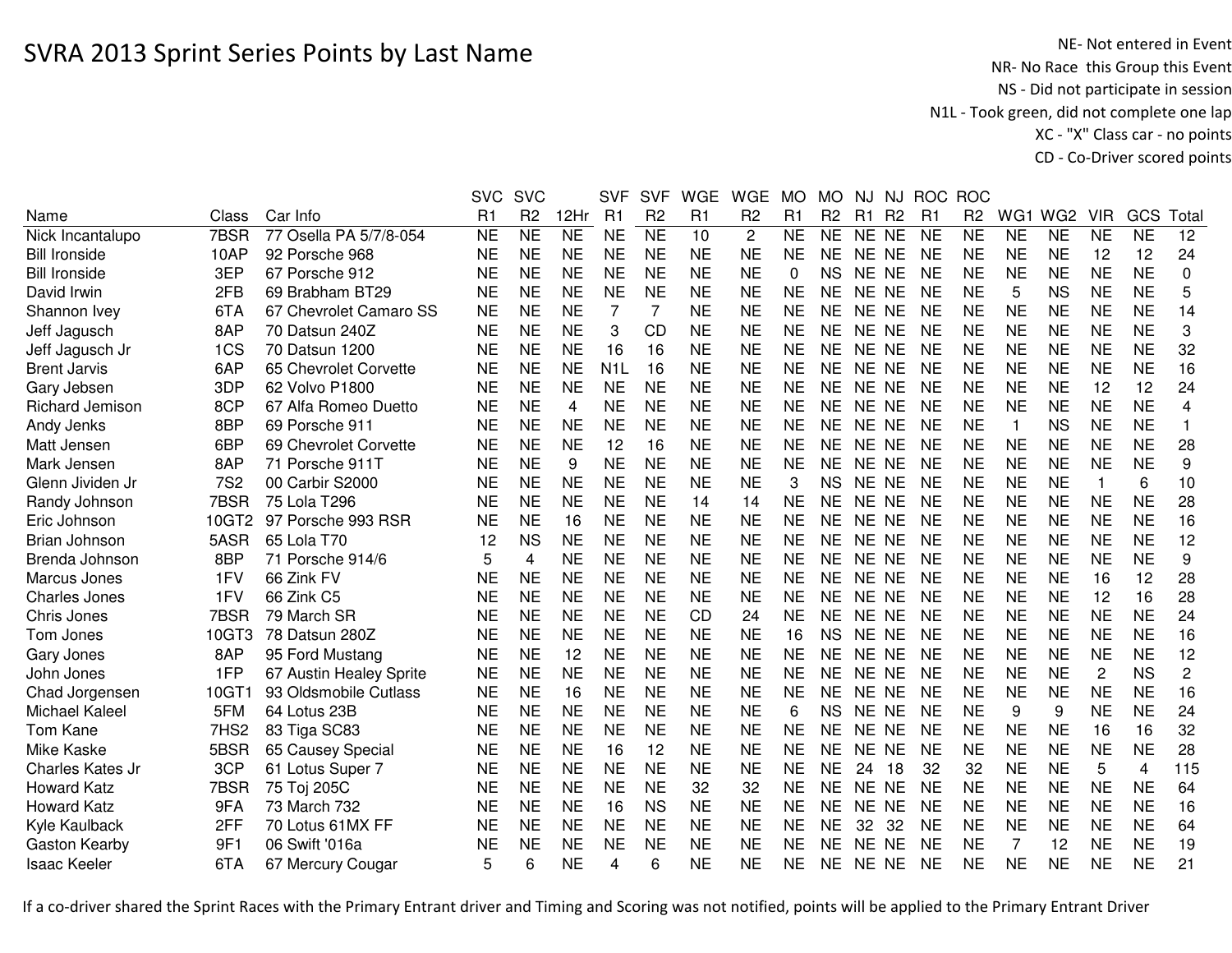NE- Not entered in Event<br>NR- No Race this Group this Event NS - Did not participate in session N1L - Took green, did not complete one lap XC - "X" Class car - no pointsCD - Co-Driver scored points

|                       |                  |                          | <b>SVC</b> | <b>SVC</b>     |              | <b>SVF</b>       | <b>SVF</b>     | <b>WGE</b> | <b>WGE</b>     | <b>MO</b>      | <b>MO</b>      | <b>NJ</b> |                |                | NJ ROC ROC     |                |                 |                |           |                |
|-----------------------|------------------|--------------------------|------------|----------------|--------------|------------------|----------------|------------|----------------|----------------|----------------|-----------|----------------|----------------|----------------|----------------|-----------------|----------------|-----------|----------------|
| Name                  | Class            | Car Info                 | R1         | R <sub>2</sub> | 12Hr         | R1               | R <sub>2</sub> | R1         | R <sub>2</sub> | R <sub>1</sub> | R <sub>2</sub> | R1        | R <sub>2</sub> | R <sub>1</sub> | R <sub>2</sub> | WG1            | WG <sub>2</sub> | <b>VIR</b>     | GCS       | Total          |
| Michael Kehoe         | 6AP              | 72 Chevrolet Corvette    | <b>NE</b>  | <b>NE</b>      | <b>NE</b>    | $\overline{7}$   | $\overline{7}$ | <b>NE</b>  | <b>NE</b>      | <b>NE</b>      | <b>NE</b>      | NE NE     |                | <b>NE</b>      | <b>NE</b>      | <b>NE</b>      | <b>NE</b>       | <b>NE</b>      | <b>NE</b> | 14             |
| <b>Brian Kennedy</b>  | 6BP              | 66 Shelby GT350          | <b>NE</b>  | <b>NE</b>      | <b>NE</b>    | 16               | -1             | <b>NE</b>  | <b>NE</b>      | <b>NE</b>      | <b>NE</b>      | NE NE     |                | <b>NE</b>      | <b>NE</b>      | <b>NE</b>      | <b>NE</b>       | <b>NE</b>      | <b>NE</b> | 17             |
| Larry Kessler         | 7BSR             | 71 Chevron B19           | NE         | <b>NE</b>      | <b>NE</b>    | <b>NE</b>        | <b>NE</b>      | 8          | 8              | <b>NE</b>      | NE.            | NE NE     |                | <b>NE</b>      | ΝE             | <b>NE</b>      | <b>NE</b>       | NE             | <b>NE</b> | 16             |
| James King            | 9FA              | 72 McLaren M-21          | <b>NE</b>  | <b>NE</b>      | <b>NE</b>    | N <sub>1</sub> L | <b>NS</b>      | <b>NE</b>  | <b>NE</b>      | <b>NE</b>      | <b>NE</b>      | NE NE     |                | <b>NE</b>      | <b>NE</b>      | <b>NE</b>      | <b>NE</b>       | <b>NE</b>      | <b>NE</b> | 0              |
| David Kinsey          | 2CF              | 80 Lola T540             | NE         | <b>NE</b>      | <b>NE</b>    | <b>NE</b>        | <b>NE</b>      | <b>NE</b>  | <b>NE</b>      | <b>NE</b>      | <b>NE</b>      | NE NE     |                | <b>NE</b>      | <b>NE</b>      | <b>NE</b>      | <b>NE</b>       | 5              | 5         | 10             |
| Scott Kissinger       | 8CP              | 71 Datsun 240Z           | <b>NE</b>  | <b>NE</b>      | <b>NE</b>    | <b>NE</b>        | <b>NE</b>      | <b>NE</b>  | <b>NE</b>      | <b>NE</b>      | <b>NE</b>      | 32        | 24             | <b>NE</b>      | <b>NE</b>      | 1              | <b>NS</b>       | <b>NE</b>      | <b>NE</b> | 57             |
| James Kitzmiller      | 6AP              | 69 Chevrolet Corvette    | 7          | 9              | <b>NE</b>    | 12               | <b>NS</b>      | <b>NE</b>  | <b>NE</b>      | <b>NE</b>      | <b>NE</b>      | <b>NE</b> | <b>NE</b>      | <b>NE</b>      | <b>NE</b>      | <b>NE</b>      | <b>NE</b>       | <b>NE</b>      | <b>NE</b> | 28             |
| Peter Klutt           | 10AP             | 69 Chevrolet Corvette    | <b>NE</b>  | <b>NE</b>      | <b>NE</b>    | <b>NE</b>        | <b>NE</b>      | <b>NE</b>  | <b>NE</b>      | <b>NE</b>      | <b>NE</b>      | <b>NE</b> | <b>NE</b>      | <b>NE</b>      | <b>NE</b>      | 16             | 16              | <b>NE</b>      | <b>NE</b> | 32             |
| <b>Gary Klutt</b>     | 10SC3            | 99 Chevrolet Impala      | <b>NE</b>  | <b>NE</b>      | <b>NE</b>    | <b>NE</b>        | <b>NE</b>      | <b>NE</b>  | <b>NE</b>      | <b>NE</b>      | <b>NE</b>      | <b>NE</b> | <b>NE</b>      | <b>NE</b>      | <b>NE</b>      | 12             | $\mathbf{1}$    | <b>NE</b>      | <b>NE</b> | 13             |
| <b>Mike Knittel</b>   | 9FA5             | 70 Chinook F5000         | NE         | <b>NE</b>      | <b>NE</b>    | <b>NE</b>        | <b>NE</b>      | 24         | 24             | <b>NE</b>      | <b>NE</b>      | NE.       | <b>NE</b>      | <b>NE</b>      | <b>NE</b>      | <b>NE</b>      | <b>NE</b>       | <b>NE</b>      | <b>NE</b> | 48             |
| Paul Knoebel          | 8AP              | 70 Datsun 240Z           | NE         | <b>NE</b>      | <b>NE</b>    | CD               | 5              | <b>NE</b>  | <b>NE</b>      | <b>NE</b>      | <b>NE</b>      | NE.       | <b>NE</b>      | NE             | <b>NE</b>      | <b>NE</b>      | <b>NE</b>       | <b>NE</b>      | <b>NE</b> | 5              |
| <b>Fred Knoll</b>     | 7HS <sub>2</sub> | 84 Lola T596             | NE         | <b>NE</b>      | <b>NE</b>    | <b>NE</b>        | <b>NE</b>      | <b>NE</b>  | <b>NE</b>      | <b>NE</b>      | <b>NE</b>      | <b>NE</b> | <b>NE</b>      | <b>NE</b>      | <b>NE</b>      | 16             | <b>NS</b>       | <b>NE</b>      | <b>NE</b> | 16             |
| <b>Thomas Koehler</b> | 8CP              | 83 Porsche 944           | <b>NE</b>  | <b>NE</b>      | <b>NE</b>    | <b>NE</b>        | <b>NE</b>      | <b>NE</b>  | <b>NE</b>      | 3              | <b>NS</b>      | <b>NE</b> | <b>NE</b>      | <b>NE</b>      | <b>NE</b>      | 3              | <b>NS</b>       | <b>NE</b>      | <b>NE</b> | 6              |
| <b>Bob Koons</b>      | 2FJ              | 61 Lotus 20              | <b>NE</b>  | <b>NE</b>      | <b>NE</b>    | <b>NE</b>        | <b>NE</b>      | <b>NE</b>  | <b>NE</b>      | <b>NE</b>      | <b>NE</b>      | <b>NE</b> | <b>NE</b>      | <b>NE</b>      | <b>NE</b>      | 16             | <b>NS</b>       | <b>NE</b>      | <b>NE</b> | 16             |
| John Kramer           | <b>7S2</b>       | 85 Swift DB2             | <b>NE</b>  | <b>NE</b>      | <b>NE</b>    | 16               | 16             | <b>NE</b>  | <b>NE</b>      | 9              | 12             | NE NE     |                | <b>NE</b>      | <b>NE</b>      | <b>NE</b>      | <b>NE</b>       | $\overline{7}$ | 16        | 76             |
| <b>Richard Kresch</b> | 1M               | 67 Beach Fiat            | <b>NE</b>  | <b>NE</b>      | <b>NE</b>    | <b>NE</b>        | <b>NE</b>      | <b>NE</b>  | <b>NE</b>      | <b>NE</b>      | <b>NE</b>      | 32 NS     |                | <b>NE</b>      | <b>NE</b>      | <b>NE</b>      | <b>NE</b>       | <b>NE</b>      | <b>NE</b> | 32             |
| Gary Kropf            | 1HP              | 59 Austin Healey Sprite  | <b>NE</b>  | <b>NE</b>      | <b>NE</b>    | <b>NE</b>        | <b>NE</b>      | <b>NE</b>  | <b>NE</b>      | 9              | 12             | <b>NE</b> | <b>NE</b>      | <b>NE</b>      | <b>NE</b>      | <b>NE</b>      | <b>NE</b>       | <b>NE</b>      | <b>NE</b> | 21             |
| Douglas Kurtin        | 10BP             | 72 Porsche 911 RS        | NE         | <b>NE</b>      | <b>NE</b>    | <b>NE</b>        | <b>NE</b>      | <b>NE</b>  | <b>NE</b>      | <b>NE</b>      | <b>NE</b>      | NE NE     |                | <b>NE</b>      | <b>NE</b>      | $\overline{c}$ | <b>NS</b>       | <b>NE</b>      | <b>NE</b> | $\overline{c}$ |
| <b>Richard Kurtz</b>  | 6TA              | 65 Ford Mustang Fastback | NE         | NE             | <b>NE</b>    | N1L              | 5              | <b>NE</b>  | <b>NE</b>      | <b>NE</b>      | <b>NE</b>      | NE NE     |                | <b>NE</b>      | <b>NE</b>      | <b>NE</b>      | <b>NE</b>       | NE             | <b>NE</b> | 5              |
| Michael Kusch         | 3DP              | 64 MGB Roadster          | <b>NE</b>  | <b>NE</b>      | <b>NE</b>    | <b>NE</b>        | <b>NE</b>      | 32         | 24             | <b>NE</b>      | <b>NE</b>      | NE NE     |                | <b>NE</b>      | <b>NE</b>      | <b>NE</b>      | <b>NE</b>       | <b>NE</b>      | <b>NE</b> | 56             |
| <b>Rich Kushner</b>   | 8RS              | 63 Volvo 122             | <b>NE</b>  | <b>NE</b>      | <b>NE</b>    | <b>NE</b>        | <b>NE</b>      | <b>NE</b>  | <b>NE</b>      | <b>NE</b>      | <b>NE</b>      | <b>NE</b> | <b>NE</b>      | <b>NE</b>      | <b>NE</b>      | 16             | <b>NS</b>       | <b>NE</b>      | <b>NE</b> | 16             |
| Stephen Kwasnik       | 1F               | 69 Lynx B Formula V      | <b>NE</b>  | <b>NE</b>      | <b>NE</b>    | <b>NE</b>        | <b>NE</b>      | <b>NE</b>  | <b>NE</b>      | <b>NE</b>      | <b>NE</b>      | <b>NE</b> | <b>NE</b>      | <b>NE</b>      | <b>NE</b>      | 12             | 16              | <b>NE</b>      | <b>NE</b> | 28             |
| Paul LaHaye           | <b>7S2</b>       | 89 Lola T9090            | <b>NE</b>  | <b>NE</b>      | <b>NE</b>    | 6                | $\overline{7}$ | <b>NE</b>  | <b>NE</b>      | $\mathbf{1}$   | 5              | <b>NE</b> | <b>NE</b>      | <b>NE</b>      | <b>NE</b>      | <b>NE</b>      | <b>NE</b>       | <b>NE</b>      | <b>NE</b> | 19             |
| Vince LaManna         | <b>7S2</b>       | 80 Tiga SC80             | <b>NE</b>  | <b>NE</b>      | <b>NE</b>    | <b>NE</b>        | <b>NE</b>      | <b>NE</b>  | <b>NE</b>      | 6              |                | <b>NE</b> | <b>NE</b>      | <b>NE</b>      | <b>NE</b>      | <b>NE</b>      | <b>NE</b>       | <b>NE</b>      | <b>NE</b> | 13             |
| <b>Phil Lamont</b>    | 2FJ              | 60 Lotus 18              | <b>NE</b>  | <b>NE</b>      | <b>NE</b>    | <b>NE</b>        | <b>NE</b>      | <b>NE</b>  | <b>NE</b>      | <b>NE</b>      | <b>NE</b>      | NE.       | <b>NE</b>      | <b>NE</b>      | <b>NE</b>      | 9              | <b>NS</b>       | <b>NE</b>      | <b>NE</b> | 9              |
| Ray Langston          | 11GTP1           | 87 Porsche 962           | <b>NE</b>  | <b>NE</b>      | $\mathbf{1}$ | <b>NE</b>        | <b>NE</b>      | <b>NE</b>  | <b>NE</b>      | <b>NE</b>      | <b>NE</b>      | <b>NE</b> | <b>NE</b>      | <b>NE</b>      | <b>NE</b>      | <b>NE</b>      | <b>NE</b>       | <b>NE</b>      | <b>NE</b> |                |
| <b>Robert Lasater</b> | 3DP              | 70 MGB GT                | <b>NE</b>  | <b>NE</b>      | <b>NE</b>    | <b>NE</b>        | <b>NE</b>      | <b>NE</b>  | <b>NE</b>      | <b>NE</b>      | <b>NE</b>      | <b>NE</b> | <b>NE</b>      | <b>NE</b>      | <b>NE</b>      | <b>NE</b>      | <b>NE</b>       | 7              | <b>NS</b> | 7              |
| Phil Lasco            | 11TA2            | 00 Ford Mustang TA       | 16         | 16             | <b>NE</b>    | <b>NE</b>        | <b>NE</b>      | <b>NE</b>  | <b>NE</b>      | <b>NE</b>      | <b>NE</b>      | NE.       | <b>NE</b>      | <b>NE</b>      | <b>NE</b>      | <b>NE</b>      | <b>NE</b>       | <b>NE</b>      | <b>NE</b> | 32             |
| Phil Lasco            | 11TA2            | 95 Roush Mustang T/A     | <b>NE</b>  | <b>NE</b>      | <b>NE</b>    | <b>NE</b>        | <b>NE</b>      | <b>NE</b>  | <b>NE</b>      | <b>NE</b>      | <b>NE</b>      | <b>NE</b> | <b>NE</b>      | <b>NE</b>      | <b>NE</b>      | <b>NE</b>      | <b>NE</b>       | 16             | 9         | 25             |
| Peter Laughlin        | 11MP2            | 96 Porsche 993 SuperCup  | 6          | 9              | <b>NE</b>    | <b>NE</b>        | <b>NE</b>      | <b>NE</b>  | <b>NE</b>      | <b>NE</b>      | <b>NE</b>      | NE NE     |                | <b>NE</b>      | <b>NE</b>      | <b>NE</b>      | <b>NE</b>       | <b>NE</b>      | <b>NE</b> | 15             |
| <b>Kristine Lay</b>   | 3CP              | 68 Alfa Romeo Spider     | <b>NE</b>  | <b>NE</b>      | <b>NE</b>    | <b>NE</b>        | <b>NE</b>      | <b>NE</b>  | <b>NE</b>      | <b>NE</b>      | <b>NE</b>      | NE NE     |                | <b>NE</b>      | <b>NE</b>      | $\mathbf{1}$   | <b>NS</b>       | <b>NE</b>      | <b>NE</b> | $\mathbf{1}$   |
| <b>Wade Leathers</b>  | <b>7S2</b>       | 87 Lola T8790            | <b>NE</b>  | <b>NE</b>      | <b>NE</b>    | 5                | 3              | <b>NE</b>  | <b>NE</b>      | <b>NE</b>      | <b>NE</b>      | NE NE     |                | <b>NE</b>      | <b>NE</b>      | NE             | <b>NE</b>       | <b>NE</b>      | <b>NE</b> | 8              |
| <b>Thomas Leavy</b>   | 3DP              | 62 MGB Roadster          | NE         | <b>NE</b>      | <b>NE</b>    | <b>NE</b>        | <b>NE</b>      | 24         | 18             | <b>NE</b>      | <b>NE</b>      | NE.       | <b>NE</b>      | <b>NE</b>      | <b>NE</b>      | <b>NE</b>      | <b>NE</b>       | <b>NE</b>      | <b>NE</b> | 42             |
| David LeBrun          | 8BS              | 70 Datson 510            | NE         | <b>NE</b>      | <b>NE</b>    | <b>NE</b>        | <b>NE</b>      | 24         | 24             | <b>NE</b>      | <b>NE</b>      | NE NE     |                | NE             | <b>NE</b>      | 7              | <b>NS</b>       | <b>NE</b>      | <b>NE</b> | 55             |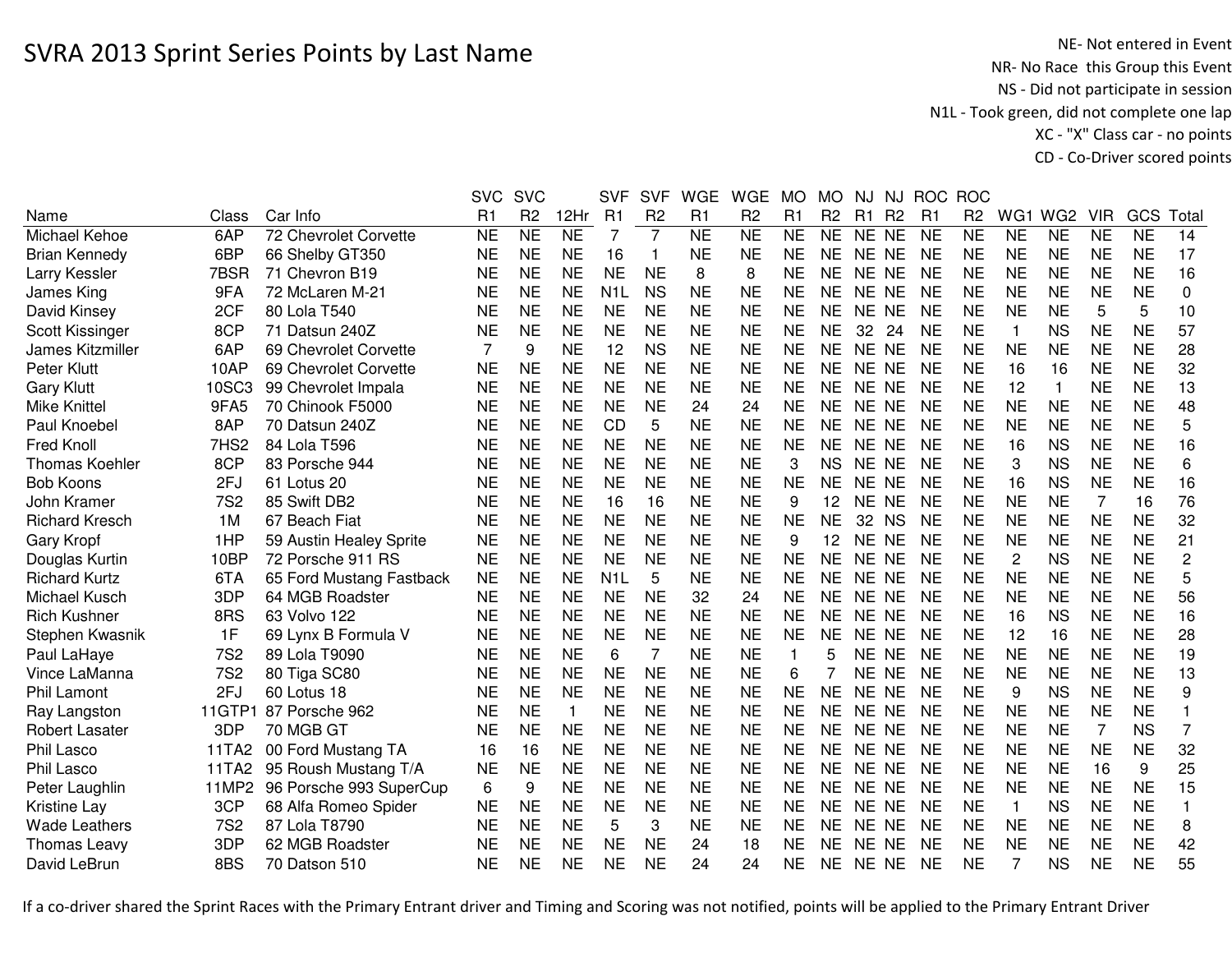NE- Not entered in Event<br>NR- No Race this Group this Event NS - Did not participate in session N1L - Took green, did not complete one lap XC - "X" Class car - no pointsCD - Co-Driver scored points

|                         |                  |                          | <b>SVC</b>     | <b>SVC</b>      |                | <b>SVF</b>     | <b>SVF</b>      | <b>WGE</b>     | <b>WGE</b>     | <b>MO</b>      | <b>MO</b>      | NJ        | <b>NJ</b>      | <b>ROC</b>     | <b>ROC</b>          |                |                 |            |           |                |
|-------------------------|------------------|--------------------------|----------------|-----------------|----------------|----------------|-----------------|----------------|----------------|----------------|----------------|-----------|----------------|----------------|---------------------|----------------|-----------------|------------|-----------|----------------|
| Name                    | Class            | Car Info                 | R <sub>1</sub> | R <sub>2</sub>  | 12Hr           | R <sub>1</sub> | R <sub>2</sub>  | R <sub>1</sub> | R <sub>2</sub> | R <sub>1</sub> | R <sub>2</sub> | R1        | R <sub>2</sub> | R <sub>1</sub> | R <sub>2</sub>      | WG1            | WG <sub>2</sub> | <b>VIR</b> | GCS       | Total          |
| <b>Steve LeBrun</b>     | 8BS              | 70 Datsun 510            | <b>NE</b>      | $\overline{NE}$ | N <sub>E</sub> | <b>NE</b>      | $\overline{NE}$ | 14             | 18             | <b>NE</b>      | <b>NE</b>      | NE NE     |                | <b>NE</b>      | $\overline{\sf NE}$ | 6              | <b>NS</b>       | <b>NE</b>  | <b>NE</b> | 38             |
| Sam Lecomte             | 10GT2            | 70 Chevrolet Camaro      | <b>NE</b>      | <b>NE</b>       | <b>NE</b>      | <b>NE</b>      | <b>NE</b>       | <b>NE</b>      | <b>NE</b>      | <b>NE</b>      | <b>NE</b>      | NE NE     |                | <b>NE</b>      | <b>NE</b>           | N <sub>1</sub> | <b>NS</b>       | <b>NE</b>  | <b>NE</b> | $\mathbf 0$    |
| <b>Thomas Lehmkuhl</b>  | <b>7S2</b>       | 02 Cabir S2000           | <b>NE</b>      | <b>NE</b>       | <b>NE</b>      | 7              | 9               | <b>NE</b>      | <b>NE</b>      | 5              |                | NE NE     |                | <b>NE</b>      | <b>NE</b>           | <b>NE</b>      | <b>NE</b>       | <b>NE</b>  | <b>NE</b> | 22             |
| <b>Bob Leitzinger</b>   | 8BS              | 70 Datsun PL510          | NE             | <b>NE</b>       | 16             | <b>NE</b>      | <b>NE</b>       | <b>NE</b>      | <b>NE</b>      | NE             | <b>NE</b>      | NE NE     |                | <b>NE</b>      | NE                  | 12             | <b>NS</b>       | <b>NE</b>  | <b>NE</b> | 28             |
| <b>Bob Leitzinger</b>   | 8BP              | 65 Lotus Elan 26R        | <b>NE</b>      | <b>NE</b>       | <b>NE</b>      | <b>NE</b>      | <b>NE</b>       | <b>NE</b>      | <b>NE</b>      | 16             | <b>NS</b>      | NE NE     |                | <b>NE</b>      | <b>NE</b>           | <b>NE</b>      | <b>NE</b>       | <b>NE</b>  | <b>NE</b> | 16             |
| Bo Lemastus             | 8BS              | 66 Alfa Romeo GTV        | <b>NE</b>      | <b>NE</b>       | 12             | <b>NE</b>      | <b>NE</b>       | <b>NE</b>      | <b>NE</b>      | <b>NE</b>      | <b>NE</b>      | NE NE     |                | <b>NE</b>      | <b>NE</b>           | <b>NE</b>      | <b>NE</b>       | <b>NE</b>  | <b>NE</b> | 12             |
| Bo Lemmon               | 1FV              | 65 FormCar FV            | <b>NE</b>      | <b>NE</b>       | <b>NE</b>      | <b>NE</b>      | <b>NE</b>       | <b>NE</b>      | <b>NE</b>      | <b>NE</b>      | <b>NE</b>      | NE NE     |                | <b>NE</b>      | <b>NE</b>           | <b>NE</b>      | <b>NE</b>       | 9          | 9         | 18             |
| Jim Lenehan             | 8AP              | 71 Datsun 240Z           | <b>NE</b>      | <b>NE</b>       | <b>NE</b>      | 7              | <b>NS</b>       | <b>NE</b>      | <b>NE</b>      | 5              | 12             | 24        | 32             | <b>NE</b>      | <b>NE</b>           | $\overline{2}$ | 5               | <b>NE</b>  | <b>NE</b> | 87             |
| Jim Lenehan             | <b>7S2</b>       | 82 Swift DB2             | <b>NE</b>      | <b>NE</b>       | <b>NE</b>      | $\mathbf{1}$   | <b>NS</b>       | <b>NE</b>      | <b>NE</b>      | 1              | 3              | 14        | 12             | <b>NE</b>      | <b>NE</b>           | 7              | <b>NS</b>       | <b>NE</b>  | <b>NE</b> | 38             |
| Alan Lewis              | 2FF              | 72 Titan MK6             | NE             | <b>NE</b>       | <b>NE</b>      | 16             | 3               | <b>NE</b>      | <b>NE</b>      | NE             | <b>NE</b>      | NE.       | <b>NE</b>      | <b>NE</b>      | <b>NE</b>           | <b>NE</b>      | <b>NE</b>       | <b>NE</b>  | <b>NE</b> | 19             |
| Alan Lewis              | 9F <sub>2</sub>  | 06 BMW FBMW              | <b>NE</b>      | <b>NE</b>       | <b>NE</b>      | 12             | <b>NS</b>       | <b>NE</b>      | <b>NE</b>      | <b>NE</b>      | NE             | <b>NE</b> | <b>NE</b>      | <b>NE</b>      | <b>NE</b>           | <b>NE</b>      | <b>NE</b>       | <b>NE</b>  | <b>NE</b> | 12             |
| Larry Ligas             | 10GT2            | 61 Jaguar XKE            | 12             | 16              | <b>NE</b>      | <b>NE</b>      | <b>NE</b>       | 32             | 32             | <b>NE</b>      | <b>NE</b>      | NE.       | <b>NE</b>      | <b>NE</b>      | NE                  | <b>NE</b>      | <b>NE</b>       | <b>NE</b>  | <b>NE</b> | 92             |
| Larry Ligas             | 3DP              | 61 Daimler SP250         | <b>NE</b>      | <b>NE</b>       | $\mathbf{1}$   | <b>NE</b>      | <b>NE</b>       | <b>NE</b>      | <b>NE</b>      | <b>NE</b>      | <b>NE</b>      | NE.       | <b>NE</b>      | <b>NE</b>      | <b>NE</b>           | <b>NE</b>      | <b>NE</b>       | <b>NE</b>  | <b>NE</b> | $\mathbf{1}$   |
| Joe Lightfoot           | 3DP              | 65 MGB Roadster          | NE             | <b>NE</b>       | <b>NE</b>      | <b>NE</b>      | <b>NE</b>       | <b>NE</b>      | <b>NE</b>      | 16             | 16             | NE NE     |                | <b>NE</b>      | NE                  | <b>NE</b>      | <b>NE</b>       | <b>NE</b>  | <b>NE</b> | 32             |
| Joe Liles               | 8BS              | 70 BMW 2002              | <b>NE</b>      | <b>NE</b>       | <b>NE</b>      | <b>NE</b>      | <b>NE</b>       | <b>NE</b>      | <b>NE</b>      | <b>NE</b>      | <b>NE</b>      | NE NE     |                | <b>NE</b>      | <b>NE</b>           | <b>NE</b>      | <b>NE</b>       | 7          | 6         | 13             |
| <b>Bob Lima</b>         | 7BSR             | 78 Lola T298             | 16             | 16              | <b>NE</b>      | 3              | 6               | 12             | 18             | 16             | <b>NE</b>      | 24        | 24             | <b>NE</b>      | <b>NE</b>           | 12             | 16              | 16         | <b>NS</b> | 179            |
| <b>Bob Lima</b>         | 2FB              | 67 Brabham BT21          | <b>NE</b>      | <b>NE</b>       | <b>NE</b>      | <b>NE</b>      | <b>NE</b>       | <b>NE</b>      | <b>NE</b>      | <b>NE</b>      | <b>NE</b>      | NE NE     |                | <b>NE</b>      | <b>NE</b>           | 12             | <b>NS</b>       | 12         | 12        | 36             |
| <b>Richard Lind</b>     | 6TA              | 69 Chevrolet Camaro Z28  | 12             | 12              | 16             | 9              | 12              | <b>NE</b>      | <b>NE</b>      | <b>NE</b>      | <b>NE</b>      | NE NE     |                | <b>NE</b>      | <b>NE</b>           | <b>NE</b>      | <b>NE</b>       | <b>NE</b>  | <b>NE</b> | 61             |
| Joel Lipperini          | 10BP             | 82 Ferrari 308           | <b>NE</b>      | <b>NE</b>       | <b>NE</b>      | <b>NE</b>      | <b>NE</b>       | <b>NE</b>      | <b>NE</b>      | <b>NE</b>      | NE             | NE NE     |                | <b>NE</b>      | <b>NE</b>           | 5              | 12              | <b>NE</b>  | <b>NE</b> | 17             |
| Joel Lipperini          | 6BP              | 64 Shelby Daytona        | <b>NE</b>      | <b>NE</b>       | <b>NE</b>      | <b>NE</b>      | <b>NE</b>       | <b>NE</b>      | <b>NE</b>      | <b>NE</b>      | <b>NE</b>      | NE NE     |                | <b>NE</b>      | <b>NE</b>           | -1             | <b>NS</b>       | <b>NE</b>  | <b>NE</b> | $\mathbf{1}$   |
| Scott Livingston        | 7HS <sub>2</sub> | 83 March S2000           | <b>NE</b>      | <b>NE</b>       | <b>NE</b>      | <b>NE</b>      | <b>NE</b>       | <b>NE</b>      | <b>NE</b>      | 7              | 16             | NE NE     |                | <b>NE</b>      | <b>NE</b>           | <b>NE</b>      | <b>NE</b>       | <b>NE</b>  | <b>NE</b> | 23             |
| Peter Lombardo          | 10MP1            | 98 Ferrari 355 Challenge | <b>NE</b>      | <b>NE</b>       | 12             | <b>NE</b>      | <b>NE</b>       | <b>NE</b>      | <b>NE</b>      | <b>NE</b>      | <b>NE</b>      | NE NE     |                | <b>NE</b>      | <b>NE</b>           | <b>NE</b>      | <b>NE</b>       | <b>NE</b>  | <b>NE</b> | 12             |
| Stefano Lorusso         | 10MP1            | 00 Ferrari 360           | <b>NE</b>      | <b>NE</b>       | 16             | <b>NE</b>      | <b>NE</b>       | <b>NE</b>      | <b>NE</b>      | <b>NE</b>      | <b>NE</b>      | NE NE     |                | <b>NE</b>      | <b>NE</b>           | <b>NE</b>      | <b>NE</b>       | <b>NE</b>  | <b>NE</b> | 16             |
| <b>Bill Luken</b>       | 5FM              | 63 Lotus 23B             | <b>NE</b>      | <b>NE</b>       | <b>NE</b>      | <b>NE</b>      | <b>NE</b>       | <b>NE</b>      | <b>NE</b>      | <b>NE</b>      | <b>NE</b>      | NE NE     |                | <b>NE</b>      | <b>NE</b>           | 12             | 12              | <b>NE</b>  | <b>NE</b> | 24             |
| John MacDonald          | 1HP              | 59 Austin Healey Sprite  | <b>NE</b>      | <b>NE</b>       | <b>NE</b>      | <b>NE</b>      | <b>NE</b>       | <b>NE</b>      | <b>NE</b>      | <b>NE</b>      | NE.            | NE NE     |                | <b>NE</b>      | <b>NE</b>           | <b>NS</b>      | 16              | <b>NE</b>  | <b>NE</b> | 16             |
| <b>Brian MacEachern</b> | 1HP              | 59 Austin Healey Sprite  | <b>NE</b>      | <b>NE</b>       | <b>NE</b>      | <b>NE</b>      | <b>NE</b>       | <b>NE</b>      | <b>NE</b>      | 16             | 16             | NE NE     |                | <b>NE</b>      | <b>NE</b>           | <b>NE</b>      | <b>NE</b>       | 16         | 16        | 64             |
| <b>Richard Madia</b>    | 8AP              | 74 Datsun 260Z           | <b>NE</b>      | <b>NE</b>       | <b>NE</b>      | <b>NE</b>      | <b>NE</b>       | <b>NE</b>      | <b>NE</b>      | <b>NE</b>      | <b>NE</b>      | NE NE     |                | <b>NE</b>      | <b>NE</b>           | $\mathbf{1}$   | 9               | <b>NE</b>  | <b>NE</b> | 10             |
| Larry Mahanor           | 10GT3            | 77 Nissan 280Z           | <b>NE</b>      | <b>NE</b>       | 16             | <b>NE</b>      | <b>NE</b>       | <b>NE</b>      | <b>NE</b>      | <b>NE</b>      | <b>NE</b>      | NE NE     |                | <b>NE</b>      | <b>NE</b>           | <b>NE</b>      | <b>NE</b>       | <b>NE</b>  | <b>NE</b> | 16             |
| <b>Claude Malette</b>   | <b>7S2</b>       | 90 Lola T90/91           | 16             | 16              | <b>NE</b>      | <b>NE</b>      | <b>NE</b>       | <b>NE</b>      | <b>NE</b>      | <b>NE</b>      | <b>NE</b>      | NE NE     |                | <b>NE</b>      | <b>NE</b>           | <b>NE</b>      | <b>NE</b>       | 1          | <b>NS</b> | 33             |
| <b>Claude Malette</b>   | 11GTP1           | 70 Lola T222             | <b>NE</b>      | <b>NE</b>       | <b>NE</b>      | <b>NE</b>      | <b>NE</b>       | <b>NE</b>      | <b>NE</b>      | <b>NE</b>      | <b>NE</b>      | NE NE     |                | <b>NE</b>      | <b>NE</b>           | <b>NE</b>      | <b>NE</b>       | <b>NS</b>  | 16        | 16             |
| <b>Mark Malley</b>      | 3BS              | 69 Ford Cortina GT       | NE             | <b>NE</b>       | <b>NE</b>      | <b>NE</b>      | <b>NE</b>       | <b>NE</b>      | <b>NE</b>      | <b>NE</b>      | <b>NE</b>      | NE NE     |                | <b>NE</b>      | NE                  | 6              | $\mathbf 1$     | <b>NE</b>  | <b>NE</b> | $\overline{7}$ |
| C. Lane Mally           | 3CP              | 65 Porsche 356           | NE             | <b>NE</b>       | <b>NE</b>      | <b>NE</b>      | <b>NE</b>       | <b>NE</b>      | <b>NE</b>      | NE             | NE.            | NE NE     |                | <b>NE</b>      | NE                  | -1             | <b>NS</b>       | <b>NE</b>  | <b>NE</b> | 1              |
| Daren Mann              | 2FF              | 69 Lotus 51              | NE             | <b>NE</b>       | NE             | <b>NE</b>      | <b>NE</b>       | <b>NE</b>      | <b>NE</b>      | 12             | <b>NS</b>      | NE NE     |                | <b>NE</b>      | NE                  | NE             | NE              | <b>NE</b>  | <b>NE</b> | 12             |
| Michael Manser          | 8CP              | 72 Datsun 240Z           | <b>NE</b>      | <b>NE</b>       | <b>NE</b>      | 7              | <b>NS</b>       | <b>NE</b>      | <b>NE</b>      | <b>NE</b>      | <b>NE</b>      | NE NE     |                | <b>NE</b>      | <b>NE</b>           | <b>NE</b>      | <b>NE</b>       | <b>NE</b>  | <b>NE</b> | 7              |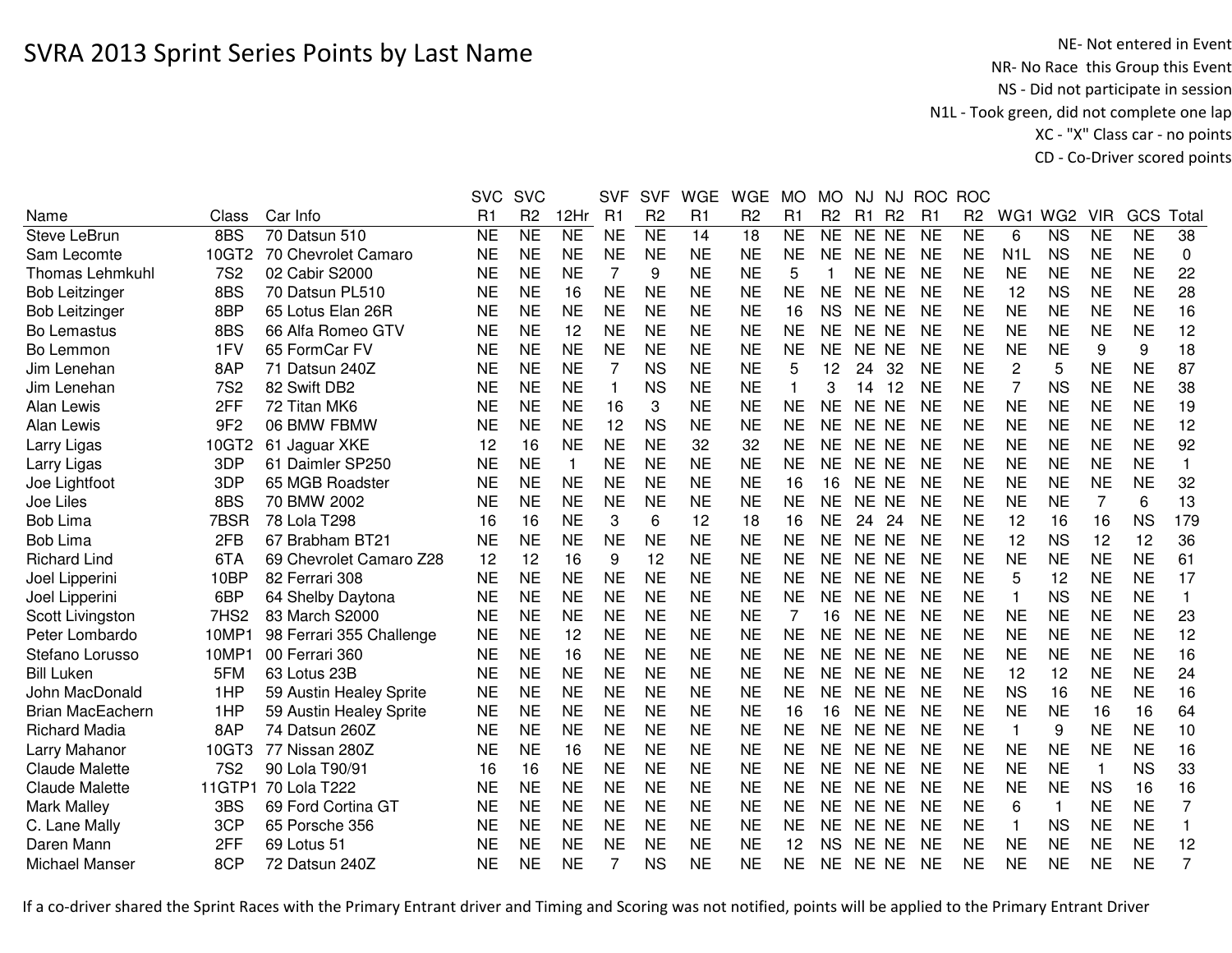NE- Not entered in Event<br>NR- No Race this Group this Event NS - Did not participate in session N1L - Took green, did not complete one lap XC - "X" Class car - no pointsCD - Co-Driver scored points

|                        |            |                             | <b>SVC</b>     | <b>SVC</b>     |                | <b>SVF</b>     | <b>SVF</b>          | <b>WGE</b>      | <b>WGE</b>     | <b>MO</b>      | <b>MO</b>      | NJ        | NJ             | <b>ROC</b> | <b>ROC</b>     |                |                 |                |           |                |
|------------------------|------------|-----------------------------|----------------|----------------|----------------|----------------|---------------------|-----------------|----------------|----------------|----------------|-----------|----------------|------------|----------------|----------------|-----------------|----------------|-----------|----------------|
| Name                   | Class      | Car Info                    | R <sub>1</sub> | R <sub>2</sub> | 12Hr           | R <sub>1</sub> | R <sub>2</sub>      | R1              | R <sub>2</sub> | R1             | R <sub>2</sub> | R1        | R <sub>2</sub> | R1         | R <sub>2</sub> | WG1            | WG <sub>2</sub> | <b>VIR</b>     | GCS       | Total          |
| Dave Margoles          | 10GT3      | 71 Porsche 914/6            | <b>NE</b>      | N <sub>E</sub> | N <sub>E</sub> | <b>NE</b>      | $\overline{\sf NE}$ | $\overline{NE}$ | N <sub>E</sub> | <b>NE</b>      | <b>NE</b>      | NE NE     |                | <b>NE</b>  | <b>NE</b>      | 16             | <b>NS</b>       | <b>NE</b>      | <b>NE</b> | 16             |
| Bernardo Martinez      | 3BS        | 69 Alfa Romeo GTA           | <b>NE</b>      | <b>NE</b>      | <b>NE</b>      | <b>NE</b>      | <b>NE</b>           | <b>NE</b>       | <b>NE</b>      | 6              | <b>NS</b>      | NE NE     |                | <b>NE</b>  | <b>NE</b>      | <b>NE</b>      | <b>NE</b>       | <b>NE</b>      | <b>NE</b> | 6              |
| Bernardo Martinez Jr   | 8BS        | 66 Alfa Romeo GTV           | <b>NE</b>      | <b>NE</b>      | <b>NE</b>      | <b>NE</b>      | <b>NE</b>           | <b>NE</b>       | <b>NE</b>      | <b>NE</b>      | <b>NE</b>      | NE NE     |                | <b>NE</b>  | <b>NE</b>      | <b>NE</b>      | <b>NE</b>       | 6              | 16        | 22             |
| J.B. Mattison          | 6BP        | 69 Chevrolet Corvette       | <b>NE</b>      | <b>NE</b>      | <b>NE</b>      | <b>NE</b>      | <b>NE</b>           | <b>NE</b>       | <b>NE</b>      | 1              | <b>NS</b>      | NE NE     |                | <b>NE</b>  | <b>NE</b>      | <b>NE</b>      | <b>NE</b>       | <b>NE</b>      | <b>NE</b> | 1              |
| <b>Robert Maurer</b>   | 5FM        | 63 Elva MK VII              | <b>NE</b>      | <b>NE</b>      | <b>NE</b>      | 12             | <b>NS</b>           | <b>NE</b>       | <b>NE</b>      | <b>NE</b>      | <b>NE</b>      | NE NE     |                | <b>NE</b>  | NE             | <b>NE</b>      | <b>NE</b>       | NE             | <b>NE</b> | 12             |
| <b>Jay Maveety</b>     | 8BS        | 71 Alfa Romeo GTV           | 4              | 7              | <b>NE</b>      | <b>NE</b>      | <b>NE</b>           | <b>NE</b>       | <b>NE</b>      | <b>NE</b>      | <b>NE</b>      | NE NE     |                | <b>NE</b>  | <b>NE</b>      | <b>NE</b>      | <b>NE</b>       | <b>NE</b>      | <b>NE</b> | 11             |
| Max Maxedon            | <b>7S2</b> | 85 Swift DB2                | <b>NE</b>      | <b>NE</b>      | <b>NE</b>      | $\overline{2}$ | 6                   | <b>NE</b>       | <b>NE</b>      | <b>NE</b>      | <b>NE</b>      | NE NE     |                | <b>NE</b>  | <b>NE</b>      | <b>NE</b>      | <b>NE</b>       | <b>NE</b>      | <b>NE</b> | 8              |
| Colin Mazzola          | 10GT2      | 92 Porsche 964 Cup          | <b>NE</b>      | <b>NE</b>      | <b>NE</b>      | <b>NE</b>      | <b>NE</b>           | <b>NE</b>       | <b>NE</b>      | <b>NE</b>      | <b>NE</b>      | <b>NE</b> | <b>NE</b>      | <b>NE</b>  | <b>NE</b>      | 7              | <b>NS</b>       | <b>NE</b>      | <b>NE</b> | $\overline{7}$ |
| Dan McChesney          | 8AP        | 70 Porsche 911              | 7              | 12             | <b>NE</b>      | <b>NE</b>      | <b>NE</b>           | <b>NE</b>       | <b>NE</b>      | <b>NE</b>      | <b>NE</b>      | 18        | 24             | <b>NE</b>  | <b>NE</b>      | 1              | <b>NS</b>       | <b>NE</b>      | <b>NE</b> | 62             |
| Mac McCombs            | 10MP1      | 02 Chevrolet Corvette ZO6   | <b>NE</b>      | <b>NE</b>      | <b>NE</b>      | <b>NE</b>      | <b>NE</b>           | <b>NE</b>       | <b>NE</b>      | <b>NE</b>      | <b>NE</b>      | <b>NE</b> | <b>NE</b>      | <b>NE</b>  | <b>NE</b>      | <b>NE</b>      | <b>NE</b>       | 12             | <b>NS</b> | 12             |
| John McCormick         | 6BP        | 85 Ford Cobra IV            | <b>NE</b>      | <b>NE</b>      | <b>NE</b>      | <b>NE</b>      | <b>NE</b>           | <b>NE</b>       | <b>NE</b>      | <b>NE</b>      | <b>NE</b>      | NE.       | <b>NE</b>      | <b>NE</b>  | <b>NE</b>      | $\overline{c}$ | $\overline{c}$  | <b>NE</b>      | <b>NE</b> | 4              |
| <b>Jeff McKain</b>     | 6AS        | 66 Ford Mustang             | <b>NE</b>      | <b>NE</b>      | <b>NE</b>      | <b>NE</b>      | <b>NE</b>           | 32              | 32             | <b>NE</b>      | <b>NE</b>      | <b>NE</b> | <b>NE</b>      | <b>NE</b>  | <b>NE</b>      | <b>NE</b>      | <b>NE</b>       | 16             | <b>NS</b> | 80             |
| <b>Brian McKie</b>     | 3BS        | 74 BMW 2002                 | NE             | <b>NE</b>      | <b>NE</b>      | <b>NE</b>      | <b>NE</b>           | <b>NE</b>       | <b>NE</b>      | 9              | 12             | NE NE     |                | NE         | <b>NE</b>      | 5              | <b>NS</b>       | <b>NE</b>      | <b>NE</b> | 26             |
| Ken McKinnon           | 10GT2      | 72 Porsche 911 RSR          | 16             | <b>NS</b>      | 9              | <b>NE</b>      | <b>NE</b>           | <b>NE</b>       | <b>NE</b>      | <b>NE</b>      | <b>NE</b>      | NE NE     |                | <b>NE</b>  | <b>NE</b>      | <b>NE</b>      | <b>NE</b>       | <b>NE</b>      | <b>NE</b> | 25             |
| Peter McLaughlin       | <b>7S2</b> | 85 Swift DB2                | <b>CD</b>      | 7              | <b>NE</b>      | <b>NE</b>      | <b>NE</b>           | <b>NE</b>       | <b>NE</b>      | <b>NE</b>      | <b>NE</b>      | NE NE     |                | <b>NE</b>  | <b>NE</b>      | 9              | <b>NS</b>       | <b>NS</b>      | <b>NS</b> | 16             |
| Peter McLaughlin       | 11GTP1     | 87 Ferrari Spice Camel      | <b>NE</b>      | <b>NE</b>      | <b>NE</b>      | <b>NE</b>      | <b>NE</b>           | <b>NE</b>       | <b>NE</b>      | <b>NE</b>      | <b>NE</b>      | NE NE     |                | <b>NE</b>  | <b>NE</b>      | 12             | <b>NS</b>       | <b>NE</b>      | <b>NE</b> | 12             |
| Peter McLaughlin       | 5BSR       | 65 Elva MK VIIS             | 1              | <b>NS</b>      | <b>NE</b>      | <b>NE</b>      | <b>NE</b>           | <b>NE</b>       | <b>NE</b>      | <b>NE</b>      | <b>NE</b>      | NE NE     |                | <b>NE</b>  | <b>NE</b>      | <b>NE</b>      | <b>NE</b>       | <b>NE</b>      | <b>NE</b> |                |
| Peter McLaughlin       | <b>7S2</b> | 88 Swift DB2                | <b>NE</b>      | <b>NE</b>      | <b>NE</b>      | <b>NE</b>      | <b>NE</b>           | <b>NE</b>       | <b>NE</b>      | <b>NE</b>      | <b>NE</b>      | NE NE     |                | <b>NE</b>  | <b>NE</b>      | <b>NE</b>      | <b>NE</b>       | $\mathbf{1}$   | <b>NS</b> |                |
| Ed McMahon             | 8RS        | 72 Ford Pinto               | <b>NE</b>      | <b>NE</b>      | <b>NE</b>      | <b>NE</b>      | <b>NE</b>           | 32              | N <sub>1</sub> | <b>NE</b>      | <b>NE</b>      | NE NE     |                | <b>NE</b>  | <b>NE</b>      | 12             | <b>NS</b>       | 9              |           | 54             |
| Sandra McNeil          | 10GT2      | 94 BMW M3 E36 IMSA          | <b>NE</b>      | <b>NE</b>      | <b>NE</b>      | <b>NE</b>      | <b>NE</b>           | <b>NE</b>       | <b>NE</b>      | 12             | CD.            | NE NE     |                | NE         | NE             | <b>NE</b>      | <b>NE</b>       | NE             | <b>NE</b> | 12             |
| Sandra McNeil          | 5FM        | 63 Lotus 23B                | <b>NE</b>      | <b>NE</b>      | <b>NE</b>      | <b>NE</b>      | <b>NE</b>           | <b>NE</b>       | <b>NE</b>      | 9              | <b>NS</b>      | NE NE     |                | <b>NE</b>  | <b>NE</b>      | <b>NE</b>      | <b>NE</b>       | <b>NE</b>      | <b>NE</b> | 9              |
| <b>Harry McPherson</b> | 8AP        | 95 Ford Mustang Cobra       | <b>NE</b>      | <b>NE</b>      | <b>NE</b>      | 16             | 16                  | 24              | 24             | $\overline{7}$ | 9              | NE NE     |                | <b>NE</b>  | <b>NE</b>      | 6              | 12              | $\overline{7}$ | 12        | 133            |
| Gordon Medenica        | 9FA        | 78 March BMW 782            | <b>NE</b>      | <b>NE</b>      | <b>NE</b>      | <b>NE</b>      | <b>NE</b>           | <b>NE</b>       | <b>NE</b>      | <b>NE</b>      | <b>NE</b>      | <b>NE</b> | <b>NE</b>      | <b>NE</b>  | <b>NE</b>      | 16             | 16              | <b>NE</b>      | <b>NE</b> | 32             |
| Don Mei                | 3CP        | 71 Datsun 240Z              | <b>NE</b>      | <b>NE</b>      | <b>NE</b>      | <b>NE</b>      | <b>NE</b>           | <b>NE</b>       | <b>NE</b>      | <b>NE</b>      | <b>NE</b>      | 14        | 24             | <b>NE</b>  | <b>NE</b>      | <b>NE</b>      | <b>NE</b>       | <b>NE</b>      | <b>NE</b> | 38             |
| Doug Meis              | 1GP        | 67 Honda S800               | <b>NE</b>      | <b>NE</b>      | <b>NE</b>      | <b>NE</b>      | <b>NE</b>           | <b>NE</b>       | <b>NE</b>      | <b>NE</b>      | <b>NE</b>      | <b>NE</b> | <b>NE</b>      | <b>NE</b>  | <b>NE</b>      | <b>NE</b>      | <b>NE</b>       | 12             | 16        | 28             |
| Francesco Melandri     | 11MP2      | 95 Porsche 993              | <b>NE</b>      | <b>NE</b>      | 9              | <b>NE</b>      | <b>NE</b>           | 24              | <b>NR</b>      | <b>NE</b>      | <b>NE</b>      | NE NE     |                | <b>NE</b>  | <b>NE</b>      | <b>NE</b>      | <b>NE</b>       | <b>NE</b>      | <b>NE</b> | 33             |
| Ken Mennella           | 5GTR       | 63 Chevrolet Corvette GSRer | <b>NE</b>      | <b>NE</b>      | <b>NIL</b>     | <b>NE</b>      | <b>NE</b>           | 24              | 24             | <b>NE</b>      | <b>NE</b>      | NE NE     |                | <b>NE</b>  | <b>NE</b>      | 16             | <b>NS</b>       | 16             | 16        | 96             |
| Dan Mershon            | 7M         | 67 Ford GT40                | NE             | <b>NE</b>      | 1              | <b>NE</b>      | <b>NE</b>           | <b>NE</b>       | <b>NE</b>      | <b>NE</b>      | <b>NE</b>      | NE NE     |                | NE         | <b>NE</b>      | <b>NE</b>      | <b>NE</b>       | <b>NE</b>      | <b>NE</b> | $\mathbf{1}$   |
| <b>Chris Meyers</b>    | 1FP        | 57 MGA Roadster             | <b>NE</b>      | <b>NE</b>      | 16             | <b>NE</b>      | <b>NE</b>           | <b>NE</b>       | <b>NE</b>      | <b>NE</b>      | <b>NE</b>      | NE NE     |                | <b>NE</b>  | <b>NE</b>      | <b>NS</b>      | 9               | <b>NE</b>      | <b>NE</b> | 25             |
| Kevin Michael          | 1CS        | 67 Austin Mini              | <b>NE</b>      | <b>NE</b>      | <b>NE</b>      | <b>NE</b>      | <b>NE</b>           | <b>NE</b>       | <b>NE</b>      | 7              | <b>NS</b>      | NE NE     |                | <b>NE</b>  | <b>NE</b>      | <b>NE</b>      | <b>NE</b>       | <b>NE</b>      | <b>NE</b> | $\overline{7}$ |
| <b>Richard Milburn</b> | 4AP        | 66 Jaguar XKE               | <b>NE</b>      | <b>NE</b>      | <b>NE</b>      | 16             | 16                  | <b>NE</b>       | <b>NE</b>      | 12             | 12             | NE NE     |                | <b>NE</b>  | <b>NE</b>      | <b>NE</b>      | <b>NE</b>       | <b>NE</b>      | <b>NE</b> | 56             |
| James Miller           | 5CSR       | 72 McCann ME4A              | <b>NE</b>      | <b>NE</b>      | <b>NE</b>      | 16             | 16                  | <b>NE</b>       | <b>NE</b>      | <b>NE</b>      | <b>NE</b>      | NE NE     |                | <b>NE</b>  | <b>NE</b>      | <b>NE</b>      | <b>NE</b>       | <b>NE</b>      | <b>NE</b> | 32             |
| <b>Jeff Miller</b>     | 7BSR       | 77 Lola T496                | <b>NE</b>      | <b>NE</b>      | <b>NE</b>      | 16             | 9                   | <b>NE</b>       | <b>NE</b>      | <b>NE</b>      | <b>NE</b>      | NE.       | <b>NE</b>      | <b>NE</b>  | <b>NE</b>      | <b>NE</b>      | <b>NE</b>       | <b>NE</b>      | <b>NE</b> | 25             |
| <b>Alex Miller</b>     | 7BSR       | 79 March SR                 | NE             | <b>NE</b>      | <b>NE</b>      | <b>NE</b>      | <b>NE</b>           | 24              | <b>CD</b>      | <b>NE</b>      | <b>NE</b>      | NE NE     |                | <b>NE</b>  | NE             | NE             | <b>NE</b>       | NE             | <b>NE</b> | 24             |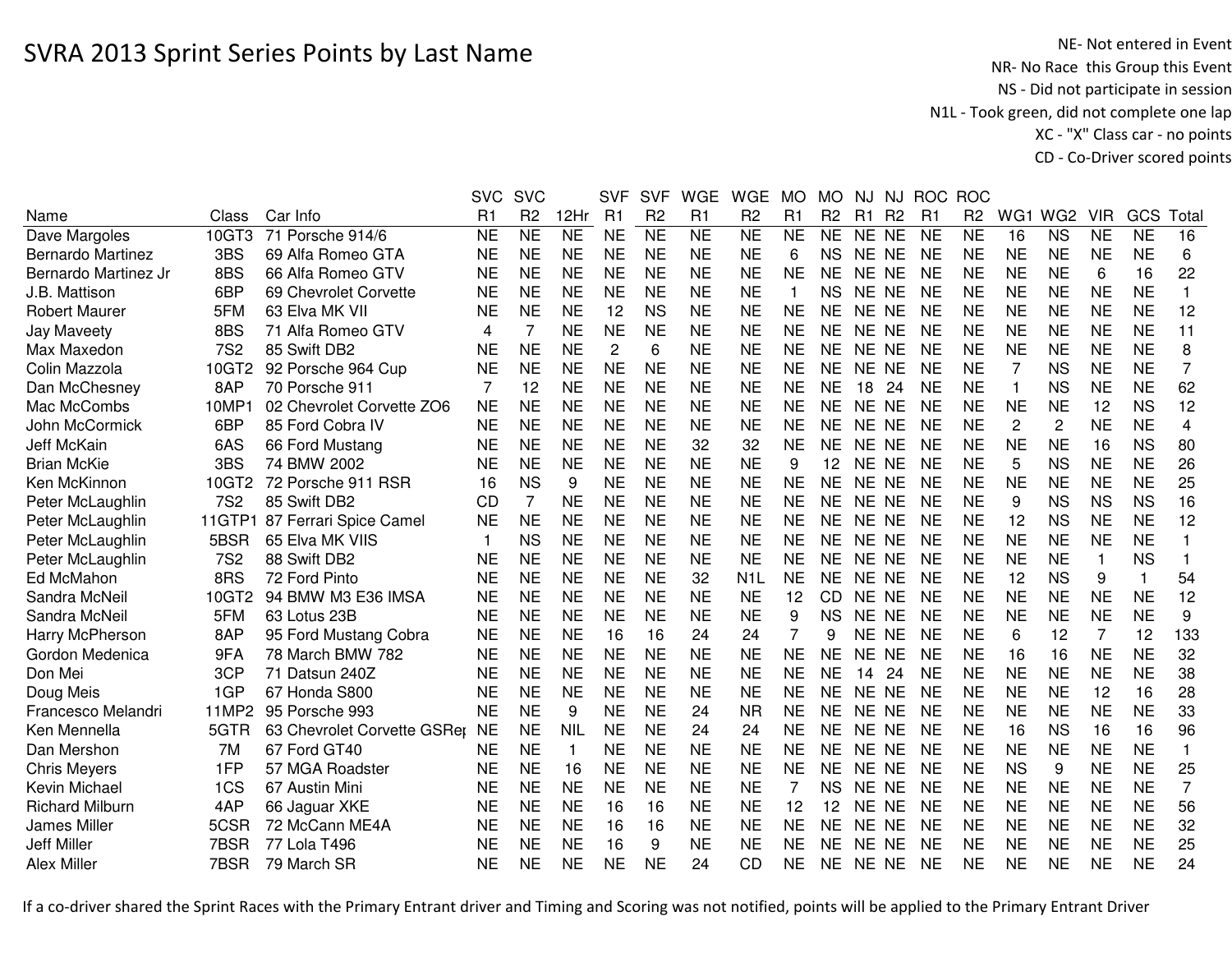NE- Not entered in Event<br>NR- No Race this Group this Event NS - Did not participate in session N1L - Took green, did not complete one lap XC - "X" Class car - no pointsCD - Co-Driver scored points

|                             |            |                         | <b>SVC</b> | <b>SVC</b>      |                | <b>SVF</b>   | <b>SVF</b>     | <b>WGE</b>             | <b>WGE</b>      | <b>MO</b>      | <b>MO</b>       | NJ             | NJ.            | <b>ROC</b> | <b>ROC</b>     |           |                 |            |                |              |
|-----------------------------|------------|-------------------------|------------|-----------------|----------------|--------------|----------------|------------------------|-----------------|----------------|-----------------|----------------|----------------|------------|----------------|-----------|-----------------|------------|----------------|--------------|
| Name                        | Class      | Car Info                | R1         | R <sub>2</sub>  | 12Hr           | R1           | R <sub>2</sub> | R1                     | R <sub>2</sub>  | R1             | R <sub>2</sub>  | R <sub>1</sub> | R <sub>2</sub> | R1         | R <sub>2</sub> | WG1       | WG <sub>2</sub> | <b>VIR</b> | GCS            | Total        |
| <b>Tom Miller</b>           | 8CP        | 71 Datsun 240Z          | <b>NE</b>  | $\overline{NE}$ | N <sub>E</sub> | 6            | 7              | $\overline{\text{NE}}$ | $\overline{NE}$ | <b>NE</b>      | $\overline{NE}$ | NE NE          |                | <b>NE</b>  | <b>NE</b>      | <b>NE</b> | <b>NE</b>       | <b>NE</b>  | N <sub>E</sub> | 13           |
| <b>Bradley Miller</b>       | 2CF        | 79 Crossle 35F          | <b>NE</b>  | <b>NE</b>       | <b>NE</b>      | <b>NE</b>    | <b>NE</b>      | <b>NE</b>              | <b>NE</b>       | <b>NE</b>      | <b>NE</b>       | <b>NE</b>      | <b>NE</b>      | <b>NE</b>  | <b>NE</b>      | <b>NE</b> | <b>NE</b>       | 6          | 6              | 12           |
| <b>Terry Milnes</b>         | 1CS        | 66 Austin Mini Cooper S | <b>NE</b>  | <b>NE</b>       | <b>NE</b>      | <b>NE</b>    | <b>NE</b>      | <b>NE</b>              | <b>NE</b>       | 1              | <b>NS</b>       | <b>NE</b>      | <b>NE</b>      | <b>NE</b>  | <b>NE</b>      | <b>NE</b> | <b>NE</b>       | <b>NE</b>  | <b>NE</b>      | $\mathbf{1}$ |
| Jeffrey Mitchell            | 10AP       | 95 Porsche 993          | <b>NE</b>  | <b>NE</b>       | <b>NE</b>      | <b>NE</b>    | <b>NE</b>      | <b>NE</b>              | <b>NE</b>       | <b>NE</b>      | <b>NE</b>       | 32             | 32             | 32         | 32             | <b>NE</b> | <b>NE</b>       | 16         | 16             | 160          |
| Allen Mitchell              | 10GT3      | 71 Datsun 240Z          | <b>NE</b>  | <b>NE</b>       | <b>NE</b>      | <b>NE</b>    | <b>NE</b>      | <b>NE</b>              | <b>NE</b>       | <b>NE</b>      | <b>NE</b>       | <b>NE</b>      | <b>NE</b>      | <b>NE</b>  | <b>NE</b>      | <b>NE</b> | <b>NE</b>       | 16         | <b>NS</b>      | 16           |
| Melanie Mitchell            | 8RS        | 86 Alfa Romeo GTV6      | NE         | <b>NE</b>       | <b>NE</b>      | <b>NE</b>    | <b>NE</b>      | <b>NE</b>              | <b>NE</b>       | <b>NE</b>      | <b>NE</b>       | NE NE          |                | NE         | <b>NE</b>      | <b>NE</b> | <b>NE</b>       | 12         | <b>NS</b>      | 12           |
| Rob Mocas                   | 8BS        | 67 Alfa Romeo GTV       | 9          | 12              | <b>NE</b>      | 12           | 16             | 32                     | 32              | 12             | 9               | 24             | 32             | 32         | 32             | 9         | 12              | 9          | 12             | 296          |
| <b>Charles Monk</b>         | 9F1        | 97 Lola T9720           | <b>NE</b>  | <b>NE</b>       | <b>NE</b>      | <b>NE</b>    | <b>NE</b>      | <b>NE</b>              | <b>NE</b>       | $\overline{7}$ | 9               | NE NE          |                | <b>NE</b>  | <b>NE</b>      | <b>NE</b> | <b>NE</b>       | <b>NE</b>  | <b>NE</b>      | 16           |
| John Monson                 | 8BS        | 72 BMW 2002             | <b>NE</b>  | <b>NE</b>       | <b>NE</b>      | <b>NE</b>    | <b>NE</b>      | <b>NE</b>              | <b>NE</b>       | <b>NE</b>      | <b>NE</b>       | <b>NE</b>      | <b>NE</b>      | <b>NE</b>  | <b>NE</b>      | 3         | <b>NS</b>       | <b>NE</b>  | <b>NE</b>      | 3            |
| <b>Gary Moore</b>           | 6BP        | 65 Shelby GT350         | <b>NE</b>  | <b>NE</b>       | <b>NE</b>      | <b>NE</b>    | <b>NE</b>      | <b>NE</b>              | <b>NE</b>       | <b>NE</b>      | <b>NE</b>       | <b>NE</b>      | <b>NE</b>      | <b>NE</b>  | <b>NE</b>      | 12        | 12              | <b>NE</b>  | <b>NE</b>      | 24           |
| Joseph Moran                | <b>7S2</b> | 98 Carbir CS2           | <b>NE</b>  | <b>NE</b>       | <b>NE</b>      | <b>NE</b>    | <b>NE</b>      | <b>NE</b>              | <b>NE</b>       | <b>NE</b>      | <b>NE</b>       | NE.            | <b>NE</b>      | <b>NE</b>  | <b>NE</b>      | <b>NE</b> | <b>NE</b>       | 6          | $\overline{c}$ | 8            |
| <b>Emmanuel Moreira</b>     | 6AS        | 65 Ford Mustang         | <b>NE</b>  | <b>NE</b>       | <b>NE</b>      | <b>NE</b>    | <b>NE</b>      | 24                     | <b>NS</b>       | <b>NE</b>      | <b>NE</b>       | NE.            | <b>NE</b>      | <b>NE</b>  | <b>NE</b>      | 7         | 9               | <b>NE</b>  | <b>NE</b>      | 40           |
| Frank Morelli               | 4AP        | 61 Chevrolet Corvette   | <b>NE</b>  | <b>NE</b>       | <b>NE</b>      | <b>NE</b>    | <b>NE</b>      | 32                     | 32              | <b>NE</b>      | <b>NE</b>       | <b>NE</b>      | <b>NE</b>      | <b>NE</b>  | <b>NE</b>      | 7         | 12              | <b>NE</b>  | <b>NE</b>      | 83           |
| Dave Morgan                 | 1CS        | 68 Austin Mini Cooper   | <b>NE</b>  | <b>NE</b>       | <b>NE</b>      | <b>NE</b>    | <b>NE</b>      | <b>NE</b>              | <b>NE</b>       | <b>NE</b>      | <b>NE</b>       | NE.            | <b>NE</b>      | <b>NE</b>  | <b>NE</b>      | 16        | 16              | <b>NE</b>  | <b>NE</b>      | 32           |
| Geoff Morgan                | 3CP        | 60 Porsche 356 B Coupe  | <b>NE</b>  | <b>NE</b>       | <b>NE</b>      | <b>NE</b>    | <b>NE</b>      | <b>NE</b>              | <b>NE</b>       | <b>NE</b>      | <b>NE</b>       | <b>NE</b>      | <b>NE</b>      | <b>NE</b>  | <b>NE</b>      | 6         | 9               | <b>NE</b>  | <b>NE</b>      | 15           |
| Ray Mulacek                 | 6AP        | 66 Chevrolet Corvette   | <b>NE</b>  | <b>NE</b>       | <b>NE</b>      | $\mathbf{1}$ | 12             | <b>NE</b>              | <b>NE</b>       | <b>NE</b>      | <b>NE</b>       | <b>NE</b>      | <b>NE</b>      | <b>NE</b>  | <b>NE</b>      | <b>NE</b> | <b>NE</b>       | <b>NE</b>  | <b>NE</b>      | 13           |
| Alexander Murray            | 10SC3      | 94 Dodge Avenger IROC   | <b>NE</b>  | <b>NE</b>       | <b>NE</b>      | 7            | 9              | <b>NE</b>              | <b>NE</b>       | <b>NE</b>      | <b>NE</b>       | NE NE          |                | <b>NE</b>  | <b>NE</b>      | <b>NE</b> | <b>NE</b>       | <b>NE</b>  | <b>NE</b>      | 16           |
| <b>Cliff Murray</b>         | 3CP        | 55 Porsche 356          | 5          | 5               | <b>NE</b>      | <b>NE</b>    | <b>NE</b>      | <b>NE</b>              | <b>NE</b>       | <b>NE</b>      | <b>NE</b>       | NE NE          |                | <b>NE</b>  | <b>NE</b>      | <b>NE</b> | <b>NE</b>       | <b>NE</b>  | <b>NE</b>      | 10           |
| Dawn Myers                  | 1FP        | 61 MGA Roadster         | 12         | 16              | <b>NE</b>      | 12           | 12             | <b>NE</b>              | <b>NE</b>       | 5              | <b>NS</b>       | NE NE          |                | <b>NE</b>  | <b>NE</b>      | <b>NE</b> | <b>NE</b>       | <b>NE</b>  | <b>NE</b>      | 57           |
| Dawn Myers                  | 3EP        | 61 MGA MKII             | <b>NE</b>  | <b>NE</b>       | <b>NE</b>      | <b>NE</b>    | <b>NE</b>      | <b>NE</b>              | <b>NE</b>       | <b>NE</b>      | <b>NE</b>       | NE NE          |                | <b>NE</b>  | <b>NE</b>      | 16        | <b>NS</b>       | <b>NE</b>  | <b>NE</b>      | 16           |
| <b>Richard Navin</b>        | 3DP        | 68 MGB Roadster         | <b>NE</b>  | <b>NE</b>       | <b>NE</b>      | <b>NE</b>    | <b>NE</b>      | <b>NE</b>              | <b>NE</b>       | <b>NE</b>      | <b>NE</b>       | NE NE          |                | <b>NE</b>  | <b>NE</b>      | 6         | 4               | <b>NE</b>  | <b>NE</b>      | 10           |
| <b>Richard Naze</b>         | 8CP        | 72 Porsche 911          | <b>NE</b>  | <b>NE</b>       | <b>NE</b>      | 16           | 16             | 18                     | 14              | 7              | 16              | NE NE          |                | <b>NE</b>  | <b>NE</b>      | <b>NE</b> | <b>NE</b>       | <b>NE</b>  | <b>NE</b>      | 87           |
| <b>Philip Needs</b>         | 10BP       | 85 Ford Mustang         | <b>NE</b>  | <b>NE</b>       | 16             | <b>NE</b>    | <b>NE</b>      | <b>NE</b>              | <b>NE</b>       | <b>NE</b>      | <b>NE</b>       | <b>NE</b>      | <b>NE</b>      | <b>NE</b>  | <b>NE</b>      | <b>NE</b> | <b>NE</b>       | <b>NE</b>  | <b>NE</b>      | 16           |
| <b>Philip Needs</b>         | 8CP        | 66 Lotus Elan           | <b>NE</b>  | <b>NE</b>       | 3              | <b>NE</b>    | <b>NE</b>      | <b>NE</b>              | <b>NE</b>       | <b>NE</b>      | <b>NE</b>       | <b>NE</b>      | <b>NE</b>      | <b>NE</b>  | <b>NE</b>      | <b>NE</b> | <b>NE</b>       | <b>NE</b>  | <b>NE</b>      | 3            |
| <b>David Neidell</b>        | 4BM        | 59 Kellison J-5         | <b>NE</b>  | <b>NE</b>       | <b>NE</b>      | 9            | $\overline{7}$ | <b>NE</b>              | <b>NE</b>       | <b>NE</b>      | <b>NE</b>       | <b>NE</b>      | <b>NE</b>      | <b>NE</b>  | <b>NE</b>      | <b>NE</b> | <b>NE</b>       | <b>NE</b>  | <b>NE</b>      | 16           |
| <b>David Neidell</b>        | 6BP        | 68 Chevrolet Corvette   | <b>NE</b>  | <b>NE</b>       | <b>NE</b>      | 6            | <b>NS</b>      | <b>NE</b>              | <b>NE</b>       | <b>NE</b>      | <b>NE</b>       | <b>NE</b>      | <b>NE</b>      | <b>NE</b>  | <b>NE</b>      | <b>NE</b> | <b>NE</b>       | <b>NE</b>  | <b>NE</b>      | 6            |
| Jeffery Neilblum            | 8AP        | 69 Porsche 911RS        | <b>NE</b>  | <b>NE</b>       | <b>NE</b>      | <b>NE</b>    | <b>NE</b>      | <b>NE</b>              | <b>NE</b>       | 1              | 3               | NE.            | <b>NE</b>      | NE         | <b>NE</b>      | <b>NE</b> | <b>NE</b>       | <b>NE</b>  | <b>NE</b>      | 4            |
| Andy Nelson                 | 1CS        | 65 Austin Mini Cooper S | <b>NE</b>  | <b>NE</b>       | <b>NE</b>      | <b>NE</b>    | <b>NE</b>      | <b>NE</b>              | <b>NE</b>       | 12             | CD              | <b>NE</b>      | <b>NE</b>      | <b>NE</b>  | <b>NE</b>      | <b>NE</b> | <b>NE</b>       | <b>NE</b>  | <b>NE</b>      | 12           |
| <b>Scott Nettleship</b>     | 2CF        | 81 Crossle 45F          | NE         | <b>NE</b>       | <b>NE</b>      | <b>NE</b>    | <b>NE</b>      | <b>NE</b>              | <b>NE</b>       | <b>NE</b>      | <b>NE</b>       | NE.            | <b>NE</b>      | <b>NE</b>  | <b>NE</b>      | <b>NE</b> | <b>NE</b>       | 16         | 7              | 23           |
| <b>Bernie Nevoral</b>       | 4BM        | 57 Devin                | <b>NE</b>  | <b>NE</b>       | <b>NE</b>      | <b>NS</b>    | 16             | <b>NE</b>              | <b>NE</b>       | <b>NE</b>      | <b>NE</b>       | <b>NE</b>      | <b>NE</b>      | <b>NE</b>  | <b>NE</b>      | <b>NE</b> | <b>NE</b>       | <b>NE</b>  | <b>NE</b>      | 16           |
| <b>Bernie Nevoral</b>       | 8BP        | 67 Lotus Super 7        | <b>NE</b>  | <b>NE</b>       | <b>NE</b>      | 6            | 9              | <b>NE</b>              | <b>NE</b>       | <b>NE</b>      | <b>NE</b>       | NE NE          |                | <b>NE</b>  | <b>NE</b>      | <b>NE</b> | <b>NE</b>       | <b>NE</b>  | <b>NE</b>      | 15           |
| <b>Barb Nevoral</b>         | 8BS        | 67 Alfa Romeo GTV       | <b>NE</b>  | <b>NE</b>       | <b>NE</b>      | $\mathbf{1}$ | <b>NS</b>      | <b>NE</b>              | <b>NE</b>       | <b>NE</b>      | <b>NE</b>       | NE NE          |                | <b>NE</b>  | <b>NE</b>      | <b>NE</b> | <b>NE</b>       | <b>NE</b>  | <b>NE</b>      | 1            |
| <b>Christopher Newcomer</b> | 1FP        | 62 Austin Healey Sprite | <b>NE</b>  | <b>NE</b>       | <b>NE</b>      | <b>NE</b>    | <b>NE</b>      | <b>NE</b>              | <b>NE</b>       | 4              | <b>NS</b>       | NE.            | <b>NE</b>      | <b>NE</b>  | <b>NE</b>      | -1        | <b>NS</b>       | <b>NE</b>  | <b>NE</b>      | 5            |
| David Nicholas              | 1FP        | 60 MGA                  | <b>NE</b>  | <b>NE</b>       | <b>NE</b>      | <b>NE</b>    | <b>NE</b>      | <b>NE</b>              | <b>NE</b>       | <b>NE</b>      | <b>NE</b>       | 18             | 32             | 32         | 32             | <b>NE</b> | <b>NE</b>       | 6          | 9              | 129          |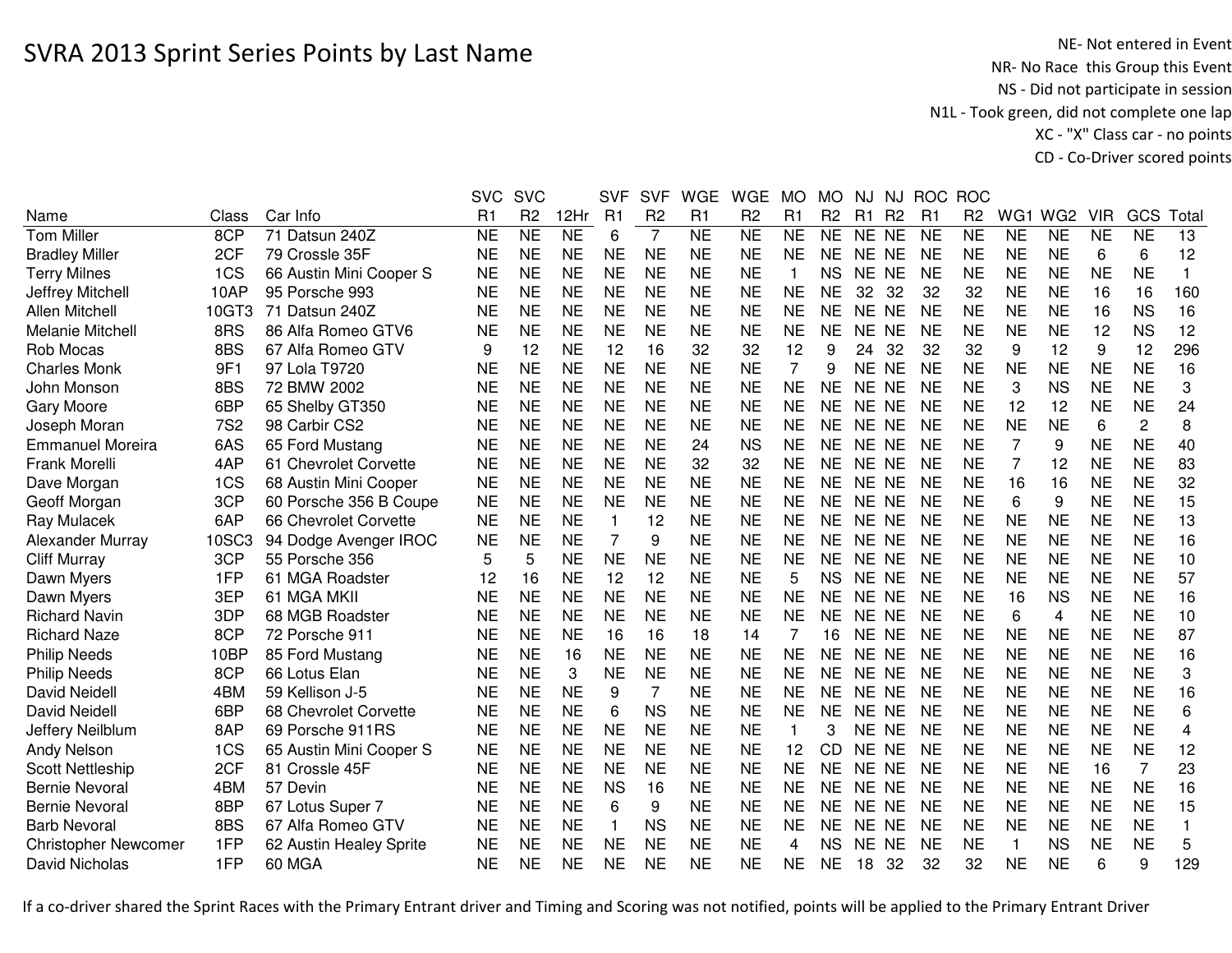NE- Not entered in Event<br>NR- No Race this Group this Event NS - Did not participate in session N1L - Took green, did not complete one lap XC - "X" Class car - no pointsCD - Co-Driver scored points

|                         |                  |                         | <b>SVC</b>     | <b>SVC</b>     |                | <b>SVF</b> | <b>SVF</b>      | <b>WGE</b>     | <b>WGE</b>      | MO                  | <b>MO</b>      | <b>NJ</b> | NJ             |           | ROC ROC         |                 |                  |              |                 |              |
|-------------------------|------------------|-------------------------|----------------|----------------|----------------|------------|-----------------|----------------|-----------------|---------------------|----------------|-----------|----------------|-----------|-----------------|-----------------|------------------|--------------|-----------------|--------------|
| Name                    | Class            | Car Info                | R <sub>1</sub> | R <sub>2</sub> | 12Hr           | R1         | R <sub>2</sub>  | R <sub>1</sub> | R <sub>2</sub>  | R <sub>1</sub>      | R <sub>2</sub> | R1        | R <sub>2</sub> | R1        | R <sub>2</sub>  | WG1             | WG <sub>2</sub>  | <b>VIR</b>   | GCS             | Total        |
| <b>Ray Nichols</b>      | 8BS              | 71 Alfa Romeo GTV       | $\overline{7}$ | 6              | N <sub>E</sub> | <b>NE</b>  | $\overline{NE}$ | N <sub>E</sub> | $\overline{NE}$ | $\overline{\sf NE}$ | N <sub>E</sub> | NE NE     |                | <b>NE</b> | $\overline{NE}$ | $\overline{NE}$ | N <sub>E</sub>   | <b>NE</b>    | $\overline{NE}$ | 13           |
| <b>Hal Nichols</b>      | 8BS              | 71 Alfa Romeo GTV       | <b>NE</b>      | <b>NE</b>      | <b>NE</b>      | <b>NE</b>  | <b>NE</b>       | <b>NE</b>      | <b>NE</b>       | 3                   | 3              | NE NE     |                | <b>NE</b> | <b>NE</b>       | <b>NE</b>       | <b>NE</b>        | <b>NE</b>    | <b>NE</b>       | 6            |
| David Nikolas           | 11GTP            | 88 Fabcar GTP           | <b>NE</b>      | <b>NE</b>      | <b>NE</b>      | <b>NE</b>  | <b>NE</b>       | <b>NE</b>      | <b>NE</b>       | <b>NE</b>           | <b>NE</b>      | NE NE     |                | <b>NE</b> | <b>NE</b>       | $\mathbf{1}$    | 1                | <b>NE</b>    | <b>NE</b>       | $\sqrt{2}$   |
| Don Norby               | 6BP              | 62 Jaguar XKE           | 5              | 9              | <b>NE</b>      | <b>NE</b>  | <b>NE</b>       | <b>NE</b>      | <b>NE</b>       | <b>NE</b>           | <b>NE</b>      | NE NE     |                | <b>NE</b> | <b>NE</b>       | <b>NE</b>       | <b>NE</b>        | <b>NE</b>    | <b>NE</b>       | 14           |
| Nort Northam            | 8AP              | 72 Porsche 911          | <b>NE</b>      | <b>NE</b>      | 16             | <b>NE</b>  | <b>NE</b>       | <b>NE</b>      | <b>NE</b>       | <b>NE</b>           | NE.            | NE NE     |                | <b>NE</b> | <b>NE</b>       | 3               | <b>NS</b>        | <b>NE</b>    | <b>NE</b>       | 19           |
| <b>Allen Noveck</b>     | 10BP             | 92 Porsche 964 Cup      | 16             | <b>NS</b>      | <b>NE</b>      | <b>NE</b>  | <b>NE</b>       | <b>NE</b>      | <b>NE</b>       | <b>NE</b>           | <b>NE</b>      | NE NE     |                | <b>NE</b> | <b>NE</b>       | 7               | <b>NS</b>        | <b>NE</b>    | <b>NE</b>       | 23           |
| Chris Nussbaum          | 6GTO             | 72 Porsche 911 RSR      | <b>NS</b>      | 6              | <b>NE</b>      | <b>NE</b>  | <b>NE</b>       | <b>NE</b>      | <b>NE</b>       | <b>NE</b>           | <b>NE</b>      | NE NE     |                | <b>NE</b> | <b>NE</b>       | <b>NE</b>       | <b>NE</b>        | <b>NE</b>    | <b>NE</b>       | 6            |
| Goran Nyberg            | 3DP              | 65 Volvo P1800S         | <b>NE</b>      | <b>NE</b>      | <b>NE</b>      | <b>NE</b>  | <b>NE</b>       | <b>NE</b>      | <b>NE</b>       | <b>NE</b>           | <b>NE</b>      | NE NE     |                | <b>NE</b> | <b>NE</b>       | <b>NE</b>       | <b>NE</b>        | 16           | 16              | 32           |
| Connie Nyholm           | 3BS              | 72 Datsun 510           | <b>NE</b>      | <b>NE</b>      | <b>NE</b>      | <b>NE</b>  | <b>NE</b>       | <b>NE</b>      | <b>NE</b>       | <b>NE</b>           | <b>NE</b>      | NE NE     |                | <b>NE</b> | <b>NE</b>       | <b>NE</b>       | <b>NE</b>        | 16           | $\mathbf{1}$    | 17           |
| <b>Bill Ockerlund</b>   | 6BP              | 64 Shelby Cobra         | 9              | 6              | <b>NE</b>      | <b>NE</b>  | <b>NE</b>       | <b>NE</b>      | <b>NE</b>       | <b>NE</b>           | <b>NE</b>      | NE NE     |                | <b>NE</b> | <b>NE</b>       | <b>NE</b>       | <b>NE</b>        | <b>NE</b>    | <b>NE</b>       | 15           |
| <b>Butch O'Connor</b>   | 3DP              | <b>59 MGB</b>           | <b>NE</b>      | <b>NE</b>      | <b>NE</b>      | <b>NE</b>  | <b>NE</b>       | <b>NE</b>      | <b>NE</b>       | <b>NE</b>           | <b>NE</b>      | 32        | 32             | <b>NE</b> | <b>NE</b>       | 3               | <b>NS</b>        | <b>NE</b>    | <b>NE</b>       | 67           |
| Dan O'Connor            | 3EP              | 59 Elva Courier         | <b>NE</b>      | <b>NE</b>      | <b>NE</b>      | <b>NE</b>  | <b>NE</b>       | <b>NE</b>      | <b>NE</b>       | 12                  | 12             | <b>NE</b> | <b>NE</b>      | <b>NE</b> | <b>NE</b>       | <b>NE</b>       | <b>NE</b>        | <b>NE</b>    | <b>NE</b>       | 24           |
| Jody O'Donnell          | 6AP              | 69 Chevrolet Corvette   | <b>NE</b>      | <b>NE</b>      | <b>NE</b>      | <b>NE</b>  | <b>NE</b>       | <b>NE</b>      | <b>NE</b>       | <b>NE</b>           | <b>NE</b>      | NE        | <b>NE</b>      | <b>NE</b> | <b>NE</b>       | 16              | N <sub>1</sub> L | <b>NE</b>    | <b>NE</b>       | 16           |
| Dale Oesterle           | 1FP              | 62 Triumph Spitfire     | <b>NE</b>      | <b>NE</b>      | <b>NE</b>      | <b>NE</b>  | <b>NE</b>       | <b>NE</b>      | <b>NE</b>       | 16                  | 7              | <b>NE</b> | <b>NE</b>      | <b>NE</b> | <b>NE</b>       | <b>NE</b>       | <b>NE</b>        | <b>NE</b>    | <b>NE</b>       | 23           |
| Michael Origer          | 6BP              | 69 Chevrolet Corvette   | <b>NE</b>      | <b>NE</b>      | <b>NE</b>      | <b>NE</b>  | <b>NE</b>       | <b>NE</b>      | <b>NE</b>       | 16                  | <b>NS</b>      | NE        | <b>NE</b>      | <b>NE</b> | <b>NE</b>       | 5               | 6                | <b>NE</b>    | <b>NE</b>       | 27           |
| <b>Michael Oritt</b>    | 1M               | 59 Elva MK IV           | 16             | 16             | <b>NE</b>      | <b>NE</b>  | <b>NE</b>       | <b>NE</b>      | <b>NE</b>       | <b>NE</b>           | <b>NE</b>      | NE.       | NE             | <b>NE</b> | <b>NE</b>       | <b>NE</b>       | <b>NE</b>        | <b>NE</b>    | <b>NE</b>       | 32           |
| <b>Michael Oritt</b>    | 4FM              | 59 Elva MK IV           | <b>NE</b>      | <b>NE</b>      | <b>NE</b>      | <b>NE</b>  | <b>NE</b>       | <b>NE</b>      | <b>NE</b>       | <b>NE</b>           | <b>NE</b>      | NE NE     |                | <b>NE</b> | <b>NE</b>       | 16              | <b>NS</b>        | $\mathbf{1}$ | <b>NS</b>       | 17           |
| John Osteen             | 11TA2            | 97 Porsche 911/933T     | 6              | <b>NS</b>      | <b>NE</b>      | <b>NE</b>  | <b>NE</b>       | <b>NE</b>      | <b>NE</b>       | <b>NE</b>           | <b>NE</b>      | NE NE     |                | <b>NE</b> | <b>NE</b>       | <b>NE</b>       | <b>NE</b>        | <b>NE</b>    | <b>NE</b>       | 6            |
| Ron Pace                | 7BSR             | 79 Lola T492            | <b>NE</b>      | <b>NE</b>      | <b>NE</b>      | 9          | 7               | <b>NE</b>      | <b>NE</b>       | <b>NE</b>           | <b>NE</b>      | NE NE     |                | <b>NE</b> | <b>NE</b>       | <b>NE</b>       | <b>NE</b>        | <b>NE</b>    | <b>NE</b>       | 16           |
| Pete Padley             | 7HS <sub>2</sub> | 86 March Apache S2000   | NE             | NE             | <b>NE</b>      | <b>NE</b>  | <b>NE</b>       | <b>NE</b>      | <b>NE</b>       | 9                   |                | 18        | 32             | <b>NE</b> | <b>NE</b>       | -1              | <b>NS</b>        | <b>NE</b>    | <b>NE</b>       | 67           |
| <b>Wil Painter</b>      | 3BS              | 66 Alfa Romeo GTV       | <b>NE</b>      | <b>NE</b>      | <b>NE</b>      | <b>NE</b>  | <b>NE</b>       | <b>NE</b>      | <b>NE</b>       | 7                   | 7              | NE NE     |                | <b>NE</b> | <b>NE</b>       | 7               | <b>NS</b>        | 9            | 9               | 39           |
| <b>Stephen Papalas</b>  | 10SC3            | 93 Chevrolet Lumina     | 6              | 6              | <b>NE</b>      | <b>NE</b>  | <b>NE</b>       | <b>NE</b>      | <b>NE</b>       | <b>NE</b>           | <b>NE</b>      | NE NE     |                | <b>NE</b> | <b>NE</b>       | <b>NE</b>       | <b>NE</b>        | <b>NE</b>    | <b>NE</b>       | 12           |
| Doug Paraschuk          | 3CP              | 72 Alfa Romeo Spider    | <b>NE</b>      | <b>NE</b>      | <b>NE</b>      | <b>NE</b>  | <b>NE</b>       | <b>NE</b>      | <b>NE</b>       | <b>NE</b>           | <b>NE</b>      | NE NE     |                | <b>NE</b> | <b>NE</b>       | $\mathbf{1}$    | 4                | <b>NE</b>    | <b>NE</b>       | 5            |
| <b>Tony Parella</b>     | 4BP              | 58 Chevrolet Corvette   | $\overline{1}$ | 16             | 16             | <b>NE</b>  | <b>NE</b>       | <b>NE</b>      | <b>NE</b>       | <b>NE</b>           | <b>NE</b>      | NE NE     |                | <b>NS</b> | 32              | <b>NE</b>       | <b>NE</b>        | 9            | <b>NS</b>       | 74           |
| <b>Tony Parella</b>     | 6AP              | 71 Chevrolet Corvette   | 9              | 12             | 16             | 6          | 6               | <b>NE</b>      | <b>NE</b>       | <b>NE</b>           | <b>NE</b>      | NE NE     |                | <b>NE</b> | <b>NE</b>       | <b>NE</b>       | <b>NE</b>        | <b>NE</b>    | <b>NE</b>       | 49           |
| <b>Tony Parella</b>     | 10SC3            | 06 Dodge Charger        | <b>NE</b>      | <b>NE</b>      | <b>NE</b>      | <b>NE</b>  | <b>NE</b>       | <b>NE</b>      | <b>NE</b>       | <b>NE</b>           | <b>NE</b>      | NE.       | <b>NE</b>      | 32        | <b>NS</b>       | 7               | <b>NS</b>        | <b>NS</b>    | <b>NS</b>       | 39           |
| <b>Tony Parella</b>     | 6BP              | 72 Chevrolet Corvette   | <b>NE</b>      | <b>NE</b>      | <b>NE</b>      | <b>NE</b>  | <b>NE</b>       | <b>NE</b>      | <b>NE</b>       | 12                  |                | <b>NE</b> | <b>NE</b>      | <b>NS</b> | <b>NS</b>       | <b>NE</b>       | <b>NE</b>        | <b>NS</b>    | <b>NS</b>       | 13           |
| <b>Hervey Parke</b>     | 8BP              | 65 Ginetta G4           | $\mathbf 1$    | 6              | <b>NE</b>      | <b>NE</b>  | <b>NE</b>       | <b>NE</b>      | <b>NE</b>       | 12                  | <b>NS</b>      | NE NE     |                | <b>NE</b> | <b>NE</b>       | 5               | <b>NS</b>        | 9            | <b>NS</b>       | 33           |
| Hervey Parke            | 1FJ              | 60 Elva 200 FJ          | <b>NE</b>      | <b>NE</b>      | <b>NE</b>      | <b>NE</b>  | <b>NE</b>       | <b>NE</b>      | <b>NE</b>       | <b>NE</b>           | <b>NE</b>      | 32        | <b>NS</b>      | <b>NE</b> | <b>NE</b>       | <b>NE</b>       | <b>NE</b>        | <b>NE</b>    | <b>NE</b>       | 32           |
| John Parker             | 3DP              | 67 Volvo 1800S          | <b>NE</b>      | <b>NE</b>      | <b>NE</b>      | <b>NE</b>  | <b>NE</b>       | <b>NE</b>      | <b>NE</b>       | <b>NE</b>           | <b>NE</b>      | <b>NE</b> | <b>NE</b>      | <b>NE</b> | <b>NE</b>       | 16              | 5                | <b>NE</b>    | <b>NE</b>       | 21           |
| <b>Bruce Parker</b>     | 8AP              | 70 Porsche 914/6        | <b>NE</b>      | <b>NE</b>      | <b>NE</b>      | <b>NE</b>  | <b>NE</b>       | <b>NE</b>      | <b>NE</b>       | <b>NE</b>           | <b>NE</b>      | NE NE     |                | <b>NE</b> | <b>NE</b>       | $\mathbf{1}$    | <b>NS</b>        | <b>NE</b>    | <b>NE</b>       | $\mathbf{1}$ |
| Dan Parr                | 4CM              | 59 Demar Devin          | <b>NE</b>      | <b>NE</b>      | <b>NE</b>      | 16         | 16              | <b>NE</b>      | <b>NE</b>       | <b>NE</b>           | <b>NE</b>      | NE NE     |                | <b>NE</b> | <b>NE</b>       | <b>NE</b>       | <b>NE</b>        | <b>NE</b>    | <b>NE</b>       | 32           |
| <b>Glenn Pashley</b>    | 9F1              | 94 Ralt RT 40/41        | <b>NE</b>      | <b>NE</b>      | <b>NE</b>      | <b>NE</b>  | <b>NE</b>       | <b>NE</b>      | <b>NE</b>       | <b>NE</b>           | <b>NE</b>      | NE NE     |                | <b>NE</b> | <b>NE</b>       | 3               | <b>NS</b>        | <b>NE</b>    | <b>NE</b>       | 3            |
| <b>Richard Paterson</b> | 1CS              | 66 Austin Mini Cooper S | <b>NE</b>      | <b>NE</b>      | <b>NE</b>      | <b>NE</b>  | <b>NE</b>       | <b>NE</b>      | <b>NE</b>       | 16                  | 12             | NE NE     |                | <b>NE</b> | <b>NE</b>       | <b>NE</b>       | <b>NE</b>        | <b>NE</b>    | <b>NE</b>       | 28           |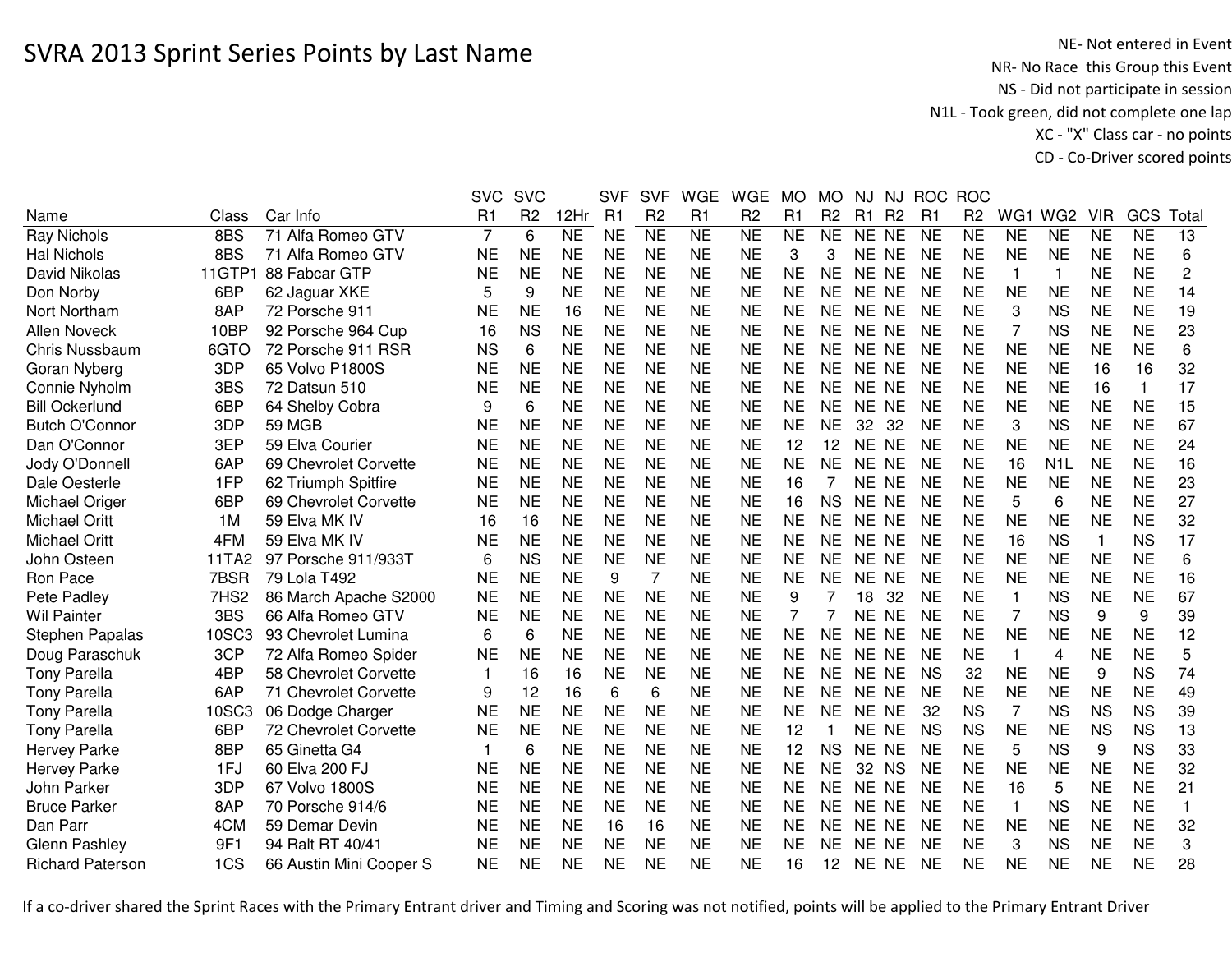NE- Not entered in Event<br>NR- No Race this Group this Event NS - Did not participate in session N1L - Took green, did not complete one lap XC - "X" Class car - no pointsCD - Co-Driver scored points

|                        |                  |                              | <b>SVC</b>     | <b>SVC</b>     |                | <b>SVF</b>     | <b>SVF</b>     | <b>WGE</b>     | <b>WGE</b>      | <b>MO</b> | <b>MO</b>      | NJ    | NJ             |                | ROC ROC        |                  |                        |            |                 |                         |
|------------------------|------------------|------------------------------|----------------|----------------|----------------|----------------|----------------|----------------|-----------------|-----------|----------------|-------|----------------|----------------|----------------|------------------|------------------------|------------|-----------------|-------------------------|
| Name                   | Class            | Car Info                     | R <sub>1</sub> | R <sub>2</sub> | 12Hr           | R1             | R <sub>2</sub> | R1             | R <sub>2</sub>  | R1        | R <sub>2</sub> | R1    | R <sub>2</sub> | R <sub>1</sub> | R <sub>2</sub> | WG1              | WG <sub>2</sub>        | <b>VIR</b> | GCS             | Total                   |
| <b>Michael Patton</b>  | 3DP              | 65 MGB Roadster              | <b>NE</b>      | N <sub>E</sub> | N <sub>E</sub> | <b>NE</b>      | N <sub>E</sub> | <b>NE</b>      | $\overline{NE}$ | <b>NE</b> | <b>NE</b>      | NE NE |                | <b>NE</b>      | <b>NE</b>      | $\overline{2}$   | $\overline{\text{NS}}$ | <b>NE</b>  | $\overline{NE}$ | $\overline{c}$          |
| Ron Pawley             | 10MP1            | 93 Toyota Supra              | 12             | 12             | 9              | <b>NE</b>      | <b>NE</b>      | <b>NE</b>      | <b>NE</b>       | <b>NE</b> | <b>NE</b>      | NE NE |                | <b>NE</b>      | <b>NE</b>      | <b>NE</b>        | <b>NE</b>              | <b>NE</b>  | <b>NE</b>       | 33                      |
| Robert Pawlowski       | 10SC3            | 97 Chevrolet Monte Carlo     | <b>NE</b>      | <b>NE</b>      | <b>NE</b>      | <b>NE</b>      | <b>NE</b>      | <b>NE</b>      | <b>NE</b>       | <b>NE</b> | <b>NE</b>      | 32    | 32             | <b>NE</b>      | <b>NE</b>      | <b>NE</b>        | <b>NE</b>              | <b>NE</b>  | <b>NE</b>       | 64                      |
| <b>Richard Payne</b>   | 6AP              | 70 Chevrolet Corvette        | <b>NE</b>      | <b>NE</b>      | <b>NE</b>      | <b>NE</b>      | <b>NE</b>      | <b>NE</b>      | <b>NE</b>       | <b>NE</b> | <b>NE</b>      | NE NE |                | <b>NE</b>      | <b>NE</b>      | 6                | 12                     | <b>NE</b>  | <b>NE</b>       | 18                      |
| Henry Payne IV         | 7HS <sub>2</sub> | 85 Lola T596                 | <b>NE</b>      | <b>NE</b>      | <b>NE</b>      | <b>NE</b>      | <b>NE</b>      | <b>NE</b>      | <b>NE</b>       | 16        | 16             | NE NE |                | <b>NE</b>      | <b>NE</b>      | <b>NE</b>        | <b>NE</b>              | <b>NE</b>  | <b>NE</b>       | 32                      |
| Jason Pearce           | 6TA              | 69 Ford Mustang              | <b>NE</b>      | <b>NE</b>      | <b>NE</b>      | 3              | <b>NS</b>      | <b>NE</b>      | <b>NE</b>       | <b>NE</b> | <b>NE</b>      | NE NE |                | <b>NE</b>      | <b>NE</b>      | <b>NE</b>        | <b>NE</b>              | <b>NE</b>  | <b>NE</b>       | 3                       |
| Peter Pentz            | 3BS              | 68 Ford Escort               | NE             | <b>NE</b>      | <b>NE</b>      | <b>NE</b>      | <b>NE</b>      | <b>NE</b>      | <b>NE</b>       | 12        | 6              | NE NE |                | <b>NE</b>      | <b>NE</b>      | <b>NE</b>        | <b>NE</b>              | <b>NE</b>  | <b>NE</b>       | 18                      |
| Peter Pentz            | 1CS              | 66 Morris Mini Cooper S      | <b>NE</b>      | <b>NE</b>      | <b>NE</b>      | <b>NE</b>      | <b>NE</b>      | <b>NE</b>      | <b>NE</b>       | 9         | 6              | NE NE |                | <b>NE</b>      | <b>NE</b>      | <b>NE</b>        | <b>NE</b>              | <b>NE</b>  | <b>NE</b>       | 15                      |
| <b>Ben Peotter</b>     | 10BP             | 70 Ford Mustang              | <b>NE</b>      | <b>NE</b>      | <b>NE</b>      | 12             | <b>NS</b>      | <b>NE</b>      | <b>NE</b>       | <b>NE</b> | <b>NE</b>      | NE NE |                | <b>NE</b>      | <b>NE</b>      | <b>NE</b>        | <b>NE</b>              | <b>NE</b>  | <b>NE</b>       | 12                      |
| <b>Ben Peotter</b>     | 11TA2            | 93 Ford Mustang Cobra        | <b>NE</b>      | <b>NE</b>      | <b>NE</b>      | 7              | <b>NS</b>      | <b>NE</b>      | <b>NE</b>       | <b>NE</b> | <b>NE</b>      | NE NE |                | <b>NE</b>      | <b>NE</b>      | <b>NE</b>        | <b>NE</b>              | <b>NE</b>  | <b>NE</b>       | $\overline{7}$          |
| Karen Perrin           | 3BS              | 69 Ford Escort MKI           | <b>NE</b>      | <b>NE</b>      | <b>NE</b>      | <b>NE</b>      | <b>NE</b>      | <b>NE</b>      | <b>NE</b>       | <b>NE</b> | <b>NE</b>      | NE NE |                | <b>NE</b>      | <b>NE</b>      | 9                | <b>NS</b>              | 7          | 12              | 28                      |
| Jim Perry              | 3DP              | 62 Volvo P1800               | NE             | <b>NE</b>      | <b>NE</b>      | 12             | 16             | <b>NE</b>      | <b>NE</b>       | 9         | 9              | NE NE |                | <b>NE</b>      | <b>NE</b>      | <b>NE</b>        | <b>NE</b>              | <b>NE</b>  | <b>NE</b>       | 46                      |
| Jim Peruto             | 2FB              | 69 Brabham BT29              | NE             | <b>NE</b>      | <b>NE</b>      | <b>NE</b>      | <b>NE</b>      | <b>NE</b>      | <b>NE</b>       | 16        | <b>NS</b>      | 32    | 32             | <b>NE</b>      | <b>NE</b>      | N <sub>1</sub> L | <b>NS</b>              | <b>NE</b>  | <b>NE</b>       | 80                      |
| <b>Bill Peter</b>      | 4CP              | 54 Chevrolet Corvette        | NE             | <b>NE</b>      | 16             | <b>NE</b>      | <b>NE</b>      | <b>NE</b>      | <b>NE</b>       | <b>NE</b> | <b>NE</b>      | NE NE |                | <b>NE</b>      | <b>NE</b>      | <b>NE</b>        | <b>NE</b>              | <b>NE</b>  | <b>NE</b>       | 16                      |
| Jerry Peters           | 8BP              | 69 Porsche 911               | <b>NE</b>      | <b>NE</b>      | <b>NE</b>      | <b>NE</b>      | <b>NE</b>      | 18             | 18              | <b>NE</b> | <b>NE</b>      | NE NE |                | <b>NE</b>      | <b>NE</b>      | <b>NE</b>        | <b>NE</b>              | <b>NE</b>  | <b>NE</b>       | 36                      |
| <b>Steve Pfeffer</b>   | 10GT1            | 73 Porsche 911               | <b>NE</b>      | <b>NE</b>      | <b>NE</b>      | <b>NE</b>      | <b>NE</b>      | <b>NE</b>      | <b>NE</b>       | <b>NE</b> | <b>NE</b>      | NE NE |                | <b>NE</b>      | <b>NE</b>      | 12               | <b>NS</b>              | <b>NE</b>  | <b>NE</b>       | 12                      |
| <b>Travis Pfrang</b>   | 6BP              | 69 Chevrolet Corvette        | <b>NE</b>      | <b>NE</b>      | <b>NE</b>      | $\overline{7}$ | 12             | <b>NE</b>      | <b>NE</b>       | <b>NE</b> | <b>NE</b>      | NE NE |                | <b>NE</b>      | <b>NE</b>      | <b>NE</b>        | <b>NE</b>              | <b>NE</b>  | <b>NE</b>       | 19                      |
| <b>Rick Pfrang</b>     | 11TA2            | 90 Chevrolet Camaro GT1      | <b>NE</b>      | <b>NE</b>      | <b>NE</b>      | 9              | 9              | <b>NE</b>      | <b>NE</b>       | <b>NE</b> | <b>NE</b>      | NE NE |                | <b>NE</b>      | <b>NE</b>      | <b>NE</b>        | <b>NE</b>              | <b>NE</b>  | <b>NE</b>       | 18                      |
| <b>Gunner Pfrang</b>   | 11TA2            | 94 Chevrolet Camaro          | <b>NE</b>      | <b>NE</b>      | <b>NE</b>      | 3              | 1              | <b>NE</b>      | <b>NE</b>       | <b>NE</b> | <b>NE</b>      | NE NE |                | <b>NE</b>      | <b>NE</b>      | <b>NE</b>        | <b>NE</b>              | <b>NE</b>  | <b>NE</b>       | $\overline{\mathbf{4}}$ |
| <b>Baxter Phillips</b> | 4FM              | 57 Lotus XI                  | <b>NE</b>      | <b>NE</b>      | <b>NE</b>      | <b>NE</b>      | <b>NE</b>      | <b>NE</b>      | <b>NE</b>       | <b>NE</b> | <b>NE</b>      | NE NE |                | <b>NE</b>      | <b>NE</b>      | <b>NE</b>        | <b>NE</b>              | 12         | 9               | 21                      |
| <b>Steve Piantieri</b> | 3EP              | 60 Alfa Romeo Giulia Spyder  | NE             | <b>NE</b>      | 16             | <b>NE</b>      | <b>NE</b>      | <b>NE</b>      | <b>NE</b>       | <b>NE</b> | <b>NE</b>      | NE NE |                | <b>NE</b>      | <b>NE</b>      | <b>NE</b>        | <b>NE</b>              | <b>NE</b>  | <b>NE</b>       | 16                      |
| <b>Brian Pickering</b> | 9F <sub>2</sub>  | 94 Ralt RT41                 | <b>NE</b>      | <b>NE</b>      | <b>NE</b>      | <b>NE</b>      | <b>NE</b>      | <b>NE</b>      | <b>NE</b>       | <b>NE</b> | <b>NE</b>      | NE NE |                | <b>NE</b>      | <b>NE</b>      | 12               | 16                     | 16         | <b>NS</b>       | 44                      |
| Joseph Plunkett        | 1CS              | 67 Austin Cooper S           | <b>NE</b>      | <b>NE</b>      | <b>NE</b>      | <b>NE</b>      | <b>NE</b>      | <b>NE</b>      | <b>NE</b>       | <b>NE</b> | <b>NE</b>      | 32    | 32             | <b>NE</b>      | <b>NE</b>      | 6                | 12                     | <b>NE</b>  | <b>NE</b>       | 82                      |
| Russ Poole             | 8CP              | 70 Porsche 914/6             | 12             | <b>NS</b>      | 12             | 9              | 12             | $\overline{2}$ | 12              | 6         | 9              | 18    | <b>NS</b>      | 32             | 32             | $\overline{7}$   | 9                      | 6          | 6               | 184                     |
| Mike Popp              | 2FF              | 72 Merlyn MK 20              | <b>NE</b>      | <b>NE</b>      | <b>NE</b>      | 5              | $\overline{7}$ | <b>NE</b>      | <b>NE</b>       | <b>NE</b> | <b>NE</b>      | NE NE |                | <b>NE</b>      | <b>NE</b>      | <b>NE</b>        | <b>NE</b>              | <b>NE</b>  | <b>NE</b>       | 12                      |
| David Porter           |                  | 11GTP3 07 Pescarolo '01 Judd | 12             | 12             | <b>NE</b>      | 12             | <b>NS</b>      | 24             | <b>NR</b>       | <b>NE</b> | <b>NE</b>      | NE NE |                | <b>NE</b>      | <b>NE</b>      | <b>NE</b>        | <b>NE</b>              | <b>NE</b>  | <b>NE</b>       | 60                      |
| David Porter           | 2FF              | 71 Lotus 69FF                | <b>NE</b>      | <b>NE</b>      | <b>NE</b>      | 12             | <b>NS</b>      | <b>NE</b>      | <b>NE</b>       | <b>NE</b> | NE             | NE NE |                | <b>NE</b>      | <b>NE</b>      | <b>NE</b>        | <b>NE</b>              | <b>NE</b>  | <b>NE</b>       | 12                      |
| <b>Tom Porter</b>      | <b>7S2</b>       | 83 Tiga SC83                 | <b>NE</b>      | <b>NE</b>      | <b>NE</b>      | $\mathbf{1}$   | <b>NS</b>      | <b>NE</b>      | <b>NE</b>       | <b>NE</b> | <b>NE</b>      | NE NE |                | <b>NE</b>      | <b>NE</b>      | <b>NE</b>        | <b>NE</b>              | <b>NE</b>  | <b>NE</b>       | $\mathbf{1}$            |
| Lee Poseidon           | 3BS              | 69 Alfa Romeo                | <b>NE</b>      | <b>NE</b>      | <b>NE</b>      | <b>NE</b>      | <b>NE</b>      | <b>NE</b>      | <b>NE</b>       | 4         | 9              | NE NE |                | <b>NE</b>      | <b>NE</b>      | <b>NE</b>        | <b>NE</b>              | <b>NE</b>  | <b>NE</b>       | 13                      |
| <b>William Power</b>   | 3CP              | 68 Datsun SRL311             | <b>NE</b>      | <b>NE</b>      | <b>NE</b>      | <b>NE</b>      | <b>NE</b>      | <b>NE</b>      | <b>NE</b>       | <b>NE</b> | <b>NE</b>      | NE NE |                | <b>NE</b>      | <b>NE</b>      | $\mathbf{1}$     | 2                      | <b>NE</b>  | <b>NE</b>       | 3                       |
| <b>Farrell Preston</b> | 7ASR             | 66 McLaren M1B               | 12             | 12             | <b>NE</b>      | <b>NE</b>      | <b>NE</b>      | <b>NE</b>      | <b>NE</b>       | <b>NE</b> | <b>NE</b>      | NE NE |                | <b>NE</b>      | <b>NE</b>      | <b>NE</b>        | <b>NE</b>              | <b>NE</b>  | <b>NE</b>       | 24                      |
| <b>Ben Prewitt</b>     | 1FP              | 64 Austin Healey 3000        | <b>NE</b>      | <b>NE</b>      | <b>NE</b>      | <b>NE</b>      | <b>NE</b>      | <b>NE</b>      | <b>NE</b>       | 7         |                | NE NE |                | <b>NE</b>      | <b>NE</b>      | <b>NE</b>        | <b>NE</b>              | <b>NE</b>  | <b>NE</b>       | 8                       |
| <b>Charles Price</b>   | 3EP              | <b>59 MGA</b>                | NE             | <b>NE</b>      | <b>NE</b>      | <b>NE</b>      | <b>NE</b>      | <b>NE</b>      | <b>NE</b>       | 9         | <b>NS</b>      | NE NE |                | <b>NE</b>      | <b>NE</b>      | <b>NE</b>        | <b>NE</b>              | <b>NE</b>  | <b>NE</b>       | 9                       |
| <b>Randy Proudfit</b>  | 10BP             | 71 Porsche 911               | NE             | <b>NE</b>      | <b>NE</b>      | <b>NE</b>      | <b>NE</b>      | <b>NE</b>      | <b>NE</b>       | <b>NE</b> | NE             | NE NE |                | <b>NE</b>      | <b>NE</b>      | 16               | <b>NS</b>              | 9          | <b>NS</b>       | 25                      |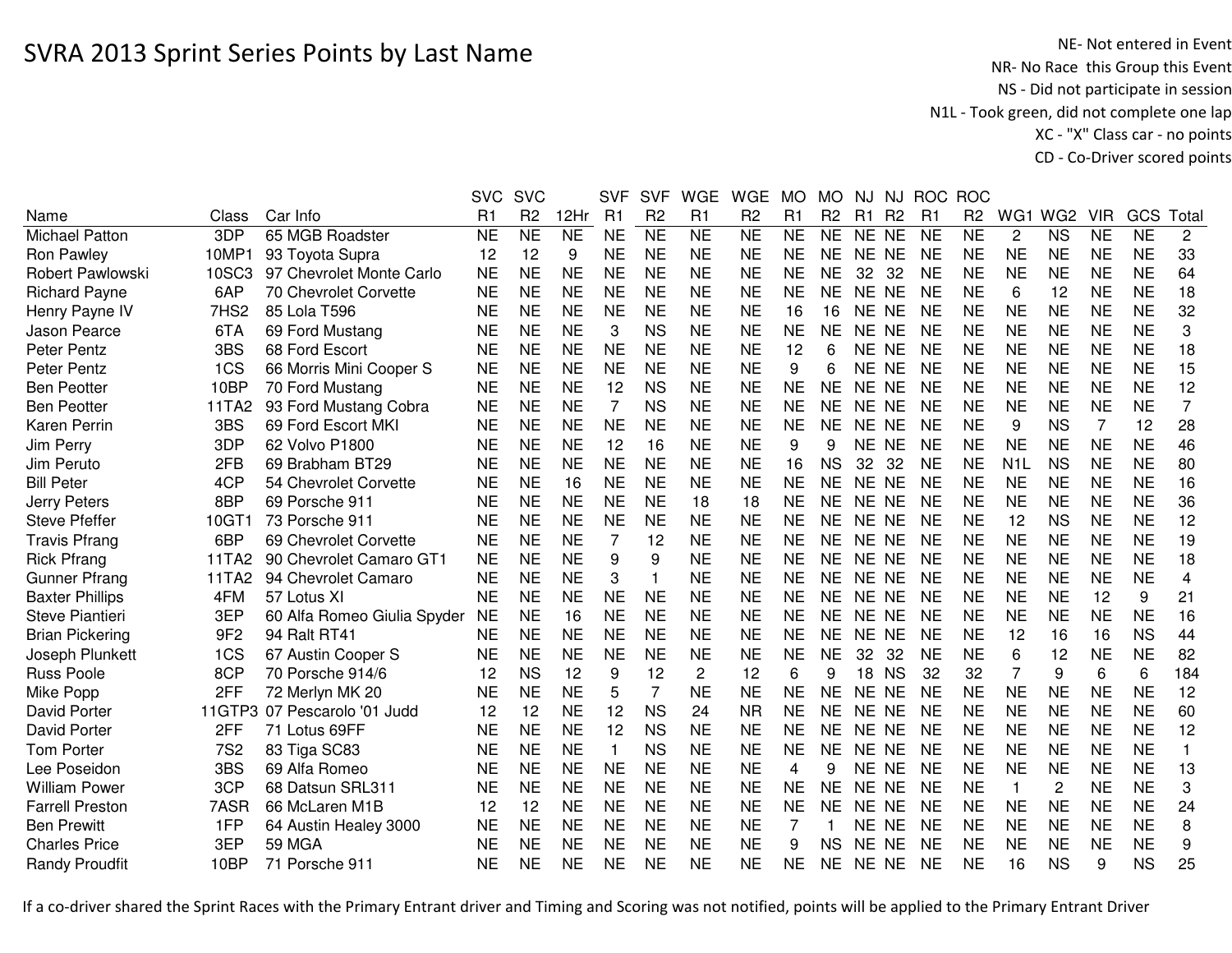|                            |            |                          | <b>SVC</b> | <b>SVC</b>          |                | <b>SVF</b> | <b>SVF</b>     | <b>WGE</b>     | <b>WGE</b>     | <b>MO</b>      | <b>MO</b>      | NJ        | NJ             |                | ROC ROC        |                |                 |            |           |              |
|----------------------------|------------|--------------------------|------------|---------------------|----------------|------------|----------------|----------------|----------------|----------------|----------------|-----------|----------------|----------------|----------------|----------------|-----------------|------------|-----------|--------------|
| Name                       | Class      | Car Info                 | R1         | R <sub>2</sub>      | 12Hr           | R1         | R <sub>2</sub> | R1             | R <sub>2</sub> | R1             | R <sub>2</sub> | R1        | R <sub>2</sub> | R <sub>1</sub> | R <sub>2</sub> | WG1            | WG <sub>2</sub> | <b>VIR</b> | GCS       | Total        |
| <b>Randy Proudfit</b>      | 6AP        | 71 Porsche 911           | <b>NE</b>  | $\overline{\sf NE}$ | 9              | <b>NE</b>  | N <sub>E</sub> | N <sub>E</sub> | <b>NE</b>      | CD             | <b>NS</b>      | NE NE     |                | <b>NE</b>      | <b>NE</b>      | <b>NE</b>      | <b>NE</b>       | <b>NE</b>  | <b>NE</b> | 9            |
| Joseph Puma                | 1FP        | 67 MG Midget             | <b>NE</b>  | <b>NE</b>           | <b>NE</b>      | <b>NE</b>  | <b>NE</b>      | <b>NE</b>      | <b>NE</b>      | <b>NE</b>      | <b>NE</b>      | NE NE     |                | <b>NE</b>      | <b>NE</b>      | 5              | <b>NS</b>       | <b>NE</b>  | <b>NE</b> | 5            |
| David Putz                 | 7M         | 71 Royale RP4A           | <b>NE</b>  | <b>NE</b>           | <b>NE</b>      | 16         | 16             | <b>NE</b>      | <b>NE</b>      | <b>NE</b>      | <b>NE</b>      | NE NE     |                | <b>NE</b>      | <b>NE</b>      | <b>NE</b>      | <b>NE</b>       | <b>NE</b>  | <b>NE</b> | 32           |
| Joel Quadracci             | 2FB        | 69 Brabham BT29          | <b>NE</b>  | <b>NE</b>           | <b>NE</b>      | 1          | 16             | <b>NE</b>      | <b>NE</b>      | <b>NE</b>      | NE.            | NE NE     |                | <b>NE</b>      | <b>NE</b>      | <b>NE</b>      | <b>NE</b>       | <b>NE</b>  | <b>NE</b> | 17           |
| Joel Quadracci             | 9F1        | 97 Lola T9720            | <b>NE</b>  | <b>NE</b>           | <b>NE</b>      | 7          | 7              | <b>NE</b>      | NE             | <b>NE</b>      | NE.            | NE NE     |                | <b>NE</b>      | <b>NE</b>      | <b>NE</b>      | <b>NE</b>       | <b>NE</b>  | <b>NE</b> | 14           |
| <b>Donald Racine</b>       | 1CS        | 61 Austin Cooper S       | <b>NE</b>  | <b>NE</b>           | <b>NE</b>      | <b>NE</b>  | <b>NE</b>      | <b>NE</b>      | <b>NE</b>      | <b>NE</b>      | <b>NE</b>      | NE NE     |                | <b>NE</b>      | <b>NE</b>      | 7              | <b>NS</b>       | <b>NE</b>  | <b>NE</b> | 7            |
| Doug Radix                 | 1FP        | 55 Mercedes 190 SL       | <b>NE</b>  | <b>NE</b>           | <b>NE</b>      | 9          | 9              | <b>NE</b>      | <b>NE</b>      | <b>NE</b>      | <b>NE</b>      | NE NE     |                | <b>NE</b>      | <b>NE</b>      | <b>NE</b>      | <b>NE</b>       | <b>NE</b>  | <b>NE</b> | 18           |
| <b>Chris Raeder</b>        | 8BS        | 66 Alfa Romeo GTV        | <b>NE</b>  | <b>NE</b>           | <b>NE</b>      | <b>NE</b>  | <b>NE</b>      | <b>NE</b>      | <b>NE</b>      | 9              | 4              | NE NE     |                | <b>NE</b>      | <b>NE</b>      | <b>NE</b>      | <b>NE</b>       | <b>NE</b>  | <b>NE</b> | 13           |
| Peter Ragonetti            | 3BS        | 66 Alfa Romeo Giulia     | <b>NE</b>  | <b>NE</b>           | <b>NE</b>      | <b>NE</b>  | <b>NE</b>      | <b>NE</b>      | <b>NE</b>      | <b>NE</b>      | <b>NE</b>      | NE NE     |                | <b>NE</b>      | <b>NE</b>      | 16             | <b>NS</b>       | <b>NE</b>  | <b>NE</b> | 16           |
| Peter Ragonetti            | 3CP        | 69 Alfa Romeo Duetto     | <b>NE</b>  | <b>NE</b>           | <b>NE</b>      | <b>NE</b>  | <b>NE</b>      | <b>NE</b>      | <b>NE</b>      | $\overline{c}$ | 4              | NE NE     |                | <b>NE</b>      | <b>NE</b>      | <b>NE</b>      | <b>NE</b>       | <b>NE</b>  | <b>NE</b> | 6            |
| Tom Ragonetti              | 3CP        | 69 Alfa Romeo Duetta     | <b>NE</b>  | <b>NE</b>           | <b>NE</b>      | <b>NE</b>  | <b>NE</b>      | <b>NE</b>      | <b>NE</b>      | <b>NE</b>      | <b>NE</b>      | NE NE     |                | <b>NE</b>      | <b>NE</b>      | $\mathbf{1}$   | <b>NS</b>       | <b>NE</b>  | <b>NE</b> |              |
| Ron Ramsey                 | 6BP        | 65 Chevrolet Corvette    | 12         | 12                  | <b>NE</b>      | <b>NE</b>  | <b>NE</b>      | 12             | $\overline{c}$ | <b>NE</b>      | <b>NE</b>      | <b>NE</b> | <b>NE</b>      | <b>NE</b>      | <b>NE</b>      | <b>NE</b>      | <b>NE</b>       | <b>NE</b>  | <b>NE</b> | 38           |
| Ronnie Randall             | 8BP        | 66 Porsche 911           | <b>NE</b>  | <b>NE</b>           | <b>NE</b>      | <b>NE</b>  | <b>NE</b>      | 10             | 14             | <b>NE</b>      | <b>NE</b>      | <b>NE</b> | <b>NE</b>      | <b>NE</b>      | <b>NE</b>      | <b>NE</b>      | <b>NE</b>       | <b>NE</b>  | <b>NE</b> | 24           |
| David Rankin               | 11TA2      | 97 Chevrolet Camaro      | <b>NE</b>  | <b>NE</b>           | 16             | <b>NE</b>  | <b>NE</b>      | <b>NE</b>      | <b>NE</b>      | <b>NE</b>      | <b>NE</b>      | <b>NE</b> | <b>NE</b>      | <b>NE</b>      | <b>NE</b>      | <b>NE</b>      | <b>NE</b>       | <b>NE</b>  | <b>NE</b> | 16           |
| David Rankin               | 11TA2      | 97 Chevrolet Camaro      | 4          | 6                   | <b>NE</b>      | <b>NE</b>  | <b>NE</b>      | <b>NE</b>      | <b>NE</b>      | <b>NE</b>      | <b>NE</b>      | NE        | <b>NE</b>      | <b>NE</b>      | <b>NE</b>      | <b>NE</b>      | <b>NE</b>       | <b>NE</b>  | <b>NE</b> | 10           |
| Dickson Rathbone           | 6BP        | 66 Ford Mustang          | <b>NE</b>  | <b>NE</b>           | <b>NE</b>      | <b>NE</b>  | <b>NE</b>      | 10             | 14             | <b>NE</b>      | <b>NE</b>      | <b>NE</b> | <b>NE</b>      | <b>NE</b>      | <b>NE</b>      | <b>NE</b>      | <b>NE</b>       | <b>NE</b>  | <b>NE</b> | 24           |
| <b>Steve Rauh</b>          | 8BS        | 71 Alfa Romeo GTV        | <b>NE</b>  | <b>NE</b>           | <b>NE</b>      | <b>NE</b>  | <b>NE</b>      | 10             | 14             | <b>NE</b>      | <b>NE</b>      | NE NE     |                | <b>NE</b>      | <b>NE</b>      | $\overline{4}$ | <b>NS</b>       | <b>NE</b>  | <b>NE</b> | 28           |
| <b>Brian Rechtiene</b>     | <b>7S2</b> | 86 Swift DB2             | <b>NE</b>  | <b>NE</b>           | <b>NE</b>      | <b>NE</b>  | <b>NE</b>      | <b>NE</b>      | <b>NE</b>      | <b>NE</b>      | <b>NE</b>      | NE NE     |                | <b>NE</b>      | <b>NE</b>      | $\mathbf{1}$   | <b>NS</b>       | <b>NE</b>  | <b>NE</b> | $\mathbf{1}$ |
| <b>Craig Reed</b>          | 10MP1      | 02 Ferrari 360 Challenge | <b>NE</b>  | <b>NE</b>           | <b>NE</b>      | <b>NE</b>  | <b>NE</b>      | <b>NE</b>      | <b>NE</b>      | 12             | 16             | NE NE     |                | <b>NE</b>      | <b>NE</b>      | 12             | 12              | <b>NE</b>  | <b>NE</b> | 52           |
| Robert Regna               | 10GT1      | 80 Chevrolet Corvette    | <b>NE</b>  | <b>NE</b>           | <b>NE</b>      | <b>NE</b>  | <b>NE</b>      | <b>NE</b>      | <b>NE</b>      | <b>NE</b>      | <b>NE</b>      | NE NE     |                | <b>NE</b>      | <b>NE</b>      | 5              | 12              | <b>NE</b>  | <b>NE</b> | 17           |
| Olga Reindlova             | 6GTO       | 69 Porsche 911 RSR       | <b>NE</b>  | <b>NE</b>           | <b>NE</b>      | <b>NE</b>  | <b>NE</b>      | 32             | 32             | <b>NE</b>      | <b>NE</b>      | NE NE     |                | <b>NE</b>      | <b>NE</b>      | <b>NE</b>      | <b>NE</b>       | <b>NE</b>  | <b>NE</b> | 64           |
| <b>Curt Richards</b>       | 8RS        | 91 BMW 318               | <b>NE</b>  | <b>NE</b>           | <b>NE</b>      | <b>NE</b>  | <b>NE</b>      | <b>NE</b>      | <b>NE</b>      | 16             | 16             | NE NE     |                | <b>NE</b>      | <b>NE</b>      | <b>NE</b>      | <b>NE</b>       | <b>NE</b>  | <b>NE</b> | 32           |
| Doug Richmond              | 11TA2      | 85 Ford Mustang          | <b>NE</b>  | <b>NE</b>           | <b>NE</b>      | <b>NE</b>  | <b>NE</b>      | <b>NE</b>      | <b>NE</b>      | <b>NE</b>      | <b>NE</b>      | 32        | 32             | <b>NE</b>      | <b>NE</b>      | <b>NE</b>      | <b>NE</b>       | 9          | 12        | 85           |
| Sean Riley                 | 8RS        | 89 BMW 325i              | <b>NE</b>  | <b>NE</b>           | <b>NE</b>      | 16         | 16             | <b>NE</b>      | <b>NE</b>      | <b>NE</b>      | <b>NE</b>      | NE NE     |                | <b>NE</b>      | <b>NE</b>      | <b>NE</b>      | <b>NE</b>       | <b>NE</b>  | <b>NE</b> | 32           |
| Joe Riolo                  | 8AP        | 72 Datsun 240Z           | <b>NE</b>  | <b>NE</b>           | <b>NE</b>      | <b>NE</b>  | <b>NE</b>      | <b>NE</b>      | <b>NE</b>      | <b>NE</b>      | <b>NE</b>      | NE NE     |                | <b>NE</b>      | NE             | 7              | <b>NS</b>       | <b>NE</b>  | <b>NE</b> | 7            |
| <b>David Ritter</b>        | 7ASR       | 69 Lola T70 MKIII        | 16         | N <sub>1</sub> L    | <b>NE</b>      | <b>NE</b>  | <b>NE</b>      | <b>NE</b>      | <b>NE</b>      | <b>NE</b>      | <b>NE</b>      | NE NE     |                | <b>NE</b>      | <b>NE</b>      | <b>NE</b>      | <b>NE</b>       | <b>NE</b>  | <b>NE</b> | 16           |
| <b>Allan Robbins</b>       | 8AP        | 70 Datsun 240Z           | <b>NE</b>  | <b>NE</b>           | <b>NE</b>      | <b>NE</b>  | <b>NE</b>      | 18             | 14             | <b>NE</b>      | <b>NE</b>      | NE NE     |                | <b>NE</b>      | <b>NE</b>      | <b>NE</b>      | <b>NE</b>       | <b>NE</b>  | <b>NE</b> | 32           |
| <b>Allan Robbins</b>       | 8RS        | 92 Oldsmobile Cutlass    | <b>NE</b>  | <b>NE</b>           | $\overline{1}$ | <b>NE</b>  | <b>NE</b>      | <b>NE</b>      | <b>NE</b>      | <b>NE</b>      | <b>NE</b>      | NE NE     |                | <b>NE</b>      | <b>NE</b>      | <b>NE</b>      | <b>NE</b>       | <b>NE</b>  | <b>NE</b> | $\mathbf{1}$ |
| <b>Christopher Roberts</b> | 3DP        | 74 MGB                   | <b>NE</b>  | <b>NE</b>           | <b>NE</b>      | <b>NE</b>  | <b>NE</b>      | <b>NE</b>      | <b>NE</b>      | <b>NE</b>      | <b>NE</b>      | 24        | 24             | <b>NE</b>      | <b>NE</b>      | <b>NE</b>      | <b>NE</b>       | <b>NE</b>  | <b>NE</b> | 48           |
| <b>David Roberts</b>       | 11MP1      | 06 Chevrolet Corvette    | 12         | 9                   | <b>NE</b>      | <b>NE</b>  | <b>NE</b>      | <b>NE</b>      | <b>NE</b>      | <b>NE</b>      | <b>NE</b>      | <b>NE</b> | <b>NE</b>      | <b>NE</b>      | <b>NE</b>      | <b>NE</b>      | <b>NE</b>       | <b>NE</b>  | <b>NE</b> | 21           |
| <b>Tim Roberts</b>         | 7BSR       | 71 Chevron B19           | <b>NE</b>  | <b>NE</b>           | <b>NE</b>      | 7          | 12             | <b>NE</b>      | <b>NE</b>      | <b>NE</b>      | <b>NE</b>      | NE        | NE             | <b>NE</b>      | <b>NE</b>      | <b>NE</b>      | <b>NE</b>       | <b>NE</b>  | <b>NE</b> | 19           |
| <b>Tim Roberts</b>         | <b>7S2</b> | 04 Carbir S2000          | 1          | 12                  | <b>NE</b>      | <b>NE</b>  | <b>NE</b>      | <b>NE</b>      | <b>NE</b>      | <b>NE</b>      | <b>NE</b>      | <b>NE</b> | <b>NE</b>      | <b>NE</b>      | <b>NE</b>      | <b>NE</b>      | <b>NE</b>       | <b>NE</b>  | <b>NE</b> | 13           |
| <b>Earl Roberts</b>        | 9FB        | 72 GRD F3                | <b>NE</b>  | <b>NE</b>           | <b>NE</b>      | <b>NE</b>  | <b>NE</b>      | <b>NE</b>      | <b>NE</b>      | 12             | <b>NS</b>      | <b>NE</b> | <b>NE</b>      | <b>NE</b>      | <b>NE</b>      | <b>NE</b>      | <b>NE</b>       | <b>NE</b>  | <b>NE</b> | 12           |
| <b>David Roberts</b>       | 6TA        | 69 Chevrolet Camaro      | 6          |                     | <b>NE</b>      | <b>NE</b>  | <b>NE</b>      | <b>NE</b>      | <b>NE</b>      | <b>NE</b>      | <b>NE</b>      | NE NE     |                | <b>NE</b>      | <b>NE</b>      | <b>NE</b>      | <b>NE</b>       | <b>NE</b>  | <b>NE</b> | 7            |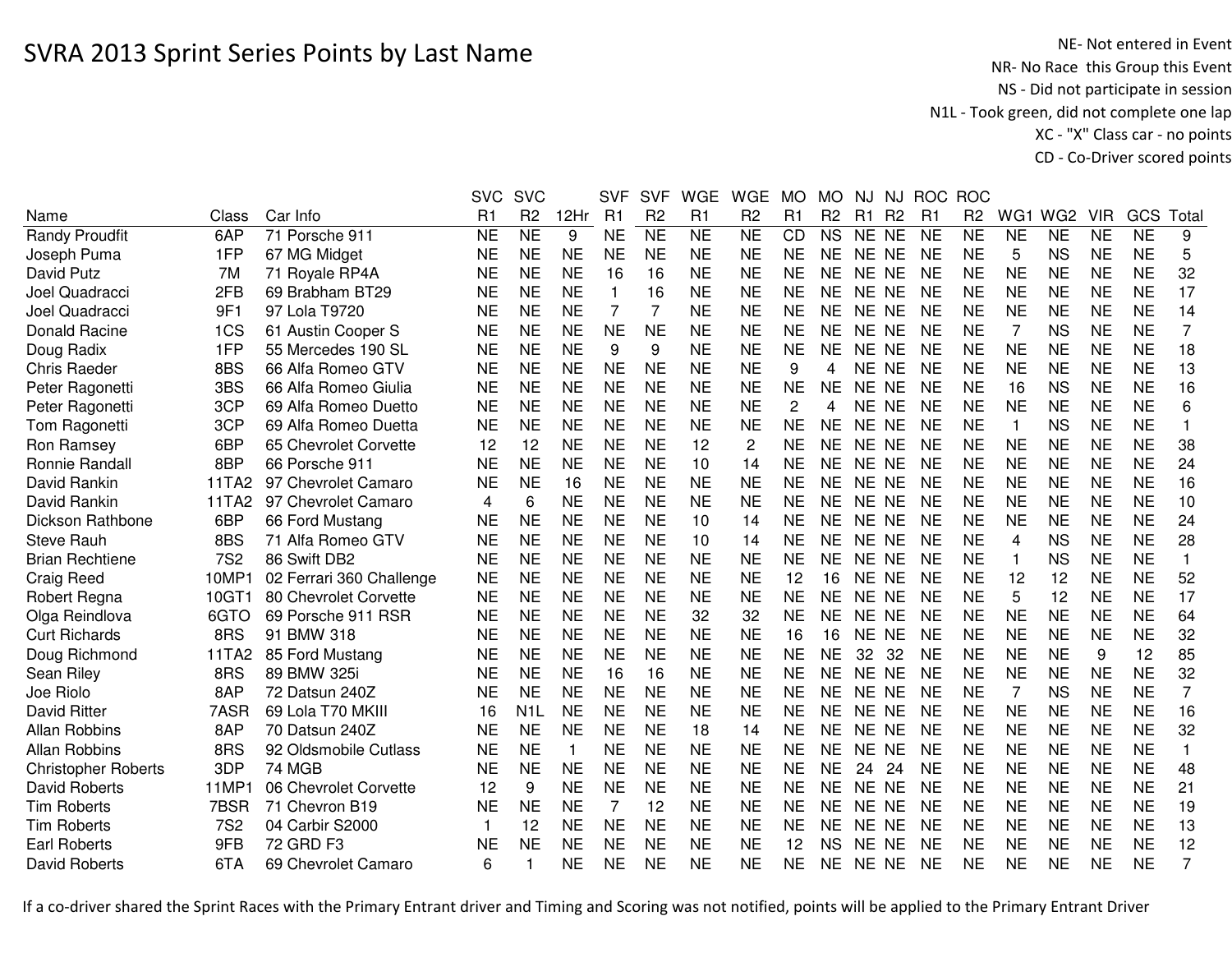NE- Not entered in Event<br>NR- No Race this Group this Event NS - Did not participate in session N1L - Took green, did not complete one lap XC - "X" Class car - no pointsCD - Co-Driver scored points

|                       |            |                       | <b>SVC</b> | <b>SVC</b>     |           | <b>SVF</b>       | <b>SVF</b>     | <b>WGE</b>     | <b>WGE</b>     | <b>MO</b> | <b>MO</b>      | NJ    | <b>NJ</b>      | <b>ROC</b>     | <b>ROC</b>     |                |           |                  |           |                         |
|-----------------------|------------|-----------------------|------------|----------------|-----------|------------------|----------------|----------------|----------------|-----------|----------------|-------|----------------|----------------|----------------|----------------|-----------|------------------|-----------|-------------------------|
| Name                  | Class      | Car Info              | R1         | R <sub>2</sub> | 12Hr      | R <sub>1</sub>   | R <sub>2</sub> | R <sub>1</sub> | R <sub>2</sub> | R1        | R <sub>2</sub> | R1    | R <sub>2</sub> | R <sub>1</sub> | R <sub>2</sub> |                | WG1 WG2   | <b>VIR</b>       | GCS       | Tota                    |
| Andrea Robertson      | 11MP1      | 06 Ford GT MKVII      | 16         | 16             | <b>NE</b> | <b>NE</b>        | <b>NE</b>      | <b>NE</b>      | <b>NE</b>      | <b>NR</b> | 32             | NE NE |                | <b>NE</b>      | <b>NE</b>      | 9              | 9         | <b>NE</b>        | <b>NE</b> | 82                      |
| David Robertson       | 11MP1      | 06 Ford GT MKVII      | <b>NS</b>  | 12             | <b>NE</b> | <b>NE</b>        | <b>NE</b>      | <b>NE</b>      | <b>NE</b>      | <b>NR</b> | 24             | NE NE |                | <b>NE</b>      | <b>NE</b>      | -1             | <b>NS</b> | <b>NE</b>        | <b>NE</b> | 37                      |
| George Robinson       |            | 11GTP3 07 Lola B0718  | 16         | 16             | <b>NE</b> | 16               | <b>NS</b>      | 32             | <b>NR</b>      | <b>NR</b> | <b>NS</b>      | NE NE |                | <b>NE</b>      | <b>NE</b>      | <b>NE</b>      | <b>NE</b> | <b>NE</b>        | <b>NE</b> | 80                      |
| J.J. Rodman Jr.       | 1PW        | 39 Ford Sprintcar     | <b>NE</b>  | <b>NE</b>      | <b>NE</b> | <b>NE</b>        | <b>NE</b>      | <b>NE</b>      | <b>NE</b>      | 16        | 16             | NE NE |                | <b>NE</b>      | <b>NE</b>      | <b>NE</b>      | <b>NE</b> | <b>NE</b>        | <b>NE</b> | 32                      |
| Daniel Rosenthal      | 3CP        | 66 Sunbeam Tiger      | <b>NE</b>  | <b>NE</b>      | <b>NE</b> | <b>NE</b>        | <b>NE</b>      | <b>NE</b>      | <b>NE</b>      |           | <b>NS</b>      | NE NE |                | <b>NE</b>      | <b>NE</b>      | <b>NE</b>      | <b>NE</b> | <b>NE</b>        | <b>NE</b> | $\mathbf{1}$            |
| <b>Tim Rubright</b>   | 10SC3      | 97 Ford Thunderbird   | <b>NE</b>  | <b>NE</b>      | <b>NE</b> | <b>NE</b>        | <b>NE</b>      | 32             | 32             | <b>NE</b> | NE             | NE NE |                | <b>NE</b>      | <b>NE</b>      | <b>NE</b>      | <b>NE</b> | <b>NE</b>        | <b>NE</b> | 64                      |
| <b>Daniel Ruehs</b>   | 4BP        | 59 Chevrolet Corvette | <b>NE</b>  | <b>NE</b>      | <b>NE</b> | <b>NE</b>        | <b>NE</b>      | <b>NE</b>      | <b>NE</b>      | <b>NE</b> | <b>NE</b>      | NE NE |                | <b>NE</b>      | <b>NE</b>      | 12             | <b>NS</b> | <b>NE</b>        | <b>NE</b> | 12                      |
| Adam Rupp             | 10SC3      | 02 Ford Stockcar      | <b>NE</b>  | <b>NE</b>      | <b>NE</b> | 12               | 7              | <b>NE</b>      | <b>NE</b>      | <b>NE</b> | <b>NE</b>      | NE NE |                | <b>NE</b>      | <b>NE</b>      | <b>NE</b>      | <b>NE</b> | <b>NE</b>        | <b>NE</b> | 19                      |
| <b>Jack Ruscilli</b>  | 7CSR       | 87 Ralt RT5           | <b>NE</b>  | <b>NE</b>      | <b>NE</b> | <b>NE</b>        | <b>NE</b>      | <b>NE</b>      | <b>NE</b>      | 16        | NS.            | NE NE |                | NE             | <b>NE</b>      | <b>NE</b>      | <b>NE</b> | <b>NE</b>        | <b>NE</b> | 16                      |
| <b>Edmond Russ</b>    | 3CP        | 63 Porsche 356B       | <b>NE</b>  | <b>NE</b>      | <b>NE</b> | 9                | $\overline{7}$ | <b>NE</b>      | <b>NE</b>      | <b>NE</b> | <b>NE</b>      | NE NE |                | <b>NE</b>      | <b>NE</b>      | <b>NE</b>      | <b>NE</b> | <b>NE</b>        | <b>NE</b> | 16                      |
| Pat Ryan              | 1FP        | 67 Triumph Spitfire   | <b>NE</b>  | <b>NE</b>      | <b>NE</b> | 16               | 16             | <b>NE</b>      | <b>NE</b>      | <b>NE</b> | <b>NE</b>      | NE NE |                | <b>NE</b>      | <b>NE</b>      | <b>NE</b>      | <b>NE</b> | 16               | 16        | 64                      |
| Sean Ryan             | 10SC3      | 06 Ford Fusion        | <b>NE</b>  | <b>NE</b>      | <b>NE</b> | 16               | 16             | <b>NE</b>      | <b>NE</b>      | <b>NE</b> | <b>NE</b>      | NE NE |                | <b>NE</b>      | <b>NE</b>      | 16             | <b>NS</b> | <b>NE</b>        | <b>NE</b> | 48                      |
| Cliff Ryan            | 6AS        | 65 Ford Mustang       | 16         | 16             | <b>NE</b> | <b>NE</b>        | <b>NE</b>      | <b>NE</b>      | <b>NE</b>      | <b>NE</b> | <b>NE</b>      | NE NE |                | <b>NE</b>      | <b>NE</b>      | <b>NE</b>      | <b>NE</b> | <b>NE</b>        | <b>NE</b> | 32                      |
| Sean Ryan             | 6TA        | 70 Chevrolet Camaro   | <b>NE</b>  | <b>NE</b>      | <b>NE</b> | <b>NE</b>        | <b>NE</b>      | <b>NE</b>      | <b>NE</b>      | <b>NE</b> | <b>NE</b>      | NE NE |                | <b>NE</b>      | <b>NE</b>      | <b>NE</b>      | <b>NE</b> | 16               | 16        | 32                      |
| Sean Ryan             | 1FP        | 66 Triumph Spitfire   | <b>NE</b>  | <b>NE</b>      | <b>NE</b> | <b>NE</b>        | <b>NE</b>      | <b>NE</b>      | <b>NE</b>      | <b>NE</b> | <b>NE</b>      | NE NE |                | <b>NE</b>      | <b>NE</b>      | <b>NE</b>      | <b>NE</b> | N <sub>1</sub> L | <b>NS</b> | $\boldsymbol{0}$        |
| Pete Sabeff           | 8AP        | 66 Sunbeam Tiger      | <b>NE</b>  | <b>NE</b>      | <b>NE</b> | 6                | $\overline{7}$ | <b>NE</b>      | <b>NE</b>      | <b>NE</b> | NE             | NE NE |                | <b>NE</b>      | <b>NE</b>      | <b>NE</b>      | <b>NE</b> | <b>NE</b>        | <b>NE</b> | 13                      |
| Pete Sabeff           | 2FB        | 72 Ensign FB          | <b>NE</b>  | <b>NE</b>      | <b>NE</b> | N <sub>1</sub> L | <b>NS</b>      | <b>NE</b>      | <b>NE</b>      | <b>NE</b> | <b>NE</b>      | NE NE |                | <b>NE</b>      | <b>NE</b>      | <b>NE</b>      | <b>NE</b> | <b>NE</b>        | <b>NE</b> | 0                       |
| <b>Charles Safley</b> | 3CP        | 72 Alfa Romeo Spider  | <b>NE</b>  | <b>NE</b>      | <b>NE</b> | <b>NE</b>        | <b>NE</b>      | <b>NE</b>      | <b>NE</b>      | 3         |                | NE NE |                | <b>NE</b>      | <b>NE</b>      | <b>NE</b>      | <b>NE</b> | <b>NE</b>        | <b>NE</b> | 4                       |
| <b>Tim Sager</b>      | 3CP        | 78 Fiat 124           | <b>NE</b>  | <b>NE</b>      | <b>NE</b> | <b>NE</b>        | <b>NE</b>      | <b>NE</b>      | <b>NE</b>      | <b>NE</b> | <b>NE</b>      | NE NE |                | <b>NE</b>      | <b>NE</b>      | 3              | 6         | <b>NE</b>        | <b>NE</b> | 9                       |
| <b>Tom Sakai</b>      | 6BP        | 65 Sunbeam Tiger      | <b>NE</b>  | <b>NE</b>      | <b>NE</b> | <b>NE</b>        | <b>NE</b>      | <b>NE</b>      | <b>NE</b>      | <b>NE</b> | <b>NE</b>      | NE NE |                | <b>NE</b>      | <b>NE</b>      | $\overline{1}$ | 1         | <b>NE</b>        | <b>NE</b> | $\overline{c}$          |
| John Salmon           | 7ASR       | 08 Elan DP02 prov.    | <b>NE</b>  | <b>NE</b>      | <b>NE</b> | <b>NE</b>        | <b>NE</b>      | <b>NE</b>      | <b>NE</b>      | <b>NE</b> | <b>NE</b>      | NE NE |                | <b>NE</b>      | <b>NE</b>      | <b>NE</b>      | <b>NE</b> | 16               | 16        | 32                      |
| Ralph Salomon         | 2FJ        | 60 Elva 200 FJ        | <b>NE</b>  | <b>NE</b>      | <b>NE</b> | <b>NE</b>        | <b>NE</b>      | <b>NE</b>      | NE             | <b>NE</b> | NE.            | NE NE |                | <b>NE</b>      | <b>NE</b>      | 7              | <b>NS</b> | <b>NE</b>        | <b>NE</b> | $\overline{7}$          |
| <b>Tim Sands</b>      | 2FF        | 70 Titan MKVI         | <b>NE</b>  | <b>NE</b>      | <b>NE</b> | 7                | 1              | <b>NE</b>      | NE             | <b>NE</b> | ΝE             | NE NE |                | <b>NE</b>      | <b>NE</b>      | <b>NE</b>      | <b>NE</b> | <b>NE</b>        | <b>NE</b> | 8                       |
| Mark Scharnow         | <b>7S2</b> | 85 Swift DB2          | <b>NE</b>  | <b>NE</b>      | <b>NE</b> | $\mathbf{1}$     | CD             | <b>NE</b>      | <b>NE</b>      | <b>NE</b> | <b>NE</b>      | NE NE |                | <b>NE</b>      | <b>NE</b>      | <b>NE</b>      | <b>NE</b> | <b>NE</b>        | <b>NE</b> |                         |
| Michael Scharnow      | <b>7S2</b> | 85 Swift DB2          | <b>NE</b>  | <b>NE</b>      | <b>NE</b> | <b>CD</b>        | $\mathbf{1}$   | <b>NE</b>      | <b>NE</b>      | <b>NE</b> | <b>NE</b>      | NE NE |                | <b>NE</b>      | <b>NE</b>      | <b>NE</b>      | <b>NE</b> | <b>NE</b>        | <b>NE</b> |                         |
| <b>Brian Schirano</b> | 38DP       | 73 Triumph TR6        | <b>NE</b>  | <b>NE</b>      | <b>NE</b> | <b>NE</b>        | <b>NE</b>      | <b>NE</b>      | <b>NE</b>      | <b>NE</b> | <b>NE</b>      | NE NE |                | <b>NE</b>      | <b>NE</b>      | 16             | <b>NS</b> | <b>NE</b>        | <b>NE</b> | 16                      |
| <b>Henry Schmitt</b>  | 10GT2      | 78 BMW M1 Procar      | <b>NE</b>  | <b>NE</b>      | -1        | <b>NE</b>        | <b>NE</b>      | <b>NE</b>      | <b>NE</b>      | <b>NE</b> | <b>NE</b>      | NE NE |                | <b>NE</b>      | <b>NE</b>      | 12             | 12        | <b>NE</b>        | <b>NE</b> | 25                      |
| J.Richard Schnabel    | 1FP        | 59 MGA Rdster         | <b>NE</b>  | <b>NE</b>      | <b>NE</b> | <b>NE</b>        | <b>NE</b>      | <b>NE</b>      | <b>NE</b>      | <b>NE</b> | <b>NE</b>      | NE NE |                | <b>NE</b>      | <b>NE</b>      | <b>NE</b>      | <b>NE</b> | 1                | <b>NS</b> | $\overline{\mathbf{1}}$ |
| Ira Schoen            | 8BS        | 71 Ford Capri 2000    | <b>NE</b>  | <b>NE</b>      | <b>NE</b> | <b>NE</b>        | <b>NE</b>      | <b>NE</b>      | <b>NE</b>      | 7         | <b>NE</b>      | NE NE |                | <b>NE</b>      | <b>NE</b>      | <b>NE</b>      | <b>NE</b> | 1                | 7         | 15                      |
| John Schrecker        | 3CP        | 64 Porsche 356        | <b>NE</b>  | <b>NE</b>      | <b>NE</b> | <b>NE</b>        | <b>NE</b>      | <b>NE</b>      | <b>NE</b>      | <b>NE</b> | <b>NE</b>      | NE NE |                | <b>NE</b>      | <b>NE</b>      | 5              | <b>NS</b> | <b>NE</b>        | <b>NE</b> | 5                       |
| Lawrence Schumacher   | 11MP2      | 08 Porsche GT3 Cup    | <b>NE</b>  | <b>NE</b>      | <b>NE</b> | <b>NE</b>        | <b>NE</b>      | <b>NE</b>      | <b>NE</b>      | <b>NE</b> | NE.            | NE NE |                | <b>NE</b>      | <b>NE</b>      | 16             | <b>NS</b> | <b>NE</b>        | <b>NE</b> | 16                      |
| Lawrence Schumacher   | 11TA2      | 97 Porsche 911/933T   | <b>NS</b>  | 7              | <b>NE</b> | <b>NE</b>        | <b>NE</b>      | <b>NE</b>      | <b>NE</b>      | <b>NE</b> | <b>NS</b>      | NE NE |                | <b>NE</b>      | <b>NE</b>      | <b>NE</b>      | <b>NE</b> | <b>NE</b>        | <b>NE</b> | $\overline{7}$          |
| Vic Schuster          | 3CP        | 62 Lotus Super 7      | <b>NE</b>  | <b>NE</b>      | <b>NE</b> | <b>NE</b>        | <b>NE</b>      | <b>NE</b>      | <b>NE</b>      | <b>NE</b> | NE             | 18    | 32             | <b>NE</b>      | <b>NE</b>      | <b>NE</b>      | <b>NE</b> | <b>NE</b>        | <b>NE</b> | 50                      |
| Carl Schwab           | 1FP        | 68 Triumph Spitfire   | <b>NE</b>  | <b>NE</b>      | <b>NE</b> | <b>NE</b>        | <b>NE</b>      | <b>NE</b>      | <b>NE</b>      | <b>NE</b> | NE             | 14    | -14            | <b>NE</b>      | <b>NE</b>      | <b>NE</b>      | <b>NE</b> | <b>NE</b>        | <b>NE</b> | 28                      |
|                       |            |                       |            |                |           |                  |                |                |                |           |                |       |                |                |                |                |           |                  |           |                         |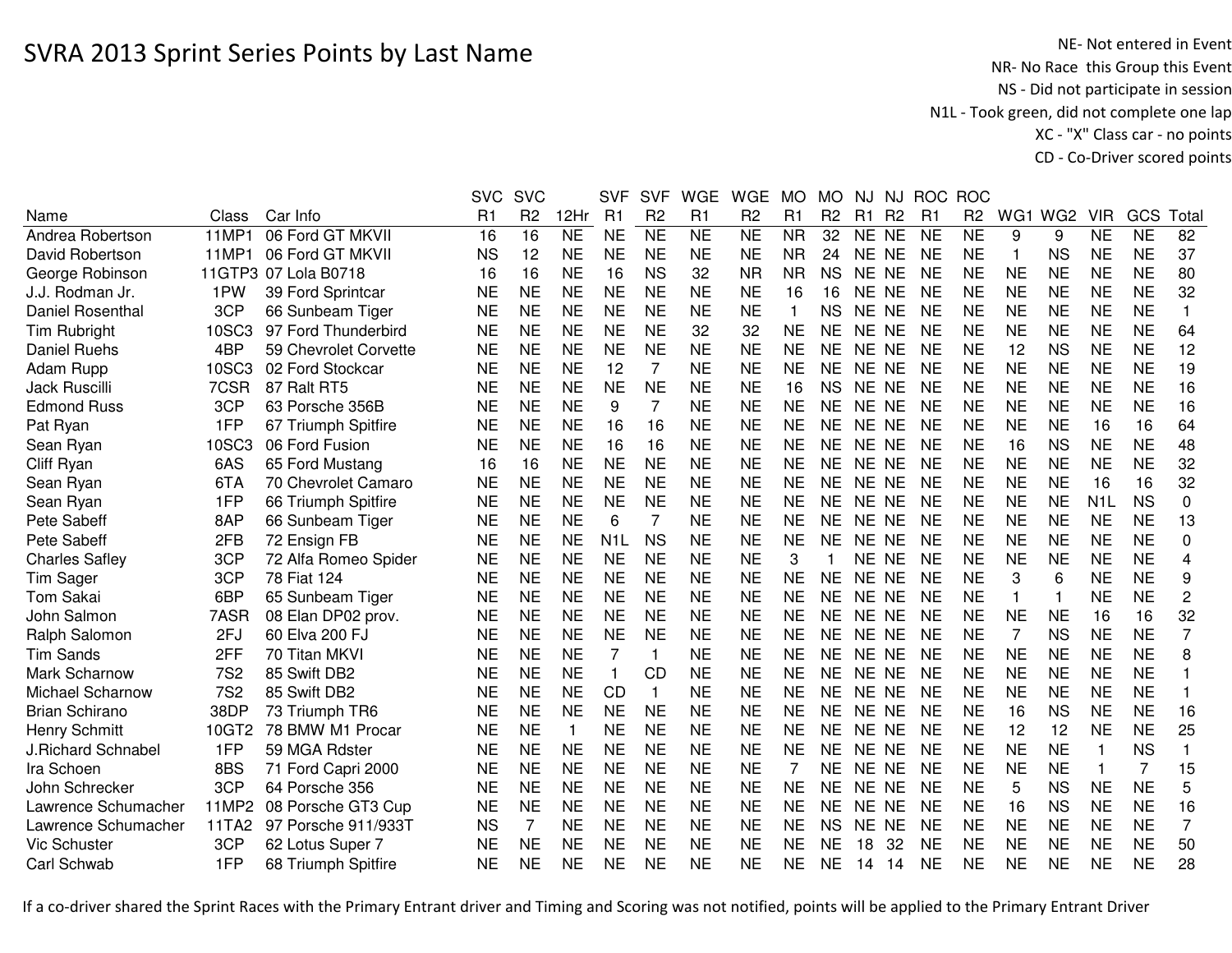NE- Not entered in Event<br>NR- No Race this Group this Event NS - Did not participate in session N1L - Took green, did not complete one lap XC - "X" Class car - no pointsCD - Co-Driver scored points

|                      |            |                           | <b>SVC</b>     | <b>SVC</b>     |                | <b>SVF</b>     | <b>SVF</b>      | <b>WGE</b>       | <b>WGE</b>     | <b>MO</b> | <b>MO</b>      | NJ        | NJ             | <b>ROC</b> | <b>ROC</b>     |              |                 |                  |                  |             |
|----------------------|------------|---------------------------|----------------|----------------|----------------|----------------|-----------------|------------------|----------------|-----------|----------------|-----------|----------------|------------|----------------|--------------|-----------------|------------------|------------------|-------------|
| Name                 | Class      | Car Info                  | R <sub>1</sub> | R <sub>2</sub> | 12Hr           | R <sub>1</sub> | R <sub>2</sub>  | R1               | R <sub>2</sub> | R1        | R <sub>2</sub> | R1        | R <sub>2</sub> | R1         | R <sub>2</sub> | WG1          | WG <sub>2</sub> | <b>VIR</b>       | GCS              | Total       |
| Al Schwacke          | 4BP        | 55 Chevrolet Corvette     | <b>NE</b>      | N <sub>E</sub> | N <sub>E</sub> | <b>NE</b>      | $\overline{NE}$ | <b>NE</b>        | <b>NE</b>      | <b>NE</b> | <b>NE</b>      | 32        | 32             | <b>NE</b>  | <b>NE</b>      | <b>NE</b>    | <b>NE</b>       | <b>NE</b>        | <b>NE</b>        | 64          |
| <b>Bill Schwacke</b> | 4BP        | 55 Chevrolet Corvette     | <b>NE</b>      | <b>NE</b>      | <b>NE</b>      | <b>NE</b>      | <b>NE</b>       | <b>NE</b>        | <b>NE</b>      | <b>NE</b> | <b>NE</b>      | <b>NE</b> | <b>NE</b>      | <b>NE</b>  | <b>NE</b>      | 16           | 16              | <b>NE</b>        | <b>NE</b>        | 32          |
| Clair Schwendeman    | 6AP        | 68 Chevrolet Corvette     | 12             | <b>NS</b>      | <b>NE</b>      | 9              | 9               | <b>NE</b>        | <b>NE</b>      | <b>NE</b> | <b>NE</b>      | <b>NE</b> | <b>NE</b>      | <b>NE</b>  | <b>NE</b>      | <b>NE</b>    | <b>NE</b>       | <b>NE</b>        | <b>NE</b>        | 30          |
| Nathan Scigliano     | <b>7S2</b> | 87 Swift DB2              | <b>NE</b>      | <b>NE</b>      | <b>NE</b>      | <b>NE</b>      | <b>NE</b>       | <b>NE</b>        | <b>NE</b>      | 2         | 6              | NE NE     |                | <b>NE</b>  | <b>NE</b>      | <b>NE</b>    | <b>NE</b>       | 4                | 9                | 21          |
| Greg Seferian        | 3BS        | 72 Alfa Romeo Berlina     | <b>NE</b>      | <b>NE</b>      | <b>NE</b>      | <b>NE</b>      | <b>NE</b>       | <b>NE</b>        | <b>NE</b>      | <b>NE</b> | <b>NE</b>      | 32        | 32             | <b>NE</b>  | <b>NE</b>      | <b>NE</b>    | <b>NE</b>       | <b>NE</b>        | <b>NE</b>        | 64          |
| Greg Seferian        | 8RS        | 82 Alfa Romeo GTV6        | 16             | 16             | 9              | <b>NE</b>      | <b>NE</b>       | <b>NE</b>        | <b>NE</b>      | <b>NE</b> | <b>NE</b>      | <b>NE</b> | <b>NE</b>      | <b>NE</b>  | <b>NE</b>      | <b>NE</b>    | <b>NE</b>       | <b>NE</b>        | <b>NE</b>        | 41          |
| <b>Fritz Seidel</b>  | 6GTO       | 67 Porsche 911S           | 5              | 12             | <b>NE</b>      | 16             | 16              | <b>NE</b>        | <b>NE</b>      | <b>NE</b> | <b>NE</b>      | NE NE     |                | <b>NE</b>  | <b>NE</b>      | <b>NE</b>    | <b>NE</b>       | <b>NE</b>        | <b>NE</b>        | 49          |
| Joey Selmants        | <b>7S2</b> | 89 Lola T-89/90           | <b>NE</b>      | <b>NE</b>      | <b>NE</b>      | <b>NE</b>      | <b>NE</b>       | <b>NE</b>        | <b>NE</b>      | 12        | 16             | NE NE     |                | <b>NE</b>  | <b>NE</b>      | <b>NE</b>    | <b>NE</b>       | <b>NE</b>        | <b>NE</b>        | 28          |
| Alan Sevadjian       | 6AP        | 69 Chevrolet Corvette     | 16             | 16             | <b>NE</b>      | 16             | $\mathbf{1}$    | <b>NE</b>        | <b>NE</b>      | <b>NE</b> | <b>NE</b>      | <b>NE</b> | <b>NE</b>      | <b>NE</b>  | <b>NE</b>      | <b>NE</b>    | <b>NE</b>       | <b>NE</b>        | <b>NE</b>        | 49          |
| <b>Bob Shafer</b>    | 8AP        | 69 Porsche 911            | <b>NE</b>      | <b>NE</b>      | 7              | <b>NE</b>      | <b>NE</b>       | <b>NE</b>        | <b>NE</b>      | <b>NE</b> | <b>NE</b>      | <b>NE</b> | <b>NE</b>      | <b>NE</b>  | <b>NE</b>      | <b>NE</b>    | <b>NE</b>       | <b>NE</b>        | <b>NE</b>        | 7           |
| John Shafer          | <b>7S2</b> | 87 Lola T8790             | <b>NE</b>      | <b>NE</b>      | <b>NE</b>      | $\overline{1}$ | $\overline{c}$  | <b>NE</b>        | <b>NE</b>      | <b>NE</b> | <b>NE</b>      | <b>NE</b> | <b>NE</b>      | <b>NE</b>  | <b>NE</b>      | <b>NE</b>    | <b>NE</b>       | <b>NE</b>        | <b>NE</b>        | 3           |
| Jacob Shalit         | 31FP       | 62 Sabra Sport            | <b>NE</b>      | <b>NE</b>      | <b>NE</b>      | <b>NE</b>      | <b>NE</b>       | <b>NE</b>        | <b>NE</b>      | <b>NE</b> | <b>NE</b>      | NE.       | <b>NE</b>      | <b>NE</b>  | <b>NE</b>      | <b>NE</b>    | <b>NE</b>       | 16               | 16               | 32          |
| John Shannon         | 10BP       | 01 Chevrolet Corvette Z06 | <b>NE</b>      | <b>NE</b>      | <b>NE</b>      | <b>NE</b>      | <b>NE</b>       | <b>NE</b>        | <b>NE</b>      | <b>NE</b> | <b>NE</b>      | <b>NE</b> | <b>NE</b>      | <b>NE</b>  | <b>NE</b>      | 12           | <b>NS</b>       | <b>NE</b>        | <b>NE</b>        | 12          |
| John Shannon         | 10BP       | 82 Chevrolet Camaro       | <b>NE</b>      | <b>NE</b>      | <b>NE</b>      | <b>NE</b>      | <b>NE</b>       | N <sub>1</sub> L | <b>NS</b>      | <b>NE</b> | <b>NE</b>      | NE.       | <b>NE</b>      | <b>NE</b>  | <b>NE</b>      | <b>NE</b>    | <b>NE</b>       | <b>NE</b>        | <b>NE</b>        | 0           |
| <b>Tom Shelton</b>   | 5ASR       | 66 Lola T70 Spyder        | <b>NE</b>      | <b>NE</b>      | <b>NE</b>      | <b>NE</b>      | <b>NE</b>       | <b>NE</b>        | <b>NE</b>      | 16        | <b>NS</b>      | NE.       | <b>NE</b>      | <b>NE</b>  | <b>NE</b>      | <b>NE</b>    | <b>NE</b>       | <b>NE</b>        | <b>NE</b>        | 16          |
| <b>Tivvy Shenton</b> | 4BP        | 55 Jaguar XK 140          | <b>NE</b>      | <b>NE</b>      | <b>NE</b>      | <b>NE</b>      | <b>NE</b>       | <b>NE</b>        | <b>NE</b>      | <b>NE</b> | <b>NE</b>      | <b>NE</b> | <b>NE</b>      | <b>NE</b>  | <b>NE</b>      | <b>NE</b>    | <b>NE</b>       | 16               | <b>NS</b>        | 16          |
| <b>Bill Shields</b>  | 3DP        | 64 MGB                    | <b>NE</b>      | <b>NE</b>      | <b>NE</b>      | <b>NE</b>      | <b>NE</b>       | <b>NE</b>        | <b>NE</b>      | <b>NE</b> | <b>NE</b>      | <b>NE</b> | <b>NE</b>      | <b>NE</b>  | <b>NE</b>      | 12           | <b>NS</b>       | <b>NE</b>        | <b>NE</b>        | 12          |
| Mark Shillingburg    | 2FB        | 64 Brabham BT 10          | <b>NE</b>      | <b>NE</b>      | <b>NE</b>      | <b>NE</b>      | <b>NE</b>       | <b>NE</b>        | <b>NE</b>      | <b>NE</b> | <b>NE</b>      | <b>NE</b> | <b>NE</b>      | <b>NE</b>  | <b>NE</b>      | 6            | <b>NS</b>       | <b>NE</b>        | <b>NE</b>        | 6           |
| <b>Roger Sieling</b> | 2FJ        | 62 Lotus 20/22            | <b>NE</b>      | <b>NE</b>      | <b>NE</b>      | <b>NE</b>      | <b>NE</b>       | <b>NE</b>        | <b>NE</b>      | 16        | 16             | NE NE     |                | <b>NE</b>  | <b>NE</b>      | <b>NE</b>    | <b>NE</b>       | <b>NE</b>        | <b>NE</b>        | 32          |
| <b>Ben Sinnott</b>   | <b>7S2</b> | 91 Lola T9190             | <b>NE</b>      | <b>NE</b>      | <b>NE</b>      | <b>NE</b>      | <b>NE</b>       | <b>NE</b>        | <b>NE</b>      | 16        | <b>NS</b>      | NE NE     |                | <b>NE</b>  | <b>NE</b>      | 16           | <b>NS</b>       | 16               | N <sub>1</sub> L | 48          |
| Mark Skeen           | 8RS        | 72 BMW 2002               | <b>NE</b>      | <b>NE</b>      | <b>NE</b>      | <b>NE</b>      | <b>NE</b>       | <b>NE</b>        | <b>NE</b>      | <b>NE</b> | <b>NE</b>      | <b>NE</b> | <b>NE</b>      | <b>NE</b>  | <b>NE</b>      | <b>NE</b>    | <b>NE</b>       | N <sub>1</sub> L | 16               | 16          |
| <b>Vic Skirmants</b> | 3CP        | 61 Porsche 356B Roadster  | 12             | 9              | <b>NE</b>      | <b>NE</b>      | <b>NE</b>       | <b>NE</b>        | <b>NE</b>      | 12        | 12             | NE NE     |                | <b>NE</b>  | <b>NE</b>      | <b>NE</b>    | <b>NE</b>       | <b>NE</b>        | <b>NE</b>        | 45          |
| <b>Todd Sloan</b>    | <b>7S2</b> | 87 Lola 87/90             | ΝE             | <b>NE</b>      | <b>NE</b>      | <b>NE</b>      | <b>NE</b>       | <b>NE</b>        | <b>NE</b>      | <b>NE</b> | <b>NE</b>      | NE NE     |                | <b>NE</b>  | <b>NE</b>      | 12           | <b>NS</b>       | <b>NE</b>        | <b>NE</b>        | 12          |
| <b>Michael Slutz</b> | 8CP        | 85 Mazda RX7              | <b>NE</b>      | <b>NE</b>      | <b>NE</b>      | <b>NE</b>      | <b>NE</b>       | <b>NE</b>        | <b>NE</b>      | 5         | 12             | NE NE     |                | <b>NE</b>  | <b>NE</b>      | <b>NE</b>    | <b>NE</b>       | <b>NE</b>        | <b>NE</b>        | 17          |
| Mayo Smith           | 8AP        | 72 Porsche 911RS          | <b>NE</b>      | <b>NE</b>      | <b>NE</b>      | <b>NE</b>      | <b>NE</b>       | 32               | 32             | <b>NE</b> | <b>NE</b>      | <b>NE</b> | <b>NE</b>      | <b>NE</b>  | <b>NE</b>      | $\mathbf{1}$ | <b>NS</b>       | <b>NE</b>        | <b>NE</b>        | 65          |
| Mayo Smith           | 6BP        | 66 Shelby GT350           | <b>NE</b>      | <b>NE</b>      | <b>NE</b>      | <b>NE</b>      | <b>NE</b>       | 14               | 18             | <b>NE</b> | <b>NE</b>      | NE.       | <b>NE</b>      | <b>NE</b>  | <b>NE</b>      | 4            | 5               | <b>NE</b>        | <b>NE</b>        | 41          |
| Woody Smith          | 6AP        | 70 Chevrolet Corvette     | 5              | 5              | <b>NE</b>      | <b>NE</b>      | <b>NE</b>       | <b>NE</b>        | <b>NE</b>      | 6         | <b>NS</b>      | <b>NE</b> | <b>NE</b>      | <b>NE</b>  | <b>NE</b>      | <b>NE</b>    | <b>NE</b>       | <b>NE</b>        | <b>NE</b>        | 16          |
| Larry Smith          | 1FP        | 62 MG Midget              | <b>NE</b>      | <b>NE</b>      | <b>NE</b>      | <b>NE</b>      | <b>NE</b>       | <b>NE</b>        | <b>NE</b>      | <b>NE</b> | <b>NE</b>      | <b>NE</b> | <b>NE</b>      | <b>NE</b>  | <b>NE</b>      | <b>NE</b>    | <b>NE</b>       | 9                | <b>NS</b>        | 9           |
| Jeff Snook           | 4FM        | 56 Lotus XI               | NE             | <b>NE</b>      | <b>NE</b>      | <b>NE</b>      | <b>NE</b>       | <b>NE</b>        | <b>NE</b>      | 9         | <b>NS</b>      | NE.       | <b>NE</b>      | <b>NE</b>  | <b>NE</b>      | <b>NE</b>    | <b>NE</b>       | <b>NE</b>        | <b>NE</b>        | 9           |
| <b>Madison Snow</b>  | 11MP2      | 08 Porsche GT3            | 12             | 16             | <b>NE</b>      | <b>NE</b>      | <b>NE</b>       | <b>NE</b>        | <b>NE</b>      | <b>NE</b> | <b>NE</b>      | <b>NE</b> | <b>NE</b>      | <b>NE</b>  | <b>NE</b>      | <b>NE</b>    | <b>NE</b>       | <b>NE</b>        | <b>NE</b>        | 28          |
| Michael Snowdon      | 9FA        | 71 GRD 272F2              | ΝE             | <b>NE</b>      | <b>NE</b>      | <b>NE</b>      | <b>NE</b>       | <b>NE</b>        | <b>NE</b>      | <b>NE</b> | <b>NE</b>      | <b>NE</b> | <b>NE</b>      | <b>NE</b>  | <b>NE</b>      | <b>NE</b>    | <b>NE</b>       | N <sub>1</sub> L | N <sub>1</sub> L | $\mathbf 0$ |
| Don Soenen           | 10SC3      | 98 Ford Taurus            | 16             | 16             | <b>NE</b>      | <b>NE</b>      | <b>NE</b>       | <b>NE</b>        | <b>NE</b>      | <b>NE</b> | <b>NE</b>      | NE.       | <b>NE</b>      | <b>NE</b>  | <b>NE</b>      | <b>NE</b>    | <b>NE</b>       | <b>NS</b>        | <b>NS</b>        | 32          |
| Don Soenen           | 11TA2      | 95 Ford Mustang TA        | 3              | <b>NS</b>      | <b>NE</b>      | <b>NE</b>      | <b>NE</b>       | <b>NE</b>        | <b>NE</b>      | <b>NE</b> | <b>NE</b>      | <b>NE</b> | <b>NE</b>      | <b>NE</b>  | <b>NE</b>      | <b>NE</b>    | <b>NE</b>       | <b>NS</b>        | <b>NS</b>        | 3           |
| Douglas Sokolowski   | 10GT1      | 77 Porsche 911            | 9              |                | <b>NE</b>      | <b>NE</b>      | <b>NE</b>       | <b>NE</b>        | <b>NE</b>      | <b>NE</b> | <b>NE</b>      | NE NE     |                | NE         | <b>NE</b>      | <b>NE</b>    | <b>NE</b>       | NE               | <b>NE</b>        | 16          |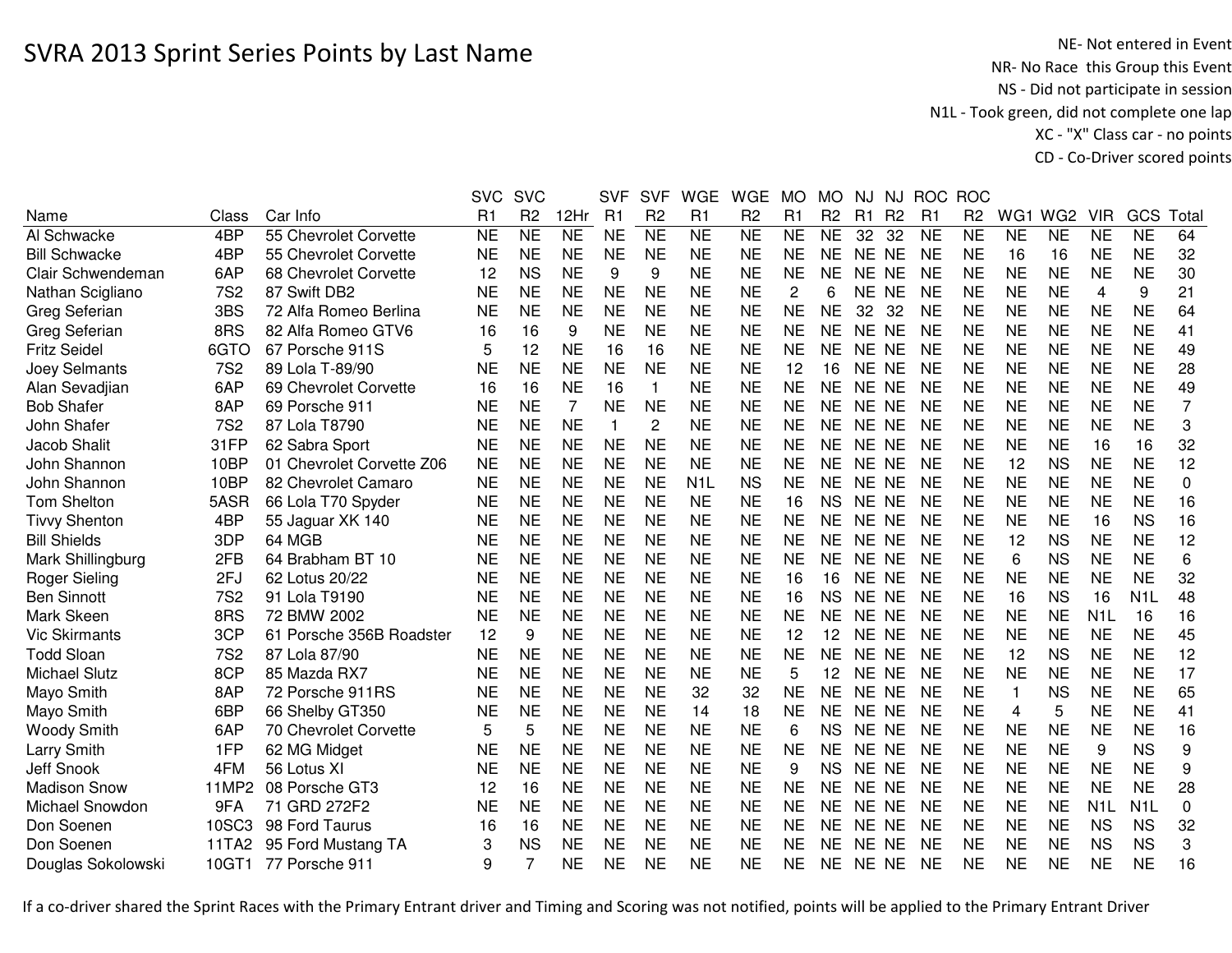NE- Not entered in Event<br>NR- No Race this Group this Event NS - Did not participate in session N1L - Took green, did not complete one lap XC - "X" Class car - no pointsCD - Co-Driver scored points

|                       |                  |                             | <b>SVC</b>     | <b>SVC</b>     |           | <b>SVF</b> | <b>SVF</b>       | <b>WGE</b>     | <b>WGE</b>     | <b>MO</b>      | <b>MO</b>      | NJ        |                | NJ ROC         | <b>ROC</b>     |                  |                  |                  |                  |       |
|-----------------------|------------------|-----------------------------|----------------|----------------|-----------|------------|------------------|----------------|----------------|----------------|----------------|-----------|----------------|----------------|----------------|------------------|------------------|------------------|------------------|-------|
| Name                  | Class            | Car Info                    | R <sub>1</sub> | R <sub>2</sub> | 12Hr      | R1         | R <sub>2</sub>   | R1             | R <sub>2</sub> | R <sub>1</sub> | R <sub>2</sub> | R1        | R <sub>2</sub> | R <sub>1</sub> | R <sub>2</sub> | WG1              | WG <sub>2</sub>  | <b>VIR</b>       | GCS              | Total |
| James Southwood       | <b>7S2</b>       | 85 Lola T598                | <b>NE</b>      | NE             | NE        | <b>NE</b>  | NE               | N <sub>E</sub> | N <sub>E</sub> | $\mathbf{1}$   |                | N1L NE NE |                | <b>NE</b>      | N <sub>E</sub> | N <sub>E</sub>   | N <sub>E</sub>   |                  | 7                | 9     |
| Mike Spence           | 2FF              | 72 Crossle 20F              | <b>NE</b>      | <b>NE</b>      | <b>NE</b> | 4          | 5                | <b>NE</b>      | <b>NE</b>      | <b>NE</b>      | <b>NE</b>      | NE NE     |                | <b>NE</b>      | <b>NE</b>      | 4                | <b>NS</b>        | 7                | 7                | 27    |
| <b>Chip Stabler</b>   | 8RS              | 88 BMW M3                   | <b>NE</b>      | <b>NE</b>      | <b>NE</b> | <b>NE</b>  | <b>NE</b>        | <b>NE</b>      | <b>NE</b>      | <b>NE</b>      | <b>NE</b>      | NE NE     |                | <b>NE</b>      | <b>NE</b>      | <b>NE</b>        | <b>NE</b>        | 16               | <b>NS</b>        | 16    |
| <b>Terry Stahly</b>   | 8BS              | 72 Alfa Romeo GTV           | NE             | <b>NE</b>      | <b>NE</b> | 16         | <b>NS</b>        | <b>NE</b>      | <b>NE</b>      | <b>NE</b>      | <b>NE</b>      | NE NE     |                | <b>NE</b>      | <b>NE</b>      | <b>NE</b>        | <b>NE</b>        | <b>NE</b>        | <b>NE</b>        | 16    |
| Ron Stanley           | 10SC3            | 05 Nascar Dodge Charger     | <b>NE</b>      | <b>NE</b>      | 16        | <b>NE</b>  | <b>NE</b>        | <b>NE</b>      | <b>NE</b>      | <b>NE</b>      | <b>NE</b>      | NE NE     |                | <b>NE</b>      | <b>NE</b>      | <b>NE</b>        | <b>NE</b>        | <b>NE</b>        | <b>NE</b>        | 16    |
| <b>Brian Stark</b>    | 7BSR             | 76 Chevron B36              | 12             | <b>NS</b>      | <b>NE</b> | 12         | 16               | <b>NE</b>      | <b>NE</b>      | 9              | <b>NS</b>      | <b>NE</b> | <b>NE</b>      | <b>NE</b>      | <b>NE</b>      | <b>NE</b>        | <b>NE</b>        | <b>NE</b>        | <b>NE</b>        | 49    |
| Linwood Staub         | 8CP              | 72 Datsun 240 Z             | 16             | 16             | 9         | <b>NE</b>  | <b>NE</b>        | 24             | 18             | <b>NE</b>      | <b>NE</b>      | 24        | 32             | <b>NE</b>      | <b>NE</b>      | 9                | 16               | $\overline{7}$   | $\overline{7}$   | 178   |
| <b>Randy Stegall</b>  | 7HS2             | 82 Royale S2000             | <b>NE</b>      | <b>NE</b>      | <b>NE</b> | <b>NS</b>  | N <sub>1</sub> L | <b>NE</b>      | <b>NE</b>      | 6              | <b>NS</b>      | <b>NE</b> | <b>NE</b>      | <b>NE</b>      | <b>NE</b>      | <b>NE</b>        | <b>NE</b>        | <b>NE</b>        | <b>NE</b>        | 6     |
| <b>Irving Stein</b>   | 3DP              | 66 Volvo P1800              | <b>NE</b>      | <b>NE</b>      | <b>NE</b> | <b>NE</b>  | <b>NE</b>        | <b>NE</b>      | <b>NE</b>      | <b>NE</b>      | <b>NE</b>      | <b>NE</b> | <b>NE</b>      | <b>NE</b>      | <b>NE</b>      | N <sub>1</sub> L | 6                | <b>NE</b>        | <b>NE</b>        | 6     |
| <b>Glen Stephens</b>  | 4FM              | 56 Lotus XI LeMans          | <b>NE</b>      | <b>NE</b>      | <b>NE</b> | <b>NE</b>  | <b>NE</b>        | <b>NE</b>      | <b>NE</b>      | 12             | 16             | <b>NE</b> | <b>NE</b>      | NE             | <b>NE</b>      | <b>NE</b>        | <b>NE</b>        | 16               | 12               | 56    |
| <b>Clark Stephens</b> | 6GTU             | 74 Datsun 260Z              | <b>NE</b>      | <b>NE</b>      | 12        | <b>NE</b>  | <b>NE</b>        | <b>NE</b>      | <b>NE</b>      | <b>NE</b>      | <b>NE</b>      | NE.       | <b>NE</b>      | <b>NE</b>      | <b>NE</b>      | <b>NE</b>        | <b>NE</b>        | <b>NE</b>        | <b>NE</b>        | 12    |
| James Stiehr          | 2FF              | 69 Winkleman WDF1           | <b>NE</b>      | <b>NE</b>      | <b>NE</b> | <b>NE</b>  | <b>NE</b>        | <b>NE</b>      | <b>NE</b>      | <b>NE</b>      | <b>NE</b>      | <b>NE</b> | <b>NE</b>      | <b>NE</b>      | <b>NE</b>      | 16               | <b>NS</b>        | <b>NE</b>        | <b>NE</b>        | 16    |
| Paul Stinson          | 8CP              | 63 Lotus Super 7            | <b>NE</b>      | <b>NE</b>      | 16        | <b>NE</b>  | <b>NE</b>        | <b>NE</b>      | <b>NE</b>      | 9              | <b>NS</b>      | <b>NE</b> | <b>NE</b>      | <b>NE</b>      | <b>NE</b>      | 12               | <b>NS</b>        | <b>NE</b>        | <b>NE</b>        | 37    |
| <b>Ray Stone</b>      | 7HS <sub>2</sub> | 83 March S2000              | <b>NE</b>      | <b>NE</b>      | <b>NE</b> | <b>NE</b>  | <b>NE</b>        | <b>NE</b>      | <b>NE</b>      | 12             | 12             | NE.       | <b>NE</b>      | NE             | <b>NE</b>      | <b>NE</b>        | <b>NE</b>        | <b>NE</b>        | <b>NE</b>        | 24    |
| <b>Bob Storc</b>      | 3DP              | 65 Yenko Stinger            | <b>NE</b>      | <b>NE</b>      | <b>NE</b> | <b>NE</b>  | <b>NE</b>        | <b>NE</b>      | <b>NE</b>      | <b>NE</b>      | <b>NE</b>      | <b>NE</b> | <b>NE</b>      | <b>NE</b>      | <b>NE</b>      | 1                | 12               | <b>NE</b>        | <b>NE</b>        | 13    |
| <b>Barry Strecker</b> | 7BSR             | 94 Toyota Smartperf. WSR    | <b>NE</b>      | <b>NE</b>      | <b>NE</b> | <b>NE</b>  | <b>NE</b>        | <b>NE</b>      | <b>NE</b>      | 7              | <b>NS</b>      | NE NE     |                | <b>NE</b>      | <b>NE</b>      | <b>NE</b>        | <b>NE</b>        | <b>NE</b>        | <b>NE</b>        | 7     |
| <b>Denise Stubbs</b>  | 11MP2            | 01 Porsche 911              | <b>NE</b>      | <b>NE</b>      | 12        | <b>NE</b>  | <b>NE</b>        | <b>NE</b>      | <b>NE</b>      | <b>NE</b>      | <b>NE</b>      | <b>NE</b> | <b>NE</b>      | <b>NE</b>      | <b>NE</b>      | <b>NE</b>        | <b>NE</b>        | <b>NE</b>        | <b>NE</b>        | 12    |
| <b>Todd Stuckart</b>  | 4BM              | 56 Chevrolet Corvette       | <b>NE</b>      | <b>NE</b>      | <b>NE</b> | 16         | 12               | <b>NE</b>      | <b>NE</b>      | <b>NE</b>      | <b>NE</b>      | NE NE     |                | <b>NE</b>      | <b>NE</b>      | <b>NE</b>        | <b>NE</b>        | <b>NE</b>        | <b>NE</b>        | 28    |
| David Sugg            | <b>7S2</b>       | 86 Swift DB2                | <b>NE</b>      | <b>NE</b>      | <b>NE</b> | <b>NE</b>  | <b>NE</b>        | <b>NE</b>      | <b>NE</b>      | <b>NE</b>      | <b>NE</b>      | NE NE     |                | <b>NE</b>      | <b>NE</b>      | <b>NE</b>        | <b>NE</b>        | N <sub>1</sub> L | N <sub>1</sub> L | 0     |
| Lloyd Sutherland      | <b>7S2</b>       | 87 Swift DB2                | <b>NE</b>      | <b>NE</b>      | 16        | <b>NE</b>  | <b>NE</b>        | <b>NE</b>      | <b>NE</b>      | <b>NE</b>      | <b>NE</b>      | <b>NE</b> | <b>NE</b>      | <b>NE</b>      | <b>NE</b>      | <b>NE</b>        | <b>NE</b>        | <b>NE</b>        | <b>NE</b>        | 16    |
| <b>Vytas Svedas</b>   | 8BS              | 66 Alfa Romeo Giulia Sprint | <b>NE</b>      | <b>NE</b>      | <b>NE</b> | <b>NE</b>  | <b>NE</b>        | <b>NE</b>      | <b>NE</b>      | 2              | 6              | <b>NE</b> | <b>NE</b>      | <b>NE</b>      | <b>NE</b>      | <b>NE</b>        | <b>NE</b>        | <b>NE</b>        | <b>NE</b>        | 8     |
| Paul Swanson          | 3CP              | 58 Porsche Speedster        | 16             | 16             | <b>NE</b> | <b>NE</b>  | <b>NE</b>        | <b>NE</b>      | <b>NE</b>      | <b>NE</b>      | <b>NE</b>      | <b>NE</b> | <b>NE</b>      | <b>NE</b>      | <b>NE</b>      | <b>NE</b>        | <b>NE</b>        | <b>NE</b>        | <b>NE</b>        | 32    |
| <b>Ed Swart</b>       | 7BSR             | 71 Chevron B19              | <b>NE</b>      | <b>NE</b>      | <b>NE</b> | <b>NE</b>  | <b>NE</b>        | <b>NE</b>      | <b>NE</b>      | <b>NE</b>      | <b>NE</b>      | <b>NE</b> | <b>NE</b>      | <b>NE</b>      | <b>NE</b>      | <b>NE</b>        | <b>NE</b>        | 9                | 16               | 25    |
| Carl Tallardy         | 10GT2            | 96 Fabcar 911               | <b>NE</b>      | <b>NE</b>      | <b>NE</b> | <b>NE</b>  | <b>NE</b>        | <b>NE</b>      | <b>NE</b>      | <b>NE</b>      | <b>NE</b>      | <b>NE</b> | <b>NE</b>      | NE             | <b>NE</b>      | 16               | 16               | <b>NE</b>        | <b>NE</b>        | 32    |
| John Tancredi         | <b>7S2</b>       | 90 Doran S2000              | <b>NE</b>      | <b>NE</b>      | <b>NE</b> | <b>NE</b>  | <b>NE</b>        | <b>NE</b>      | <b>NE</b>      | <b>NE</b>      | <b>NE</b>      | 24        | 24             | <b>NE</b>      | <b>NE</b>      | <b>NE</b>        | <b>NE</b>        | 12               | <b>NS</b>        | 60    |
| Mike Taradash         | 2FF              | 71 Lotus 69FF               | 16             | 16             | <b>NE</b> | <b>NE</b>  | <b>NE</b>        | <b>NE</b>      | <b>NE</b>      | <b>NE</b>      | <b>NE</b>      | <b>NE</b> | <b>NE</b>      | <b>NE</b>      | <b>NE</b>      | <b>NE</b>        | <b>NE</b>        | <b>NE</b>        | <b>NE</b>        | 32    |
| John Target           | 3DP              | 64 MGB Roadster             | <b>NE</b>      | <b>NE</b>      | 16        | <b>NE</b>  | <b>NE</b>        | <b>NE</b>      | <b>NE</b>      | <b>NE</b>      | <b>NE</b>      | <b>NE</b> | <b>NE</b>      | <b>NE</b>      | <b>NE</b>      | <b>NE</b>        | <b>NE</b>        | <b>NE</b>        | <b>NE</b>        | 16    |
| David Thomas          | 1HP              | 62 Austin Healey Sprite     | <b>NE</b>      | <b>NE</b>      | <b>NE</b> | <b>NE</b>  | <b>NE</b>        | <b>NE</b>      | <b>NE</b>      | <b>NE</b>      | <b>NE</b>      | <b>NE</b> | <b>NE</b>      | <b>NE</b>      | <b>NE</b>      | <b>NE</b>        | <b>NE</b>        | 9                | <b>NS</b>        | 9     |
| Will Thomas           | 1CS              | 65 Austin Mini Cooper       | <b>NE</b>      | <b>NE</b>      | <b>NE</b> | <b>NE</b>  | <b>NE</b>        | <b>NE</b>      | <b>NE</b>      | <b>NE</b>      | <b>NE</b>      | NE NE     |                | <b>NE</b>      | <b>NE</b>      | 9                | N <sub>1</sub> L | <b>NE</b>        | <b>NE</b>        | 9     |
| Jim Thomasson         | 10BP             | 93 Porsche RS America       | <b>NE</b>      | <b>NE</b>      | <b>NE</b> | <b>NE</b>  | <b>NE</b>        | <b>NE</b>      | <b>NE</b>      | <b>NE</b>      | <b>NE</b>      | NE NE     |                | <b>NE</b>      | <b>NE</b>      | <b>NE</b>        | <b>NE</b>        | 16               | <b>NS</b>        | 16    |
| Nathan Thompson       | 1FP              | 61 Lotus Elite              | <b>NE</b>      | <b>NE</b>      | <b>NE</b> | <b>NE</b>  | <b>NE</b>        | <b>NE</b>      | <b>NE</b>      | 9              | 12             | NE NE     |                | <b>NE</b>      | <b>NE</b>      | 16               | 5                | <b>NE</b>        | <b>NE</b>        | 42    |
| Chris Thompson        | 8BP              | 63 GSM Dart                 | NE             | <b>NE</b>      | <b>NE</b> | 7          | 12               | <b>NE</b>      | <b>NE</b>      | <b>NE</b>      | <b>NE</b>      | NE NE     |                | <b>NE</b>      | <b>NE</b>      | <b>NE</b>        | <b>NE</b>        | <b>NE</b>        | <b>NE</b>        | 19    |
| <b>Bill Thumel</b>    | 5ASR             | 67 Lola T70 Mk 3B           | <b>NE</b>      | <b>NE</b>      | <b>NE</b> | <b>NE</b>  | <b>NE</b>        | <b>NE</b>      | <b>NE</b>      | <b>NE</b>      | <b>NE</b>      | NE.       | <b>NE</b>      | <b>NE</b>      | <b>NE</b>      | 16               | 16               | 12               | 16               | 60    |
| <b>Bill Thummel</b>   | 3CP              | 59 Elva Courier             | <b>NE</b>      | <b>NE</b>      | <b>NE</b> | <b>NE</b>  | <b>NE</b>        | <b>NE</b>      | <b>NE</b>      | <b>NE</b>      | <b>NE</b>      | <b>NE</b> | <b>NE</b>      | <b>NE</b>      | <b>NE</b>      | <b>NE</b>        | <b>NE</b>        |                  | 3                | 4     |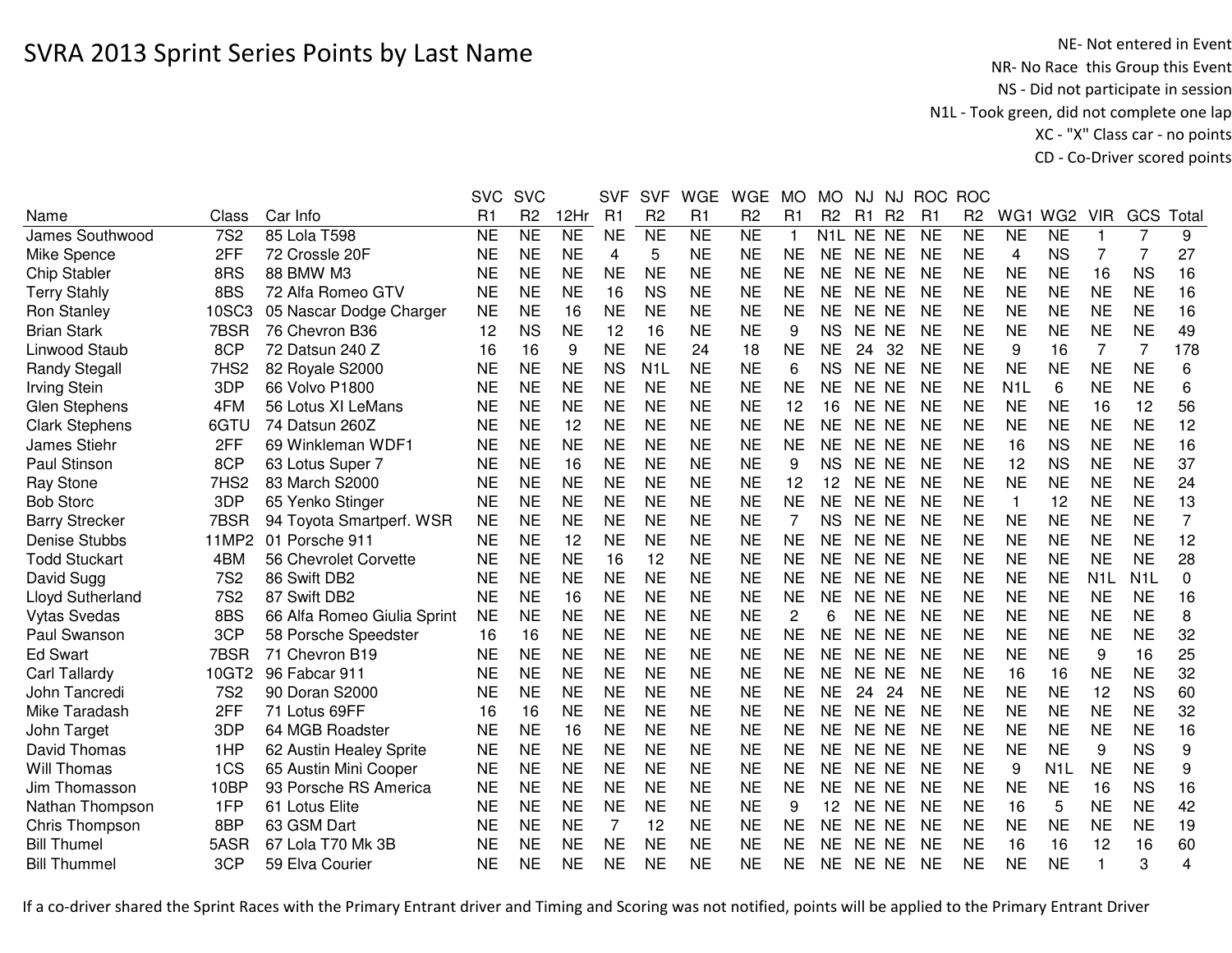|                          |            |                            | <b>SVC</b>     | <b>SVC</b>       |                 | <b>SVF</b> | <b>SVF</b>       | <b>WGE</b> | <b>WGE</b>     | <b>MO</b>    | <b>MO</b>      | NJ             | NJ.            | <b>ROC</b>     | <b>ROC</b>     |                |                 |              |           |                |
|--------------------------|------------|----------------------------|----------------|------------------|-----------------|------------|------------------|------------|----------------|--------------|----------------|----------------|----------------|----------------|----------------|----------------|-----------------|--------------|-----------|----------------|
| Name                     | Class      | Car Info                   | R1             | R <sub>2</sub>   | 12Hr            | R1         | R <sub>2</sub>   | R1         | R <sub>2</sub> | R1           | R <sub>2</sub> | R <sub>1</sub> | R <sub>2</sub> | R <sub>1</sub> | R <sub>2</sub> | WG1            | WG <sub>2</sub> | <b>VIR</b>   | GCS       | Total          |
| Ron Tietjen              | 10BP       | 87 Porsche Turbo Cup       | <b>NE</b>      | <b>NE</b>        | $\overline{NE}$ | <b>NE</b>  | NE               | <b>NE</b>  | <b>NE</b>      | <b>NE</b>    | <b>NE</b>      | NE NE          |                | <b>NE</b>      | <b>NE</b>      | $\overline{4}$ | <b>NS</b>       | <b>NE</b>    | <b>NE</b> | $\overline{4}$ |
| Mary Tietjen             | 10BP       | 87 Porsche Turbo Cup       | <b>NE</b>      | <b>NE</b>        | <b>NE</b>       | <b>NE</b>  | <b>NE</b>        | <b>NE</b>  | <b>NE</b>      | <b>NE</b>    | <b>NE</b>      | NE NE          |                | <b>NE</b>      | <b>NE</b>      | 1              | <b>NS</b>       | <b>NE</b>    | <b>NE</b> | 1              |
| <b>Bob Tkacik</b>        | 5ASR       | 65 Lotus 30                | <b>NE</b>      | <b>NE</b>        | <b>NE</b>       | <b>NE</b>  | <b>NE</b>        | 24         | 24             | <b>NE</b>    | <b>NE</b>      | NE NE          |                | <b>NE</b>      | <b>NE</b>      | <b>NS</b>      | 12              | <b>NE</b>    | <b>NE</b> | 60             |
| <b>Bill Tobin</b>        | 3CP        | 70 Triumph TR6             | <b>NE</b>      | <b>NE</b>        | <b>NE</b>       | <b>NE</b>  | <b>NE</b>        | 24         | 24             | 1            | <b>NS</b>      | NE NE          |                | <b>NE</b>      | <b>NE</b>      | 1              | 1               | <b>NE</b>    | <b>NE</b> | 51             |
| <b>Bill Todd</b>         | 11TA2      | 91 Ford Mustang GT1        | <b>NE</b>      | <b>NE</b>        | <b>NE</b>       | 5          | 1                | <b>NE</b>  | <b>NE</b>      | <b>NE</b>    | <b>NE</b>      | NE NE          |                | <b>NE</b>      | <b>NE</b>      | <b>NE</b>      | <b>NE</b>       | <b>NE</b>    | <b>NE</b> | 6              |
| Alan Tosler              | 3DP        | 64 MGB Roadster            | NE             | <b>NE</b>        | <b>NE</b>       | <b>NE</b>  | <b>NE</b>        | 12         | 32             | <b>NE</b>    | NE.            | NE NE          |                | <b>NE</b>      | <b>NE</b>      | <b>NE</b>      | <b>NE</b>       | <b>NE</b>    | <b>NE</b> | 44             |
| <b>Alan Tosler</b>       | 8CP        | 65 Lotus Elan              | <b>NE</b>      | <b>NE</b>        | <b>NE</b>       | <b>NE</b>  | <b>NE</b>        | <b>NE</b>  | <b>NE</b>      | <b>NE</b>    | <b>NE</b>      | NE NE          |                | <b>NE</b>      | <b>NE</b>      | <b>NE</b>      | <b>NE</b>       | 12           | 5         | 17             |
| <b>Todd Treffert</b>     | 8AP        | 73 Porsche 911             | 16             | 16               | <b>NE</b>       | <b>NE</b>  | <b>NE</b>        | <b>NE</b>  | <b>NE</b>      | 16           | 16             | 32             | <b>NS</b>      | <b>NE</b>      | <b>NE</b>      | 16             | 16              | 12           | 16        | 156            |
| <b>Bill Treffert</b>     | 4AP        | 60 Chevrolet Corvette      | <b>NE</b>      | <b>NE</b>        | <b>NE</b>       | <b>NE</b>  | <b>NE</b>        | <b>NE</b>  | <b>NE</b>      | <b>NE</b>    | <b>NE</b>      | NE NE          |                | <b>NE</b>      | <b>NE</b>      | 12             | <b>NS</b>       | <b>NE</b>    | <b>NE</b> | 12             |
| <b>Bill Treffert</b>     | 4AP        | 60 Chevrolet Corvette      | <b>NE</b>      | <b>NE</b>        | <b>NE</b>       | <b>NE</b>  | <b>NE</b>        | <b>NE</b>  | <b>NE</b>      | 9            | <b>NS</b>      | NE NE          |                | <b>NE</b>      | <b>NE</b>      | <b>NE</b>      | <b>NE</b>       | <b>NE</b>    | <b>NE</b> | 9              |
| <b>Bill Treffert</b>     | 3EP        | 61 MGA MKIII C             | $\overline{1}$ | N <sub>1</sub> L | <b>NE</b>       | <b>NE</b>  | <b>NE</b>        | <b>NE</b>  | <b>NE</b>      | <b>NE</b>    | <b>NE</b>      | NE NE          |                | <b>NE</b>      | <b>NE</b>      | <b>NE</b>      | <b>NE</b>       | <b>NE</b>    | <b>NE</b> |                |
| Roman Tucker             | 3BS        | 65 Alfa Romeo GTA          | <b>NE</b>      | <b>NE</b>        | <b>NE</b>       | <b>NE</b>  | <b>NE</b>        | <b>NE</b>  | <b>NE</b>      | 5            | <b>NS</b>      | NE NE          |                | <b>NE</b>      | <b>NE</b>      | <b>NE</b>      | <b>NE</b>       | <b>NE</b>    | <b>NE</b> | 5              |
| Rasim Tugberk            | <b>7S2</b> | 87 Swift DB2               | <b>NE</b>      | <b>NE</b>        | <b>NE</b>       | <b>NE</b>  | <b>NE</b>        | <b>NE</b>  | <b>NE</b>      | <b>NE</b>    | NE             | NE NE          |                | <b>NE</b>      | <b>NE</b>      | <b>NE</b>      | <b>NE</b>       | $\mathbf{1}$ | 4         | 5              |
| Tom Turner               | 3BS        | 67 Alfa Romeo Super        | 12             | <b>NS</b>        | <b>NE</b>       | <b>NE</b>  | <b>NE</b>        | <b>NE</b>  | <b>NE</b>      | <b>NE</b>    | <b>NE</b>      | NE NE          |                | <b>NE</b>      | <b>NE</b>      | <b>NE</b>      | <b>NE</b>       | NE           | <b>NE</b> | 12             |
| Bob Tyo                  | 10SC2      | 83 Oldsmobile Cutlass TA   | <b>NE</b>      | <b>NE</b>        | <b>NE</b>       | <b>NE</b>  | <b>NE</b>        | <b>NE</b>  | <b>NE</b>      | <b>NE</b>    | <b>NE</b>      | NE NE          |                | <b>NE</b>      | <b>NE</b>      | 16             | 16              | <b>NE</b>    | <b>NE</b> | 32             |
| Michael Unger            | 3CP        | 67 Datsun 2000             | <b>NE</b>      | <b>NE</b>        | <b>NE</b>       | <b>NE</b>  | <b>NE</b>        | <b>NE</b>  | <b>NE</b>      | <b>NE</b>    | <b>NE</b>      | NE NE          |                | <b>NE</b>      | <b>NE</b>      | 12             | 12              | 12           | 9         | 45             |
| Kermit Upton             | 10BP       | 88 BMW M3                  | <b>NE</b>      | <b>NE</b>        | <b>NE</b>       | <b>NE</b>  | <b>NE</b>        | <b>NE</b>  | <b>NE</b>      | <b>NE</b>    | <b>NE</b>      | NE NE          |                | <b>NE</b>      | <b>NE</b>      | 9              | 16              | <b>NE</b>    | <b>NE</b> | 25             |
| Peter Uzdavinis          | 1FP        | 64 MG Midget               | <b>NE</b>      | <b>NE</b>        | <b>NE</b>       | <b>NE</b>  | <b>NE</b>        | <b>NE</b>  | <b>NE</b>      | <b>NE</b>    | <b>NE</b>      | NE NE          |                | <b>NE</b>      | <b>NE</b>      | <b>NE</b>      | <b>NE</b>       | 12           | 12        | 24             |
| Vince Vaccaro            | 8BS        | 72 Alfa Romeo GTV          | 5              | 9                | <b>NE</b>       | <b>NE</b>  | <b>NE</b>        | 8          | 12             | 5            | <b>NS</b>      | NE NE          |                | <b>NE</b>      | <b>NE</b>      | 1              | <b>NS</b>       | 16           | 5         | 61             |
| <b>Richard Valentine</b> | 11MP1      | 06 Pontiac GTO R           | <b>NE</b>      | <b>NE</b>        | <b>NE</b>       | <b>NE</b>  | <b>NE</b>        | 24         | <b>NR</b>      | <b>NE</b>    | <b>NE</b>      | NE NE          |                | <b>NE</b>      | <b>NE</b>      | 12             | 12              | <b>NE</b>    | <b>NE</b> | 48             |
| Franco Valobra           | 11MP2      | 09 Ferrari 430             | <b>NE</b>      | <b>NE</b>        | 16              | <b>NE</b>  | <b>NE</b>        | <b>NE</b>  | <b>NE</b>      | <b>NE</b>    | <b>NE</b>      | NE NE          |                | <b>NE</b>      | <b>NE</b>      | <b>NE</b>      | <b>NE</b>       | <b>NE</b>    | <b>NE</b> | 16             |
| James Van Nordstrand     | 1F         | 68 Zink C4                 | <b>NE</b>      | <b>NE</b>        | <b>NE</b>       | <b>NE</b>  | <b>NE</b>        | 32         | 32             | <b>NE</b>    | <b>NE</b>      | NE NE          |                | <b>NE</b>      | <b>NE</b>      | 9              | 12              | <b>NE</b>    | <b>NE</b> | 85             |
| Mitch Van Nordstrand     | 10SC3      | 99 Ford Winston Cup        | <b>NE</b>      | <b>NE</b>        | <b>NE</b>       | <b>NE</b>  | <b>NE</b>        | <b>NE</b>  | <b>NE</b>      | <b>NE</b>    | <b>NE</b>      | NE NE          |                | <b>NE</b>      | <b>NE</b>      | 6              | <b>NS</b>       | <b>NE</b>    | <b>NE</b> | 6              |
| Chip Vance               | 8AP        | 71 Porsche 914/6           | <b>NE</b>      | <b>NE</b>        | <b>NE</b>       | <b>NE</b>  | <b>NE</b>        | <b>NE</b>  | <b>NE</b>      | <b>NE</b>    | <b>NE</b>      | NE NE          |                | <b>NE</b>      | <b>NE</b>      | 9              | <b>NS</b>       | <b>NE</b>    | <b>NE</b> | 9              |
| Chip Vance               | <b>7S2</b> | 97 Lola S2000              | <b>NE</b>      | <b>NE</b>        | <b>NE</b>       | <b>NE</b>  | <b>NE</b>        | <b>NE</b>  | <b>NE</b>      | $\mathbf{1}$ | <b>NS</b>      | NE NE          |                | <b>NE</b>      | <b>NE</b>      | <b>NE</b>      | <b>NE</b>       | <b>NE</b>    | <b>NE</b> |                |
| <b>Mike Virr</b>         | 3EP        | 59 Morgan 41368            | <b>NE</b>      | <b>NE</b>        | <b>NE</b>       | <b>NE</b>  | <b>NE</b>        | <b>NE</b>  | <b>NE</b>      | <b>NE</b>    | <b>NE</b>      | NE NE          |                | <b>NE</b>      | <b>NE</b>      | 6              | <b>NS</b>       | <b>NE</b>    | <b>NE</b> | 6              |
| Sam Viviano              | 6TA        | 69 Chevrolet Camaro        | <b>NE</b>      | <b>NE</b>        | <b>NE</b>       | <b>NE</b>  | <b>NE</b>        | <b>NE</b>  | <b>NE</b>      | <b>NE</b>    | <b>NE</b>      | NE NE          |                | <b>NE</b>      | <b>NE</b>      | 12             | 12              | <b>NE</b>    | <b>NE</b> | 24             |
| <b>Curt Vogt</b>         | 6AS        | 67 Ford Mustang A/S        | <b>NE</b>      | <b>NE</b>        | <b>NE</b>       | <b>NE</b>  | <b>NE</b>        | <b>NE</b>  | <b>NE</b>      | <b>NE</b>    | <b>NE</b>      | NE NE          |                | <b>NE</b>      | <b>NE</b>      | 16             | 16              | <b>NE</b>    | <b>NE</b> | 32             |
| <b>Curt Vogt</b>         | 6TA        | 70 Ford BOSS 302           | <b>NE</b>      | <b>NE</b>        | <b>NE</b>       | 16         | N <sub>1</sub> L | <b>NE</b>  | <b>NE</b>      | <b>NE</b>    | <b>NE</b>      | NE NE          |                | <b>NE</b>      | <b>NE</b>      | <b>NE</b>      | <b>NE</b>       | <b>NE</b>    | <b>NE</b> | 16             |
| Orie Voightman           | 8CP        | 01 Mazda Miata             | <b>NE</b>      | <b>NE</b>        | 2               | <b>NE</b>  | <b>NE</b>        | <b>NE</b>  | <b>NE</b>      | <b>NE</b>    | <b>NE</b>      | NE NE          |                | <b>NE</b>      | <b>NE</b>      | <b>NE</b>      | <b>NE</b>       | <b>NE</b>    | <b>NE</b> | $\overline{c}$ |
| <b>Walter Vollrath</b>   | 7CSR       | 78 Lola T497               | <b>NE</b>      | <b>NE</b>        | <b>NE</b>       | 16         | <b>NS</b>        | <b>NE</b>  | <b>NE</b>      | <b>NE</b>    | <b>NE</b>      | NE NE          |                | <b>NE</b>      | <b>NE</b>      | <b>NE</b>      | <b>NE</b>       | <b>NE</b>    | <b>NE</b> | 16             |
| Leo Voyazides            | 6BP        | 66 Shelby Mustang GT350    | 16             | 16               | <b>NE</b>       | <b>NE</b>  | <b>NE</b>        | <b>NE</b>  | <b>NE</b>      | <b>NE</b>    | <b>NE</b>      | NE NE          |                | <b>NE</b>      | <b>NE</b>      | <b>NE</b>      | <b>NE</b>       | <b>NE</b>    | <b>NE</b> | 32             |
| <b>Garrett Waddell</b>   | 6BP        | 63 Chevrolet Corvette Cpe. | 6              | 4                | 16              | <b>NE</b>  | <b>NE</b>        | <b>NE</b>  | <b>NE</b>      | <b>NE</b>    | <b>NE</b>      | NE NE          |                | NE             | <b>NE</b>      | <b>NE</b>      | <b>NE</b>       | NE           | <b>NE</b> | 26             |
| Bob Wagner               | 3DP        | 60 Austin Healey 3000      | <b>NE</b>      | <b>NE</b>        | <b>NE</b>       | 16         | 12               | <b>NE</b>  | NE             | <b>NE</b>    | NE             | NE NE          |                | NE             | NE             | <b>NE</b>      | <b>NE</b>       | NE           | <b>NE</b> | 28             |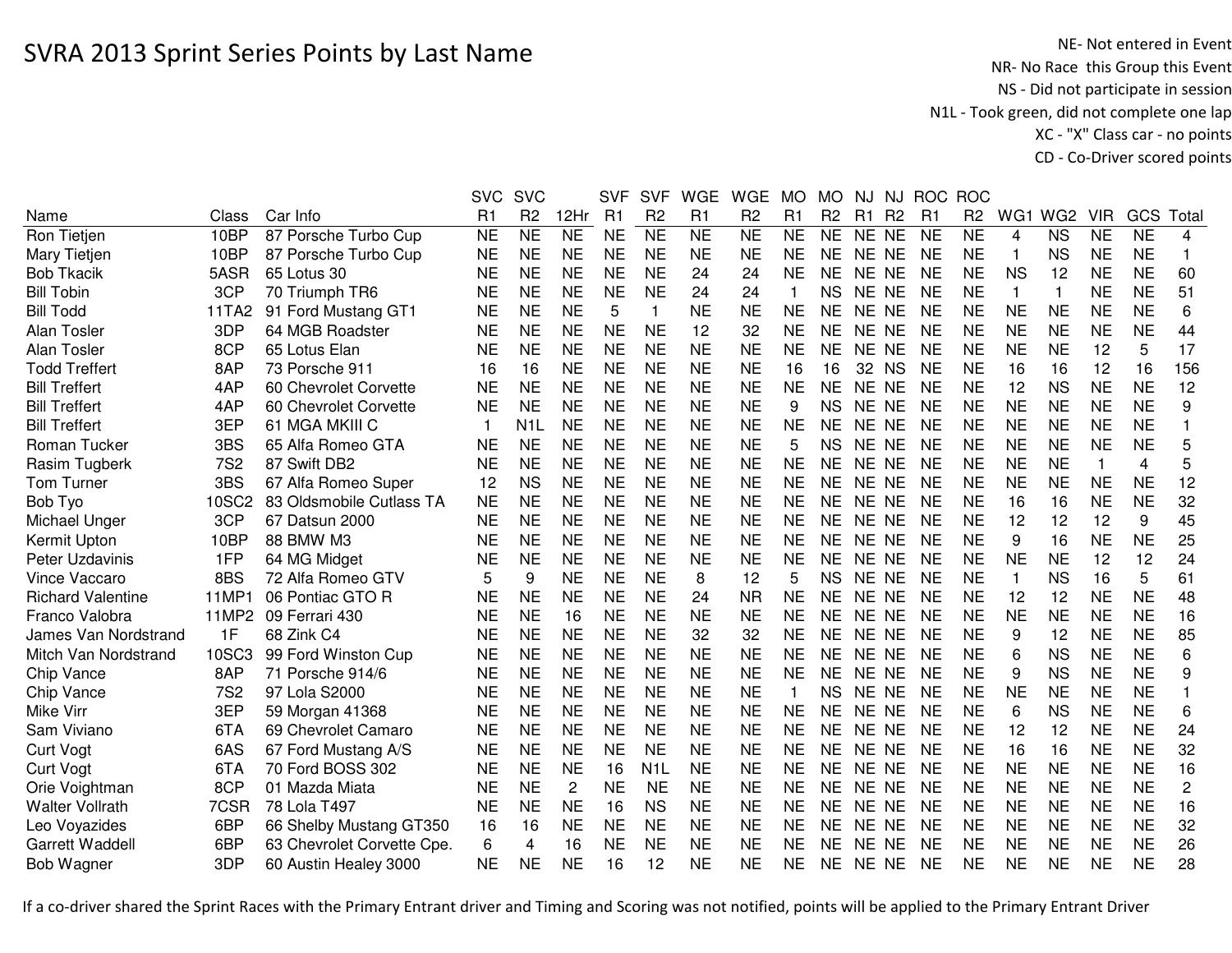NE- Not entered in Event<br>NR- No Race this Group this Event NS - Did not participate in session N1L - Took green, did not complete one lap XC - "X" Class car - no pointsCD - Co-Driver scored points

|                       |                 |                           | <b>SVC</b>     | <b>SVC</b>             |              | <b>SVF</b>     | <b>SVF</b>     | <b>WGE</b>             | <b>WGE</b>       | <b>MO</b> | <b>MO</b>      | NJ             | NJ             | <b>ROC</b>     | <b>ROC</b>     |                |                 |              |           |                |
|-----------------------|-----------------|---------------------------|----------------|------------------------|--------------|----------------|----------------|------------------------|------------------|-----------|----------------|----------------|----------------|----------------|----------------|----------------|-----------------|--------------|-----------|----------------|
| Name                  | Class           | Car Info                  | R <sub>1</sub> | R <sub>2</sub>         | 12Hr         | R <sub>1</sub> | R <sub>2</sub> | R1                     | R <sub>2</sub>   | R1        | R <sub>2</sub> | R <sub>1</sub> | R <sub>2</sub> | R <sub>1</sub> | R <sub>2</sub> | WG1            | WG <sub>2</sub> | <b>VIR</b>   | GCS       | Total          |
| <b>Brian Walsh</b>    | 8RS             | 71 Ford Pinto             | <b>NE</b>      | $\overline{\text{NE}}$ | 16           | <b>NE</b>      | N <sub>E</sub> | $\overline{\text{NE}}$ | NE               | <b>NE</b> | <b>NE</b>      | NE NE          |                | <b>NE</b>      | <b>NE</b>      | <b>NE</b>      | <b>NE</b>       | <b>NE</b>    | <b>NE</b> | 16             |
| Michael Walsh         | 8AP             | 71 Porsche 914/6          | 3              | $\mathbf 1$            | <b>NE</b>    | <b>NE</b>      | <b>NE</b>      | <b>NE</b>              | <b>NE</b>        | <b>NE</b> | <b>NE</b>      | NE NE          |                | <b>NE</b>      | <b>NE</b>      | <b>NE</b>      | <b>NE</b>       | <b>NE</b>    | <b>NE</b> | 4              |
| Roy Walzer            | 7M              | 70 Chevron B16 Spyder     | 16             | 16                     | <b>NE</b>    | <b>NE</b>      | <b>NE</b>      | <b>NE</b>              | <b>NE</b>        | <b>NE</b> | <b>NE</b>      | NE NE          |                | <b>NE</b>      | <b>NE</b>      | <b>NE</b>      | <b>NE</b>       | <b>NE</b>    | <b>NE</b> | 32             |
| Kye Wankum            | 8BP             | 68 Porsche 911 L          | <b>NE</b>      | <b>NE</b>              | <b>NE</b>    | <b>NE</b>      | <b>NE</b>      | <b>NE</b>              | <b>NE</b>        | <b>NE</b> | <b>NE</b>      | NE NE          |                | <b>NE</b>      | <b>NE</b>      | 1              | 9               | <b>NE</b>    | <b>NE</b> | 10             |
| Donald Wannagat       | 10GT3           | 73 Alfa Romeo GTV         | <b>NE</b>      | <b>NE</b>              | <b>NE</b>    | <b>NE</b>      | <b>NE</b>      | <b>NE</b>              | <b>NE</b>        | 12        | 16             | NE NE          |                | <b>NE</b>      | <b>NE</b>      | <b>NE</b>      | <b>NE</b>       | <b>NE</b>    | <b>NE</b> | 28             |
| John Ware             | 11MP2           | 06 Porsche 911 GT3        | <b>NE</b>      | <b>NE</b>              | <b>NE</b>    | <b>NE</b>      | <b>NE</b>      | <b>NE</b>              | <b>NE</b>        | <b>NE</b> | <b>NE</b>      | NE NE          |                | <b>NE</b>      | <b>NE</b>      | <b>NE</b>      | <b>NE</b>       | 12           | 16        | 28             |
| John Ware             | 10SC3           | 02 Dodge Intrepid         | <b>NE</b>      | <b>NE</b>              | <b>NE</b>    | <b>NE</b>      | <b>NE</b>      | <b>NE</b>              | <b>NE</b>        | <b>NE</b> | <b>NE</b>      | NE NE          |                | <b>NE</b>      | <b>NE</b>      | <b>NE</b>      | <b>NE</b>       | 7            | 6         | 13             |
| Alex Watts            | 8RS             | 76 BMW 2002               | <b>NE</b>      | <b>NE</b>              | <b>NE</b>    | <b>NE</b>      | <b>NE</b>      | <b>NE</b>              | <b>NE</b>        | 9         | 9              | NE NE          |                | <b>NE</b>      | <b>NE</b>      | <b>NE</b>      | <b>NE</b>       | <b>NE</b>    | <b>NE</b> | 18             |
| <b>Bob Wechsler</b>   | 4AP             | 57 Chevrolet Corvette     | 16             | 16                     | <b>NE</b>    | <b>NE</b>      | <b>NE</b>      | <b>NE</b>              | <b>NE</b>        | <b>NE</b> | <b>NE</b>      | NE NE          |                | <b>NE</b>      | <b>NE</b>      | 9              | <b>NS</b>       | <b>NE</b>    | <b>NE</b> | 41             |
| Alex Welch            | 10GT1           | 97 Porsche 911 RSR        | <b>NE</b>      | <b>NE</b>              | <b>NE</b>    | <b>NE</b>      | <b>NE</b>      | <b>NE</b>              | <b>NE</b>        | <b>NE</b> | <b>NE</b>      | NE NE          |                | <b>NE</b>      | <b>NE</b>      | 9              | <b>NS</b>       | <b>NE</b>    | <b>NE</b> | 9              |
| Herb Wetanson         | 8BP             | 61 Lotus 7                | <b>NE</b>      | <b>NE</b>              | <b>NE</b>    | <b>NE</b>      | <b>NE</b>      | 14                     | 12               | <b>NE</b> | <b>NE</b>      | NE NE          |                | <b>NE</b>      | <b>NE</b>      | <b>NE</b>      | <b>NE</b>       | <b>NE</b>    | <b>NE</b> | 26             |
| <b>Todd Wetzel</b>    | 1GP             | 57 Turner 950S            | <b>NE</b>      | <b>NE</b>              | <b>NE</b>    | <b>NE</b>      | <b>NE</b>      | <b>NE</b>              | <b>NE</b>        | <b>NE</b> | <b>NE</b>      | NE NE          |                | <b>NE</b>      | <b>NE</b>      | 16             | 16              | <b>NE</b>    | <b>NE</b> | 32             |
| Erik Weyls            | 10BP            | 92 Porsche 964 Cup        | <b>NE</b>      | <b>NE</b>              | <b>NE</b>    | <b>NE</b>      | <b>NE</b>      | 32                     | 32               | 12        | <b>NS</b>      | NE NE          |                | <b>NE</b>      | <b>NE</b>      | 6              | <b>NS</b>       | <b>NE</b>    | <b>NE</b> | 82             |
| <b>Charles Wicht</b>  | 11MP1           | 06 Chevrolet Corvette     | <b>NE</b>      | <b>NE</b>              | $\mathbf{1}$ | <b>NE</b>      | <b>NE</b>      | <b>NE</b>              | <b>NE</b>        | <b>NE</b> | <b>NE</b>      | NE NE          |                | <b>NE</b>      | <b>NE</b>      | <b>NE</b>      | <b>NE</b>       | <b>NE</b>    | <b>NE</b> | $\mathbf{1}$   |
| <b>Phil Wicks</b>     | 1CS             | 67 Austin Mini Cooper S   | <b>NE</b>      | <b>NE</b>              | <b>NE</b>    | <b>NE</b>      | <b>NE</b>      | <b>NE</b>              | <b>NE</b>        | <b>NE</b> | <b>NE</b>      | NE NE          |                | <b>NE</b>      | <b>NE</b>      | <b>NE</b>      | <b>NE</b>       | 16           | 16        | 32             |
| <b>Bob Will</b>       | 2FF             | 72 Winkleman FF           | <b>NE</b>      | <b>NE</b>              | <b>NE</b>    | <b>NE</b>      | <b>NE</b>      | <b>NE</b>              | <b>NE</b>        | <b>NE</b> | <b>NE</b>      | NE NE          |                | <b>NE</b>      | <b>NE</b>      | 6              | <b>NS</b>       | <b>NE</b>    | <b>NE</b> | 6              |
| <b>Bob Will</b>       | 2X              | 72 Winkleman FF           | <b>NE</b>      | <b>NE</b>              | <b>NE</b>    | <b>NE</b>      | <b>NE</b>      | <b>XC</b>              | <b>XC</b>        | <b>NE</b> | <b>NE</b>      | NE NE          |                | <b>NE</b>      | <b>NE</b>      | <b>NE</b>      | <b>NE</b>       | <b>NE</b>    | <b>NE</b> | $\mathbf 0$    |
| <b>Randy Williams</b> | 6BP             | 67 Jaguar XKE             | <b>NE</b>      | <b>NE</b>              | <b>NE</b>    | <b>NE</b>      | <b>NE</b>      | 18                     | 32               | <b>NE</b> | <b>NE</b>      | NE NE          |                | <b>NE</b>      | <b>NE</b>      | 3              | 4               | <b>NE</b>    | <b>NE</b> | 57             |
| Randy Williams        | 3EP             | 59 Triumph TR3            | <b>NE</b>      | <b>NE</b>              | <b>NE</b>    | <b>NE</b>      | <b>NE</b>      | N <sub>1</sub> L       | N <sub>1</sub> L | <b>NE</b> | <b>NE</b>      | NE NE          |                | <b>NE</b>      | <b>NE</b>      | 1              | <b>NS</b>       | <b>NE</b>    | <b>NE</b> | $\mathbf{1}$   |
| <b>Andrew Willms</b>  | 3EP             | 61 Triumph TR3A           | <b>NE</b>      | <b>NE</b>              | <b>NE</b>    | 16             | 16             | <b>NE</b>              | <b>NE</b>        | <b>NE</b> | <b>NE</b>      | NE NE          |                | <b>NE</b>      | <b>NE</b>      | <b>NE</b>      | <b>NE</b>       | <b>NE</b>    | <b>NE</b> | 32             |
| Denny Wilson          | 3CP             | 62 Lotus Super 7          | <b>NE</b>      | <b>NE</b>              | <b>NE</b>    | <b>NE</b>      | <b>NE</b>      | <b>NE</b>              | <b>NE</b>        | 16        | 16             | NE NE          |                | <b>NE</b>      | <b>NE</b>      | <b>NE</b>      | <b>NE</b>       | 16           | 16        | 64             |
| Larry Wilson          | 2FB             | 69 Brabham BT29           | <b>NE</b>      | <b>NE</b>              | <b>NE</b>    | <b>NE</b>      | <b>NE</b>      | <b>NE</b>              | <b>NE</b>        | <b>NE</b> | <b>NE</b>      | NE NE          |                | <b>NE</b>      | <b>NE</b>      | <b>NE</b>      | <b>NE</b>       | 6            | 6         | 12             |
| Paul Wilson           | 5ASR            | 65 Lola T70 MKII          | <b>NE</b>      | <b>NE</b>              | <b>NE</b>    | <b>NE</b>      | <b>NE</b>      | <b>NE</b>              | <b>NE</b>        | <b>NE</b> | <b>NE</b>      | NE NE          |                | <b>NE</b>      | <b>NE</b>      | <b>NE</b>      | <b>NE</b>       | $\mathbf{1}$ | <b>NS</b> | 1              |
| <b>Bob Wismer</b>     | 3DP             | 62 Triumph TR4            | <b>NE</b>      | <b>NE</b>              | <b>NE</b>    | $\overline{7}$ | 6              | <b>NE</b>              | <b>NE</b>        | <b>NE</b> | <b>NE</b>      | NE NE          |                | <b>NE</b>      | <b>NE</b>      | <b>NE</b>      | <b>NE</b>       | <b>NE</b>    | <b>NE</b> | 13             |
| David Withers         | 3CP             | 58 Porsche A Cpe          | <b>NE</b>      | <b>NE</b>              | <b>NE</b>    | <b>NE</b>      | <b>NE</b>      | <b>NE</b>              | <b>NE</b>        | <b>NE</b> | <b>NE</b>      | NE NE          |                | <b>NE</b>      | <b>NE</b>      | $\overline{c}$ | 5               | <b>NE</b>    | <b>NE</b> | $\overline{7}$ |
| Greg Wold             | 1CS             | 64 Austin Mini Cooper S   | <b>NE</b>      | <b>NE</b>              | <b>NE</b>    | <b>NE</b>      | <b>NE</b>      | <b>NE</b>              | <b>NE</b>        | 5         | 16             | NE NE          |                | <b>NE</b>      | <b>NE</b>      | <b>NE</b>      | <b>NE</b>       | <b>NE</b>    | <b>NE</b> | 21             |
| John Wolff            | 10GT1           | 97 Chevrolet Corvette T/A | <b>NE</b>      | <b>NE</b>              | <b>NE</b>    | <b>NE</b>      | <b>NE</b>      | <b>NE</b>              | <b>NE</b>        | <b>NE</b> | <b>NE</b>      | NE.            | <b>NE</b>      | <b>NE</b>      | <b>NE</b>      | 6              | 16              | 12           | <b>NS</b> | 34             |
| John Wolff            | 11TA2           | 97 Chevrolet Corvette T/A | <b>NE</b>      | <b>NE</b>              | <b>NE</b>    | <b>NE</b>      | <b>NE</b>      | <b>NE</b>              | <b>NE</b>        | <b>NR</b> | 14             | NE NE          |                | NE             | <b>NE</b>      | <b>NE</b>      | <b>NE</b>       | <b>NE</b>    | <b>NE</b> | 14             |
| Erik Wood             | 3EP             | 71 Alfa Romeo Spider      | NE             | <b>NE</b>              | <b>NE</b>    | <b>NE</b>      | <b>NE</b>      | <b>NE</b>              | <b>NE</b>        | 16        | 16             | NE NE          |                | <b>NE</b>      | <b>NE</b>      | <b>NE</b>      | <b>NE</b>       | <b>NE</b>    | <b>NE</b> | 32             |
| <b>Turner Woodard</b> | 9FB             | 79 March FA               | <b>NE</b>      | <b>NE</b>              | <b>NE</b>    | <b>NE</b>      | <b>NE</b>      | <b>NE</b>              | <b>NE</b>        | 16        | <b>NS</b>      | NE NE          |                | <b>NE</b>      | <b>NE</b>      | <b>NE</b>      | <b>NE</b>       | <b>NE</b>    | <b>NE</b> | 16             |
| <b>Turner Woodard</b> | 7BSR            | 75 Chevron B31            | <b>NE</b>      | <b>NE</b>              | <b>NE</b>    | <b>NE</b>      | <b>NE</b>      | <b>NE</b>              | <b>NE</b>        | 6         | <b>NS</b>      | NE NE          |                | <b>NE</b>      | <b>NE</b>      | <b>NE</b>      | <b>NE</b>       | <b>NE</b>    | <b>NE</b> | 6              |
| Randy Woods           | 3CP             | 71 Lotus Super Seven      | <b>NE</b>      | <b>NE</b>              | <b>NE</b>    | <b>NE</b>      | <b>NE</b>      | <b>NE</b>              | <b>NE</b>        | <b>NE</b> | <b>NE</b>      | NE NE          |                | <b>NE</b>      | <b>NE</b>      | 1              | <b>NS</b>       | <b>NE</b>    | <b>NE</b> |                |
| Art Woodworth         | 8CP             | 90 Mazda Miata            | NE             | <b>NE</b>              | 7            | <b>NE</b>      | <b>NE</b>      | <b>NE</b>              | <b>NE</b>        | <b>NE</b> | <b>NE</b>      | NE NE          |                | <b>NE</b>      | <b>NE</b>      | <b>NE</b>      | <b>NE</b>       | <b>NE</b>    | <b>NE</b> | 7              |
| Jeff Wright           | 7S <sub>2</sub> | 90 Lola T90/90            | NE             | <b>NE</b>              | <b>NE</b>    | <b>NE</b>      | <b>NE</b>      | <b>NE</b>              | <b>NE</b>        | <b>NE</b> | <b>NE</b>      | NE NE          |                | <b>NE</b>      | <b>NE</b>      | <b>NE</b>      | <b>NE</b>       | 5            | 12        | 17             |